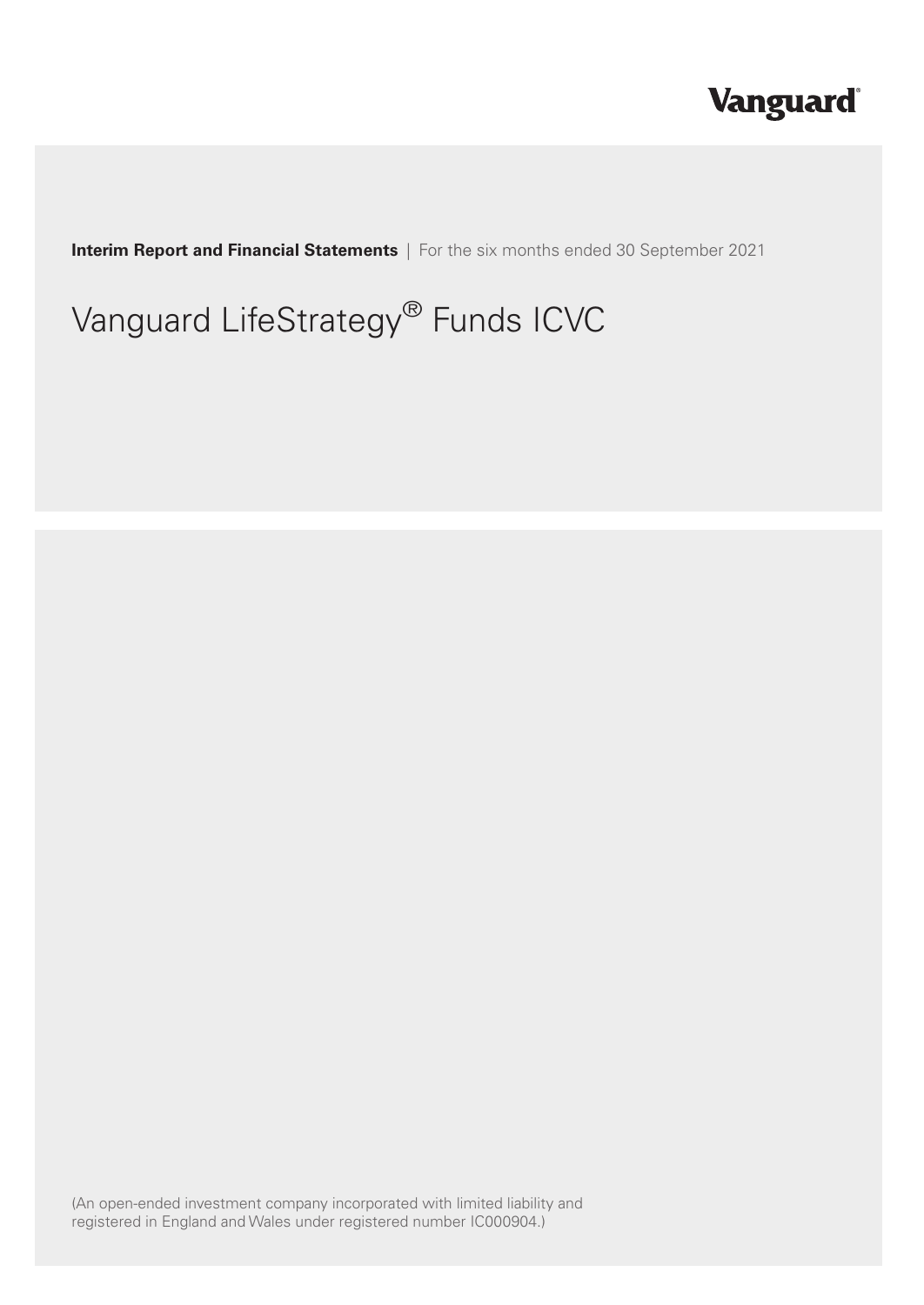#### Contents

| Authorised Corporate Director's Commentary<br>and Statement of Responsibilities | 1                 |
|---------------------------------------------------------------------------------|-------------------|
| Vanguard LifeStrategy 20% Equity Fund                                           | 3                 |
| Vanguard LifeStrategy 40% Equity Fund                                           | 8                 |
| Vanguard LifeStrategy 60% Equity Fund                                           | 13                |
| Vanguard LifeStrategy 80% Equity Fund                                           | 18                |
| Vanguard LifeStrategy 100% Equity Fund                                          | 23                |
| Vanguard Target Retirement 2015 Fund                                            | 28                |
| Vanguard Target Retirement 2020 Fund                                            | 33                |
| Vanguard Target Retirement 2025 Fund                                            | 38                |
| Vanguard Target Retirement 2030 Fund                                            | 43                |
| Vanguard Target Retirement 2035 Fund                                            | 48                |
| Vanguard Target Retirement 2040 Fund                                            | 53                |
| Vanguard Target Retirement 2045 Fund                                            | 58                |
| Vanguard Target Retirement 2050 Fund                                            | 63                |
| Vanguard Target Retirement 2055 Fund                                            | 68                |
| Vanguard Target Retirement 2060 Fund                                            | 73                |
| Vanguard Target Retirement 2065 Fund                                            | 78                |
| Further Information*                                                            | 83                |
| Directory*                                                                      | Inside Back Cover |

\*The items with an asterisk, plus the Fund's Investment Objective, Investment Strategy, Performance Summary, Performance Comparative Table, Summary of Significant Changes and Portfolio Statement, collectively constitute the Authorised Corporate Director's Report.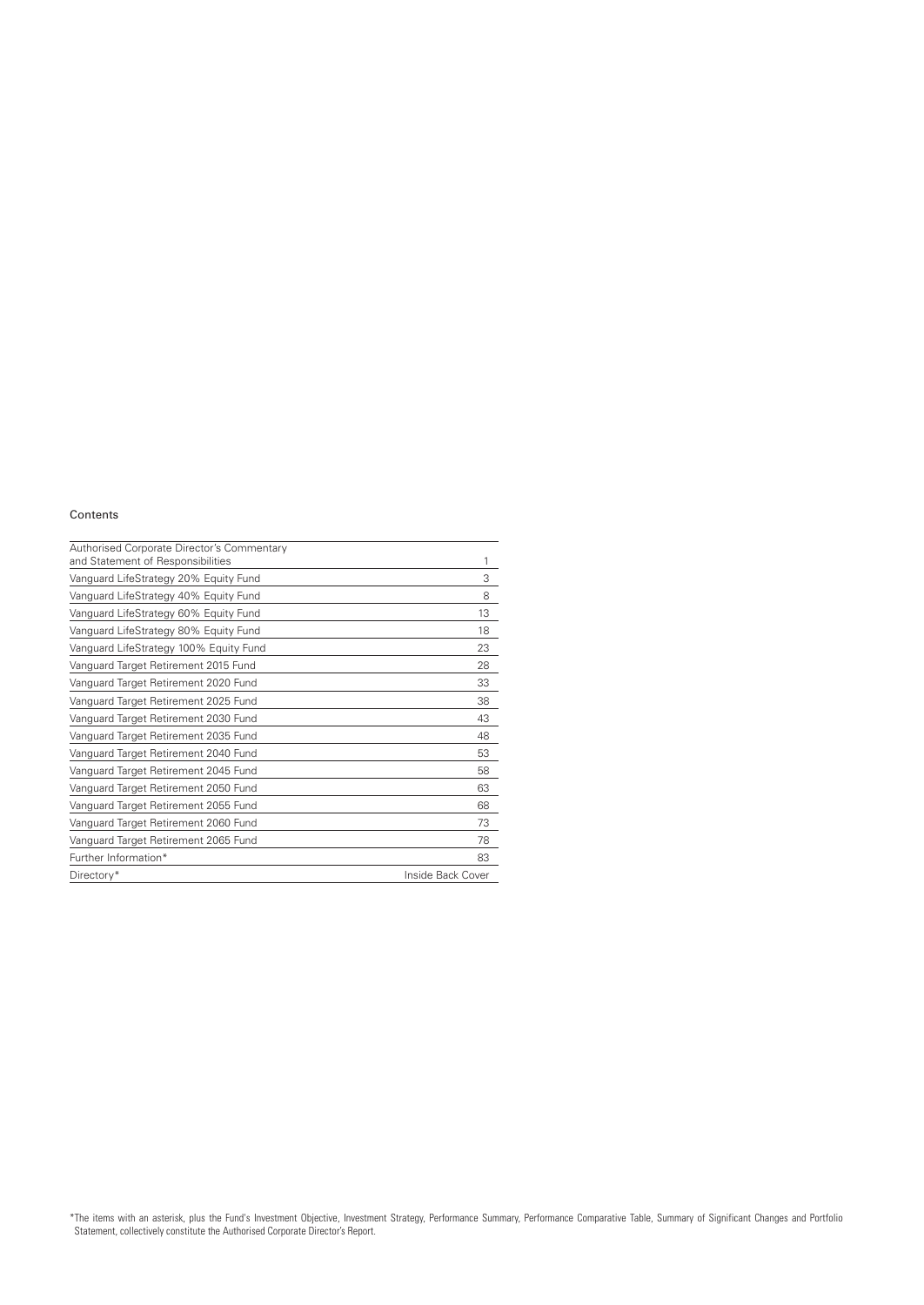# Vanguard LifeStrategy Funds ICVC Authorised Corporate Director's Commentary and Statement of Responsibilities

Period ended 30 September 2021

The Authorised Corporate Director ("ACD") of Vanguard LifeStrategy Funds ICVC (the "Company") is Vanguard Investments UK, Limited. The ACD is the sole director of the Company. The Depositary is State Street Trustees Limited and the Independent Auditors are PricewaterhouseCoopers LLP. The Company is an authorised open-ended investment company with variable capital under Regulation 14 (Authorisation) of the Open-Ended Investment Companies Regulations 2001 (as amended) (the "OEIC Regulations"), and the shareholders are not liable for the debts of the Company.

The Company is an umbrella company and currently consists of 16 sub-funds (collectively "Funds"). New Funds may be formed by the ACD subject to regulatory approval.

The Funds seek to achieve their investment objectives predominantly through investments consisting of related party ("affiliated") collective investment schemes; the Company's policy for pursuing those objectives and a review of each Fund's investment activities for the relevant year are set out in this Interim Report and Financial Statements.

#### Important Events During the Period

There were no events during the period requiring recognition or disclosure in the financial statements.

#### Events After the Balance Sheet Date

With effect from 17 November 2021, Katie Smith resigned as a director of Vanguard Investments UK, Limited.

#### Potential Implications of Brexit

The United Kingdom is no longer a member state of the European Union. Despite the negotiation of the UK-EU Trade and Cooperation Agreement in December 2020, the future economic and political relationship between the United Kingdom and the European Union (and between the United Kingdom and other countries) remains uncertain and subject to further negotiation in many respects, and a period of economic and political uncertainty may therefore continue in the United Kingdom and the European Union.

Political and economic uncertainty may lead to speculation and subsequent market volatility, particularly for assets denominated in British pounds. Vanguard continues to encourage investors to follow its core investing principles, including maintaining long-term discipline.

The implications of Brexit extend beyond the UK economy and financial markets, affecting multinational organisations globally. The relevant regulatory authorities in the United Kingdom may in the future make changes to their rules which deviate from the standards applicable in the European Union. This could result in changes being made to the rules applicable in the European Union.

The nature and extent of the impact of these factors on the Funds is uncertain, but may be adverse. Vanguard remains committed to safeguarding our investors' assets and their long-term interests and has devoted significant resources to developing plans to manage the impact of Brexit.

#### Coronavirus (COVID-19)

Market disruptions associated with the COVID-19 pandemic have had a global impact, and uncertainty exists as to the long-term implications. Such disruptions can adversely affect assets of the Funds and thus performance of the Funds. Vanguard continues to encourage investors to follow its core investment principles, including maintaining long-term discipline. Vanguard is committed to safeguarding the assets of investors and their long-term interests.

#### Authorised Corporate Director's Statement of Responsibilities in Relation to the Financial Statements of the Company and Funds

The Financial Conduct Authority's Collective Investment Schemes sourcebook ("COLL") requires the ACD to prepare Financial Statements for each annual and half-yearly accounting period, in accordance with United Kingdom Generally Accepted Accounting Practice, which give a true and fair view of the financial position of the Company and Funds and of its net revenue and the net capital gains/(losses) on the property of the Company and Funds for the period.

In preparing the Financial Statements the ACD is required to:

- prepare the Financial Statements on a going-concern basis;
- select suitable accounting policies and then apply them consistently;
- make judgements and accounting estimates that are reasonable and prudent;
- prepare Financial Statements in accordance with the Statement of Recommended Practice for Authorised Funds issued by the Investment Management Association (now the Investment Association) (the "SORP 2014"), and with Financial Reporting Standard ("FRS") 102 & 104;
- keep adequate accounting records that are sufficient to show and explain the Funds' transactions and disclose with reasonable accuracy at any time the financial position of the Company and Funds, and enable it to ensure that the Financial Statements comply with the requirements above.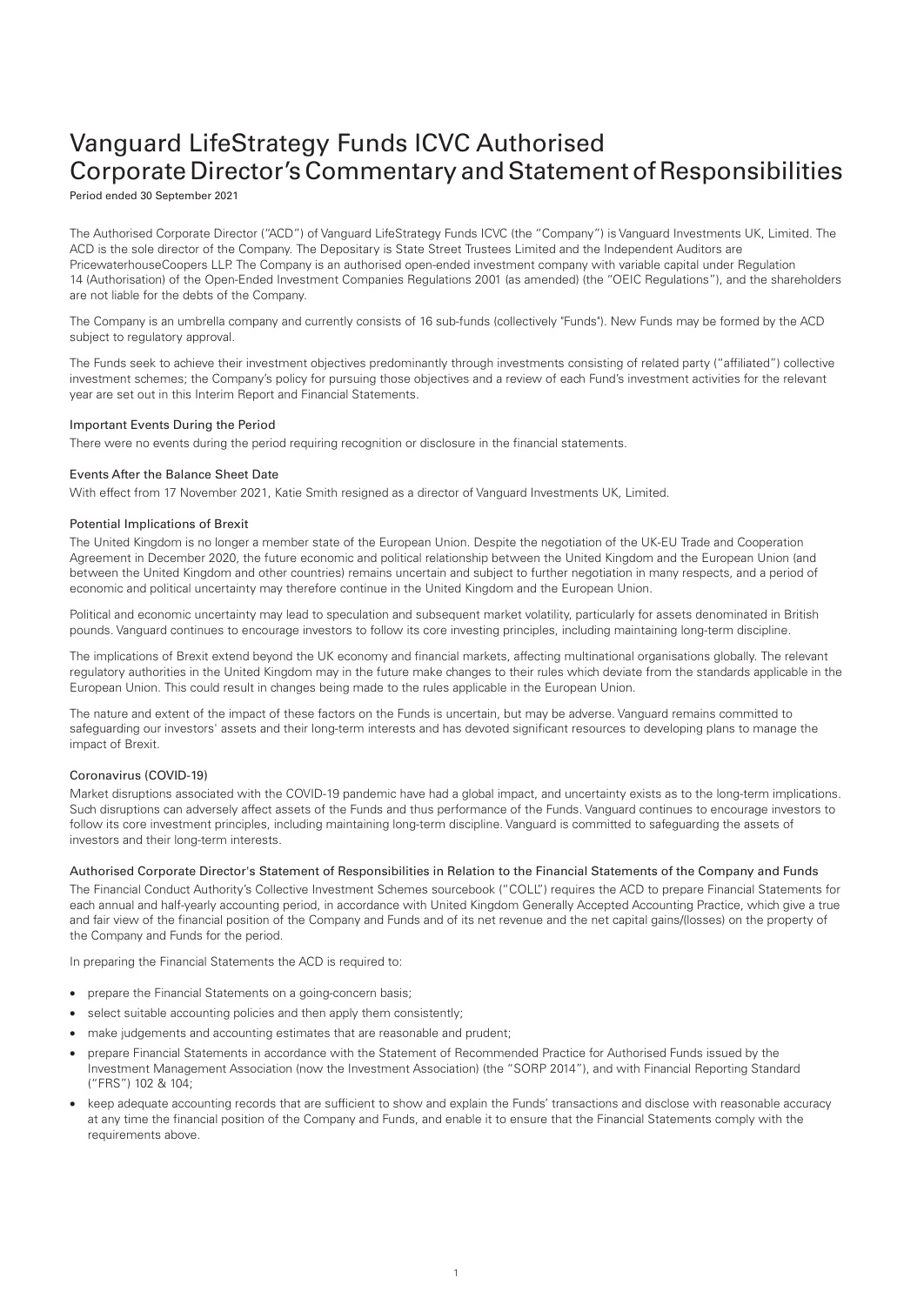The ACD is responsible for the management of the Company in accordance with the Company's Instrument of Incorporation, the Prospectus and the COLL and for taking reasonable steps for the prevention and detection of fraud, error and noncompliance with law or regulations.

The ACD's report and the Financial Statements for the period ended 30 September 2021 were signed on 24 November 2021 on behalf of the ACD by:

ANSva

John Bendl, Sean Hagerty, Sean Hagerty, Sean Hagerty, Sean Hagerty, Sean Hagerty, Sean Hagerty, Sean Hagerty, Sean Hagerty, Sean Hagerty, Sean Hagerty, Sean Hagerty, Sean Hagerty, Sean Hagerty, Sean Hagerty, Sean Hagerty, Director Director Vanguard Investments UK, Limited<br>
as Authorised Corporate Director of Theorem Corporate Director of Theorem Authorised Corporate Director of Vanguard LifeStrategy Funds ICVC

24 November 2021 24 November 2021

Soon Hasty

as Authorised Corporate Director of<br>Vanguard LifeStrategy Funds ICVC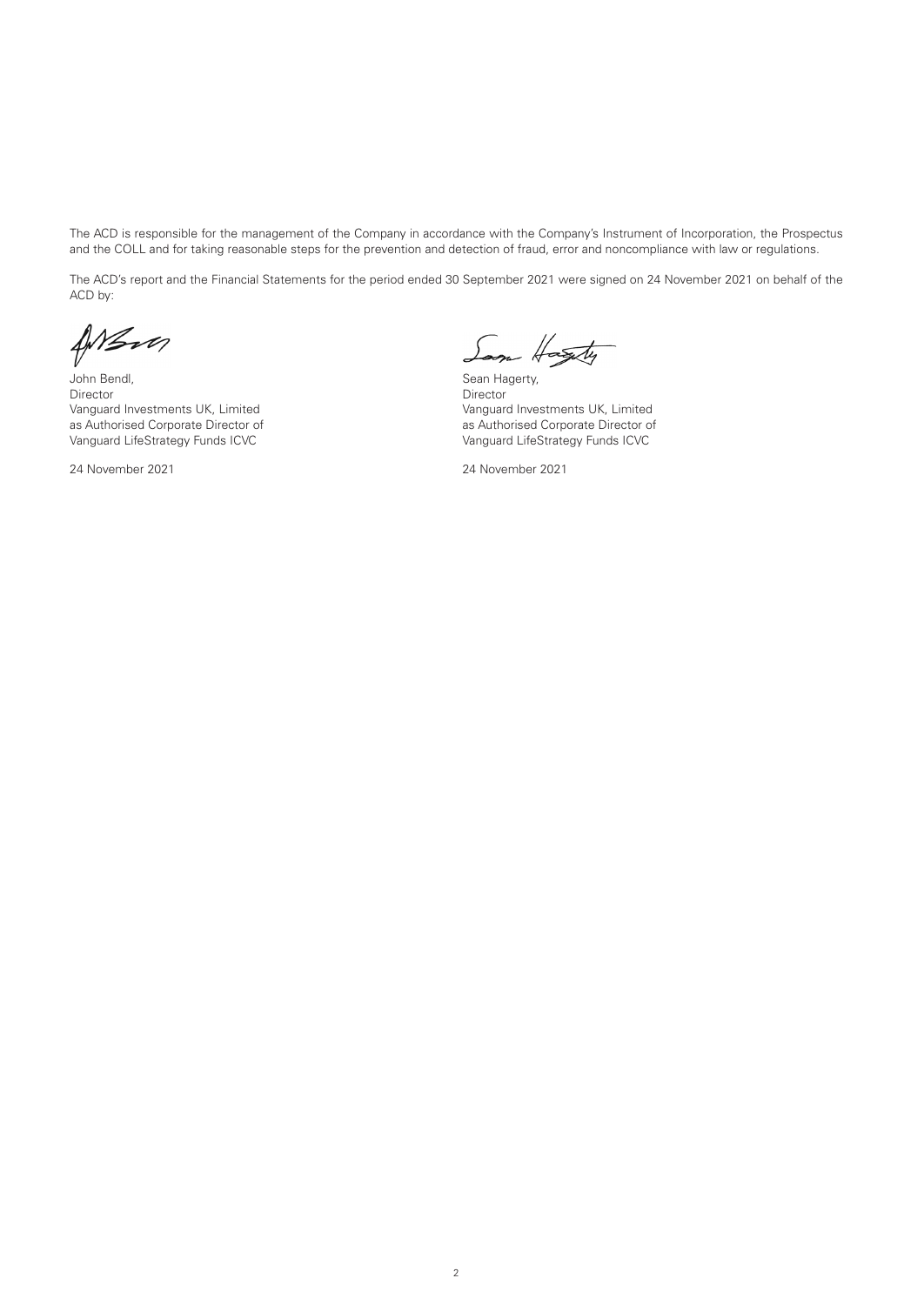# <span id="page-4-0"></span>Vanguard LifeStrategy 20% Equity Fund

Managed by Vanguard Global Advisers, LLC.

#### Investment Objective

The Fund's investment objective is to hold investments that will pay out money and increase in value through exposure to a diversified portfolio composed of approximately 20% by value of shares and 80% by value of bonds and other similar fixed income investments.

#### Investment Strategy

The Fund will seek to achieve its investment objective by investing more than 90% of its assets in passive funds that track an index, which are managed or operated by the ACD or its associates.

#### Synthetic Risk and Reward Indicator

| Lower risk |                         |  |                          | Higher risk |  |  |
|------------|-------------------------|--|--------------------------|-------------|--|--|
|            | Typically lower rewards |  | Typically higher rewards |             |  |  |
|            |                         |  |                          | b           |  |  |

The Synthetic Risk and Reward Indicator (SRRI) measures the volatility of the Fund. The risk and reward category (which may range from 1 to 7) is calculated using historical data and may not be a reliable indicator of the Fund's future risk profile. The risk and reward category may shift over time and is not a target or guarantee. The lowest category (i.e. category 1) does not mean "risk free". The Fund appears in the lower range of the risk and reward indicator because the values of the Fund's investments have experienced a lower rate of change in the past.

### Performance Summary

The Performance Summary does not form part of the Financial Statements.

- The six months ended 30 September 2021 were generally favourable for the global economy but became more challenging as the period progressed. Corporate earnings were healthy across much of the globe, with many countries making headway against the COVID-19 pandemic and seeing increases in consumer demand and hiring.
- Sentiment deteriorated, however, as the Delta variant spread, inflation crept up and worries surfaced about the prospect of central banks scaling back their bond-buying programmes or raising interest rates. The US 10-year Treasury yield ended the six months down 25 basis points at 1.49%. In the UK, the yield of the 10-year gilt fell 17 basis points to 0.85%. (A basis point is one-hundredth of a percentage point.) The Bank of England maintained its official rate at 0.10%.
- Against this backdrop, Vanguard LifeStrategy 20% Equity Fund returned 2.60% for both share classes for the half year.
- Global fixed income markets returned 1.02%, as measured by the Bloomberg Global Aggregate Float Adjusted and Scaled Index Hedged. US bonds, which represent about 40 percent of the index, outperformed their Japanese and European counterparts. The returns of higher-quality investment-grade bonds generally trailed those of lower-quality issues. Longer-dated bonds returned more than those with shorter maturities.
- Global equity markets returned 8.46%, as measured by the FTSE Global All Cap Index. In the US, all sectors produced gains. In the UK, 10 of the 11 sectors in the FTSE All-Share Index turned in positive results, with telecommunications the lone detractor.

#### Total Returns

|                          |            |                                        | <b>Total Returns</b> |  |
|--------------------------|------------|----------------------------------------|----------------------|--|
|                          |            | Periods Ended 30 September 2021        |                      |  |
|                          |            | (Annualised for periods over one year) |                      |  |
|                          | Six Months | Five Years                             | Ten Years            |  |
| A GBP Gross Accumulation | 2.60%      | 3.78%                                  | 5.60%                |  |
| A GBP Gross Income       | 2.60       | 3.79                                   | 5.60                 |  |

Performance is based on NAV with income reinvested.

The Fund is not managed to a benchmark and there is not a benchmark against which the performance of the Fund can appropriately be assessed. However, investors may compare the performance of the Fund against other funds within the Morningstar GBP Cautious Allocation category or the Investment Association Mixed Investment 0-35% Shares category.

All of the returns in this report represent past performance, which is not a guarantee of future results that may be achieved by the Fund. For performance data current to the most recent month-end, which may be higher or lower than that cited, visit our website at http://global.vanguard.com. Note, too, that both investment returns and principal value can fluctuate widely, so an investor's shares, when sold, could be worth more or less than their original cost.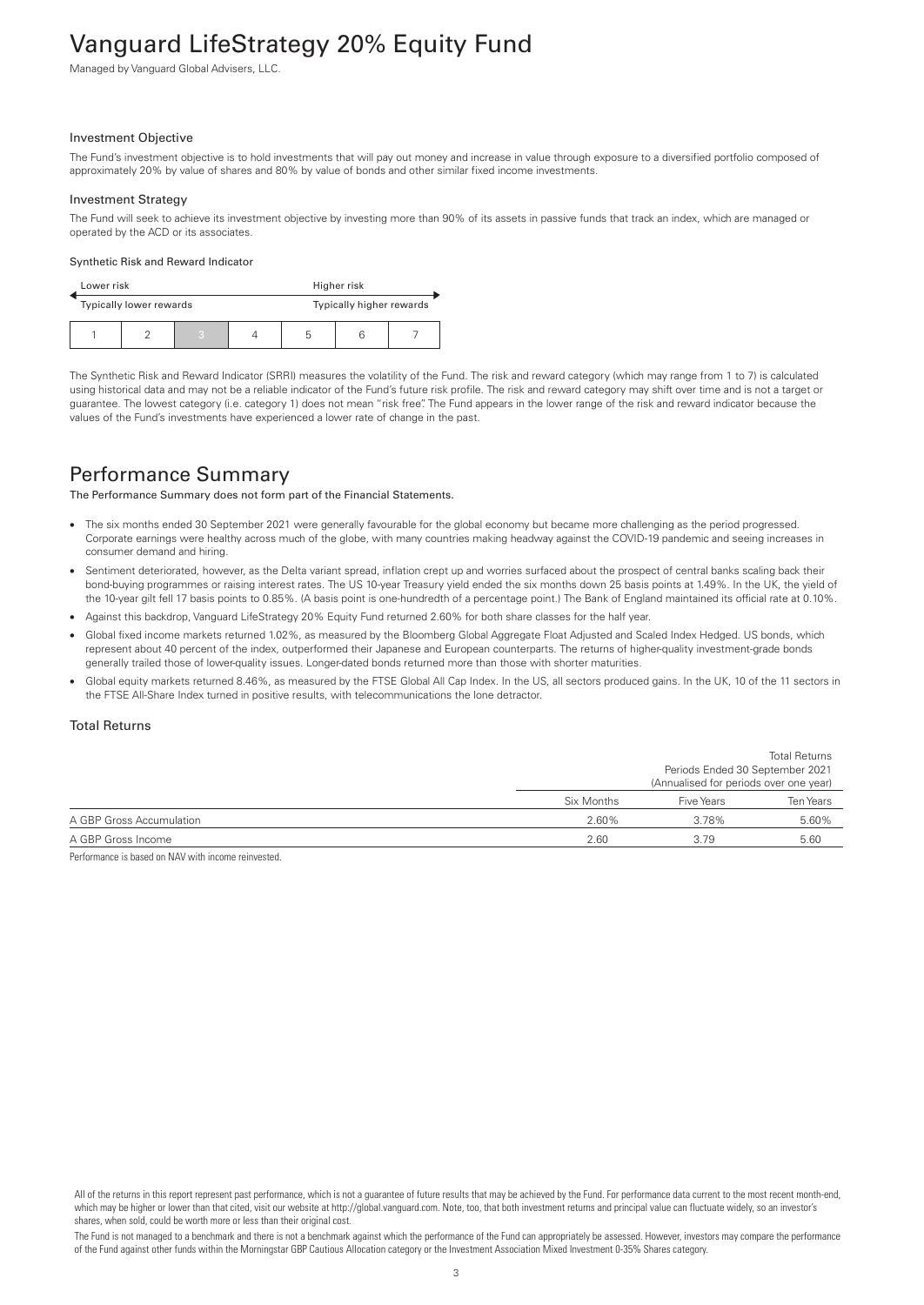#### Performance Comparative Table

| A GBP Gross Accumulation                       | As at<br>30 September 2021 | As at<br>31 March 2021 | As at<br>31 March 2020 | As at<br>31 March 2019 |
|------------------------------------------------|----------------------------|------------------------|------------------------|------------------------|
| Closing Net Asset Value                        | £2,131,042,179             | £2,054,005,611         | £1,407,725,555         | £941,315,741           |
| Closing Number of Shares                       | 12.201.754                 | 12.066.661             | 8.895.267              | 6,093,490              |
| Closing Net Asset Value Per Share <sup>1</sup> | £174.65                    | £170.22                | £158.26                | £154.48                |
| Operating Charges <sup>2</sup>                 | 0.22%                      | 0.22%                  | 0.22%                  | 0.22%                  |
| A GBP Gross Income                             |                            |                        |                        |                        |
| Closing Net Asset Value                        | £178,246,604               | £180,055,458           | £122,591,264           | £82,836,661            |
| Closing Number of Shares                       | 1,175,922                  | 1,218,825              | 882.167                | 601,292                |
| Closing Net Asset Value Per Share <sup>1</sup> | £151.58                    | £147.73                | £138.97                | £137.76                |

Operating Charges<sup>2</sup> 0.22% 0.22% 0.22% 0.22% 0.22% 0.22% 0.22%

1 The net asset value per share shown may diverge from the net asset value per share used for dealing purposes as at 30 September 2021 because of any adjustments for trade date accounting and any adjustments in valuation to bid prices. The quoted price for underlying collective investment schemes may be inclusive of any applicable swing pricing adjustments.

<sup>2</sup> Operating charges include indirect costs incurred in the maintenance and running of the Fund, as disclosed in the detailed expenses within the Statement of Total Return.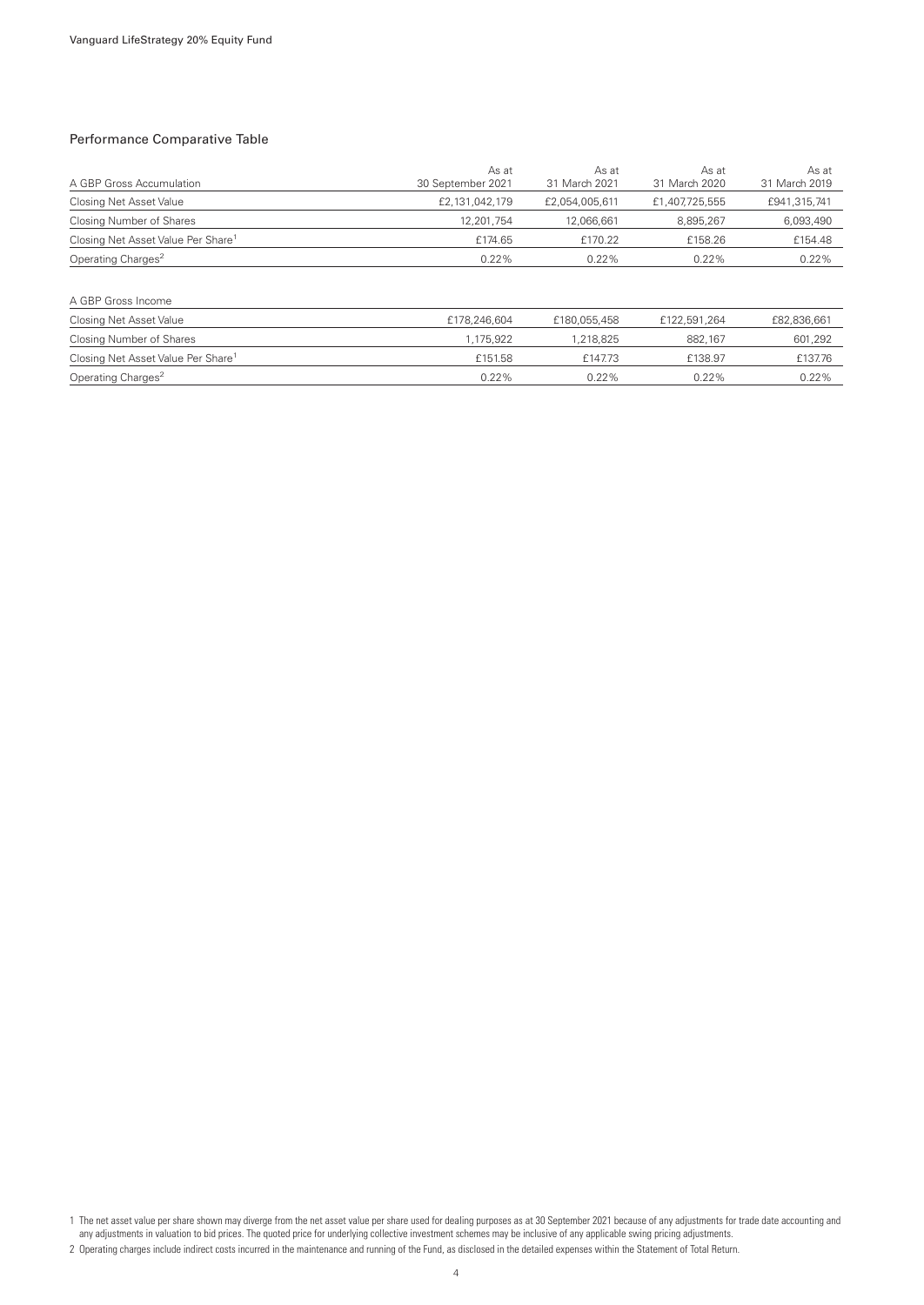### Summary of Significant Changes

For the period ended 30 September 2021

|                                                         | Cost<br>(E)  |
|---------------------------------------------------------|--------------|
| Largest Purchases                                       |              |
| Vanguard Global Aggregate Bond UCITS ETF                | 94.335.469   |
| Vanguard FTSE Developed World ex-U.K. Equity Index Fund | 13, 123, 133 |
| Vanguard U.K. Inflation-Linked Gilt Index Fund          | 12,713,463   |
| Vanquard U.K. Investment Grade Bond Index Fund          | 11.201.537   |
| Vanguard Global Bond Index Fund                         | 9.237,965    |
| Total                                                   | 140,611,567  |
| <b>Total Purchases for the Period</b>                   | 155,125,592  |

|                                                         | Proceeds<br>(E) |
|---------------------------------------------------------|-----------------|
| <b>Largest Sales</b>                                    |                 |
| Vanguard FTSE Developed World ex-U.K. Equity Index Fund | 30,471,821      |
| Vanguard U.S. Investment Grade Credit Index Fund        | 22,289,226      |
| Vanguard Euro Government Bond Index Fund                | 20,493,295      |
| Vanguard Japan Government Bond Index Fund               | 16.841.286      |
| Vanguard FTSE U.K. All Share Index Unit Trust           | 13,837,785      |
| Total                                                   | 103,933,413     |
| <b>Total Sales for the Period</b>                       | 139,448,000     |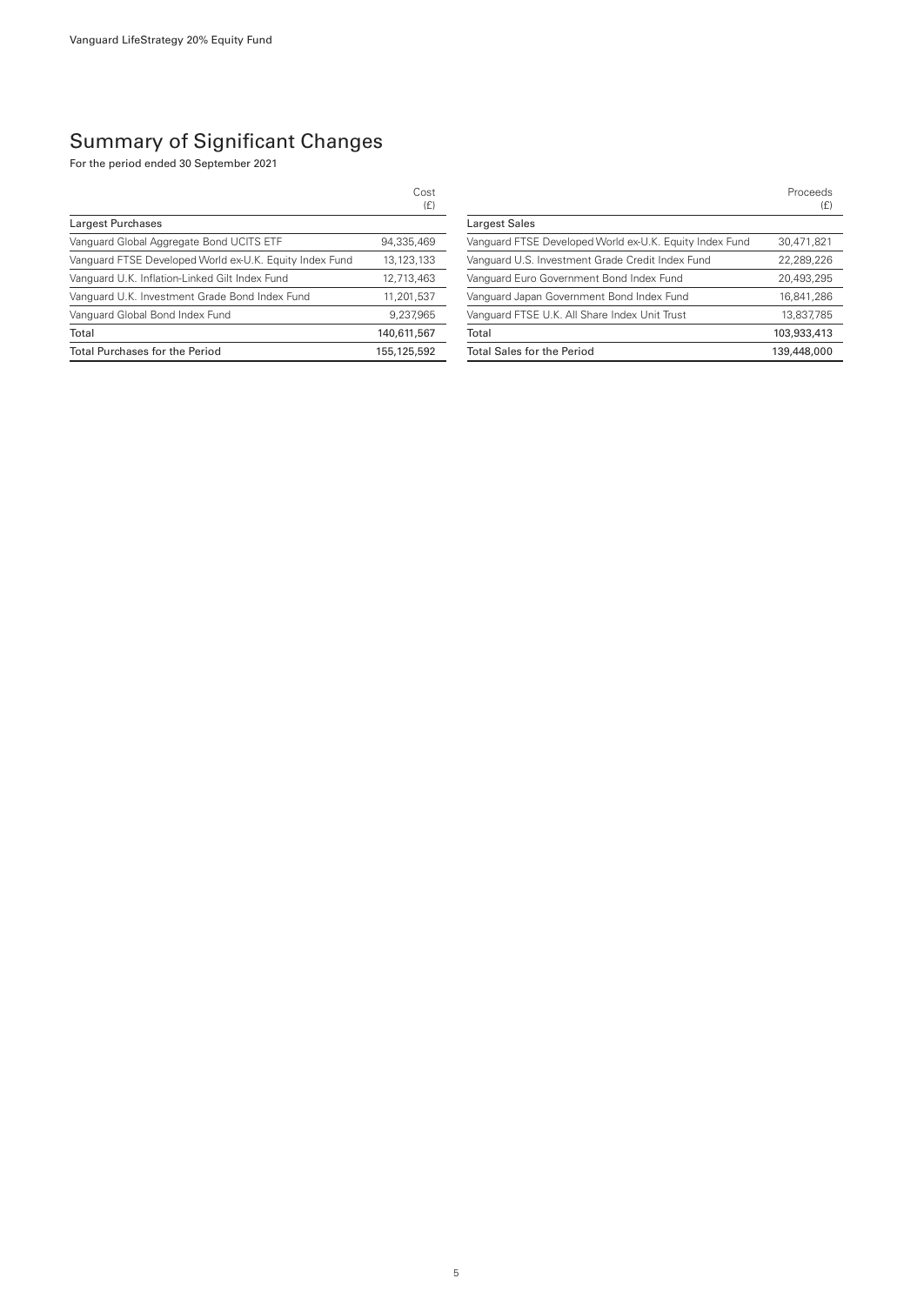### Portfolio Statement

As at 30 September 2021

The holdings displayed are primarily affiliated collective investment schemes, through which the Fund seeks to achieve its investment objective.

The prospectus and other information about the collective investment schemes are available at vanguard.co.uk.

|                                                         | Holding    | Market<br>Value<br>(E) | $%$ of<br><b>Total Net</b><br>Assets |
|---------------------------------------------------------|------------|------------------------|--------------------------------------|
| Equity 20.12% (31 March 2021: 20.24%)                   |            |                        |                                      |
| Vanguard FTSE Developed World ex-U.K. Equity Index Fund | 603,965    | 309, 174, 554          | 13.39                                |
| Vanguard FTSE U.K. All Share Index Unit Trust           | 521.340    | 117,420,909            | 5.08                                 |
| Vanguard Emerging Markets Stock Index Fund              | 141.851    | 38.103.936             | 1.65                                 |
|                                                         |            | 464,699,399            | 20.12                                |
| Fixed Income 79.83% (31 March 2021: 79.75%)             |            |                        |                                      |
| Vanguard Global Bond Index Fund                         | 2,713,937  | 442,839,274            | 19.18                                |
| Vanguard Global Aggregate Bond UCITS ETF                | 10.715.348 | 282.066.534            | 12.21                                |
| Vanguard U.K. Government Bond Index Fund                | 1.426.415  | 252.041.099            | 10.91                                |
| Vanguard U.K. Inflation-Linked Gilt Index Fund          | 837.623    | 184.737.097            | 8.00                                 |
| Vanguard U.K. Investment Grade Bond Index Fund          | 1.572.082  | 167.784.815            | 7.27                                 |
| Vanguard U.S. Investment Grade Credit Index Fund        | 1.038.030  | 136.819.036            | 5.93                                 |
| Vanguard Euro Government Bond Index Fund                | 979,585    | 129,424,277            | 5.60                                 |
| Vanguard U.S. Government Bond Index Fund                | 1.082.151  | 125.071.233            | 5.42                                 |
| Vanguard Euro Investment Grade Bond Index Fund          | 512,036    | 64.272.165             | 2.78                                 |
| Vanguard Japan Government Bond Index Fund               | 505,260    | 58,378,449             | 2.53                                 |
|                                                         |            | 1,843,433,979          | 79.83                                |
| Portfolio of Investments                                |            | 2,308,133,378          | 99.95                                |
| <b>Net Other Assets</b>                                 |            | 1,155,405              | 0.05                                 |
| Net Assets Attributable to Shareholders                 |            | 2,309,288,783          | 100.00                               |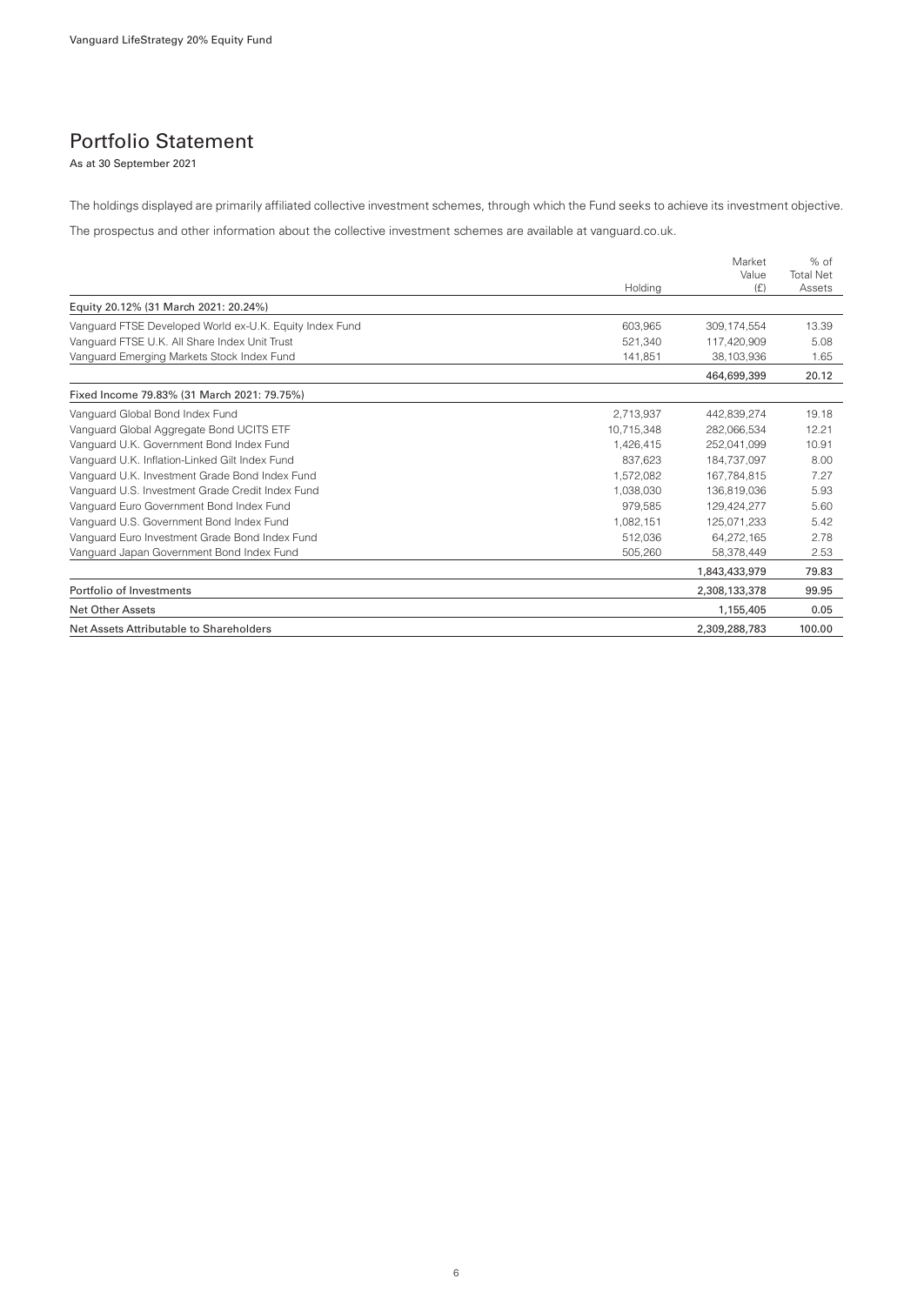### Balance Sheet

|                                                          | As at<br>30 September 2021<br>(E) |               |
|----------------------------------------------------------|-----------------------------------|---------------|
|                                                          |                                   |               |
| Assets:                                                  |                                   |               |
| <b>Financial Assets</b><br>2,308,133,378                 |                                   | 2,233,943,945 |
| <b>Current Assets</b>                                    |                                   |               |
| <b>Debtors</b>                                           | 3,745,771                         | 2,853,819     |
| Cash and Bank Balances                                   | 470,332                           | 2,418,169     |
| 2,312,349,481<br><b>Total Assets</b>                     |                                   | 2,239,215,933 |
| Liabilities:                                             |                                   |               |
| Creditors                                                |                                   |               |
| <b>Distribution Payable</b>                              |                                   | 2,113,045     |
| Other Creditors                                          | 3,060,698                         | 3,041,819     |
| <b>Total Liabilities</b>                                 | 3,060,698                         | 5,154,864     |
| Net Assets Attributable to Shareholders<br>2,309,288,783 |                                   | 2,234,061,069 |

### Statement of Total Return

|                                                                                        | Period Ended |                                                                                | Period Ended |             |
|----------------------------------------------------------------------------------------|--------------|--------------------------------------------------------------------------------|--------------|-------------|
|                                                                                        | (E)          | 30 September 2021 30 September 2021 30 September 2020 30 September 2020<br>(E) | (E)          | (E)         |
| Income                                                                                 |              |                                                                                |              |             |
| Net Capital Gains/(Losses)                                                             |              | 48,936,045                                                                     |              | 107,155,925 |
| Revenue                                                                                | 9,575,795    |                                                                                | 7,579,727    |             |
| Expenses                                                                               | (1,088,934)  |                                                                                | (822, 817)   |             |
| Net Revenue Before Taxation                                                            | 8,486,861    |                                                                                | 6,756,910    |             |
| Taxation                                                                               |              |                                                                                |              |             |
| Net Revenue After Taxation                                                             |              | 8,486,861                                                                      |              | 6,756,910   |
| <b>Total Return Before Distributions</b>                                               |              | 57,422,906                                                                     |              | 113,912,835 |
| Distributions <sup>1</sup>                                                             |              | 67,967                                                                         |              | 313,820     |
| Change in Net Assets Attributable to<br><b>Shareholders From Investment Activities</b> |              | 57,490,873                                                                     |              | 114,226,655 |
|                                                                                        |              |                                                                                |              |             |

1 Includes adjustments for equalisation.

### Statement of Change in Net Assets Attributable to Shareholders

|                                                                                 | Period Ended |               | Period Ended   |                                                                                |
|---------------------------------------------------------------------------------|--------------|---------------|----------------|--------------------------------------------------------------------------------|
|                                                                                 | (E)          | (E)           | (£)            | 30 September 2021 30 September 2021 30 September 2020 30 September 2020<br>(£) |
| Opening Net Assets Attributable to Shareholders                                 |              | 2,234,061,069 |                | 1,530,316,819                                                                  |
| Amounts Received on Issue of Shares                                             | 93,568,624   |               | 327,728,689    |                                                                                |
| Amounts Paid on Cancellation of Shares                                          | (75,831,783) |               | (15, 391, 326) |                                                                                |
|                                                                                 |              | 17.736.841    |                | 312.337.363                                                                    |
| Change in Net Assets Attributable to<br>Shareholders From Investment Activities |              | 57,490,873    |                | 114,226,655                                                                    |
| Closing Net Assets Attributable to Shareholders                                 |              | 2,309,288,783 |                | 1,956,880,837                                                                  |

The interim financial statements for the Fund have been prepared on the same basis of the accounting policies as the annual financial statements for the year ended 31 March 2021.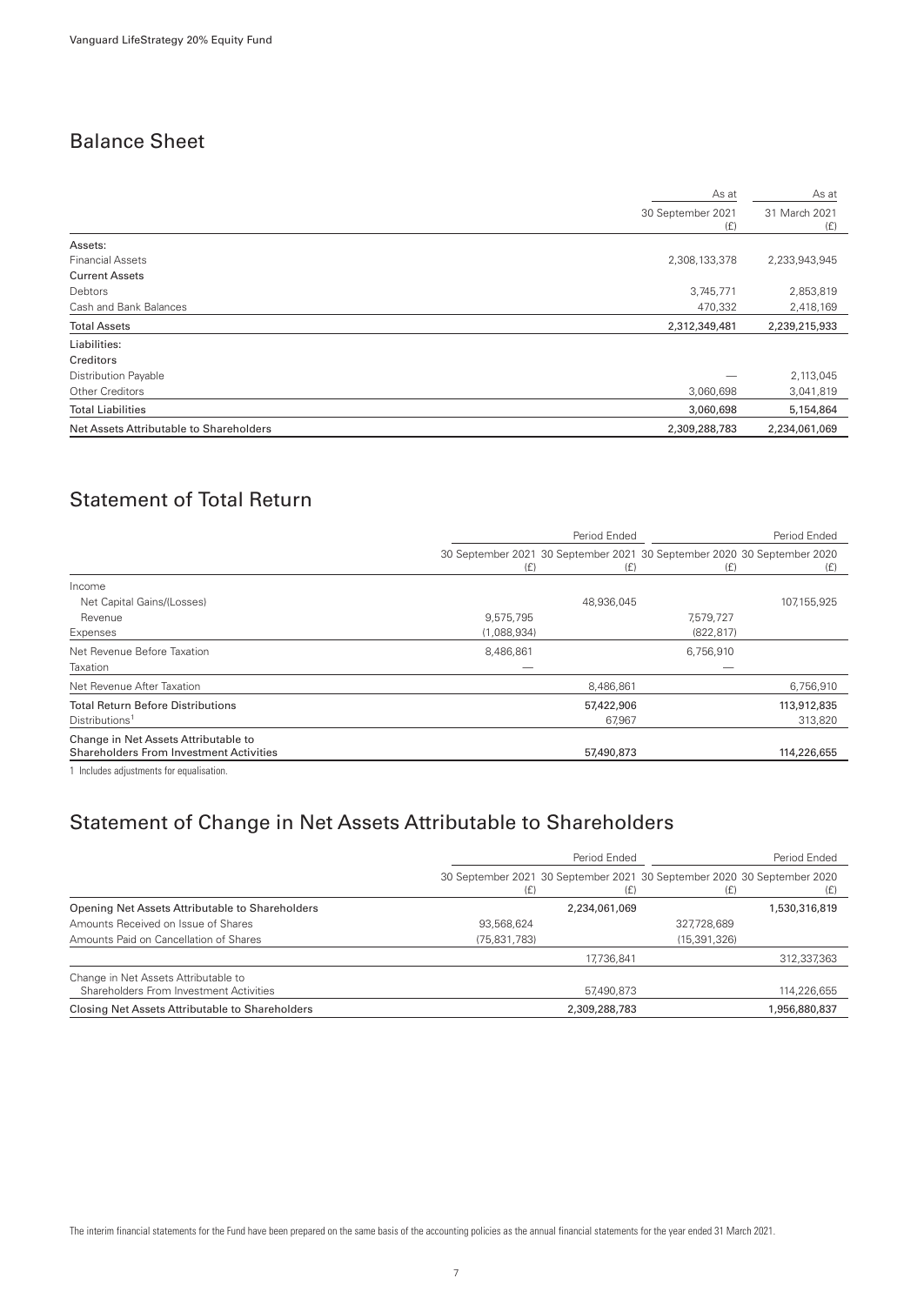# <span id="page-9-0"></span>Vanguard LifeStrategy 40% Equity Fund

Managed by Vanguard Global Advisers, LLC.

#### Investment Objective

The Fund's investment objective is to hold investments that will pay out money and increase in value through exposure to a diversified portfolio composed of approximately 40% by value of shares; and 60% by value of bonds and other similar fixed income investments.

#### Investment Strategy

The Fund will seek to achieve its investment objective by investing more than 90% of its assets in passive funds that track an index, which are managed or operated by the ACD or its associates.

#### Synthetic Risk and Reward Indicator

| Lower risk |  |                         | Higher risk |                          |  |  |
|------------|--|-------------------------|-------------|--------------------------|--|--|
|            |  | Typically lower rewards |             | Typically higher rewards |  |  |
|            |  |                         | $\Delta$    | b                        |  |  |

The Synthetic Risk and Reward Indicator (SRRI) measures the volatility of the Fund. The risk and reward category (which may range from 1 to 7) is calculated using historical data and may not be a reliable indicator of the Fund's future risk profile. The risk and reward category may shift over time and is not a target or guarantee. The lowest category (i.e. category 1) does not mean "risk free". The Fund appears in the middle range of the risk and reward indicator because the values of the Fund's investments have experienced a moderate rate of change in the past.

### Performance Summary

The Performance Summary does not form part of the Financial Statements.

- The six months ended 30 September 2021 were generally favourable for the global economy but became more challenging as the period progressed. Corporate earnings were healthy across much of the globe, with many countries making headway against the COVID-19 pandemic and seeing increases in consumer demand and hiring.
- Sentiment deteriorated, however, as the Delta variant spread, inflation crept up and worries surfaced about the prospect of central banks scaling back their bond-buying programmes or raising interest rates. The US 10-year Treasury yield ended the six months down 25 basis points at 1.49%. In the UK, the yield of the 10-year gilt fell 17 basis points to 0.85%. (A basis point is one-hundredth of a percentage point.) The Bank of England maintained its official rate at 0.10%.
- Against this backdrop, Vanguard LifeStrategy 40% Equity Fund returned 3.94% for both share classes for the half year.
- Global fixed income markets returned 1.02%, as measured by the Bloomberg Global Aggregate Float Adjusted and Scaled Index Hedged. US bonds, which represent about 40 percent of the index, outperformed their Japanese and European counterparts. The returns of higher-quality investment-grade bonds generally trailed those of lower-quality issues. Longer-dated bonds returned more than those with shorter maturities.
- Global equity markets returned 8.46%, as measured by the FTSE Global All Cap Index. In the US, all sectors produced gains. In the UK, 10 of the 11 sectors in the FTSE All-Share Index turned in positive results, with telecommunications the lone detractor.

#### Total Returns

|                    |            |                                        | <b>Total Returns</b>            |  |
|--------------------|------------|----------------------------------------|---------------------------------|--|
|                    |            |                                        | Periods Ended 30 September 2021 |  |
|                    |            | (Annualised for periods over one year) |                                 |  |
|                    | Six Months | <b>Five Years</b>                      | Ten Years                       |  |
| A GBP Accumulation | $3.94\%$   | 5.49%                                  | 7.34%                           |  |
| A GBP Income       | 3.94       | 5.49                                   | 7.34                            |  |

Performance is based on NAV with income reinvested.

The Fund is not managed to a benchmark and there is not a benchmark against which the performance of the Fund can appropriately be assessed. However, investors may compare the performance of the Fund against other funds within the Morningstar GBP Moderately Cautious Allocation category or the Investment Association Mixed Investment 20-60% Shares category.

All of the returns in this report represent past performance, which is not a guarantee of future results that may be achieved by the Fund. For performance data current to the most recent month-end, which may be higher or lower than that cited, visit our website at http://global.vanguard.com. Note, too, that both investment returns and principal value can fluctuate widely, so an investor's shares, when sold, could be worth more or less than their original cost.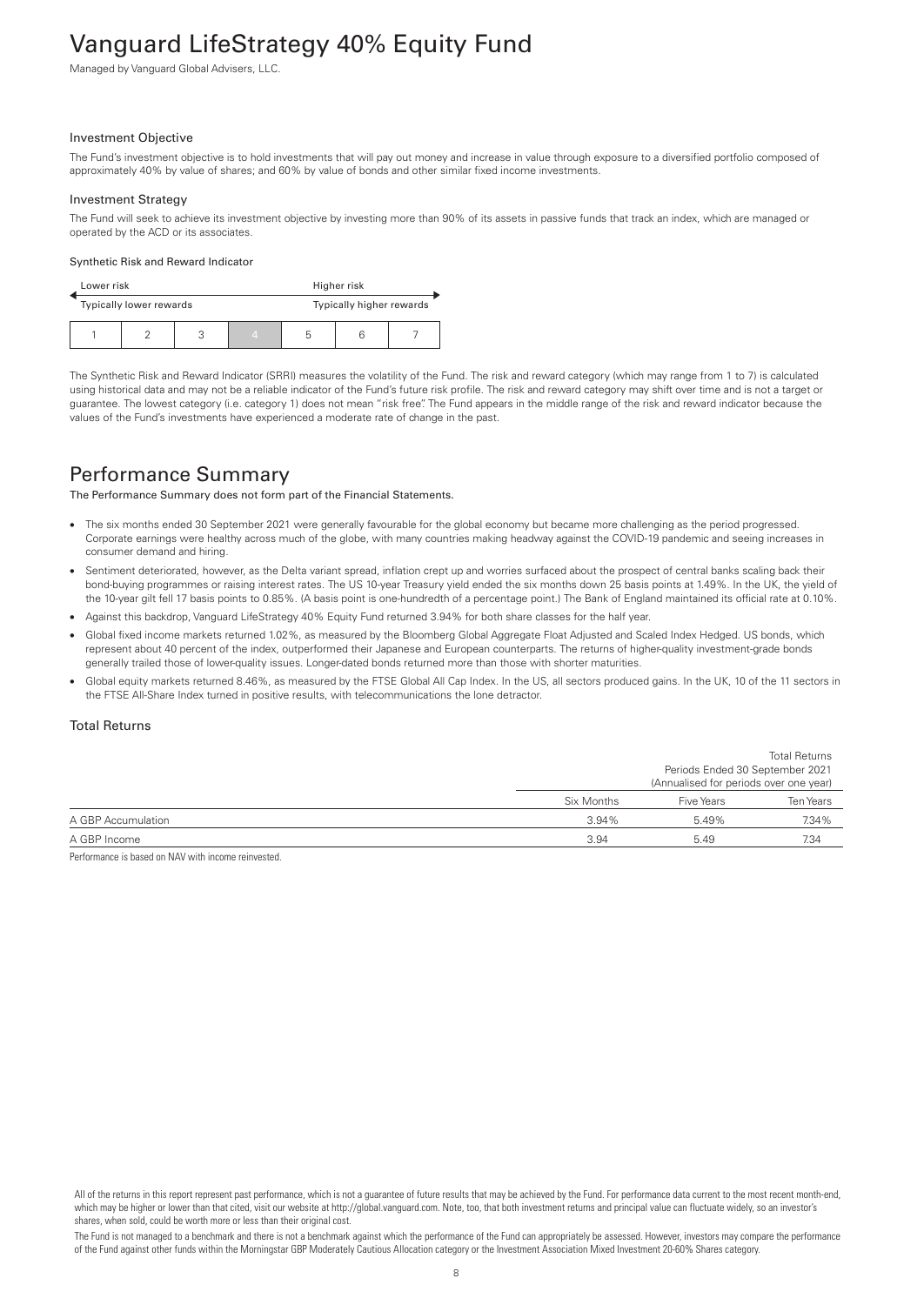#### Performance Comparative Table

| A GBP Accumulation                             | As at<br>30 September 2021 | As at<br>31 March 2021 | As at<br>31 March 2020 | As at<br>31 March 2019 |
|------------------------------------------------|----------------------------|------------------------|------------------------|------------------------|
| Closing Net Asset Value                        | £7,546,111,117             | £6,775,749,583         | £4,578,616,162         | £3,238,649,449         |
| Closing Number of Shares                       | 37,823,459                 | 35,298,955             | 27,224,779             | 19,156,406             |
| Closing Net Asset Value Per Share <sup>1</sup> | £199.51                    | £191.95                | £168.18                | £169.06                |
| Operating Charges <sup>2</sup>                 | 0.22%                      | 0.22%                  | 0.22%                  | 0.22%                  |
|                                                |                            |                        |                        |                        |
| A GBP Income                                   |                            |                        |                        |                        |
| Closing Net Asset Value                        | £652,481,591               | £577,693,328           | £390,500,820           | £314,405,750           |
| Closing Number of Shares                       | 3.780.984                  | 3,479,580              | 2,654,882              | 2,092,966              |
| Closing Net Asset Value Per Share <sup>1</sup> | £172.57                    | £166.02                | £147.09                | £150.22                |
| Operating Charges <sup>2</sup>                 | $0.22\%$                   | $0.22\%$               | 0.22%                  | 0.22%                  |

1 The net asset value per share shown may diverge from the net asset value per share used for dealing purposes as at 30 September 2021 because of any adjustments for trade date accounting and any adjustments in valuation to bid prices. The quoted price for underlying collective investment schemes may be inclusive of any applicable swing pricing adjustments.

<sup>2</sup> Operating charges include indirect costs incurred in the maintenance and running of the Fund, as disclosed in the detailed expenses within the Statement of Total Return.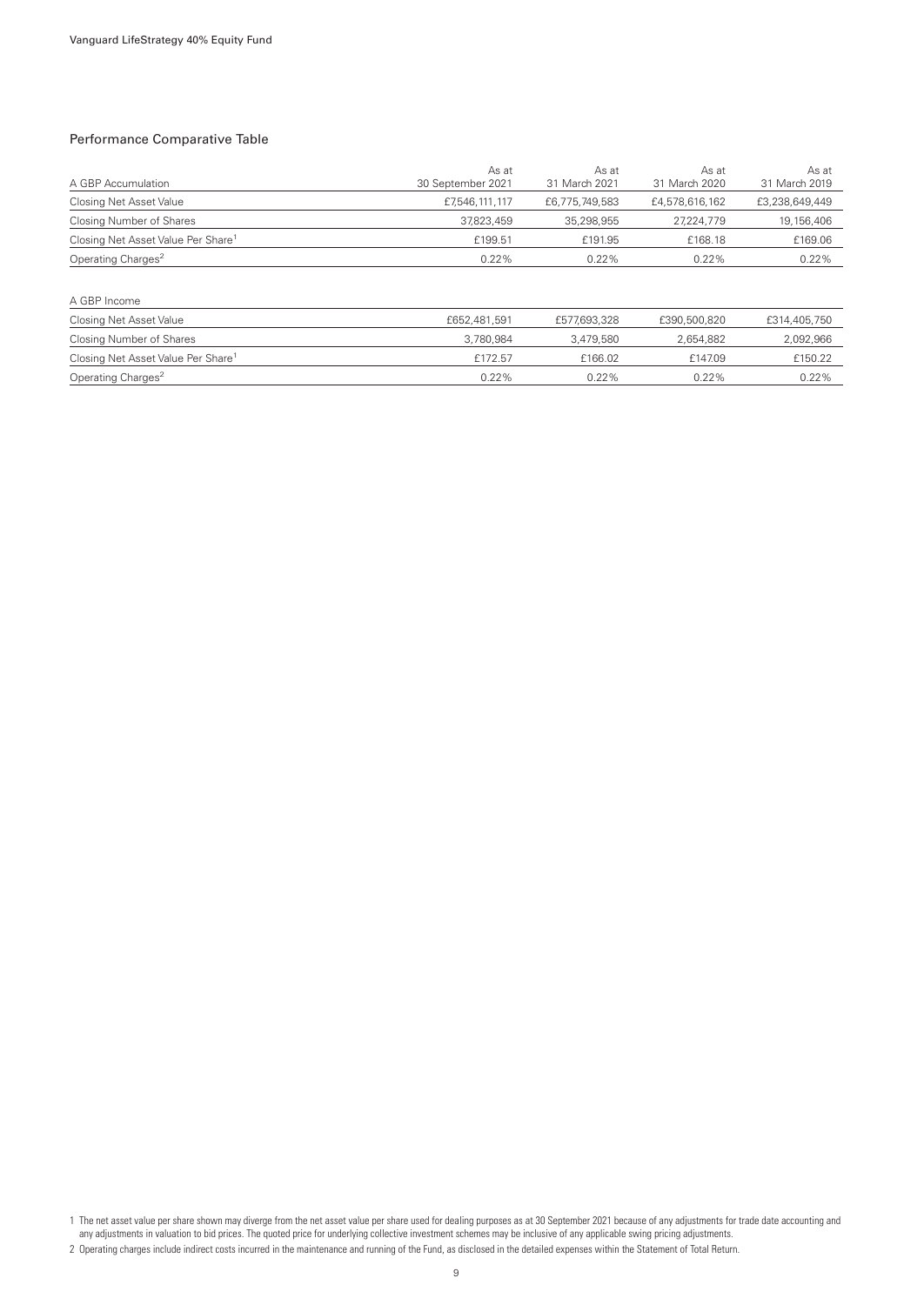### Summary of Significant Changes

For the period ended 30 September 2021

|                                                | Cost<br>(E)  |
|------------------------------------------------|--------------|
| Largest Purchases                              |              |
| Vanguard Global Bond Index Fund                | 189,260,643  |
| Vanguard USD Corporate Bond UCITS ETF          | 119,332,001  |
| Vanguard Global Aggregate Bond UCITS ETF       | 100,650,420  |
| Vanguard U.K. Inflation-Linked Gilt Index Fund | 53,458,162   |
| Vanguard FTSE U.K. All Share Index Unit Trust  | 45, 152, 457 |
| Total                                          | 507,853,683  |
| <b>Total Purchases for the Period</b>          | 705,398,917  |

|                                                         | Proceeds<br>(E) |
|---------------------------------------------------------|-----------------|
| <b>Total Sales</b>                                      |                 |
| Vanguard U.S. Investment Grade Credit Index Fund        | 98,846,000      |
| Vanguard FTSE Developed World ex-U.K. Equity Index Fund | 35,892,777      |
| Vanguard FTSE U.K. All Share Index Unit Trust           | 17,823,386      |
| Vanquard Euro Government Bond Index Fund                | 10,937,461      |
| Vanguard Euro Investment Grade Bond Index Fund          | 1,421,539       |
| Total                                                   | 164,921,163     |
| <b>Total Sales for the Period</b>                       | 164,921,163     |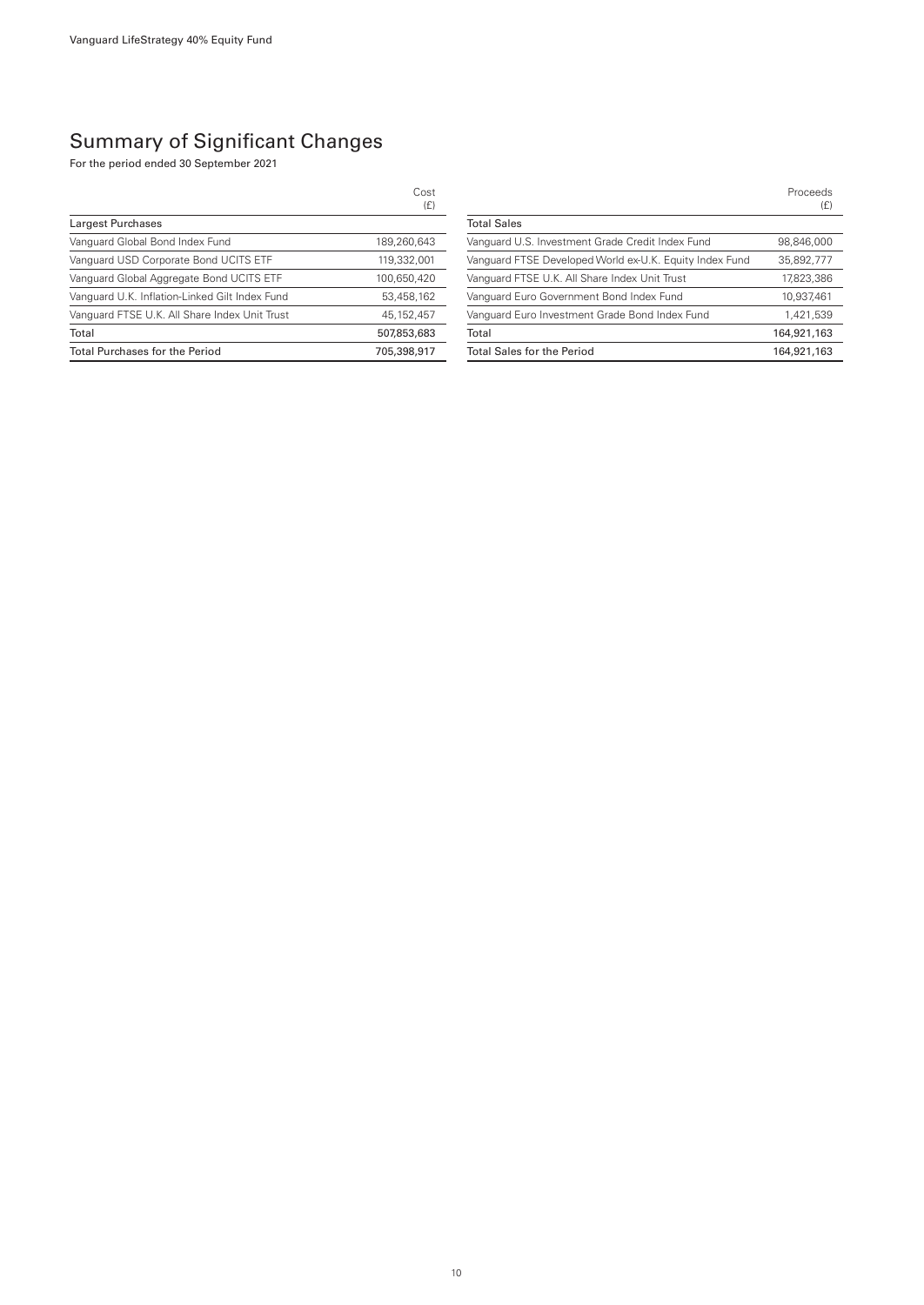### Portfolio Statement

As at 30 September 2021

The holdings displayed are primarily affiliated collective investment schemes, through which the Fund seeks to achieve its investment objective.

The prospectus and other information about the collective investment schemes are available at vanguard.co.uk.

|                                                          |            | Market<br>Value | $%$ of<br><b>Total Net</b> |
|----------------------------------------------------------|------------|-----------------|----------------------------|
|                                                          | Holding    | (E)             | Assets                     |
| Equity 40.16% (31 March 2021: 40.24%)                    |            |                 |                            |
| Vanquard FTSE Developed World ex-U.K. Equity Index Fund  | 3,089,113  | 1,581,342,715   | 19.29                      |
| Vanguard FTSE U.K. All Share Index Unit Trust            | 3,688,510  | 830,760,136     | 10.13                      |
| Vanguard U.S. Equity Index Fund                          | 617,212    | 441,213,144     | 5.38                       |
| Vanguard Emerging Markets Stock Index Fund               | 999,788    | 268,562,852     | 3.28                       |
| Vanquard FTSE Developed Europe ex-U.K. Equity Index Fund | 287.410    | 95.097.621      | 1.16                       |
| Vanguard Japan Stock Index Fund                          | 180,699    | 51,643,935      | 0.63                       |
| Vanguard Pacific ex-Japan Stock Index Fund               | 71,980     | 23,834,089      | 0.29                       |
|                                                          |            | 3,292,454,492   | 40.16                      |
| Fixed Income 59.82% (31 March 2021: 59.78%)              |            |                 |                            |
| Vanguard Global Bond Index Fund                          | 9,661,402  | 1,576,473,225   | 19.23                      |
| Vanguard U.K. Government Bond Index Fund                 | 3.789.057  | 669.509.304     | 8.17                       |
| Vanguard U.K. Inflation-Linked Gilt Index Fund           | 2,222,954  | 490,270,622     | 5.98                       |
| Vanguard U.K. Investment Grade Bond Index Fund           | 4,197,427  | 447.982.117     | 5.46                       |
| Vanguard Global Aggregate Bond UCITS ETF                 | 15,029,374 | 395,627,229     | 4.82                       |
| Vanguard Euro Government Bond Index Fund                 | 2,530,891  | 334,385,346     | 4.08                       |
| Vanguard U.S. Government Bond Index Fund                 | 2,758,023  | 318,762,636     | 3.89                       |
| Vanguard U.S. Investment Grade Credit Index Fund         | 1,755,934  | 231,443,288     | 2.82                       |
| Vanguard Euro Investment Grade Bond Index Fund           | 1,369,063  | 171,848,459     | 2.10                       |
| Vanguard Japan Government Bond Index Fund                | 1,265,769  | 146,248,833     | 1.78                       |
| Vanguard USD Corporate Bond UCITS ETF                    | 2,356,903  | 119,477,541     | 1.46                       |
| Vanguard U.K. Gilt UCITS ETF                             | 94,241     | 2,237,517       | 0.03                       |
|                                                          |            | 4,904,266,117   | 59.82                      |
| Portfolio of Investments                                 |            | 8,196,720,609   | 99.98                      |
| <b>Net Other Assets</b>                                  |            | 1,872,099       | 0.02                       |
| Net Assets Attributable to Shareholders                  |            | 8.198.592.708   | 100.00                     |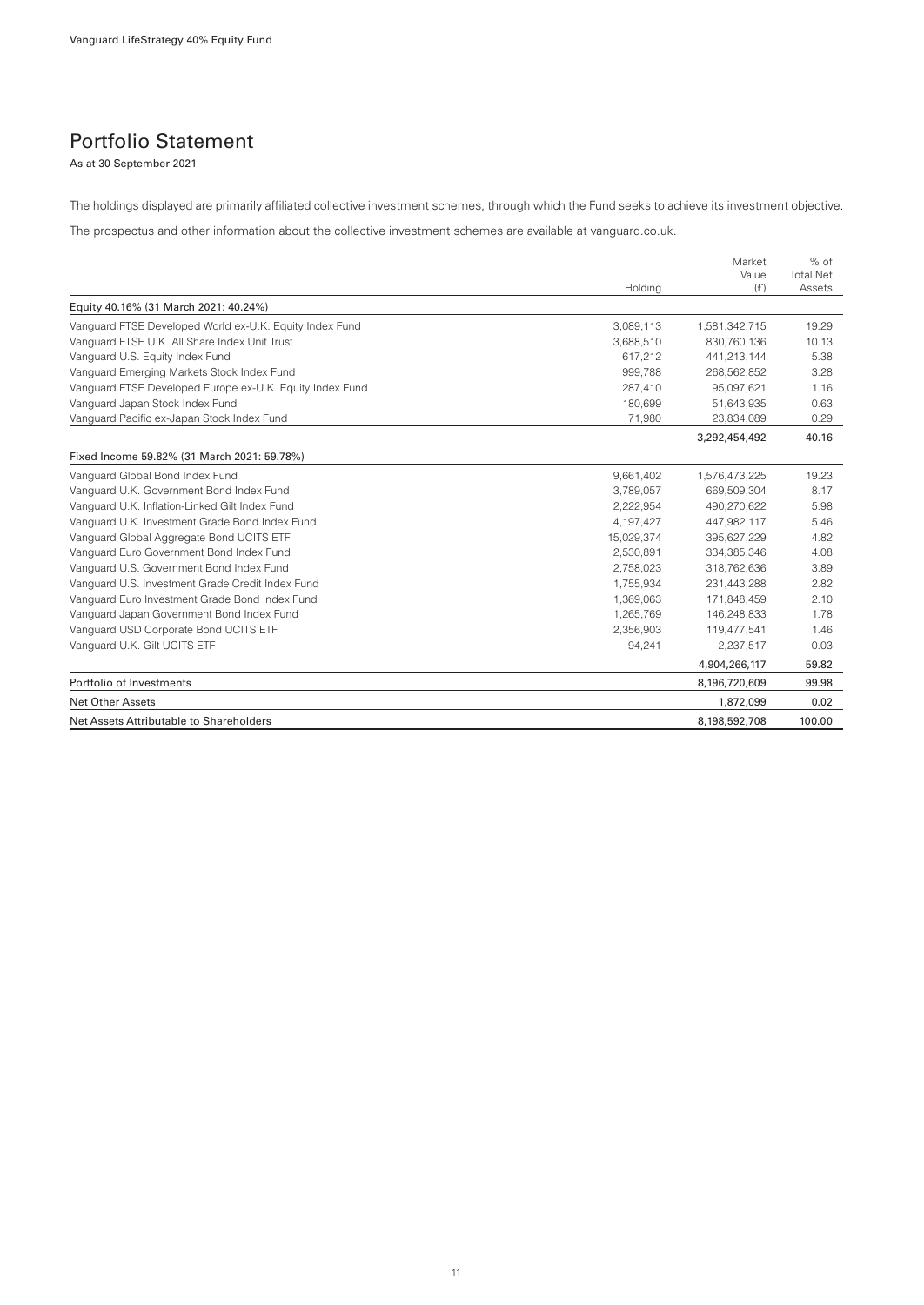### Balance Sheet

| As at                                                    | As at                |  |
|----------------------------------------------------------|----------------------|--|
| 30 September 2021<br>(E)                                 | 31 March 2021<br>(E) |  |
| Assets:                                                  |                      |  |
| 8,196,720,609<br><b>Financial Assets</b>                 | 7,354,656,098        |  |
| <b>Current Assets</b>                                    |                      |  |
| Debtors<br>5,987,977                                     | 17,913,749           |  |
| Cash and Bank Balances<br>2,718,987                      | 7,125,530            |  |
| <b>Total Assets</b><br>8,205,427,573                     | 7,379,695,377        |  |
| Liabilities:                                             |                      |  |
| Creditors                                                |                      |  |
| <b>Distribution Payable</b>                              | 6,337,370            |  |
| Other Creditors<br>6,834,865                             | 19,915,096           |  |
| <b>Total Liabilities</b><br>6,834,865                    | 26,252,466           |  |
| Net Assets Attributable to Shareholders<br>8,198,592,708 | 7,353,442,911        |  |

### Statement of Total Return

|                                                                                        | Period Ended  |             | Period Ended                                                                   |             |
|----------------------------------------------------------------------------------------|---------------|-------------|--------------------------------------------------------------------------------|-------------|
|                                                                                        | (E)           | (E)         | 30 September 2021 30 September 2021 30 September 2020 30 September 2020<br>(E) | (E)         |
| Income                                                                                 |               |             |                                                                                |             |
| Net Capital Gains/(Losses)                                                             |               | 276,549,700 |                                                                                | 505,841,503 |
| Revenue                                                                                | 25,049,494    |             | 18,333,580                                                                     |             |
| Expenses                                                                               | (3,758,257)   |             | (2,668,456)                                                                    |             |
| Net Revenue Before Taxation                                                            | 21,291,237    |             | 15,665,124                                                                     |             |
| Taxation                                                                               | (4, 204, 169) |             | (3, 181, 128)                                                                  |             |
| Net Revenue After Taxation                                                             |               | 17,087,068  |                                                                                | 12,483,996  |
| <b>Total Return Before Distributions</b>                                               |               | 293,636,768 |                                                                                | 518,325,499 |
| Distributions <sup>1</sup>                                                             |               | 243,186     |                                                                                | 410,512     |
| Change in Net Assets Attributable to<br><b>Shareholders From Investment Activities</b> |               | 293,879,954 |                                                                                | 518,736,011 |
|                                                                                        |               |             |                                                                                |             |

1 Includes adjustments for equalisation.

### Statement of Change in Net Assets Attributable to Shareholders

|                                                                                 | Period Ended |               | Period Ended                                                                   |               |
|---------------------------------------------------------------------------------|--------------|---------------|--------------------------------------------------------------------------------|---------------|
|                                                                                 | (E)          | (£)           | 30 September 2021 30 September 2021 30 September 2020 30 September 2020<br>(£) | (£)           |
| Opening Net Assets Attributable to Shareholders                                 |              | 7,353,442,911 |                                                                                | 4,969,116,982 |
| Amounts Received on Issue of Shares                                             | 572,954,963  |               | 732.219.675                                                                    |               |
| Amounts Paid on Cancellation of Shares                                          | (21,685,120) |               | (17, 285, 536)                                                                 |               |
|                                                                                 |              | 551,269,843   |                                                                                | 714.934.139   |
| Change in Net Assets Attributable to<br>Shareholders From Investment Activities |              | 293,879,954   |                                                                                | 518,736,011   |
| Closing Net Assets Attributable to Shareholders                                 |              | 8,198,592,708 |                                                                                | 6,202,787,132 |

The interim financial statements for the Fund have been prepared on the same basis of the accounting policies as the annual financial statements for the year ended 31 March 2021.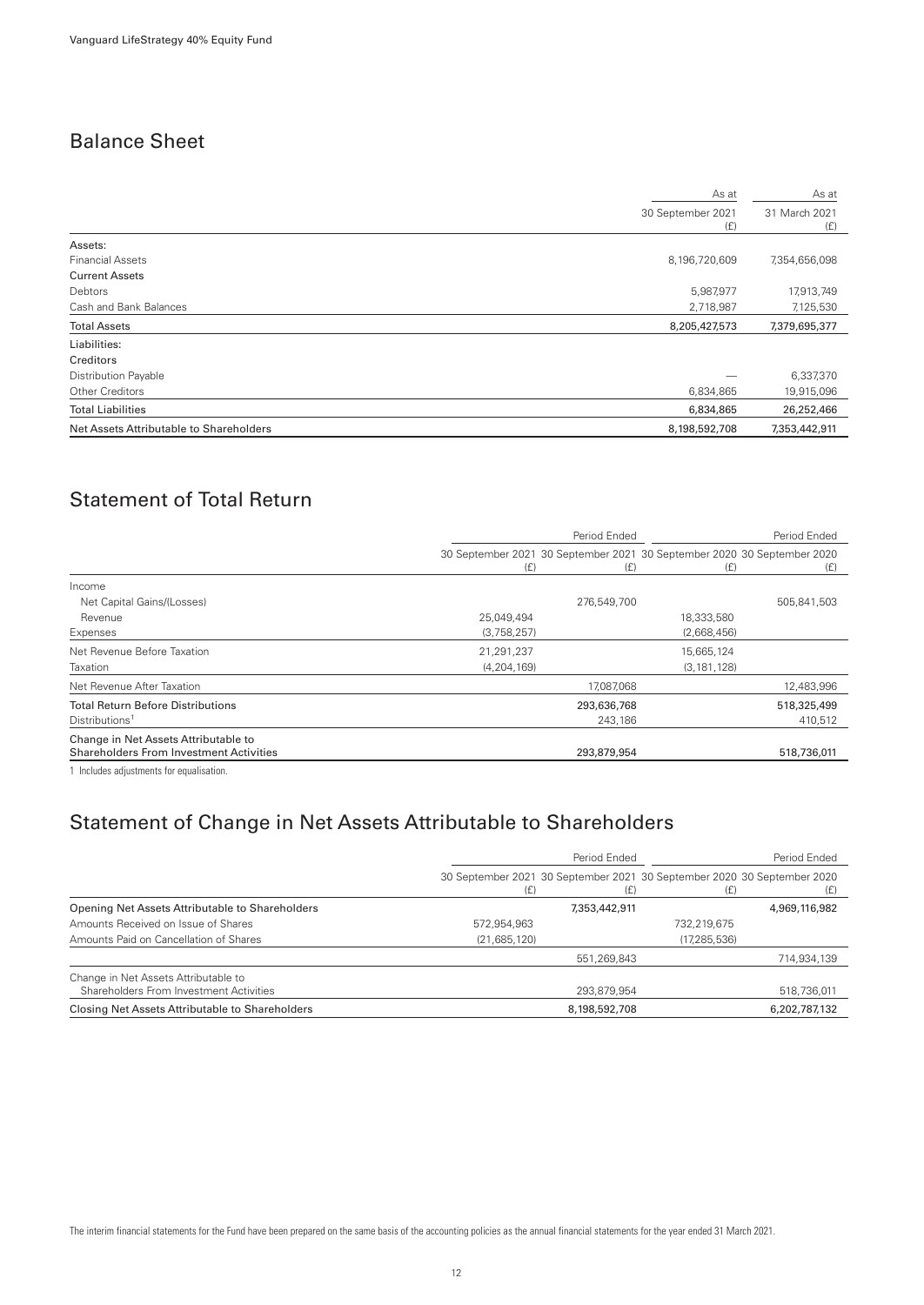# <span id="page-14-0"></span>Vanguard LifeStrategy 60% Equity Fund

Managed by Vanguard Global Advisers, LLC.

#### Investment Objective

The Fund's investment objective is to hold investments that will pay out money and increase in value through exposure to a diversified portfolio composed of approximately 60% by value of shares and 40% by value of bonds and other similar fixed income investments.

#### Investment Strategy

The Fund will seek to achieve its investment objective by investing more than 90% of its assets in passive funds that track an index, which are managed or operated by the ACD or its associates.

#### Synthetic Risk and Reward Indicator

| Lower risk |                         |  | Higher risk              |   |  |  |
|------------|-------------------------|--|--------------------------|---|--|--|
|            | Typically lower rewards |  | Typically higher rewards |   |  |  |
|            |                         |  | 4                        | b |  |  |

The Synthetic Risk and Reward Indicator (SRRI) measures the volatility of the Fund. The risk and reward category (which may range from 1 to 7) is calculated using historical data and may not be a reliable indicator of the Fund's future risk profile. The risk and reward category may shift over time and is not a target or guarantee. The lowest category (i.e. category 1) does not mean "risk free". The Fund appears in the middle range of the risk and reward indicator because the values of the Fund's investments have experienced a moderate rate of change in the past.

### Performance Summary

The Performance Summary does not form part of the Financial Statements.

- The six months ended 30 September 2021 were generally favourable for the global economy but became more challenging as the period progressed. Corporate earnings were healthy across much of the globe, with many countries making headway against the COVID-19 pandemic and seeing increases in consumer demand and hiring.
- Sentiment deteriorated, however, as the Delta variant spread, inflation crept up and worries surfaced about the prospect of central banks scaling back their bond-buying programmes or raising interest rates. The US 10-year Treasury yield ended the six months down 25 basis points at 1.49%. In the UK, the yield of the 10-year gilt fell 17 basis points to 0.85%. (A basis point is one-hundredth of a percentage point.) The Bank of England maintained its official rate at 0.10%.
- Against this backdrop, Vanguard LifeStrategy 60% Equity Fund returned 5.33% for both share classes for the half year.
- Global equity markets returned 8.46%, as measured by the FTSE Global All Cap Index. In the US, all sectors produced gains. In the UK, 10 of the 11 sectors in the FTSE All-Share Index turned in positive results, with telecommunications the lone detractor.
- Global fixed income markets returned 1.02%, as measured by the Bloomberg Global Aggregate Float Adjusted and Scaled Index Hedged. US bonds, which represent about 40 percent of the index, outperformed their Japanese and European counterparts. The returns of higher-quality investment-grade bonds generally trailed those of lower-quality issues. Longer-dated bonds returned more than those with shorter maturities.

#### Total Returns

|                    |            | <b>Total Returns</b>                   |           |  |
|--------------------|------------|----------------------------------------|-----------|--|
|                    |            | Periods Ended 30 September 2021        |           |  |
|                    |            | (Annualised for periods over one year) |           |  |
|                    | Six Months | Five Years                             | Ten Years |  |
| A GBP Accumulation | 5.33%      | 7.32%                                  | 9.12%     |  |
| A GBP Income       | 5.33       | 7.32                                   | 9.12      |  |

Performance is based on NAV with income reinvested.

The Fund is not managed to a benchmark and there is not a benchmark against which the performance of the Fund can appropriately be assessed. However, investors may compare the performance of the Fund against other funds within the Morningstar GBP Moderate Allocation category or the Investment Association Mixed Investment 40-85% Shares category.

All of the returns in this report represent past performance, which is not a guarantee of future results that may be achieved by the Fund. For performance data current to the most recent month-end, which may be higher or lower than that cited, visit our website at http://global.vanguard.com. Note, too, that both investment returns and principal value can fluctuate widely, so an investor's shares, when sold, could be worth more or less than their original cost.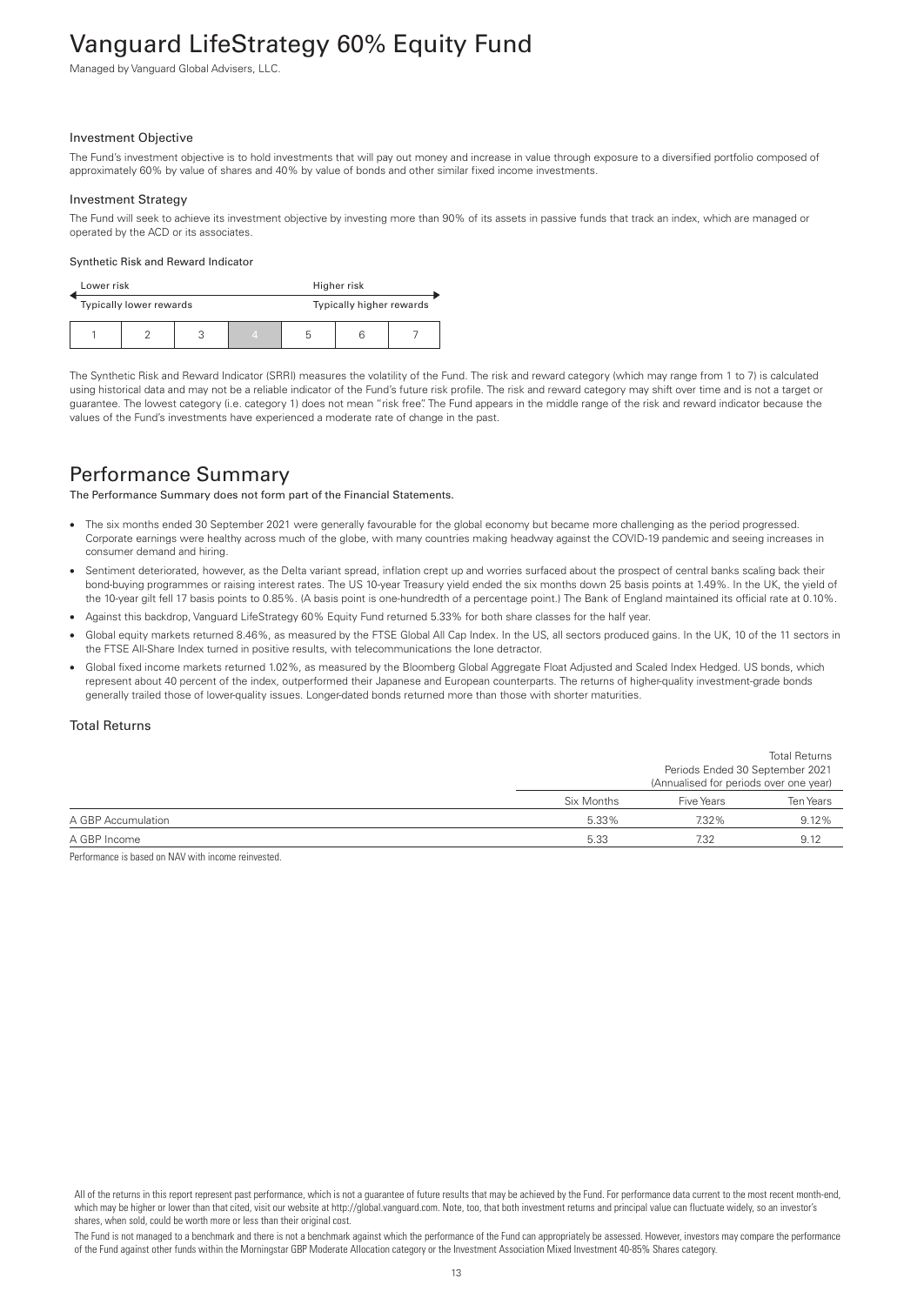#### Performance Comparative Table

| A GBP Accumulation                             | As at<br>30 September 2021 | As at<br>31 March 2021 | As at<br>31 March 2020 | As at<br>31 March 2019 |
|------------------------------------------------|----------------------------|------------------------|------------------------|------------------------|
| Closing Net Asset Value                        | £12,134,879,780            | £10,342,910,779        | £6,628,718,541         | £4,833,390,239         |
| Closing Number of Shares                       | 53,389,854                 | 47,930,301             | 37,282,689             | 26,233,369             |
| Closing Net Asset Value Per Share <sup>1</sup> | £227.29                    | £215.79                | £177.80                | £184.25                |
| Operating Charges <sup>2</sup>                 | 0.22%                      | 0.22%                  | 0.22%                  | 0.22%                  |
| A GBP Income                                   |                            |                        |                        |                        |
| Closing Net Asset Value                        | £1,060,120,232             | £898,729,546           | £553,009,293           | £463,917,085           |
| Closing Number of Shares                       | 5,435,490                  | 4,853,899              | 3,579,362              | 2,844,585              |
| Closing Net Asset Value Per Share <sup>1</sup> | £195.04                    | £185.16                | £154.50                | £163.09                |
| Operating Charges <sup>2</sup>                 | $0.22\%$                   | $0.22\%$               | 0.22%                  | 0.22%                  |

1 The net asset value per share shown may diverge from the net asset value per share used for dealing purposes as at 30 September 2021 because of any adjustments for trade date accounting and any adjustments in valuation to bid prices. The quoted price for underlying collective investment schemes may be inclusive of any applicable swing pricing adjustments.

<sup>2</sup> Operating charges include indirect costs incurred in the maintenance and running of the Fund, as disclosed in the detailed expenses within the Statement of Total Return.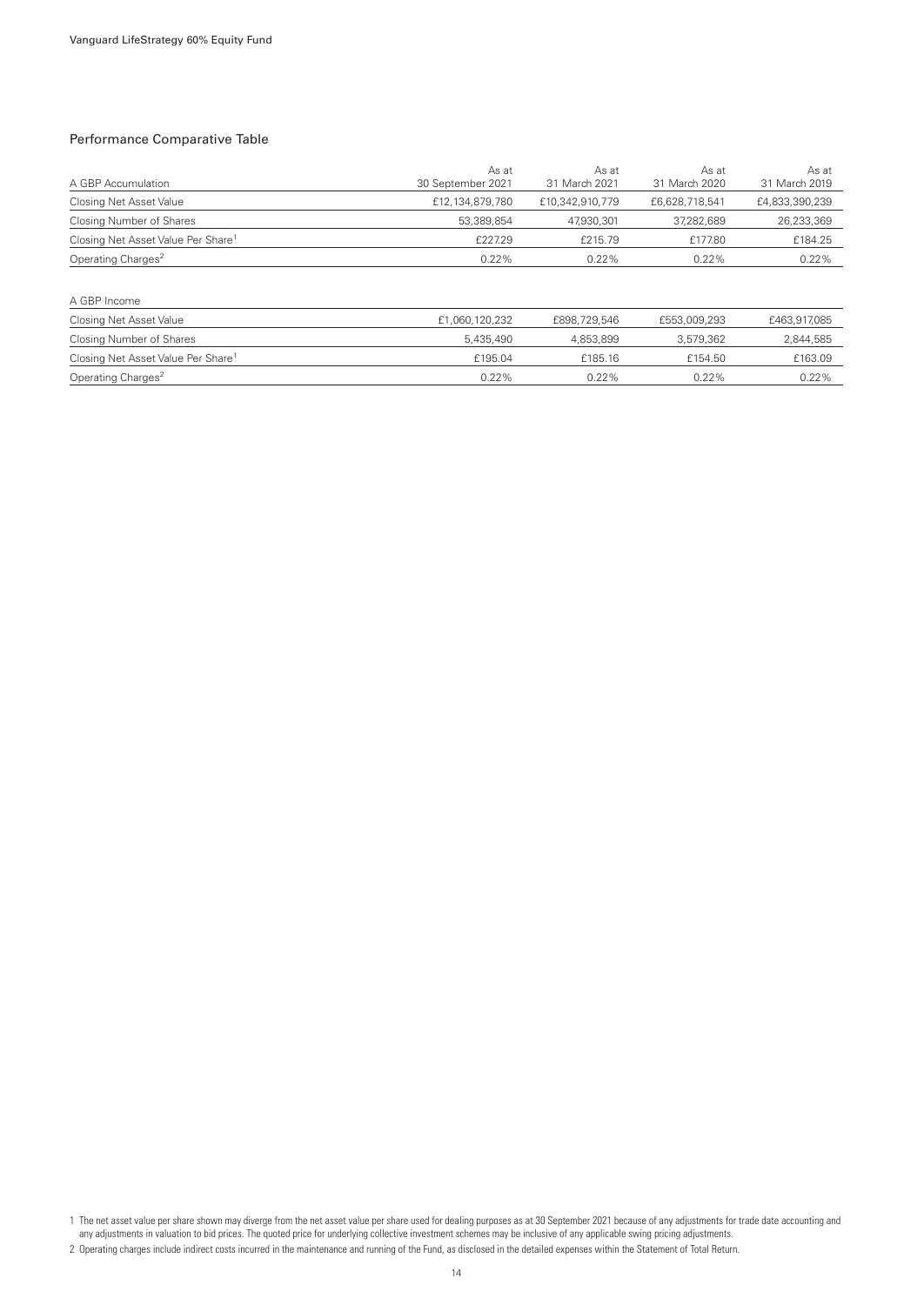### Summary of Significant Changes

For the period ended 30 September 2021

|                                                         | Cost<br>(E)   |
|---------------------------------------------------------|---------------|
| Largest Purchases                                       |               |
| Vanguard Global Bond Index Fund                         | 376,863,742   |
| Vanguard FTSE U.K. All Share Index Unit Trust           | 175,987,561   |
| Vanguard U.S. Equity Index Fund                         | 163,120,648   |
| Vanguard FTSE Developed World ex-U.K. Equity Index Fund | 150,043,320   |
| Vanguard U.K. Government Bond Index Fund                | 101,050,294   |
| Total                                                   | 967,065,565   |
| <b>Total Purchases for the Period</b>                   | 1,328,907,826 |

|                                                         | Proceeds<br>(£) |
|---------------------------------------------------------|-----------------|
| <b>Total Sales</b>                                      |                 |
| Vanguard U.S. Investment Grade Credit Index Fund        | 6.319.000       |
| Vanguard FTSE Developed World ex-U.K. Equity Index Fund | 270,000         |
| Total                                                   | 6,589,000       |
| <b>Total Sales for the Period</b>                       | 6,589,000       |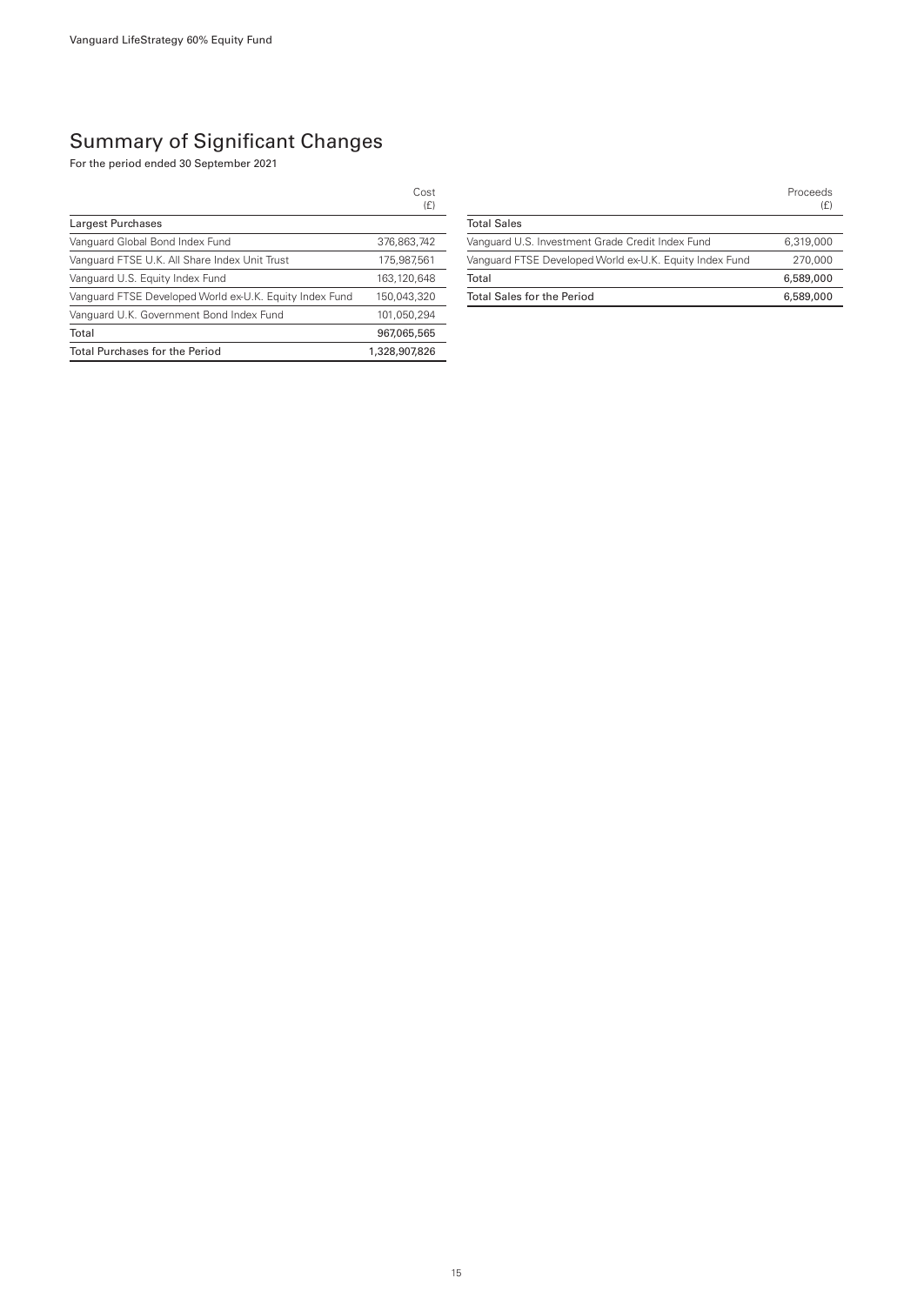### Portfolio Statement

As at 30 September 2021

The holdings displayed are primarily affiliated collective investment schemes, through which the Fund seeks to achieve its investment objective.

The prospectus and other information about the collective investment schemes are available at vanguard.co.uk.

|                                                          | Holding    | Market<br>Value<br>(E) | $%$ of<br><b>Total Net</b><br>Assets |
|----------------------------------------------------------|------------|------------------------|--------------------------------------|
| Equity 60.04% (31 March 2021: 60.01%)                    |            |                        |                                      |
| Vanguard FTSE Developed World ex-U.K. Equity Index Fund  | 4.948.759  | 2.533.310.789          | 19.20                                |
| Vanguard FTSE U.K. All Share Index Unit Trust            | 8,894,179  | 2,003,228,723          | 15.18                                |
| Vanguard U.S. Equity Index Fund                          | 2,748,110  | 1,964,482,512          | 14.89                                |
| Vanguard Emerging Markets Stock Index Fund               | 2,422,514  | 650.735.283            | 4.93                                 |
| Vanguard FTSE Developed Europe ex-U.K. Equity Index Fund | 1,304,634  | 431,674,138            | 3.27                                 |
| Vanguard Japan Stock Index Fund                          | 815,230    | 232,994,021            | 1.77                                 |
| Vanguard Pacific ex-Japan Stock Index Fund               | 320,126    | 106,000,048            | 0.80                                 |
|                                                          |            | 7,922,425,514          | 60.04                                |
| Fixed Income 39.93% (31 March 2021: 40.01%)              |            |                        |                                      |
| Vanguard Global Bond Index Fund                          | 15,489,942 | 2,527,529,530          | 19.16                                |
| Vanguard U.K. Government Bond Index Fund                 | 3,943,089  | 696,726,102            | 5.28                                 |
| Vanguard U.K. Inflation-Linked Gilt Index Fund           | 2,388,504  | 526,782,735            | 3.99                                 |
| Vanguard U.K. Investment Grade Bond Index Fund           | 4,368,759  | 466,267,994            | 3.53                                 |
| Vanguard Global Aggregate Bond UCITS ETF                 | 15,613,854 | 411.012.847            | 3.11                                 |
| Vanguard U.S. Investment Grade Credit Index Fund         | 1,307,850  | 172,383,002            | 1.31                                 |
| Vanquard Euro Government Bond Index Fund                 | 1.230.494  | 162.574.807            | 1.23                                 |
| Vanguard U.S. Government Bond Index Fund                 | 1,254,870  | 145,033,449            | 1.10                                 |
| Vanguard Euro Investment Grade Bond Index Fund           | 639,570    | 80,280,581             | 0.61                                 |
| Vanguard Japan Government Bond Index Fund                | 679,533    | 78.514.317             | 0.60                                 |
| Vanguard U.K. Gilt UCITS ETF                             | 62,259     | 1,478,184              | 0.01                                 |
|                                                          |            | 5,268,583,548          | 39.93                                |
| Portfolio of Investments                                 |            | 13,191,009,062         | 99.97                                |
| Net Other Assets                                         |            | 3,990,950              | 0.03                                 |
| Net Assets Attributable to Shareholders                  |            | 13,195,000,012         | 100.00                               |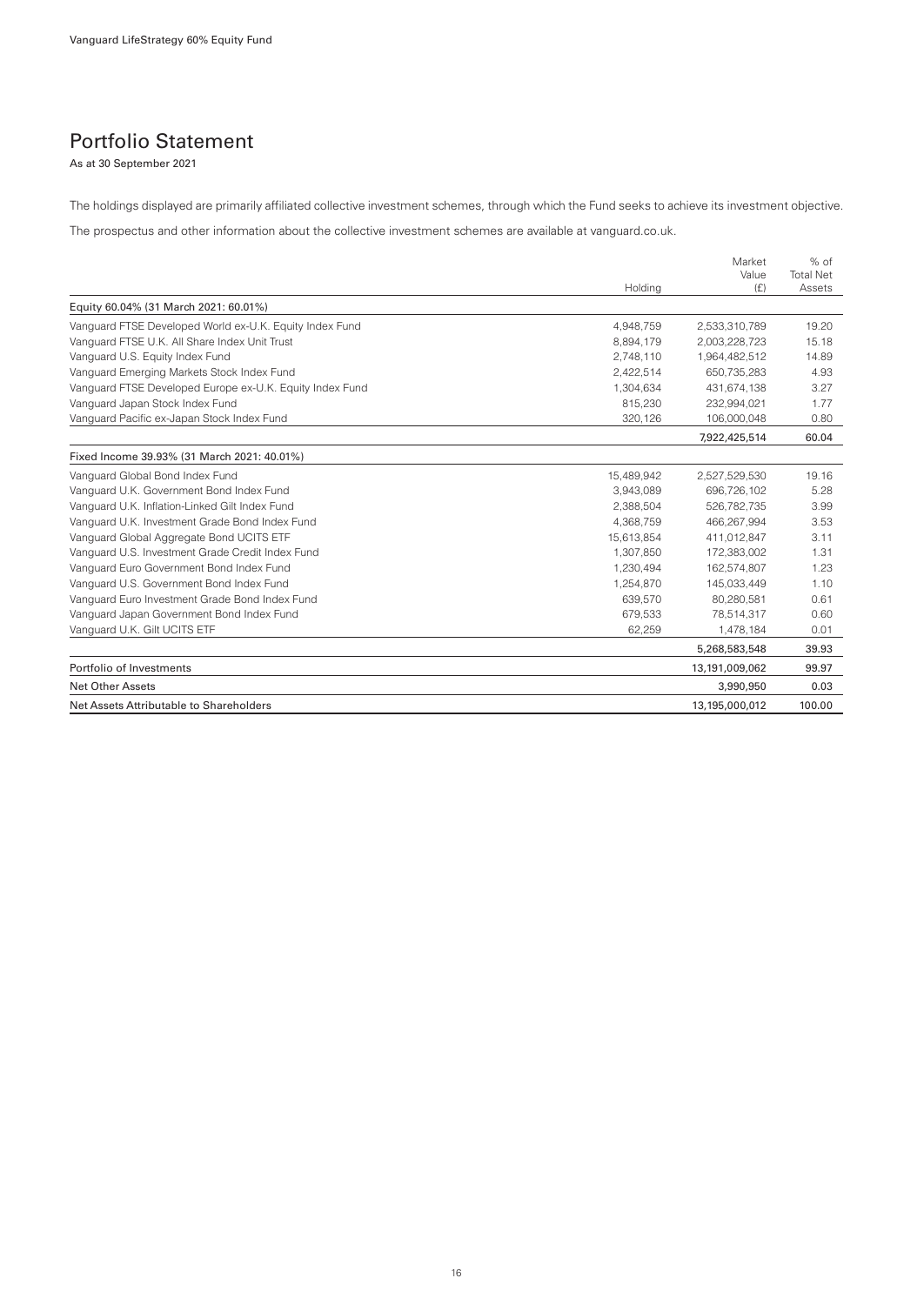### Balance Sheet

| As at                                                     | As at                |
|-----------------------------------------------------------|----------------------|
| 30 September 2021<br>(E)                                  | 31 March 2021<br>(f) |
| Assets:                                                   |                      |
| <b>Financial Assets</b><br>13,191,009,062                 | 11,243,787,300       |
| <b>Current Assets</b>                                     |                      |
| Debtors<br>13,053,773                                     | 38,295,224           |
| Cash and Bank Balances<br>5,485,943                       | 11,051,140           |
| <b>Total Assets</b><br>13,209,548,778                     | 11,293,133,664       |
| Liabilities:                                              |                      |
| Creditors                                                 |                      |
| Distribution Payable                                      | 11,065,836           |
| Other Creditors<br>14,548,766                             | 40,427,503           |
| <b>Total Liabilities</b><br>14,548,766                    | 51,493,339           |
| Net Assets Attributable to Shareholders<br>13,195,000,012 | 11,241,640,325       |

### Statement of Total Return

|                                                                                        |               | Period Ended |                                                                                |             |
|----------------------------------------------------------------------------------------|---------------|--------------|--------------------------------------------------------------------------------|-------------|
|                                                                                        | (E)           | (E)          | 30 September 2021 30 September 2021 30 September 2020 30 September 2020<br>(E) | (E)         |
| Income                                                                                 |               |              |                                                                                |             |
| Net Capital Gains/(Losses)                                                             |               | 597,461,577  |                                                                                | 969,023,824 |
| Revenue                                                                                | 27,449,575    |              | 17,654,721                                                                     |             |
| Expenses                                                                               | (6,022,827)   |              | (4,021,438)                                                                    |             |
| Net Revenue Before Taxation                                                            | 21,426,748    |              | 13,633,283                                                                     |             |
| Taxation                                                                               | (4, 161, 280) |              | (2,841,858)                                                                    |             |
| Net Revenue After Taxation                                                             |               | 17,265,468   |                                                                                | 10,791,425  |
| <b>Total Return Before Distributions</b>                                               |               | 614,727,045  |                                                                                | 979,815,249 |
| Distributions <sup>1</sup>                                                             |               | 376,890      |                                                                                | 264,195     |
| Change in Net Assets Attributable to<br><b>Shareholders From Investment Activities</b> |               | 615,103,935  |                                                                                | 980,079,444 |
|                                                                                        |               |              |                                                                                |             |

1 Includes adjustments for equalisation.

### Statement of Change in Net Assets Attributable to Shareholders

|                                                                                 | Period Ended |                | Period Ended                                                                   |               |
|---------------------------------------------------------------------------------|--------------|----------------|--------------------------------------------------------------------------------|---------------|
|                                                                                 | (E)          | (£)            | 30 September 2021 30 September 2021 30 September 2020 30 September 2020<br>(£) | (£)           |
| Opening Net Assets Attributable to Shareholders                                 |              | 11,241,640,325 |                                                                                | 7,181,727,834 |
| Amounts Received on Issue of Shares                                             | ,357,941,234 |                | 939,631,010                                                                    |               |
| Amounts Paid on Cancellation of Shares                                          | (19,685,482) |                | (28, 571, 463)                                                                 |               |
|                                                                                 |              | 1.338.255.752  |                                                                                | 911,059,547   |
| Change in Net Assets Attributable to<br>Shareholders From Investment Activities |              | 615, 103, 935  |                                                                                | 980,079,444   |
| Closing Net Assets Attributable to Shareholders                                 |              | 13,195,000,012 |                                                                                | 9,072,866,825 |

The interim financial statements for the Fund have been prepared on the same basis of the accounting policies as the annual financial statements for the year ended 31 March 2021.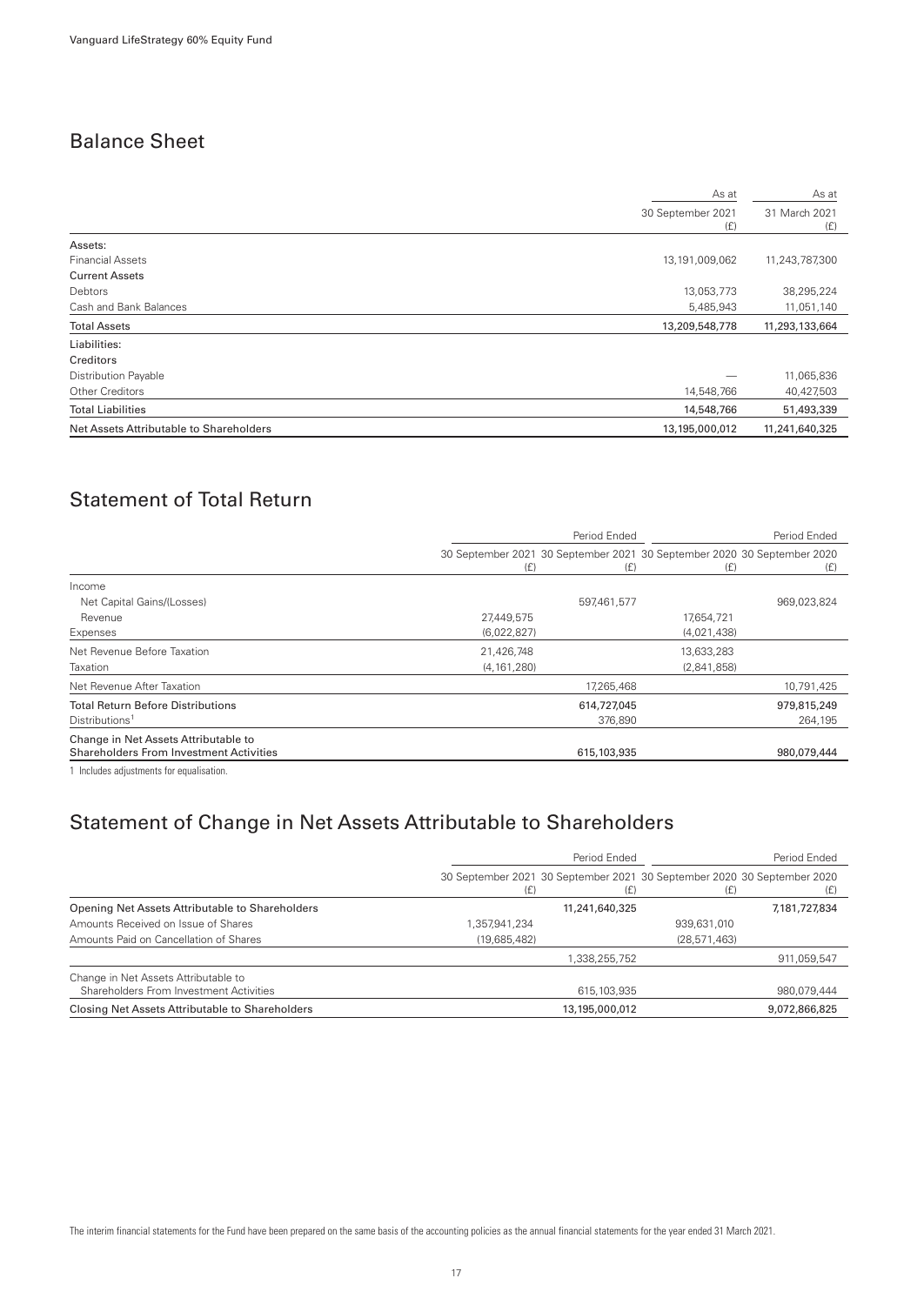# <span id="page-19-0"></span>Vanguard LifeStrategy 80% Equity Fund

Managed by Vanguard Global Advisers, LLC.

#### Investment Objective

The Fund's investment objective is to hold investments that will pay out money and increase in value through exposure to a diversified portfolio composed of approximately 80% by value of shares and 20% by value of bonds and other similar fixed income investments.

#### Investment Strategy

The Fund will seek to achieve its investment objective by investing more than 90% of its assets in passive funds that track an index, which are managed or operated by the ACD or its associates.

#### Synthetic Risk and Reward Indicator

| Lower risk |  | Higher risk                                         |  |  |   |  |  |
|------------|--|-----------------------------------------------------|--|--|---|--|--|
|            |  | Typically higher rewards<br>Typically lower rewards |  |  |   |  |  |
|            |  |                                                     |  |  | 5 |  |  |

The Synthetic Risk and Reward Indicator (SRRI) measures the volatility of the Fund. The risk and reward category (which may range from 1 to 7) is calculated using historical data and may not be a reliable indicator of the Fund's future risk profile. The risk and reward category may shift over time and is not a target or guarantee. The lowest category (i.e. category 1) does not mean "risk free". The Fund appears in the higher range of the risk and reward indicator because the values of the Fund's investments have experienced a higher rate of change in the past.

### Performance Summary

The Performance Summary does not form part of the Financial Statements.

- The six months ended 30 September 2021 were generally favourable for the global economy but became more challenging as the period progressed. Corporate earnings were healthy across much of the globe, with many countries making headway against the COVID-19 pandemic and seeing increases in consumer demand and hiring.
- Sentiment deteriorated, however, as the Delta variant spread, inflation crept up and worries surfaced about the prospect of central banks scaling back their bond-buying programmes or raising interest rates. The US 10-year Treasury yield ended the six months down 25 basis points at 1.49%. In the UK, the yield of the 10-year gilt fell 17 basis points to 0.85%. (A basis point is one-hundredth of a percentage point.) The Bank of England maintained its official rate at 0.10%.
- Against this backdrop, Vanguard LifeStrategy 80% Equity Fund returned 6.79% for both share classes for the half year.
- Global equity markets returned 8.46%, as measured by the FTSE Global All Cap Index. In the US, all sectors produced gains. In the UK, 10 of the 11 sectors in the FTSE All-Share Index turned in positive results, with telecommunications the lone detractor.
- Global fixed income markets returned 1.02%, as measured by the Bloomberg Global Aggregate Float Adjusted and Scaled Index Hedged. US bonds, which represent about 40 percent of the index, outperformed their Japanese and European counterparts. The returns of higher-quality investment-grade bonds generally trailed those of lower-quality issues. Longer-dated bonds returned more than those with shorter maturities.

#### Total Returns

|                    |            | <b>Total Returns</b>                   |                                 |  |
|--------------------|------------|----------------------------------------|---------------------------------|--|
|                    |            |                                        | Periods Ended 30 September 2021 |  |
|                    |            | (Annualised for periods over one year) |                                 |  |
|                    | Six Months | Five Years                             | Ten Years                       |  |
| A GBP Accumulation | 6.79%      | $9.09\%$                               | 10.85%                          |  |
| A GBP Income       | 6.79       | 9.09                                   | 10.85                           |  |

Performance is based on NAV with income reinvested.

The Fund is not managed to a benchmark and there is not a benchmark against which the performance of the Fund can appropriately be assessed. However, investors may compare the performance of the Fund against other funds within the Morningstar GBP Moderately Adventurous Allocation category or the Investment Association Mixed Investment 40-85% Shares category.

All of the returns in this report represent past performance, which is not a guarantee of future results that may be achieved by the Fund. For performance data current to the most recent month-end, which may be higher or lower than that cited, visit our website at http://global.vanguard.com. Note, too, that both investment returns and principal value can fluctuate widely, so an investor's shares, when sold, could be worth more or less than their original cost.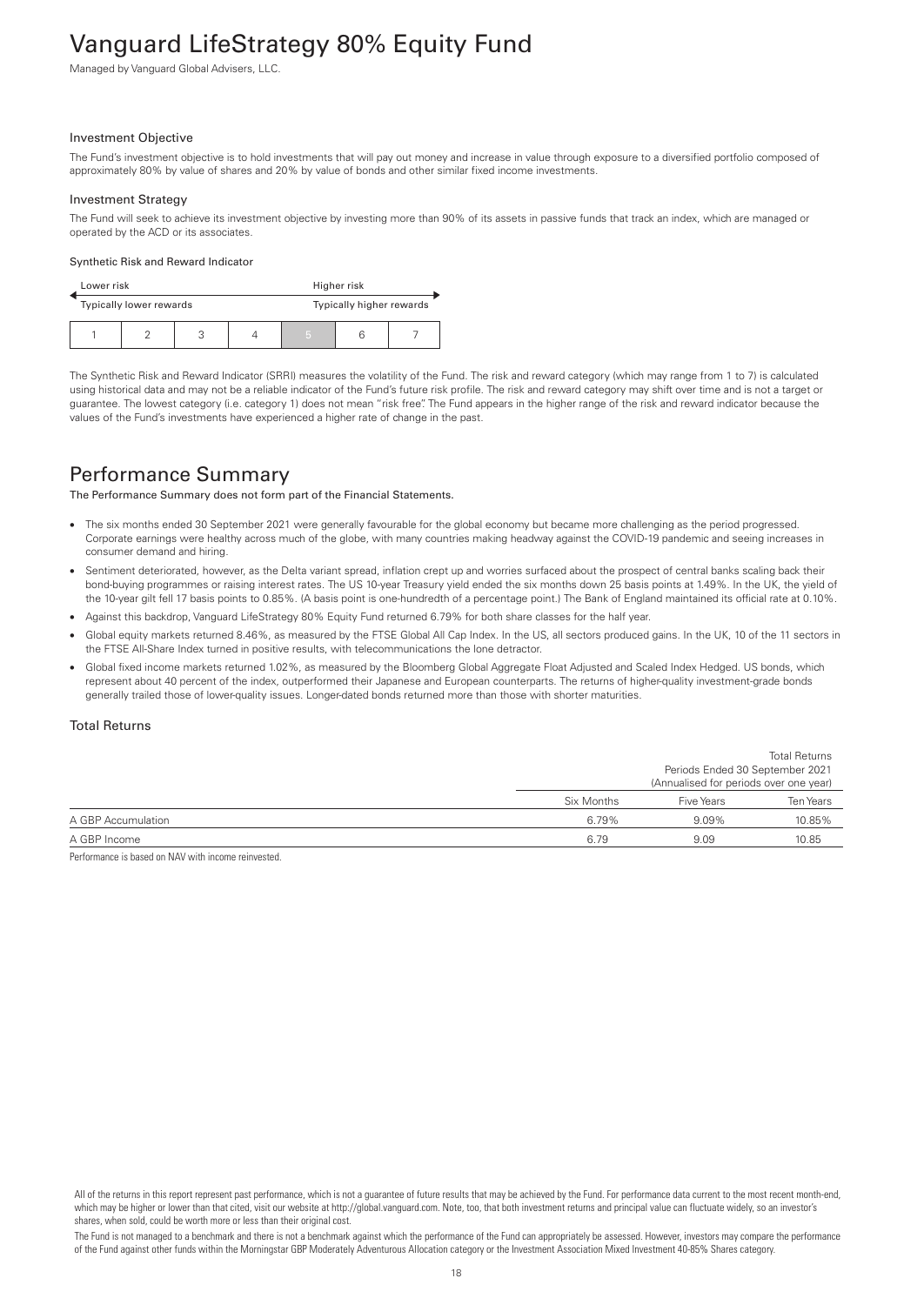#### Performance Comparative Table

| A GBP Accumulation                             | As at<br>30 September 2021 | As at<br>31 March 2021 | As at<br>31 March 2020 | As at<br>31 March 2019 |
|------------------------------------------------|----------------------------|------------------------|------------------------|------------------------|
| Closing Net Asset Value                        | £6,525,809,823             | £5,257,882,153         | £3,096,898,699         | £2,327,822,379         |
| Closing Number of Shares                       | 25,429,545                 | 21,880,460             | 16,599,896             | 11,667,539             |
| Closing Net Asset Value Per Share <sup>1</sup> | £256.62                    | £240.30                | £186.56                | £199.51                |
| Operating Charges <sup>2</sup>                 | 0.22%                      | 0.22%                  | 0.22%                  | 0.22%                  |
|                                                |                            |                        |                        |                        |
| A GBP Income                                   |                            |                        |                        |                        |
| Closing Net Asset Value                        | £449,040,841               | £353,723,347           | £192,768,757           | £162,247,748           |
| Closing Number of Shares                       | 2,059,487                  | 1,732,690              | 1,199,036              | 923,505                |
| Closing Net Asset Value Per Share <sup>1</sup> | £218.04                    | £204.15                | £160.77                | £175.69                |
| Operating Charges <sup>2</sup>                 | 0.22%                      | 0.22%                  | 0.22%                  | 0.22%                  |

1 The net asset value per share shown may diverge from the net asset value per share used for dealing purposes as at 30 September 2021 because of any adjustments for trade date accounting and any adjustments in valuation to bid prices. The quoted price for underlying collective investment schemes may be inclusive of any applicable swing pricing adjustments.

<sup>2</sup> Operating charges include indirect costs incurred in the maintenance and running of the Fund, as disclosed in the detailed expenses within the Statement of Total Return.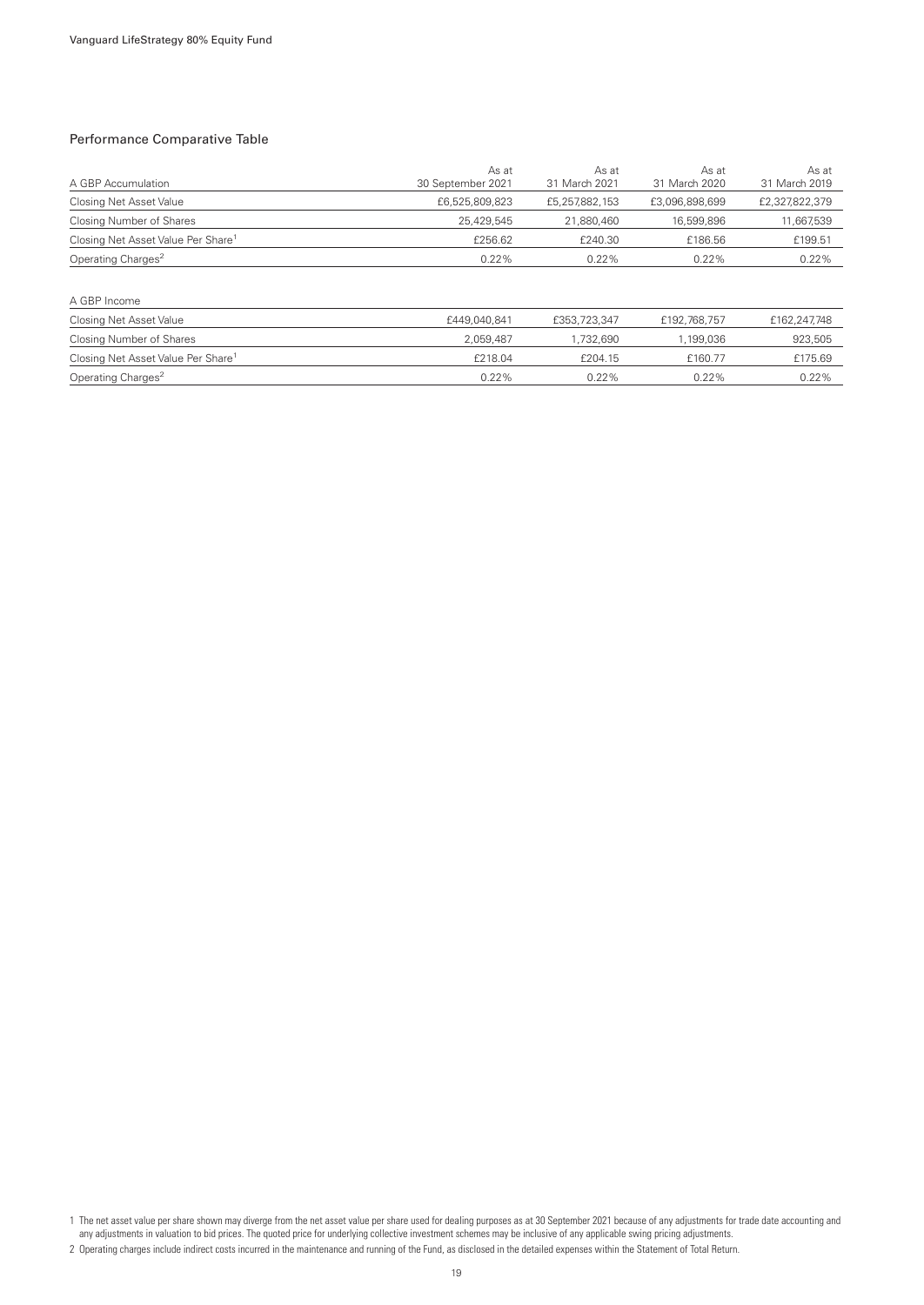### Summary of Significant Changes

For the period ended 30 September 2021

|                                                         | Cost<br>(E) |
|---------------------------------------------------------|-------------|
| Largest Purchases                                       |             |
| Vanguard Global Bond Index Fund                         | 192.294.997 |
| Vanguard FTSE U.K. All Share Index Unit Trust           | 188,293,421 |
| Vanguard FTSE Developed World ex-U.K. Equity Index Fund | 148,059,038 |
| Vanguard U.S. Equity Index Fund                         | 137,644,833 |
| Vanquard S&P 500 UCITS ETF                              | 74,678,479  |
| Total                                                   | 740,970,768 |
| <b>Total Purchases for the Period</b>                   | 962,170,520 |

There were no Sales transactions during the period ended 30 September 2021.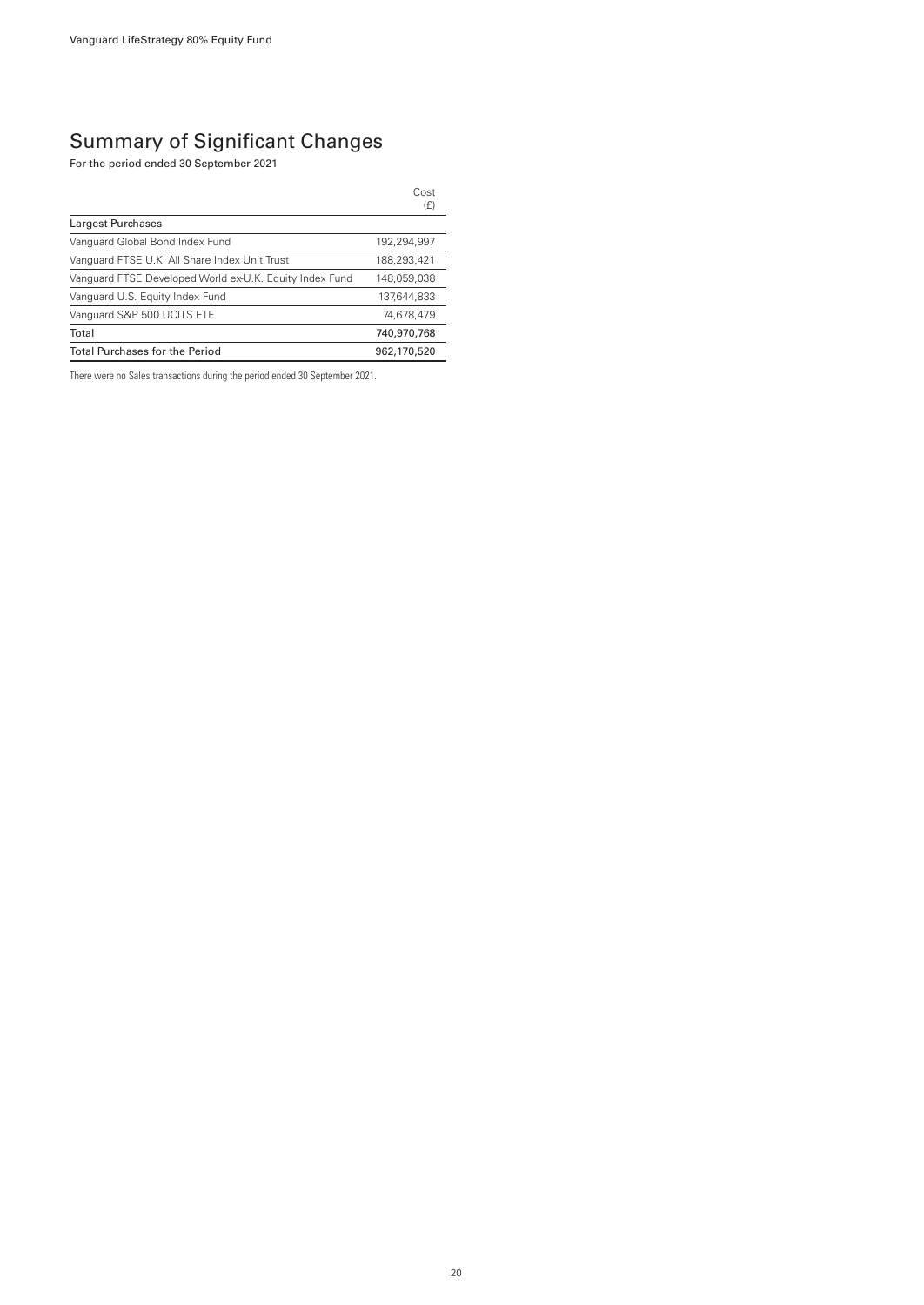### Portfolio Statement

As at 30 September 2021

The holdings displayed are primarily affiliated collective investment schemes, through which the Fund seeks to achieve its investment objective.

The prospectus and other information about the collective investment schemes are available at vanguard.co.uk.

|                                                          | Holding   | Market<br>Value<br>(E) | $%$ of<br><b>Total Net</b><br>Assets |
|----------------------------------------------------------|-----------|------------------------|--------------------------------------|
| Equity 79.89% (31 March 2021: 79.91%)                    |           |                        |                                      |
| Vanguard FTSE U.K. All Share Index Unit Trust            | 6,001,341 | 1,351,677,295          | 19.38                                |
| Vanguard U.S. Equity Index Fund                          | 1.883.999 | 1.346.774.063          | 19.31                                |
| Vanguard FTSE Developed World ex-U.K. Equity Index Fund  | 2,611,490 | 1,336,843,161          | 19.17                                |
| Vanguard Emerging Markets Stock Index Fund               | 1,705,761 | 458,201,310            | 6.57                                 |
| Vanguard FTSE Developed Europe ex-U.K. Equity Index Fund | 1.128.688 | 373.457.677            | 5.35                                 |
| Vanguard S&P 500 UCITS ETF                               | 6,022,991 | 351,268,105            | 5.04                                 |
| Vanguard Japan Stock Index Fund                          | 710.796   | 203,146,720            | 2.91                                 |
| Vanguard Pacific ex-Japan Stock Index Fund               | 280,614   | 92,916,834             | 1.33                                 |
| Vanguard FTSE 100 UCITS ETF                              | 1,530,285 | 49,061,090             | 0.70                                 |
| Vanguard FTSE 250 UCITS ETF                              | 238,871   | 8,958,594              | 0.13                                 |
|                                                          |           | 5,572,304,849          | 79.89                                |
| Fixed Income 20.07% (31 March 2021: 20.09%)              |           |                        |                                      |
| Vanguard Global Bond Index Fund                          | 6,020,562 | 982,388,913            | 14.08                                |
| Vanguard U.K. Government Bond Index Fund                 | 927,570   | 163,897,445            | 2.35                                 |
| Vanguard U.K. Inflation-Linked Gilt Index Fund           | 645,205   | 142,299,430            | 2.04                                 |
| Vanguard U.K. Investment Grade Bond Index Fund           | 1,037,543 | 110,734,693            | 1.59                                 |
| Vanguard U.K. Gilt UCITS ETF                             | 21,184    | 502,961                | 0.01                                 |
|                                                          |           | 1,399,823,442          | 20.07                                |
| Portfolio of Investments                                 |           | 6,972,128,291          | 99.96                                |
| Net Other Assets                                         |           | 2,722,373              | 0.04                                 |
| Net Assets Attributable to Shareholders                  |           | 6.974.850.664          | 100.00                               |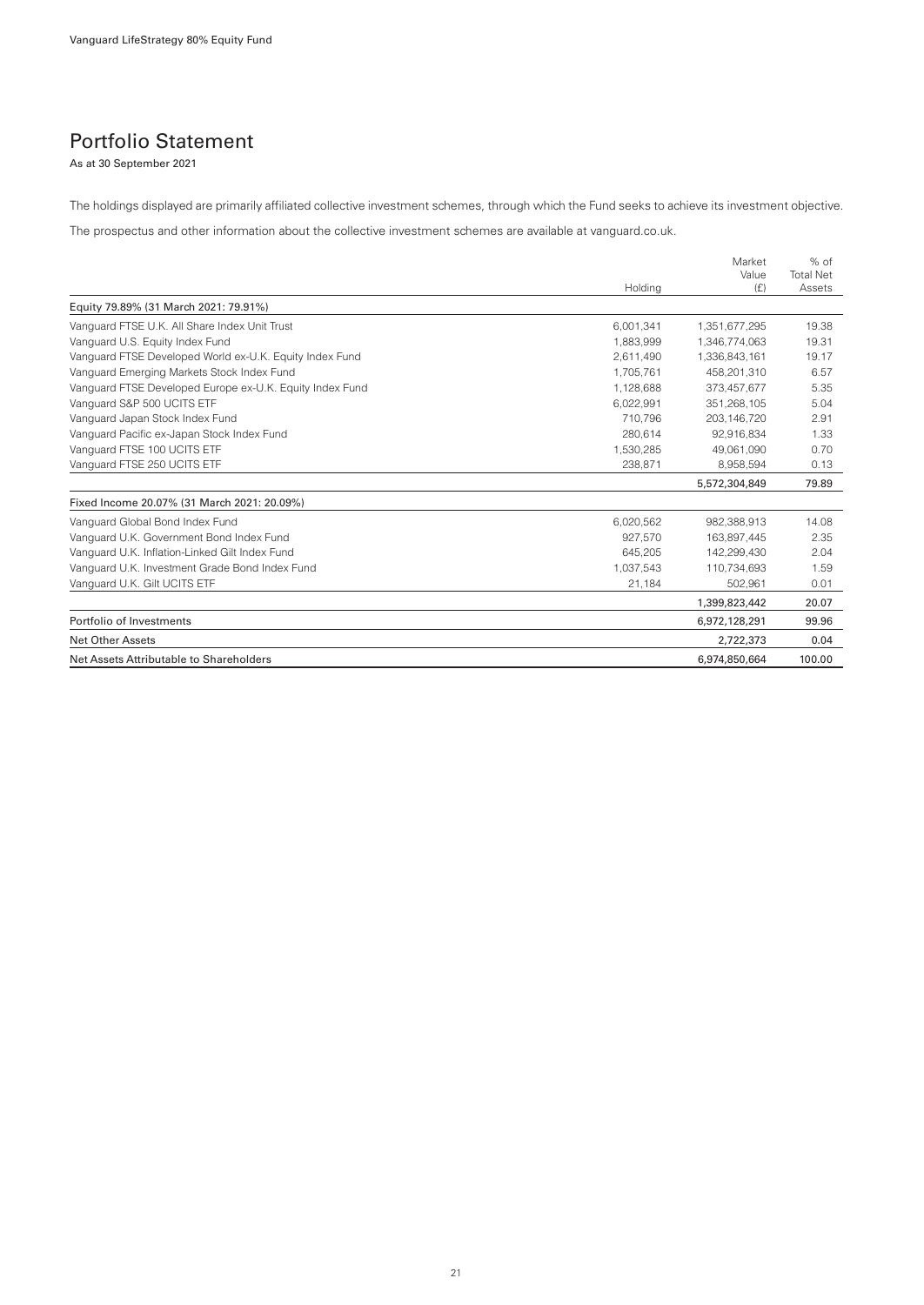### Balance Sheet

| As at                                                    | As at                |
|----------------------------------------------------------|----------------------|
| 30 September 2021<br>(E)                                 | 31 March 2021<br>(E) |
| Assets:                                                  |                      |
| <b>Financial Assets</b><br>6,972,128,291                 | 5,611,476,810        |
| <b>Current Assets</b>                                    |                      |
| Debtors<br>10,415,312                                    | 21,153,409           |
| Cash and Bank Balances<br>6,317,250                      | 7,042,693            |
| <b>Total Assets</b><br>6,988,860,853                     | 5,639,672,912        |
| Liabilities:                                             |                      |
| Creditors                                                |                      |
| Distribution Payable                                     | 4,828,186            |
| Other Creditors<br>14,010,189                            | 23,239,226           |
| <b>Total Liabilities</b><br>14,010,189                   | 28,067,412           |
| Net Assets Attributable to Shareholders<br>6,974,850,664 | 5,611,605,500        |

### Statement of Total Return

|                                                | Period Ended  |                                                                                |             | Period Ended |
|------------------------------------------------|---------------|--------------------------------------------------------------------------------|-------------|--------------|
|                                                | (E)           | 30 September 2021 30 September 2021 30 September 2020 30 September 2020<br>(E) | (E)         | (E)          |
| Income                                         |               |                                                                                |             |              |
| Net Capital Gains/(Losses)                     |               | 392,946,877                                                                    |             | 556,145,443  |
| Revenue                                        | 11, 111, 142  |                                                                                | 5,943,847   |              |
| Expenses                                       | (3, 265, 872) |                                                                                | (1,995,075) |              |
| Net Revenue Before Taxation                    | 7,845,270     |                                                                                | 3,948,772   |              |
| Taxation                                       | (834, 049)    |                                                                                | (497,534)   |              |
| Net Revenue After Taxation                     |               | 7,011,221                                                                      |             | 3,451,238    |
| <b>Total Return Before Distributions</b>       |               | 399,958,098                                                                    |             | 559,596,681  |
| Distributions <sup>1</sup>                     |               | 189,986                                                                        |             | 61,991       |
| Change in Net Assets Attributable to           |               |                                                                                |             |              |
| <b>Shareholders From Investment Activities</b> |               | 400,148,084                                                                    |             | 559,658,672  |

1 Includes adjustments for equalisation.

### Statement of Change in Net Assets Attributable to Shareholders

|                                                                                 | Period Ended |                                                                                | Period Ended   |               |
|---------------------------------------------------------------------------------|--------------|--------------------------------------------------------------------------------|----------------|---------------|
|                                                                                 | (E)          | 30 September 2021 30 September 2021 30 September 2020 30 September 2020<br>(£) | (£)            | (£)           |
| Opening Net Assets Attributable to Shareholders                                 |              | 5,611,605,500                                                                  |                | 3,289,667,456 |
| Amounts Received on Issue of Shares                                             | 966,458,905  |                                                                                | 474,853,592    |               |
| Amounts Paid on Cancellation of Shares                                          | (3,361,825)  |                                                                                | (16, 528, 212) |               |
|                                                                                 |              | 963.097.080                                                                    |                | 458.325.380   |
| Change in Net Assets Attributable to<br>Shareholders From Investment Activities |              | 400,148,084                                                                    |                | 559,658,672   |
| Closing Net Assets Attributable to Shareholders                                 |              | 6,974,850,664                                                                  |                | 4,307,651,508 |

The interim financial statements for the Fund have been prepared on the same basis of the accounting policies as the annual financial statements for the year ended 31 March 2021.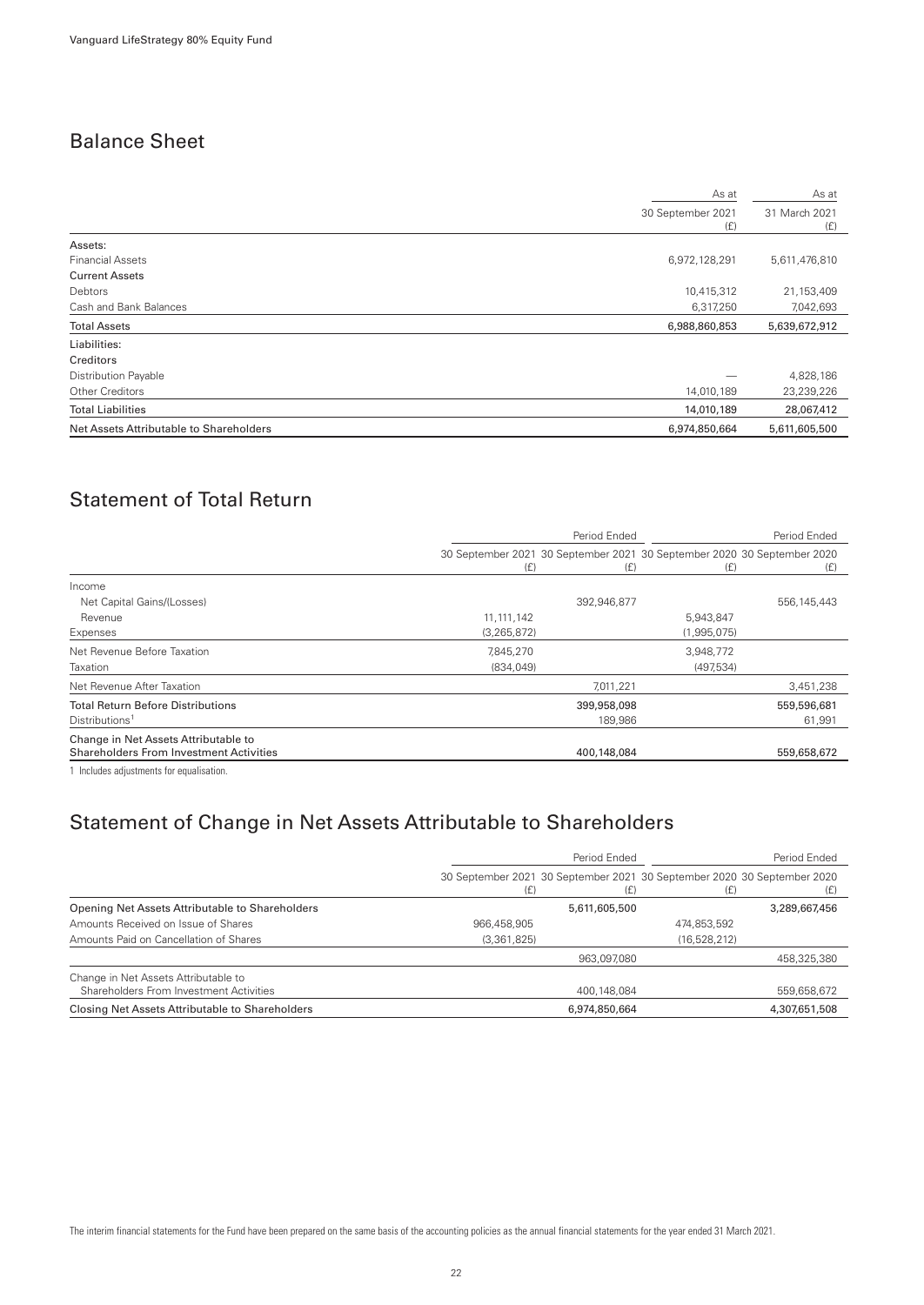# <span id="page-24-0"></span>Vanguard LifeStrategy 100% Equity Fund

Managed by Vanguard Global Advisers, LLC.

#### Investment Objective

The Fund's investment objective is to hold investments that will pay out money and increase in value through exposure to a diversified portfolio composed of approximately 100% by value of shares.

#### Investment Strategy

The Fund will seek to achieve its investment objective by investing more than 90% of its assets in passive funds that track an index, which are managed or operated by the ACD or its associates.

#### Synthetic Risk and Reward Indicator

| Lower risk |                         |                |   | Higher risk              |  |
|------------|-------------------------|----------------|---|--------------------------|--|
|            | Typically lower rewards |                |   | Typically higher rewards |  |
|            |                         | $\overline{ }$ | 5 |                          |  |

The Synthetic Risk and Reward Indicator (SRRI) measures the volatility of the Fund. The risk and reward category (which may range from 1 to 7) is calculated using historical data and may not be a reliable indicator of the Fund's future risk profile. The risk and reward category may shift over time and is not a target or guarantee. The lowest category (i.e. category 1) does not mean "risk free". The Fund appears in the higher range of the risk and reward indicator because the values of the Fund's investments have experienced a higher rate of change in the past.

### Performance Summary

The Performance Summary does not form part of the Financial Statements.

- The six months ended 30 September 2021 were generally favourable for the global economy but became more challenging as the period progressed. Corporate earnings were healthy across much of the globe, with many countries making headway against the COVID-19 pandemic and seeing increases in consumer demand and hiring.
- Sentiment deteriorated, however, as the Delta variant spread, inflation crept up and worries surfaced about the prospect of central banks scaling back their bond-buying programmes or raising interest rates. The US 10-year Treasury yield ended the six months down 25 basis points at 1.49%. In the UK, the yield of the 10-year gilt fell 17 basis points to 0.85%. (A basis point is one-hundredth of a percentage point.) The Bank of England maintained its official rate at 0.10%.
- Against this backdrop, Vanguard LifeStrategy 100% Equity Fund returned 8.28% for both share classes for the half year.
- Global equity markets returned 8.46%, as measured by the FTSE Global All Cap Index. In the US, all sectors produced gains. In the UK, 10 of the 11 sectors in the FTSE All-Share Index turned in positive results, with telecommunications the lone detractor.

#### Total Returns

|                    |            |            | Periods Ended 30 September 2021<br>(Annualised for periods over one year) |
|--------------------|------------|------------|---------------------------------------------------------------------------|
|                    | Six Months | Five Years | Ten Years                                                                 |
| A GBP Accumulation | 8.28%      | 10.81%     | 12.53%                                                                    |
| A GBP Income       | 8.28       | 1081       | 12.53                                                                     |

Total Returns

Performance is based on NAV with income reinvested.

All of the returns in this report represent past performance, which is not a guarantee of future results that may be achieved by the Fund. For performance data current to the most recent month-end, which may be higher or lower than that cited, visit our website at http://global.vanguard.com. Note, too, that both investment returns and principal value can fluctuate widely, so an investor's shares, when sold, could be worth more or less than their original cost.

The Fund is not managed to a benchmark and there is not a benchmark against which the performance of the Fund can appropriately be assessed. However, investors may compare the performance of the Fund against other funds within the Morningstar Global Large Cap Blend Equity category or the Investment Association Global category.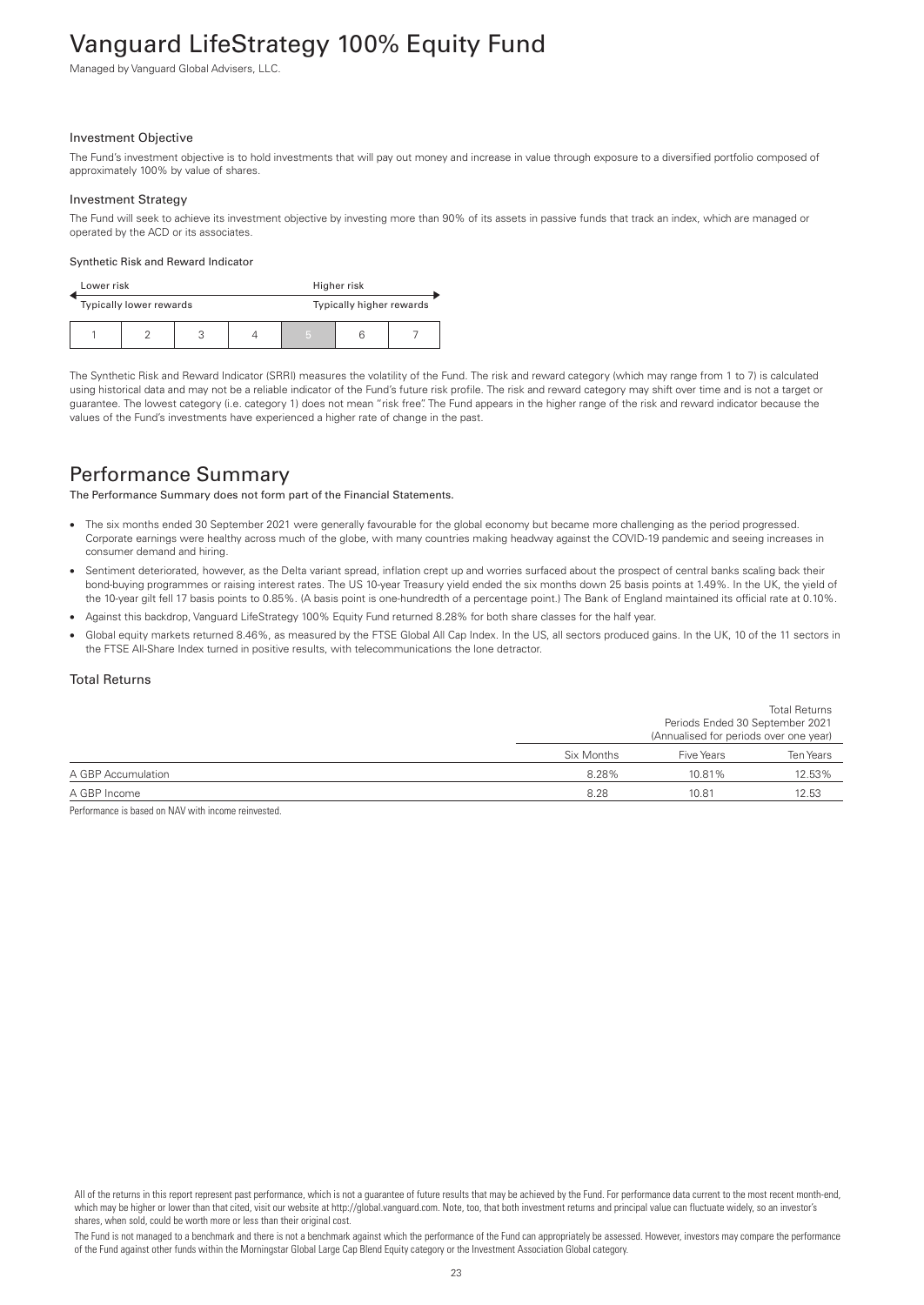#### Performance Comparative Table

| A GBP Accumulation                             | As at<br>30 September 2021 | As at<br>31 March 2021 | As at<br>31 March 2020 | As at<br>31 March 2019 |
|------------------------------------------------|----------------------------|------------------------|------------------------|------------------------|
| Closing Net Asset Value                        | £3,335,880,287             | £2,567,604,450         | £1,405,083,321         | £1,109,052,665         |
| Closing Number of Shares                       | 11.619.205                 | 9.684.139              | 7,223,167              | 5,166,599              |
| Closing Net Asset Value Per Share <sup>1</sup> | £287.10                    | £265.14                | £194.52                | £214.66                |
| Operating Charges <sup>2</sup>                 | 0.22%                      | 0.22%                  | 0.22%                  | 0.22%                  |
|                                                |                            |                        |                        |                        |
| A GBP Income                                   |                            |                        |                        |                        |
| Closing Net Asset Value                        | £288,372,826               | £242,682,590           | £159,588,961           | £138,912,822           |
| Closing Number of Shares                       | 1,194,887                  | 1,089,012              | 960.629                | 738,619                |
| Closing Net Asset Value Per Share <sup>1</sup> | £241.34                    | £222.85                | £166.13                | £188.07                |

Operating Charges<sup>2</sup> 0.22% 0.22% 0.22% 0.22% 0.22% 0.22% 0.22%

1 The net asset value per share shown may diverge from the net asset value per share used for dealing purposes as at 30 September 2021 because of any adjustments for trade date accounting and any adjustments in valuation to bid prices. The quoted price for underlying collective investment schemes may be inclusive of any applicable swing pricing adjustments.

<sup>2</sup> Operating charges include indirect costs incurred in the maintenance and running of the Fund, as disclosed in the detailed expenses within the Statement of Total Return.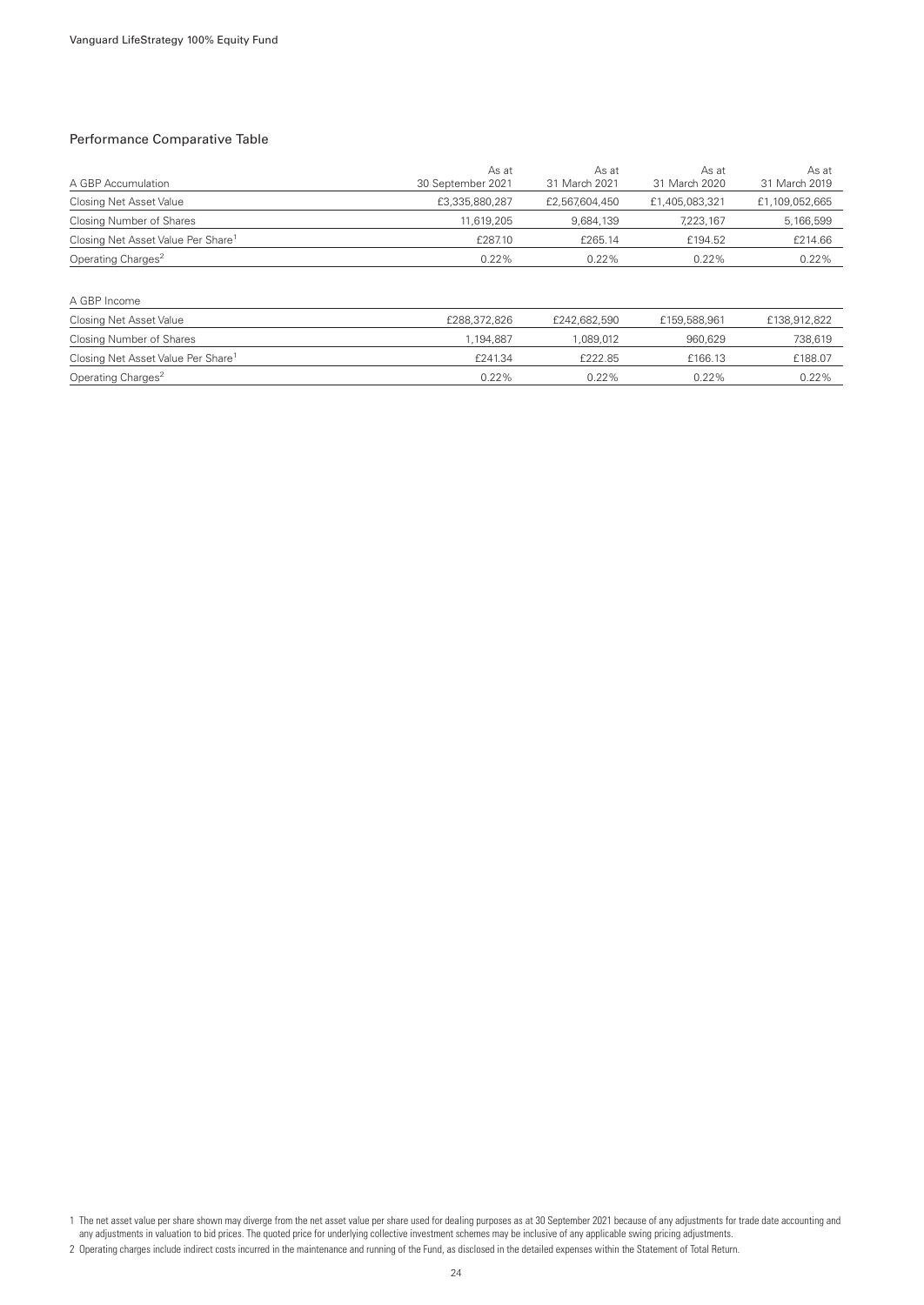### Summary of Significant Changes

For the period ended 30 September 2021

|                                                         | Cost<br>(E) |
|---------------------------------------------------------|-------------|
| Largest Purchases                                       |             |
| Vanguard FTSE U.K. All Share Index Unit Trust           | 128,371,396 |
| Vanguard FTSE Developed World ex-U.K. Equity Index Fund | 98,745,919  |
| Vanquard U.S. Equity Index Fund                         | 95,929,135  |
| Vanguard S&P 500 UCITS ETF                              | 93,939,863  |
| Vanguard Emerging Markets Stock Index Fund              | 56,503,558  |
| Total                                                   | 473,489,871 |
| <b>Total Purchases for the Period</b>                   | 577.134.070 |

|                                                         | Proceeds<br>(£) |
|---------------------------------------------------------|-----------------|
| <b>Total Sales</b>                                      |                 |
| Vanguard FTSE U.K. All Share Index Unit Trust           | 10,000,000      |
| Vanguard U.S. Equity Index Fund                         | 1.978.023       |
| Vanquard FTSE Developed World ex-U.K. Equity Index Fund | 991.977         |
| Total                                                   | 12,970,000      |
| <b>Total Sales for the Period</b>                       | 12,970,000      |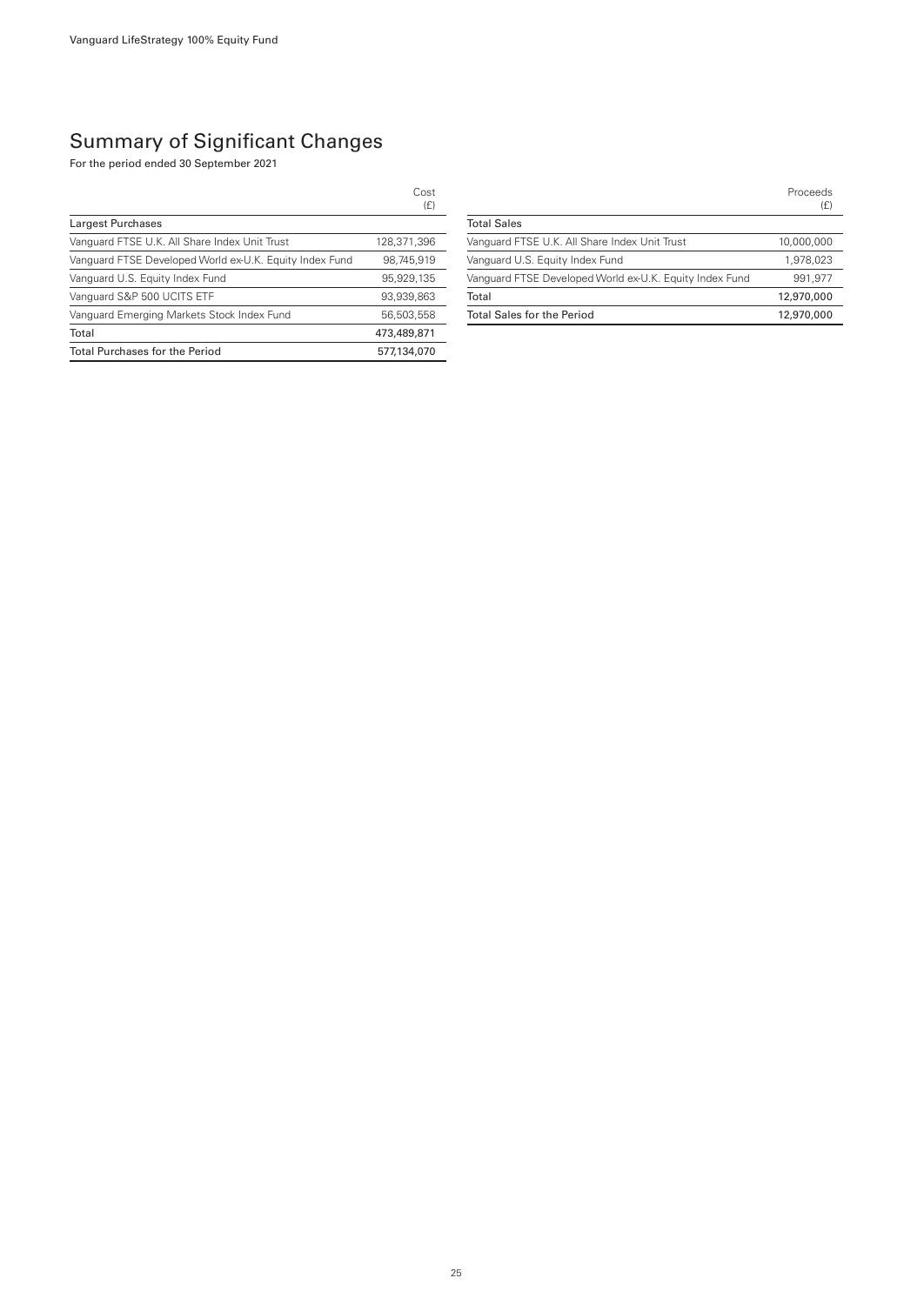### Portfolio Statement

As at 30 September 2021

The holdings displayed are primarily affiliated collective investment schemes, through which the Fund seeks to achieve its investment objective.

The prospectus and other information about the collective investment schemes are available at vanguard.co.uk.

|                                                          |           | Market        | % of             |
|----------------------------------------------------------|-----------|---------------|------------------|
|                                                          |           | Value         | <b>Total Net</b> |
|                                                          | Holding   | (E)           | Assets           |
| Equity 99.95% (31 March 2021: 99.96%)                    |           |               |                  |
| Vanguard FTSE U.K. All Share Index Unit Trust            | 3,142,990 | 707,893,063   | 19.53            |
| Vanguard U.S. Equity Index Fund                          | 981.338   | 701.508.092   | 19.36            |
| Vanguard FTSE Developed World ex-U.K. Equity Index Fund  | 1,358,921 | 695,642,883   | 19.19            |
| Vanguard S&P 500 UCITS ETF                               | 9,024,366 | 526,311,917   | 14.52            |
| Vanguard Emerging Markets Stock Index Fund               | 1,111,326 | 298,524,178   | 8.24             |
| Vanguard FTSE Developed Europe ex-U.K. Equity Index Fund | 821,737   | 271,894,355   | 7.50             |
| Vanguard FTSE 100 UCITS ETF                              | 5,246,706 | 168,209,919   | 4.64             |
| Vanguard Japan Stock Index Fund                          | 516,358   | 147,576,060   | 4.07             |
| Vanguard Pacific ex-Japan Stock Index Fund               | 205,305   | 67,980,497    | 1.88             |
| Vanguard FTSE 250 UCITS ETF                              | 982.510   | 36,847,957    | 1.02             |
|                                                          |           | 3,622,388,921 | 99.95            |
| Portfolio of Investments                                 |           | 3,622,388,921 | 99.95            |
| <b>Net Other Assets</b>                                  |           | 1,864,192     | 0.05             |
| Net Assets Attributable to Shareholders                  |           | 3,624,253,113 | 100.00           |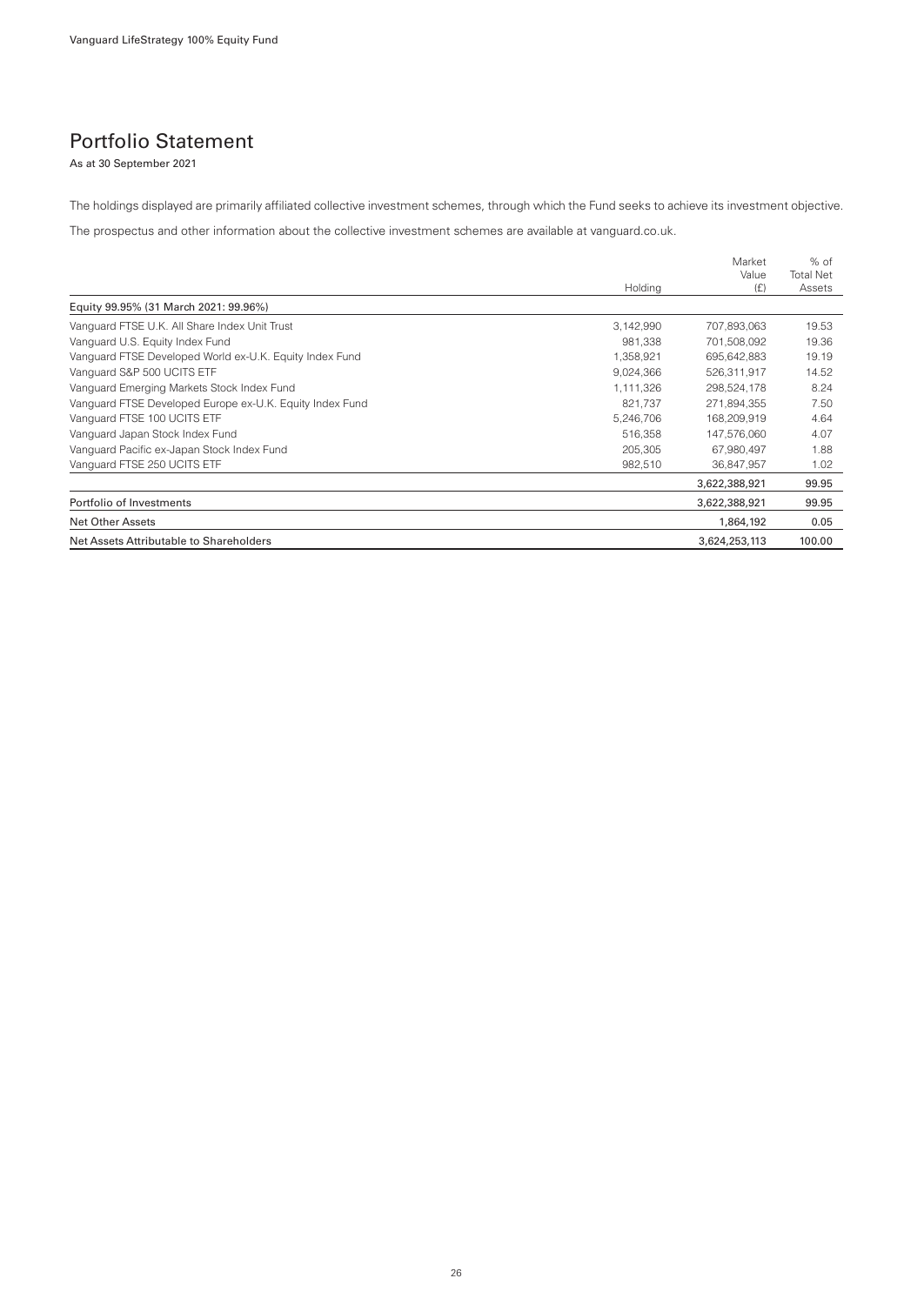### Balance Sheet

| As at                                                    | As at                |  |
|----------------------------------------------------------|----------------------|--|
| 30 September 2021<br>(E)                                 | 31 March 2021<br>(E) |  |
| Assets:                                                  |                      |  |
| 3,622,388,921<br><b>Financial Assets</b>                 | 2,809,246,918        |  |
| <b>Current Assets</b>                                    |                      |  |
| Debtors<br>6,950,486                                     | 14,678,890           |  |
| Cash and Bank Balances<br>2,018,772                      | 4,275,749            |  |
| <b>Total Assets</b><br>3,631,358,179                     | 2,828,201,557        |  |
| Liabilities:                                             |                      |  |
| Creditors                                                |                      |  |
| Distribution Payable                                     | 3,636,365            |  |
| Other Creditors<br>7,105,066                             | 14,278,152           |  |
| <b>Total Liabilities</b><br>7,105,066                    | 17,914,517           |  |
| Net Assets Attributable to Shareholders<br>3,624,253,113 | 2,810,287,040        |  |

### Statement of Total Return

|                                                                                        | Period Ended                                                                   |             | Period Ended |             |
|----------------------------------------------------------------------------------------|--------------------------------------------------------------------------------|-------------|--------------|-------------|
|                                                                                        | 30 September 2021 30 September 2021 30 September 2020 30 September 2020<br>(E) | (E)         | (E)          | (E)         |
| Income                                                                                 |                                                                                |             |              |             |
| Net Capital Gains/(Losses)                                                             |                                                                                | 241,210,029 |              | 320,646,162 |
| Revenue                                                                                | 7,767,905                                                                      |             | 3,560,124    |             |
| Expenses                                                                               | (1,802,332)                                                                    |             | (1,061,385)  |             |
| Net Revenue Before Taxation                                                            | 5,965,573                                                                      |             | 2,498,739    |             |
| Taxation                                                                               |                                                                                |             |              |             |
| Net Revenue After Taxation                                                             |                                                                                | 5,965,573   |              | 2,498,739   |
| <b>Total Return Before Distributions</b>                                               |                                                                                | 247,175,602 |              | 323,144,901 |
| Distributions <sup>1</sup>                                                             |                                                                                | 222,172     |              | 24,428      |
| Change in Net Assets Attributable to<br><b>Shareholders From Investment Activities</b> |                                                                                | 247,397,774 |              | 323,169,329 |
|                                                                                        |                                                                                |             |              |             |

1 Includes adjustments for equalisation.

### Statement of Change in Net Assets Attributable to Shareholders

|                                                                                 | Period Ended |                                                                                | Period Ended   |               |
|---------------------------------------------------------------------------------|--------------|--------------------------------------------------------------------------------|----------------|---------------|
|                                                                                 | (E)          | 30 September 2021 30 September 2021 30 September 2020 30 September 2020<br>(E) | (£)            | (£)           |
| Opening Net Assets Attributable to Shareholders                                 |              | 2.810.287.040                                                                  |                | 1,564,672,282 |
| Amounts Received on Issue of Shares                                             | 574,578,140  |                                                                                | 241.202.091    |               |
| Amounts Paid on Cancellation of Shares                                          | (8,009,841)  |                                                                                | (21, 853, 084) |               |
|                                                                                 |              | 566,568,299                                                                    |                | 219,349,007   |
| Change in Net Assets Attributable to<br>Shareholders From Investment Activities |              | 247,397,774                                                                    |                | 323,169,329   |
| Closing Net Assets Attributable to Shareholders                                 |              | 3,624,253,113                                                                  |                | 2,107,190,618 |

The interim financial statements for the Fund have been prepared on the same basis of the accounting policies as the annual financial statements for the year ended 31 March 2021.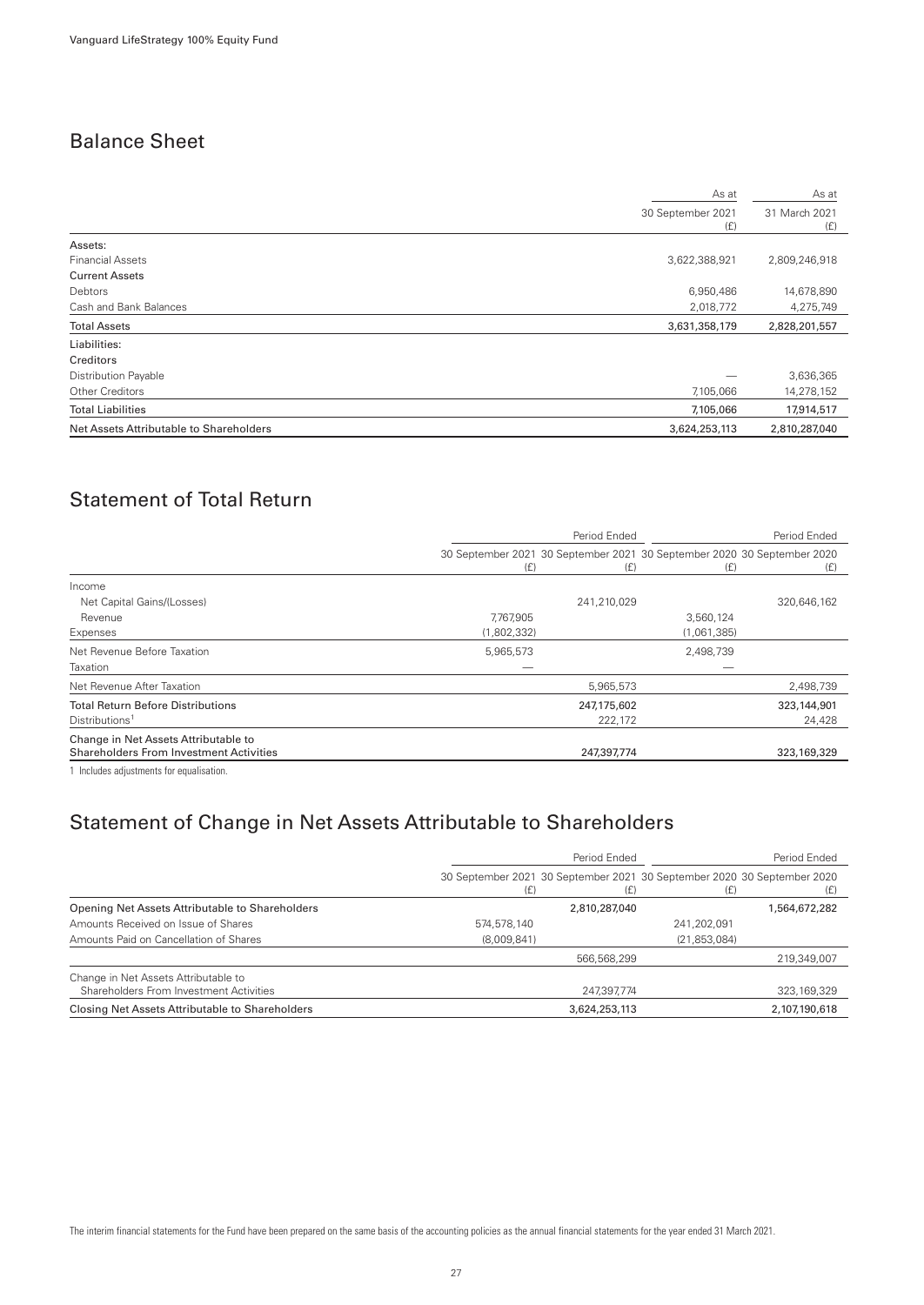# <span id="page-29-0"></span>Vanguard Target Retirement 2015 Fund

Managed by Vanguard Global Advisers, LLC.

#### Investment Objective

The Fund's investment objective is to hold investments that will pay out money and have some increase in value for investors planning to retire in or within approximately five years after 2015.

#### Investment Strategy

The Fund will seek to achieve its investment objective by investing more than 80% of its assets in passive funds that track an index, which are managed or operated by the ACD or its associates.

#### Synthetic Risk and Reward Indicator

| Lower risk              |  |                          |   | Higher risk |  |  |  |
|-------------------------|--|--------------------------|---|-------------|--|--|--|
| Typically lower rewards |  | Typically higher rewards |   |             |  |  |  |
|                         |  | 4                        | b |             |  |  |  |

The Synthetic Risk and Reward Indicator (SRRI) measures the volatility of the Fund. The risk and reward category (which may range from 1 to 7) is calculated using historical data and may not be a reliable indicator of the Fund's future risk profile. The risk and reward category may shift over time and is not a target or guarantee. The lowest category (i.e. category 1) does not mean "risk free". The Fund appears in the middle range of the risk and reward indicator because the values of the Fund's investments have experienced a moderate rate of change in the past.

### Performance Summary

The Performance Summary does not form part of the Financial Statements.

- The six months ended 30 September 2021 were generally favourable for the global economy but became more challenging as the period progressed. Corporate earnings were healthy across much of the globe, with many countries making headway against the COVID-19 pandemic and seeing increases in consumer demand and hiring.
- Sentiment deteriorated, however, as the Delta variant spread, inflation crept up and worries surfaced about the prospect of central banks scaling back their bond-buying programmes or raising interest rates. The US 10-year Treasury yield ended the six months down 25 basis points at 1.49%. In the UK, the yield of the 10-year gilt fell 17 basis points to 0.85%. (A basis point is one-hundredth of a percentage point.) The Bank of England maintained its official rate at 0.10%.
- Against this backdrop, Vanguard Target Retirement 2015 Fund returned 3.66% for the half year.
- Global fixed income markets returned 1.02%, as measured by the Bloomberg Global Aggregate Float Adjusted and Scaled Index Hedged. US bonds, which represent about 40 percent of the index, outperformed their Japanese and European counterparts. The returns of higher-quality investment-grade bonds generally trailed those of lower-quality issues. Longer-dated bonds returned more than those with shorter maturities.
- Global equity markets returned 8.46%, as measured by the FTSE Global All Cap Index. In the US, all sectors produced gains. In the UK, 10 of the 11 sectors in the FTSE All-Share Index turned in positive results, with telecommunications the lone detractor.

#### Total Returns

|                    |            |                   | <b>Total Returns</b><br>Periods Ended 30 September 2021<br>(Annualised for periods over one year) |
|--------------------|------------|-------------------|---------------------------------------------------------------------------------------------------|
|                    | Six Months | <b>Five Years</b> | Ten Years or<br>Since Inception <sup>1</sup>                                                      |
| A GBP Accumulation | 3.66%      | 5.29%             | 6.86%                                                                                             |

Performance is based on NAV with income reinvested.

All of the returns in this report represent past performance, which is not a guarantee of future results that may be achieved by the Fund. For performance data current to the most recent month-end, which may be higher or lower than that cited, visit our website at http://global.vanguard.com. Note, too, that both investment returns and principal value can fluctuate widely, so an investor's shares, when sold, could be worth more or less than their original cost.

The Fund is not managed to a benchmark and there is not a benchmark against which the performance of the Fund can appropriately be assessed. However, investors may compare the performance of the Fund against other funds within the Morningstar EEA Fund Target Date 2011-2015 category or the Investment Association Mixed Investment 20-60% Shares category. 1 Since-inception returns: A GBP Accumulation, 17 December 2015.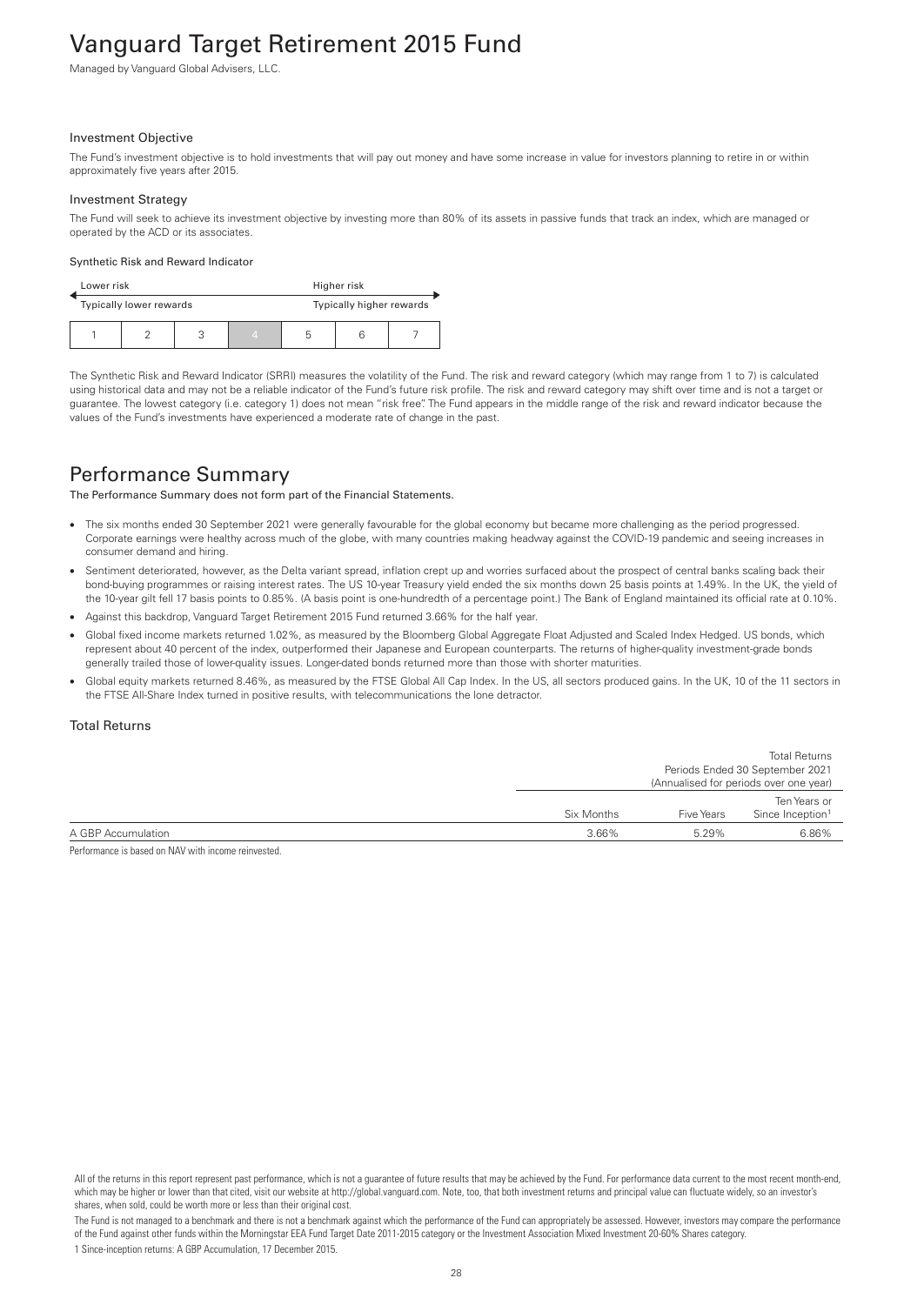#### Performance Comparative Table

| A GBP Accumulation                             | As at<br>30 September 2021 | As at<br>31 March 2021 | As at<br>31 March 2020 | As at<br>31 March 2019 |
|------------------------------------------------|----------------------------|------------------------|------------------------|------------------------|
| Closing Net Asset Value                        | £7.674,746                 | £6,546,837             | £4,242,413             | £3,379,034             |
| Closing Number of Shares                       | 52.244                     | 46.238                 | 33,762                 | 26,683                 |
| Closing Net Asset Value Per Share <sup>1</sup> | £146.90                    | £141.59                | £125.66                | £126.64                |
| Operating Charges <sup>2</sup>                 | 0.24%                      | 0.24%                  | $0.24\%$               | 0.24%                  |

1 The net asset value per share shown may diverge from the net asset value per share used for dealing purposes as at 30 September 2021 because of any adjustments for trade date accounting and any adjustments in valuation to bid prices. The quoted price for underlying collective investment schemes may be inclusive of any applicable swing pricing adjustments.

<sup>2</sup> Operating charges include indirect costs incurred in the maintenance and running of the Fund, as disclosed in the detailed expenses within the Statement of Total Return.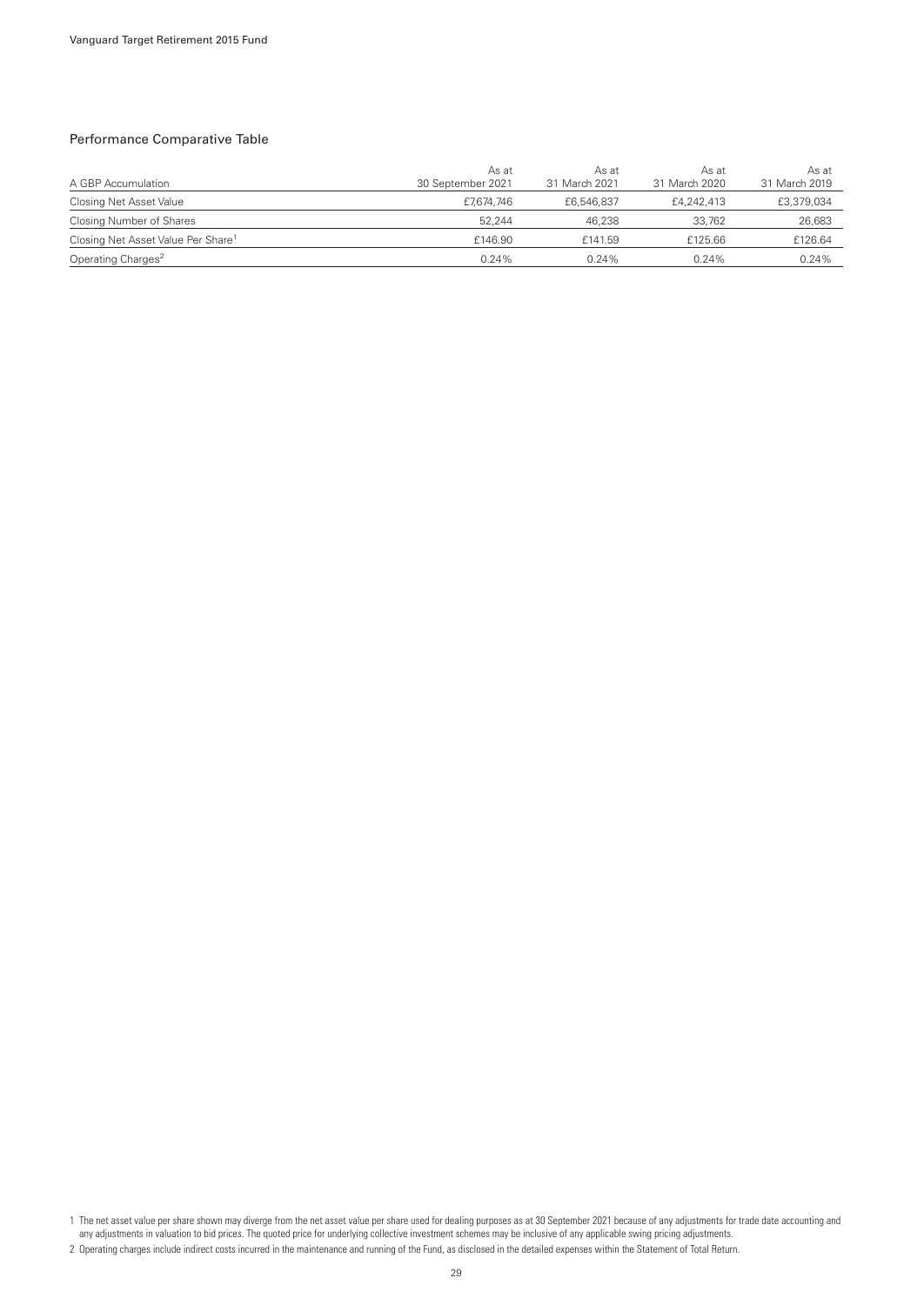### Summary of Significant Changes

For the period ended 30 September 2021

|                                                         | Cost<br>(E) |
|---------------------------------------------------------|-------------|
| Largest Purchases                                       |             |
| Vanguard Global Bond Index Fund                         | 510.525     |
| Vanguard FTSE Developed World ex-U.K. Equity Index Fund | 267.373     |
| Vanguard Global Aggregate Bond UCITS ETF                | 236,894     |
| Vanguard FTSE U.K. All Share Index Unit Trust           | 142,069     |
| UK Treasury 1.875% 22/11/2022                           | 72.949      |
| Total                                                   | 1,229,810   |
| <b>Total Purchases for the Period</b>                   | 1.800.054   |

|                                                         | Proceeds<br>(E) |
|---------------------------------------------------------|-----------------|
| <b>Largest Sales</b>                                    |                 |
| Vanguard Global Bond Index Fund                         | 334,604         |
| Vanguard FTSE Developed World ex-U.K. Equity Index Fund | 184.362         |
| Vanguard FTSE U.K. All Share Index Unit Trust           | 114,602         |
| Vanguard U.S. Equity Index Fund                         | 56,610          |
| Vanguard U.K. Government Bond Index Fund                | 26,807          |
| Total                                                   | 716,985         |
| <b>Total Sales for the Period</b>                       | 923,211         |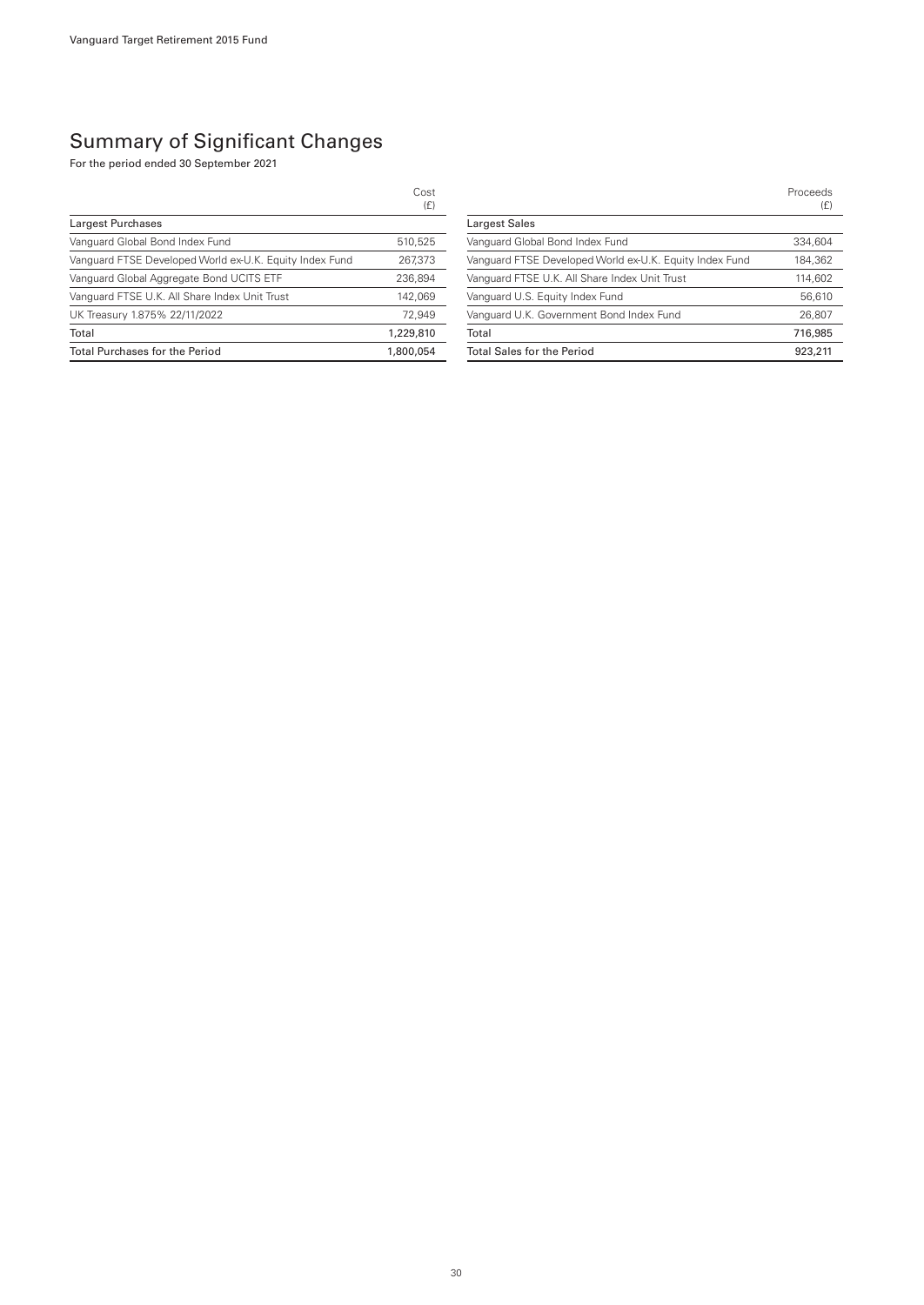### Portfolio Statement

As at 30 September 2021

The holdings displayed are primarily affiliated collective investment schemes, through which the Fund seeks to achieve its investment objective.

The prospectus and other information about the collective investment schemes are available at vanguard.co.uk.

|                                                          |        |                  |          | Market       | $%$ of                     |
|----------------------------------------------------------|--------|------------------|----------|--------------|----------------------------|
|                                                          | Coupon | Maturity<br>Date | Holding  | Value<br>(E) | <b>Total Net</b><br>Assets |
| Equity 32.68% (31 March 2021: 36.30%)                    |        |                  |          |              |                            |
| Vanguard FTSE Developed World ex-U.K. Equity Index Fund  |        |                  | 2,823    | 1,445,274    | 18.83                      |
| Vanquard FTSE U.K. All Share Index Unit Trust            |        |                  | 2.129    | 479,523      | 6.25                       |
| Vanguard Emerging Markets Stock Index Fund               |        |                  | 784      | 210,582      | 2.74                       |
| Vanquard FTSE 100 UCITS ETF                              |        |                  | 4.700    | 150,682      | 1.96                       |
| Vanguard U.S. Equity Index Fund                          |        |                  | 139      | 99,210       | 1.29                       |
| Vanquard FTSE North America UCITS ETF                    |        |                  | 768      | 59,406       | 0.78                       |
| Vanquard FTSE Developed Europe ex-U.K. Equity Index Fund |        |                  | 104      | 34,326       | 0.45                       |
| Vanguard Japan Stock Index Fund                          |        |                  | 66       | 18,949       | 0.25                       |
| Vanguard Pacific ex-Japan Stock Index Fund               |        |                  | 30       | 10,023       | 0.13                       |
|                                                          |        |                  |          | 2,507,975    | 32.68                      |
| Fixed Income 51.17% (31 March 2021: 48.33%)              |        |                  |          |              |                            |
| Vanguard Global Aggregate Bond UCITS ETF                 |        |                  | 57,173   | 1,504,999    | 19.61                      |
| Vanguard Global Bond Index Fund                          |        |                  | 8,720    | 1,422,804    | 18.54                      |
| Vanguard U.K. Government Bond Index Fund                 |        |                  | 1.046    | 184,836      | 2.41                       |
| Vanquard U.S. Investment Grade Credit Index Fund         |        |                  | 1.397    | 184,130      | 2.40                       |
| Vanguard Euro Government Bond Index Fund                 |        |                  | 1,306    | 172,527      | 2.25                       |
| Vanguard U.S. Government Bond Index Fund                 |        |                  | 1,452    | 167,804      | 2.19                       |
| Vanguard U.K. Investment Grade Bond Index Fund           |        |                  | 1,162    | 123,988      | 1.61                       |
| Vanquard Euro Investment Grade Bond Index Fund           |        |                  | 686      | 86,046       | 1.12                       |
| Vanguard Japan Government Bond Index Fund                |        |                  | 691      | 79,839       | 1.04                       |
|                                                          |        |                  |          | 3.926.973    | 51.17                      |
| Government Bonds 16.06% (31 March 2021: 15.24%)          |        |                  |          |              |                            |
| United Kingdom Inflation-Linked Gilt                     | 1.875% | 22/11/22         | £219,370 | 353,608      | 4.61                       |
| United Kingdom Inflation-Linked Gilt                     | 2.500% | 17/07/24         | £91,500  | 333,228      | 4.34                       |
| United Kingdom Inflation-Linked Gilt                     | 0.125% | 22/03/24         | £201,013 | 279,528      | 3.64                       |
| United Kingdom Inflation-Linked Gilt                     | 0.125% | 22/03/26         | £193,000 | 266,362      | 3.47                       |
|                                                          |        |                  |          | 1,232,726    | 16.06                      |
| Portfolio of Investments                                 |        |                  |          | 7.667.674    | 99.91                      |
| <b>Net Other Assets</b>                                  |        |                  |          | 7,072        | 0.09                       |
| Net Assets Attributable to Shareholders                  |        |                  |          | 7.674,746    | 100.00                     |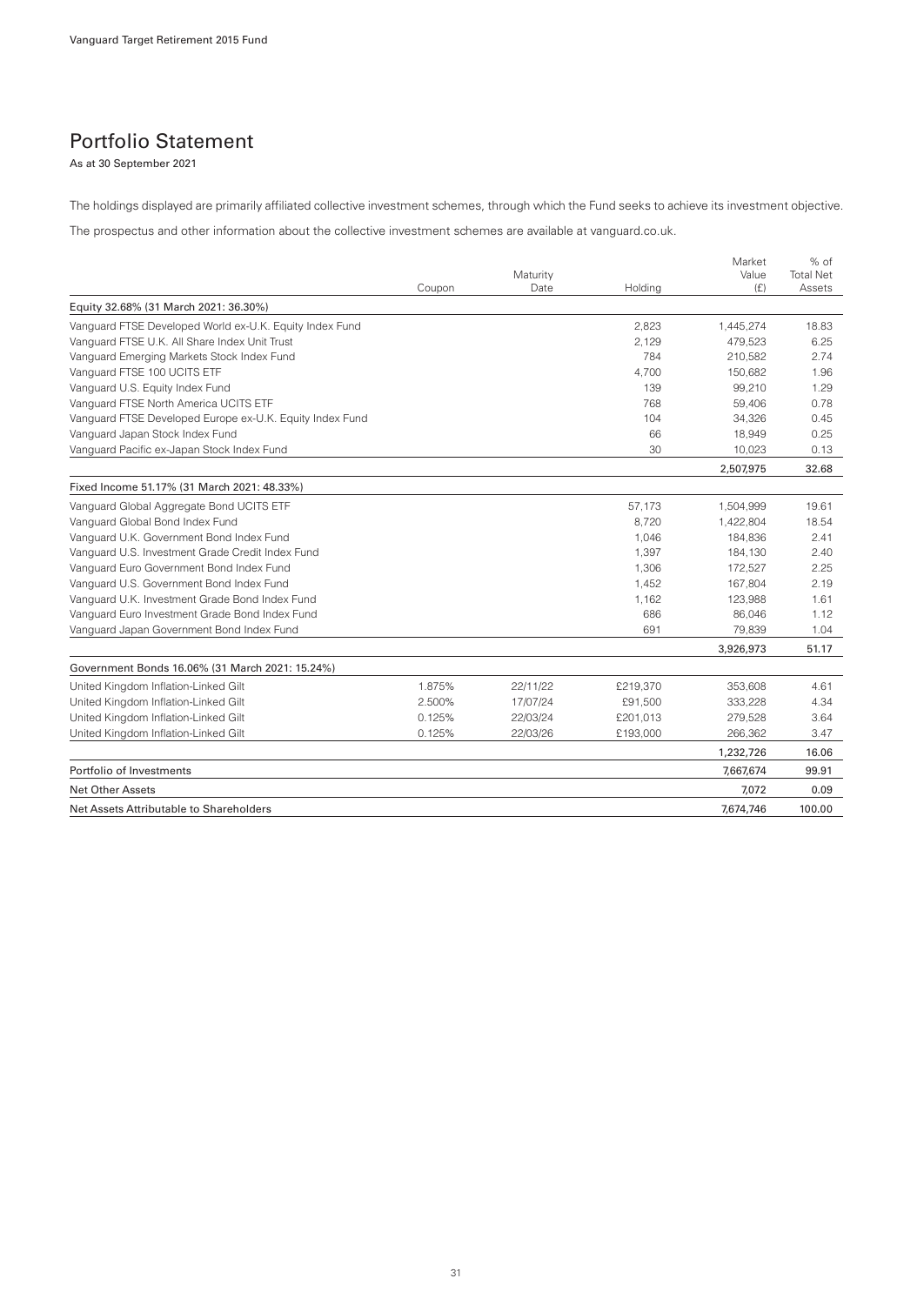### Balance Sheet

|                                         | As at                    |                      |  |
|-----------------------------------------|--------------------------|----------------------|--|
|                                         | 30 September 2021<br>(E) | 31 March 2021<br>(f) |  |
| Assets:                                 |                          |                      |  |
| <b>Financial Assets</b>                 | 7,667,674                | 6,538,621            |  |
| <b>Current Assets</b>                   |                          |                      |  |
| Debtors                                 | 72,780                   | 267,990              |  |
| Cash and Bank Balances                  | 8,241                    | 180                  |  |
| <b>Total Assets</b>                     | 7,748,695                | 6,806,791            |  |
| Liabilities:                            |                          |                      |  |
| Creditors                               |                          |                      |  |
| <b>Other Creditors</b>                  | 73,949                   | 259,954              |  |
| <b>Total Liabilities</b>                | 73,949                   | 259,954              |  |
| Net Assets Attributable to Shareholders | 7,674,746                | 6,546,837            |  |

### Statement of Total Return

|                                                                                        | Period Ended |         |                                                                                | Period Ended |  |
|----------------------------------------------------------------------------------------|--------------|---------|--------------------------------------------------------------------------------|--------------|--|
|                                                                                        | (E)          | (E)     | 30 September 2021 30 September 2021 30 September 2020 30 September 2020<br>(E) | (E)          |  |
| Income                                                                                 |              |         |                                                                                |              |  |
| Net Capital Gains/(Losses)                                                             |              | 199,332 |                                                                                | 384,700      |  |
| Revenue                                                                                | 59,278       |         | 5,211                                                                          |              |  |
| Expenses                                                                               | (4,865)      |         | (3,233)                                                                        |              |  |
| Net Revenue Before Taxation                                                            | 54,413       |         | 1,978                                                                          |              |  |
| Taxation                                                                               | (1,602)      |         |                                                                                |              |  |
| Net Revenue After Taxation                                                             |              | 52,811  |                                                                                | 1,978        |  |
| <b>Total Return Before Distributions</b>                                               |              | 252,143 |                                                                                | 386,678      |  |
| Distributions <sup>1</sup>                                                             |              | 32      |                                                                                |              |  |
| Change in Net Assets Attributable to<br><b>Shareholders From Investment Activities</b> |              | 252,175 |                                                                                | 386,678      |  |
|                                                                                        |              |         |                                                                                |              |  |

1 Includes adjustments for equalisation.

### Statement of Change in Net Assets Attributable to Shareholders

|                                                                                 | Period Ended |           |                                                                                | Period Ended |
|---------------------------------------------------------------------------------|--------------|-----------|--------------------------------------------------------------------------------|--------------|
|                                                                                 | (£)          | (£)       | 30 September 2021 30 September 2021 30 September 2020 30 September 2020<br>(f) |              |
| Opening Net Assets Attributable to Shareholders                                 |              | 6,546,837 |                                                                                | 4,242,413    |
| Amounts Received on Issue of Shares                                             | 1,767,672    |           | .480.144                                                                       |              |
| Amounts Paid on Cancellation of Shares                                          | (891, 938)   |           | (727, 238)                                                                     |              |
|                                                                                 |              | 875,734   |                                                                                | 752,906      |
| Change in Net Assets Attributable to<br>Shareholders From Investment Activities |              | 252.175   |                                                                                | 386,678      |
| Closing Net Assets Attributable to Shareholders                                 |              | 7,674,746 |                                                                                | 5,381,997    |

The interim financial statements for the Fund have been prepared on the same basis of the accounting policies as the annual financial statements for the year ended 31 March 2021.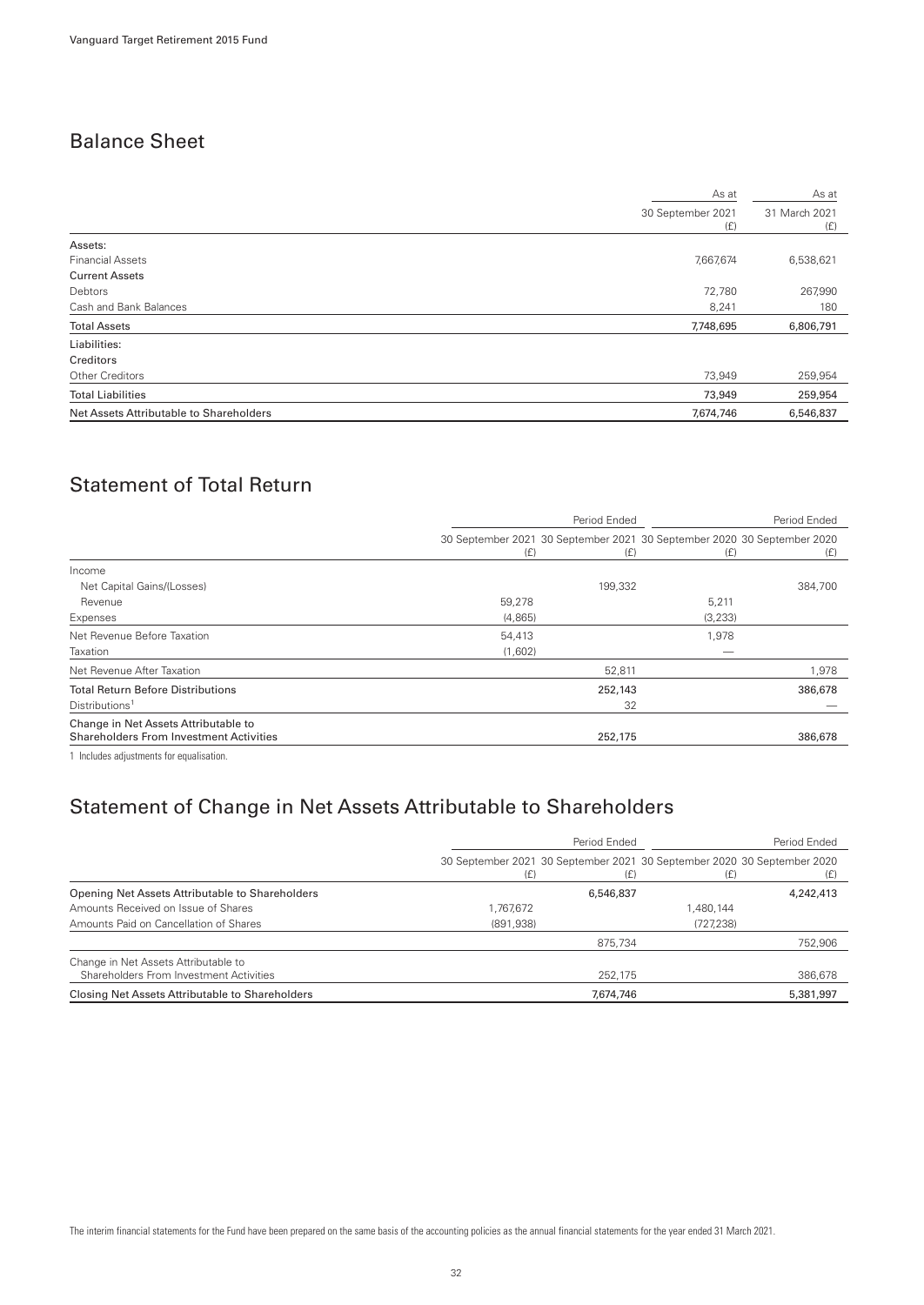# <span id="page-34-0"></span>Vanguard Target Retirement 2020 Fund

Managed by Vanguard Global Advisers, LLC.

#### Investment Objective

The Fund's investment objective is to achieve an increase in value and, consistent with a gradually changing investment allocation, hold investments that will pay out money for investors planning to retire in or within approximately five years after 2020.

#### Investment Strategy

The Fund will seek to achieve its investment objective by investing more than 80% of its assets in passive funds that track an index, which are managed or operated by the ACD or its associates.

#### Synthetic Risk and Reward Indicator

| Lower risk |                         |  | Higher risk |                          |   |  |  |
|------------|-------------------------|--|-------------|--------------------------|---|--|--|
|            | Typically lower rewards |  |             | Typically higher rewards |   |  |  |
|            |                         |  |             | 4                        | b |  |  |

The Synthetic Risk and Reward Indicator (SRRI) measures the volatility of the Fund. The risk and reward category (which may range from 1 to 7) is calculated using historical data and may not be a reliable indicator of the Fund's future risk profile. The risk and reward category may shift over time and is not a target or guarantee. The lowest category (i.e. category 1) does not mean "risk free". The Fund appears in the middle range of the risk and reward indicator because the values of the Fund's investments have experienced a moderate rate of change in the past.

### Performance Summary

The Performance Summary does not form part of the Financial Statements.

- The six months ended 30 September 2021 were generally favourable for the global economy but became more challenging as the period progressed. Corporate earnings were healthy across much of the globe, with many countries making headway against the COVID-19 pandemic and seeing increases in consumer demand and hiring.
- Sentiment deteriorated, however, as the Delta variant spread, inflation crept up and worries surfaced about the prospect of central banks scaling back their bond-buying programmes or raising interest rates. The US 10-year Treasury yield ended the six months down 25 basis points at 1.49%. In the UK, the yield of the 10-year gilt fell 17 basis points to 0.85%. (A basis point is one-hundredth of a percentage point.) The Bank of England maintained its official rate at 0.10%.
- Against this backdrop, Vanguard Target Retirement 2020 Fund returned 4.57% for the half year.
- Global fixed income markets returned 1.02%, as measured by the Bloomberg Global Aggregate Float Adjusted and Scaled Index Hedged. US bonds, which represent about 40 percent of the index, outperformed their Japanese and European counterparts. The returns of higher-quality investment-grade bonds generally trailed those of lower-quality issues. Longer-dated bonds returned more than those with shorter maturities.
- Global equity markets returned 8.46%, as measured by the FTSE Global All Cap Index. In the US, all sectors produced gains. In the UK, 10 of the 11 sectors in the FTSE All-Share Index turned in positive results, with telecommunications the lone detractor.

#### Total Returns

|                    |            |                   | <b>Total Returns</b>                   |
|--------------------|------------|-------------------|----------------------------------------|
|                    |            |                   | Periods Ended 30 September 2021        |
|                    |            |                   | (Annualised for periods over one year) |
|                    |            |                   | Ten Years or                           |
|                    | Six Months | <b>Five Years</b> | Since Inception <sup>1</sup>           |
| A GBP Accumulation | 4.57%      | 6.49%             | 8.26%                                  |
|                    |            |                   |                                        |

Performance is based on NAV with income reinvested.

All of the returns in this report represent past performance, which is not a guarantee of future results that may be achieved by the Fund. For performance data current to the most recent month-end, which may be higher or lower than that cited, visit our website at http://global.vanguard.com. Note, too, that both investment returns and principal value can fluctuate widely, so an investor's shares, when sold, could be worth more or less than their original cost.

The Fund is not managed to a benchmark and there is not a benchmark against which the performance of the Fund can appropriately be assessed. However, investors may compare the performance of the Fund against other funds within the Morningstar EEA Fund Target Date 2016-2020 category or the Investment Association Mixed Investment 40-85% Shares category. 1 Since-inception returns: A GBP Accumulation, 17 December 2015.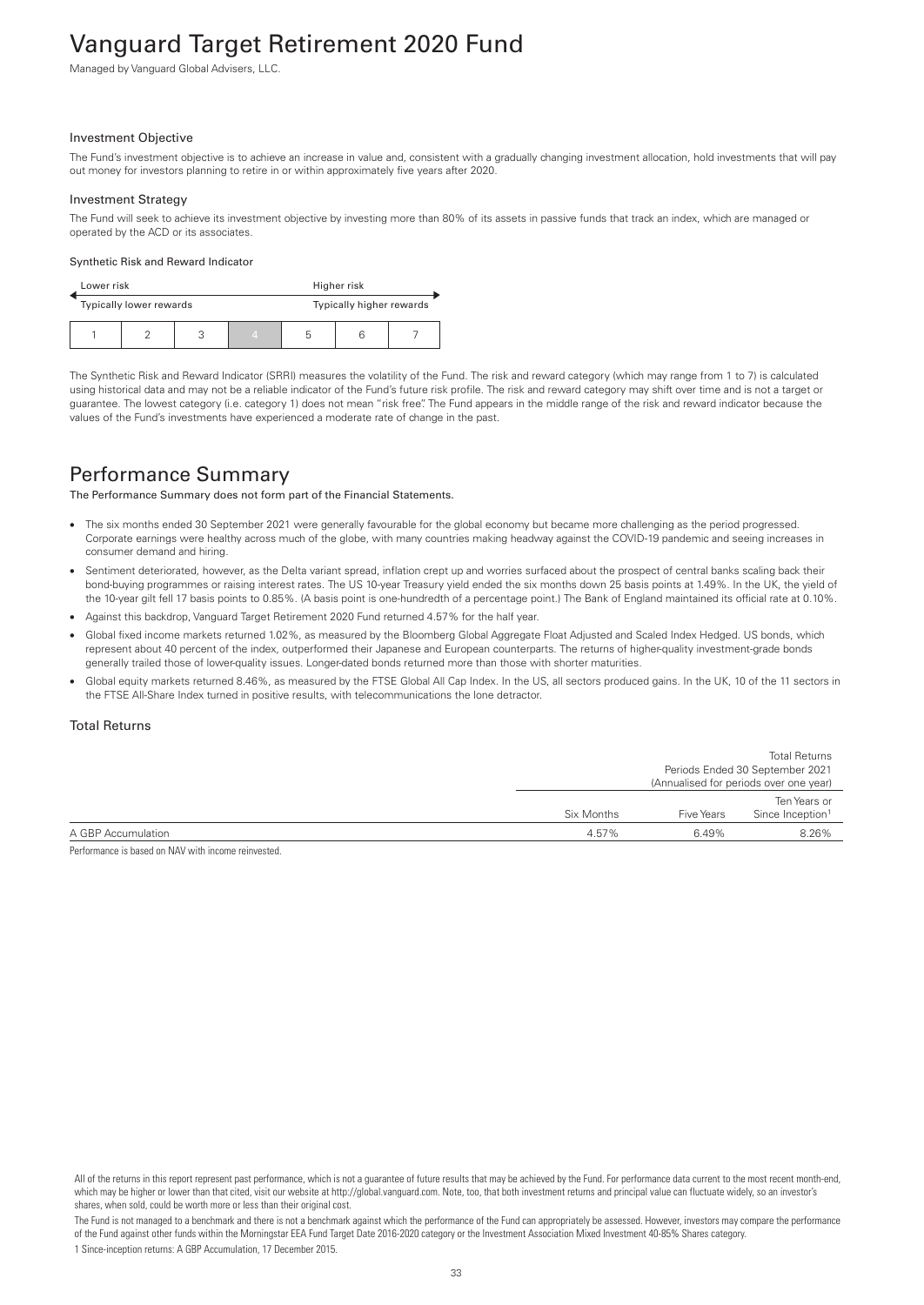#### Performance Comparative Table

| A GBP Accumulation                             | As at<br>30 September 2021 | As at<br>31 March 2021 | As at<br>31 March 2020 | As at<br>31 March 2019 |
|------------------------------------------------|----------------------------|------------------------|------------------------|------------------------|
| Closing Net Asset Value                        | £62,762,169                | £33,882,365            | £19,083,966            | £12,694,196            |
| Closing Number of Shares                       | 396.625                    | 223.847                | 147.845                | 96,175                 |
| Closing Net Asset Value Per Share <sup>1</sup> | £158.24                    | £151.36                | £129.08                | £131.99                |
| Operating Charges <sup>2</sup>                 | 0.24%                      | 0.24%                  | $0.24\%$               | 0.24%                  |

1 The net asset value per share shown may diverge from the net asset value per share used for dealing purposes as at 30 September 2021 because of any adjustments for trade date accounting and any adjustments in valuation to bid prices. The quoted price for underlying collective investment schemes may be inclusive of any applicable swing pricing adjustments.

<sup>2</sup> Operating charges include indirect costs incurred in the maintenance and running of the Fund, as disclosed in the detailed expenses within the Statement of Total Return.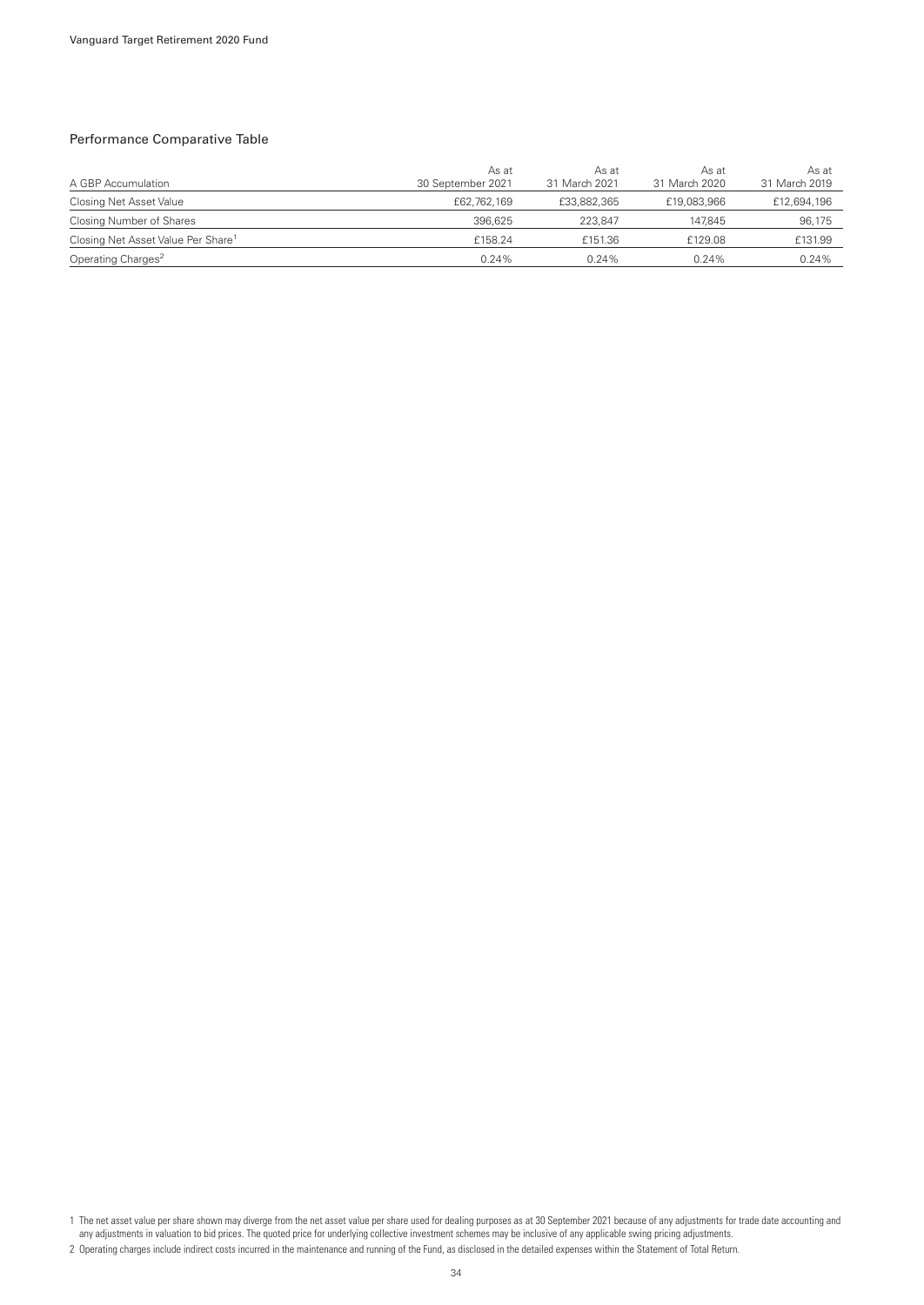|                                                         | Cost<br>(E) |
|---------------------------------------------------------|-------------|
| Largest Purchases                                       |             |
| Vanguard Global Bond Index Fund                         | 6,310,877   |
| Vanguard Global Aggregate Bond UCITS ETF                | 5.272.861   |
| Vanguard FTSE Developed World ex-U.K. Equity Index Fund | 5,197,372   |
| Vanguard FTSE U.K. All Share Index Unit Trust           | 2,548,605   |
| Vanguard U.S. Equity Index Fund                         | 1.754.568   |
| Total                                                   | 21.084.283  |
| <b>Total Purchases for the Period</b>                   | 29,088,047  |

|                                                         | Proceeds<br>(E) |
|---------------------------------------------------------|-----------------|
| <b>Largest Sales</b>                                    |                 |
| Vanguard Global Bond Index Fund                         | 563,197         |
| Vanguard FTSE Developed World ex-U.K. Equity Index Fund | 546,190         |
| Vanguard FTSE U.K. All Share Index Unit Trust           | 347.840         |
| Vanguard U.S. Equity Index Fund                         | 278,953         |
| Vanguard U.K. Government Bond Index Fund                | 134,552         |
| Total                                                   | 1,870,732       |
| <b>Total Sales for the Period</b>                       | 2.041.026       |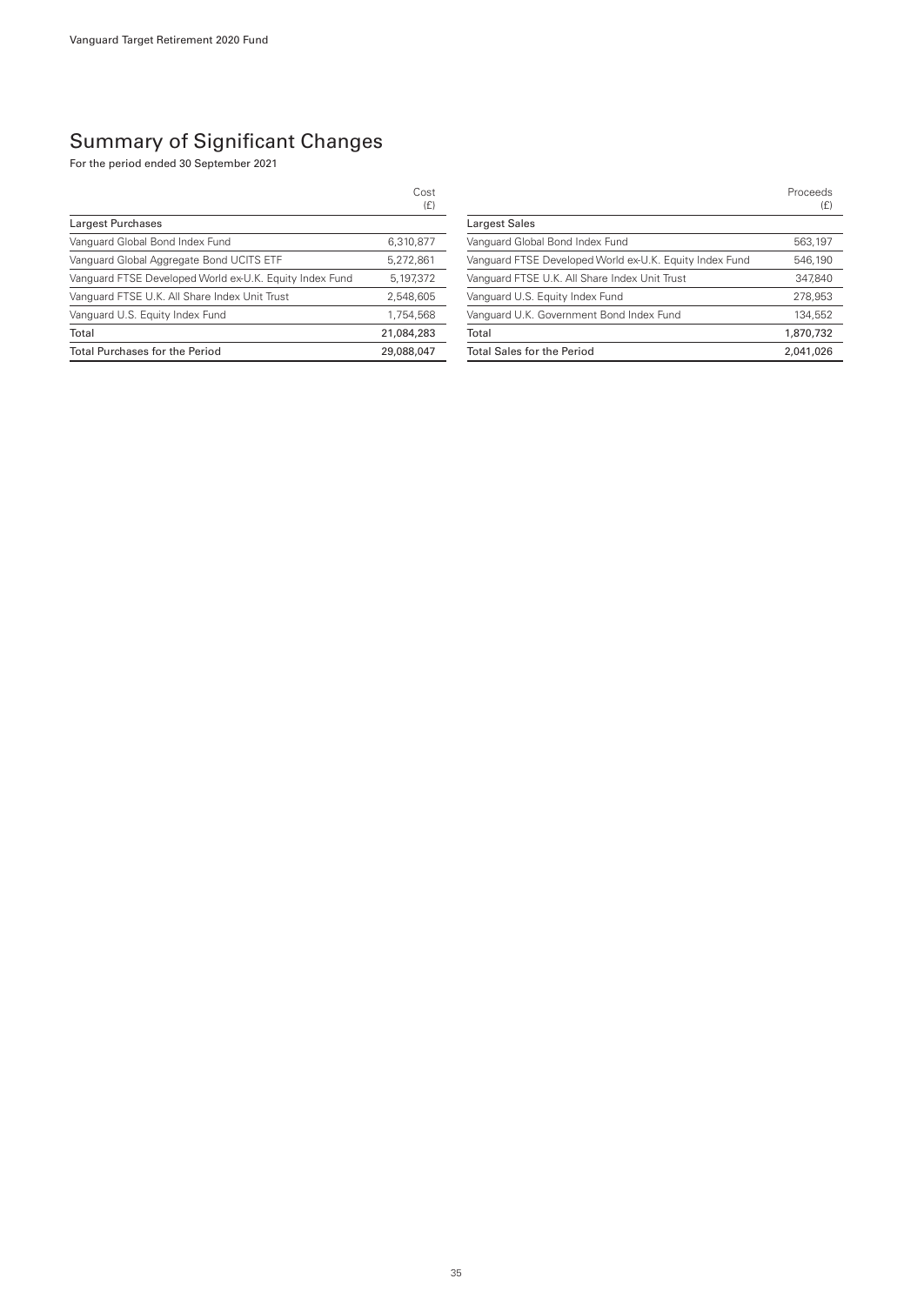## Portfolio Statement

As at 30 September 2021

The holdings displayed are primarily affiliated collective investment schemes, through which the Fund seeks to achieve its investment objective.

The prospectus and other information about the collective investment schemes are available at vanguard.co.uk.

|                                                          |        |          |          | Market     | $%$ of           |
|----------------------------------------------------------|--------|----------|----------|------------|------------------|
|                                                          |        | Maturity |          | Value      | <b>Total Net</b> |
|                                                          | Coupon | Date     | Holding  | (E)        | Assets           |
| Equity 46.91% (31 March 2021: 48.54%)                    |        |          |          |            |                  |
| Vanguard FTSE Developed World ex-U.K. Equity Index Fund  |        |          | 23.148   | 11,849,889 | 18.88            |
| Vanguard FTSE U.K. All Share Index Unit Trust            |        |          | 24,714   | 5,566,288  | 8.87             |
| Vanquard U.S. Equity Index Fund                          |        |          | 5,780    | 4,131,658  | 6.58             |
| Vanguard Emerging Markets Stock Index Fund               |        |          | 8,962    | 2,407,470  | 3.84             |
| Vanguard FTSE 100 UCITS ETF                              |        |          | 57.855   | 1.854.837  | 2.96             |
| Vanquard FTSE North America UCITS ETF                    |        |          | 18,781   | 1,452,732  | 2.31             |
| Vanguard FTSE Developed Europe ex-U.K. Equity Index Fund |        |          | 3,695    | 1,222,584  | 1.95             |
| Vanguard Japan Stock Index Fund                          |        |          | 2,280    | 651,496    | 1.04             |
| Vanguard Pacific ex-Japan Stock Index Fund               |        |          | 919      | 304,143    | 0.48             |
|                                                          |        |          |          | 29,441,097 | 46.91            |
| Fixed Income 44.27% (31 March 2021: 43.42%)              |        |          |          |            |                  |
| Vanguard Global Bond Index Fund                          |        |          | 74,749   | 12,196,956 | 19.43            |
| Vanguard Global Aggregate Bond UCITS ETF                 |        |          | 422,507  | 11,121,905 | 17.72            |
| Vanguard U.K. Government Bond Index Fund                 |        |          | 15,086   | 2,665,692  | 4.25             |
| Vanguard U.K. Investment Grade Bond Index Fund           |        |          | 16,862   | 1,799,605  | 2.87             |
|                                                          |        |          |          | 27,784,158 | 44.27            |
| Government Bonds 8.73% (31 March 2021: 7.98%)            |        |          |          |            |                  |
| United Kingdom Inflation-Linked Gilt                     | 1.875% | 22/11/22 | £955,794 | 1,540,670  | 2.45             |
| United Kingdom Inflation-Linked Gilt                     | 2.500% | 17/07/24 | £407.800 | 1,485,138  | 2.37             |
| United Kingdom Inflation-Linked Gilt                     | 0.125% | 22/03/24 | £939,600 | 1,306,606  | 2.08             |
| United Kingdom Inflation-Linked Gilt                     | 0.125% | 22/03/26 | £834,000 | 1,151,017  | 1.83             |
|                                                          |        |          |          | 5,483,431  | 8.73             |
| Portfolio of Investments                                 |        |          |          | 62,708,686 | 99.91            |
| <b>Net Other Assets</b>                                  |        |          |          | 53,483     | 0.09             |
| Net Assets Attributable to Shareholders                  |        |          |          | 62.762.169 | 100.00           |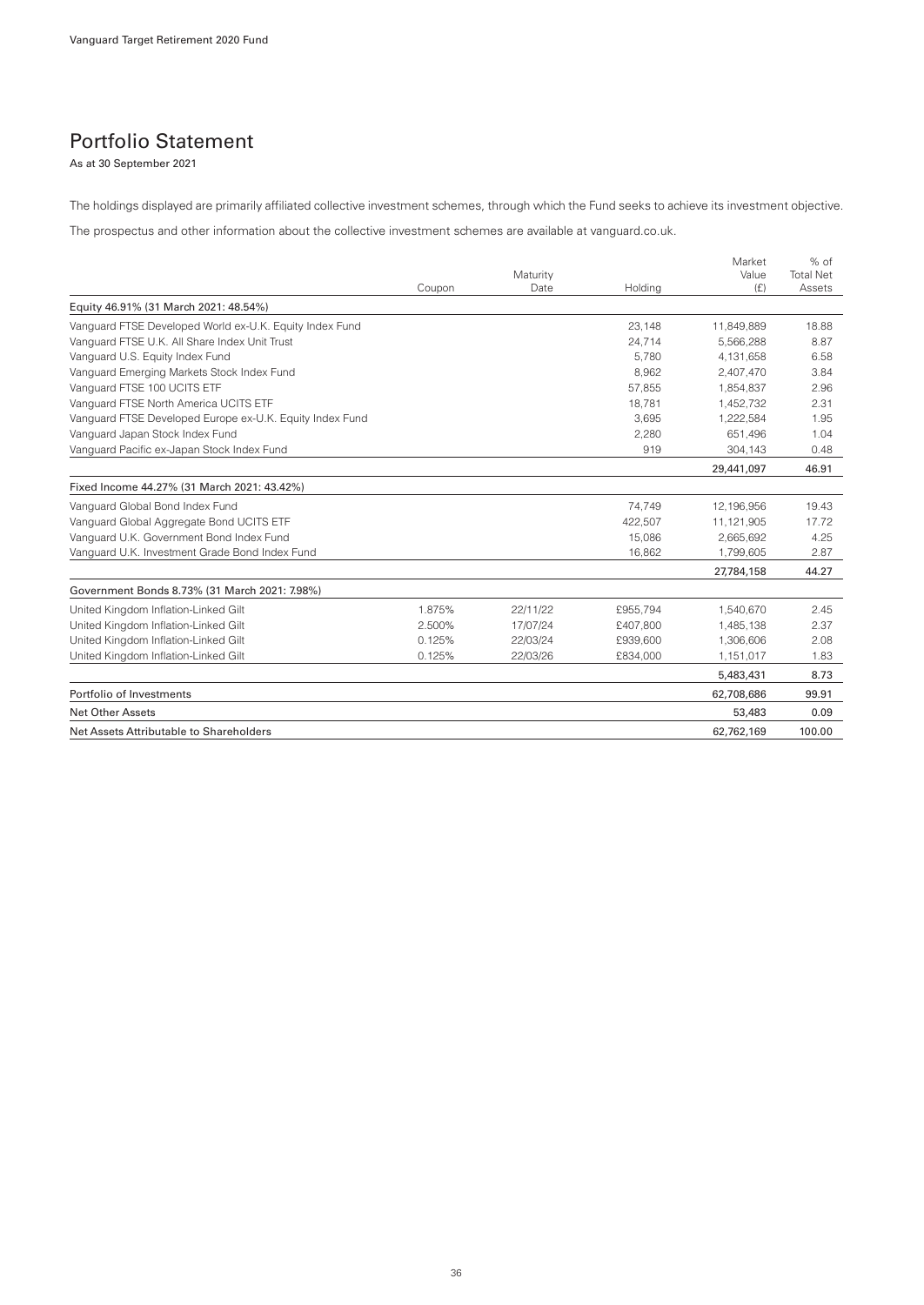## Balance Sheet

|                                         | As at                    | As at                |
|-----------------------------------------|--------------------------|----------------------|
|                                         | 30 September 2021<br>(E) | 31 March 2021<br>(f) |
| Assets:                                 |                          |                      |
| <b>Financial Assets</b>                 | 62,708,686               | 33,862,676           |
| <b>Current Assets</b>                   |                          |                      |
| Debtors                                 | 614,370                  | 728,457              |
| Cash and Bank Balances                  | 109,517                  | 35,447               |
| <b>Total Assets</b>                     | 63,432,573               | 34,626,580           |
| Liabilities:                            |                          |                      |
| Creditors                               |                          |                      |
| Other Creditors                         | 670,404                  | 744,215              |
| <b>Total Liabilities</b>                | 670,404                  | 744,215              |
| Net Assets Attributable to Shareholders | 62,762,169               | 33,882,365           |
|                                         |                          |                      |

# Statement of Total Return

|                                                                                        |                                                                                | Period Ended |           |           |
|----------------------------------------------------------------------------------------|--------------------------------------------------------------------------------|--------------|-----------|-----------|
|                                                                                        | 30 September 2021 30 September 2021 30 September 2020 30 September 2020<br>(E) | (E)          | (E)       | (E)       |
| Income                                                                                 |                                                                                |              |           |           |
| Net Capital Gains/(Losses)                                                             |                                                                                | 1,588,555    |           | 2,158,103 |
| Revenue                                                                                | 233,757                                                                        |              | 51,018    |           |
| Expenses                                                                               | (31, 026)                                                                      |              | (13, 396) |           |
| Net Revenue Before Taxation                                                            | 202,731                                                                        |              | 37,622    |           |
| Taxation                                                                               | (2,385)                                                                        |              | (3, 144)  |           |
| Net Revenue After Taxation                                                             |                                                                                | 200,346      |           | 34,478    |
| <b>Total Return Before Distributions</b>                                               |                                                                                | 1,788,901    |           | 2,192,581 |
| Distributions <sup>1</sup>                                                             |                                                                                | 6,519        |           |           |
| Change in Net Assets Attributable to<br><b>Shareholders From Investment Activities</b> |                                                                                | 1,795,420    |           | 2,192,588 |
|                                                                                        |                                                                                |              |           |           |

1 Includes adjustments for equalisation.

### Statement of Change in Net Assets Attributable to Shareholders

|                                                                                 | Period Ended |            |                                                                                | Period Ended |  |
|---------------------------------------------------------------------------------|--------------|------------|--------------------------------------------------------------------------------|--------------|--|
|                                                                                 | (£)          | (E)        | 30 September 2021 30 September 2021 30 September 2020 30 September 2020<br>(£) |              |  |
| Opening Net Assets Attributable to Shareholders                                 |              | 33,882,365 |                                                                                | 19,083,966   |  |
| Amounts Received on Issue of Shares                                             | 28,903,901   |            | 3,837,972                                                                      |              |  |
| Amounts Paid on Cancellation of Shares                                          | (1,819,517)  |            | (3,076,863)                                                                    |              |  |
|                                                                                 |              | 27,084,384 |                                                                                | 761,109      |  |
| Change in Net Assets Attributable to<br>Shareholders From Investment Activities |              | 1,795,420  |                                                                                | 2,192,588    |  |
| Closing Net Assets Attributable to Shareholders                                 |              | 62,762,169 |                                                                                | 22,037,663   |  |

The interim financial statements for the Fund have been prepared on the same basis of the accounting policies as the annual financial statements for the year ended 31 March 2021.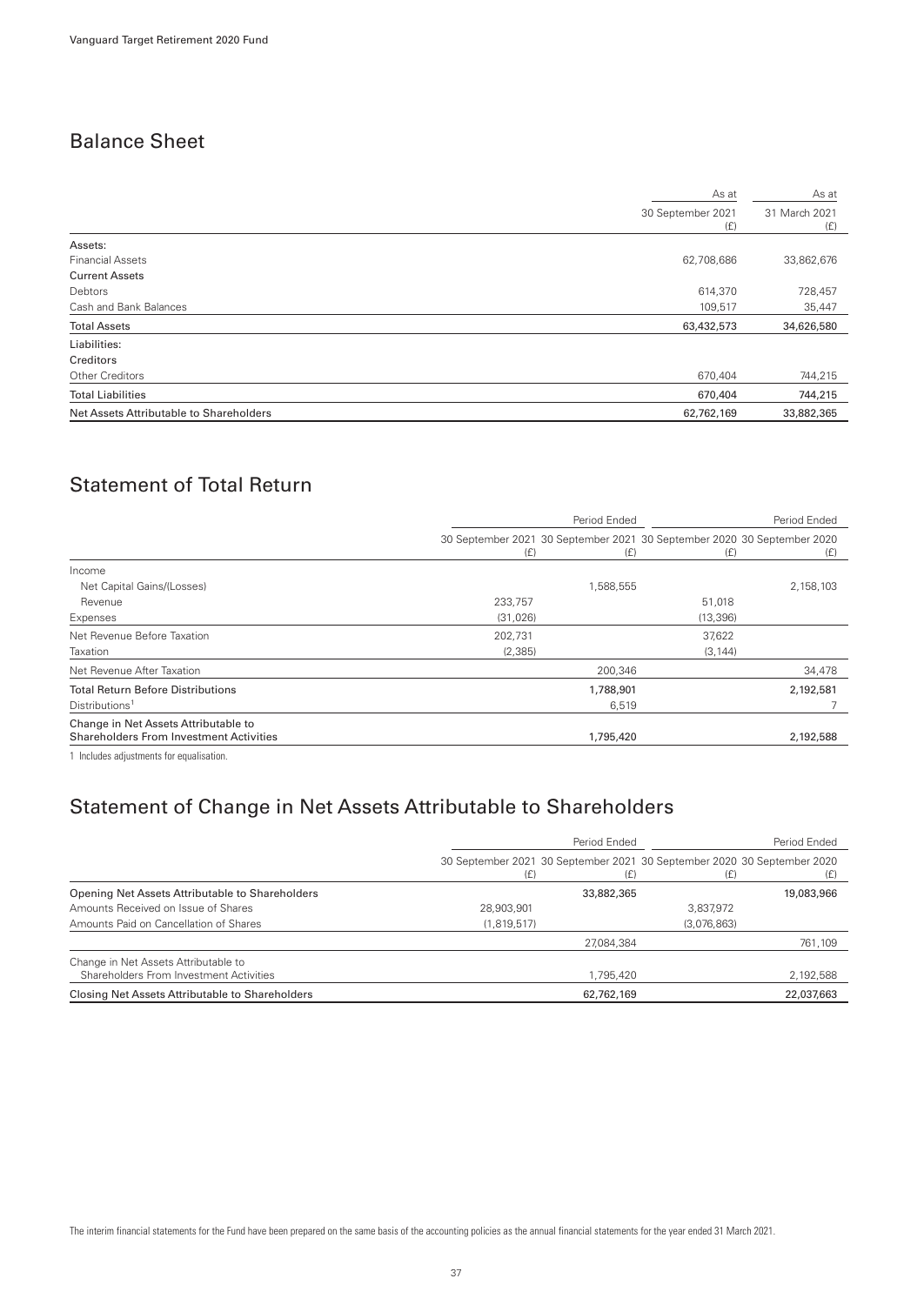# Vanguard Target Retirement 2025 Fund

Managed by Vanguard Global Advisers, LLC.

#### Investment Objective

The Fund's investment objective is to achieve an increase in value and, consistent with a gradually changing investment allocation, hold investments that will pay out money for investors planning to retire in or within approximately five years after 2025.

#### Investment Strategy

The Fund will seek to achieve its investment objective by investing more than 90% of its assets in passive funds that track an index, which are managed or operated by the ACD or its associates.

#### Synthetic Risk and Reward Indicator

| Lower risk | Higher risk             |  |                          |   |  |  |
|------------|-------------------------|--|--------------------------|---|--|--|
|            | Typically lower rewards |  | Typically higher rewards |   |  |  |
|            |                         |  | 4                        | b |  |  |

The Synthetic Risk and Reward Indicator (SRRI) measures the volatility of the Fund. The risk and reward category (which may range from 1 to 7) is calculated using historical data and may not be a reliable indicator of the Fund's future risk profile. The risk and reward category may shift over time and is not a target or guarantee. The lowest category (i.e. category 1) does not mean "risk free". The Fund appears in the middle range of the risk and reward indicator because the values of the Fund's investments have experienced a moderate rate of change in the past.

### Performance Summary

The Performance Summary does not form part of the Financial Statements.

- The six months ended 30 September 2021 were generally favourable for the global economy but became more challenging as the period progressed. Corporate earnings were healthy across much of the globe, with many countries making headway against the COVID-19 pandemic and seeing increases in consumer demand and hiring.
- Sentiment deteriorated, however, as the Delta variant spread, inflation crept up and worries surfaced about the prospect of central banks scaling back their bond-buying programmes or raising interest rates. The US 10-year Treasury yield ended the six months down 25 basis points at 1.49%. In the UK, the yield of the 10-year gilt fell 17 basis points to 0.85%. (A basis point is one-hundredth of a percentage point.) The Bank of England maintained its official rate at 0.10%.
- Against this backdrop, Vanguard Target Retirement 2025 Fund returned 5.12% for the half year.
- Global equity markets returned 8.46%, as measured by the FTSE Global All Cap Index. In the US, all sectors produced gains. In the UK, 10 of the 11 sectors in the FTSE All-Share Index turned in positive results, with telecommunications the lone detractor.
- Global fixed income markets returned 1.02%, as measured by the Bloomberg Global Aggregate Float Adjusted and Scaled Index Hedged. US bonds, which represent about 40 percent of the index, outperformed their Japanese and European counterparts. The returns of higher-quality investment-grade bonds generally trailed those of lower-quality issues. Longer-dated bonds returned more than those with shorter maturities.

### Total Returns

|                    |            | <b>Total Returns</b>                              |              |  |
|--------------------|------------|---------------------------------------------------|--------------|--|
|                    |            | Periods Ended 30 September 2021                   |              |  |
|                    |            | (Annualised for periods over one year)            |              |  |
|                    |            |                                                   | Ten Years or |  |
|                    | Six Months | Since Inception <sup>1</sup><br><b>Five Years</b> |              |  |
| A GBP Accumulation | 5.12%      | 7.29%                                             | 9.01%        |  |
|                    |            |                                                   |              |  |

Performance is based on NAV with income reinvested.

The Fund is not managed to a benchmark and there is not a benchmark against which the performance of the Fund can appropriately be assessed. However, investors may compare the performance of the Fund against other funds within the Morningstar EEA Fund Target Date 2021-2025 category or the Investment Association Mixed Investment 40-85% Shares category. 1 Since-inception returns: A GBP Accumulation, 17 December 2015.

All of the returns in this report represent past performance, which is not a guarantee of future results that may be achieved by the Fund. For performance data current to the most recent month-end, which may be higher or lower than that cited, visit our website at http://global.vanguard.com. Note, too, that both investment returns and principal value can fluctuate widely, so an investor's shares, when sold, could be worth more or less than their original cost.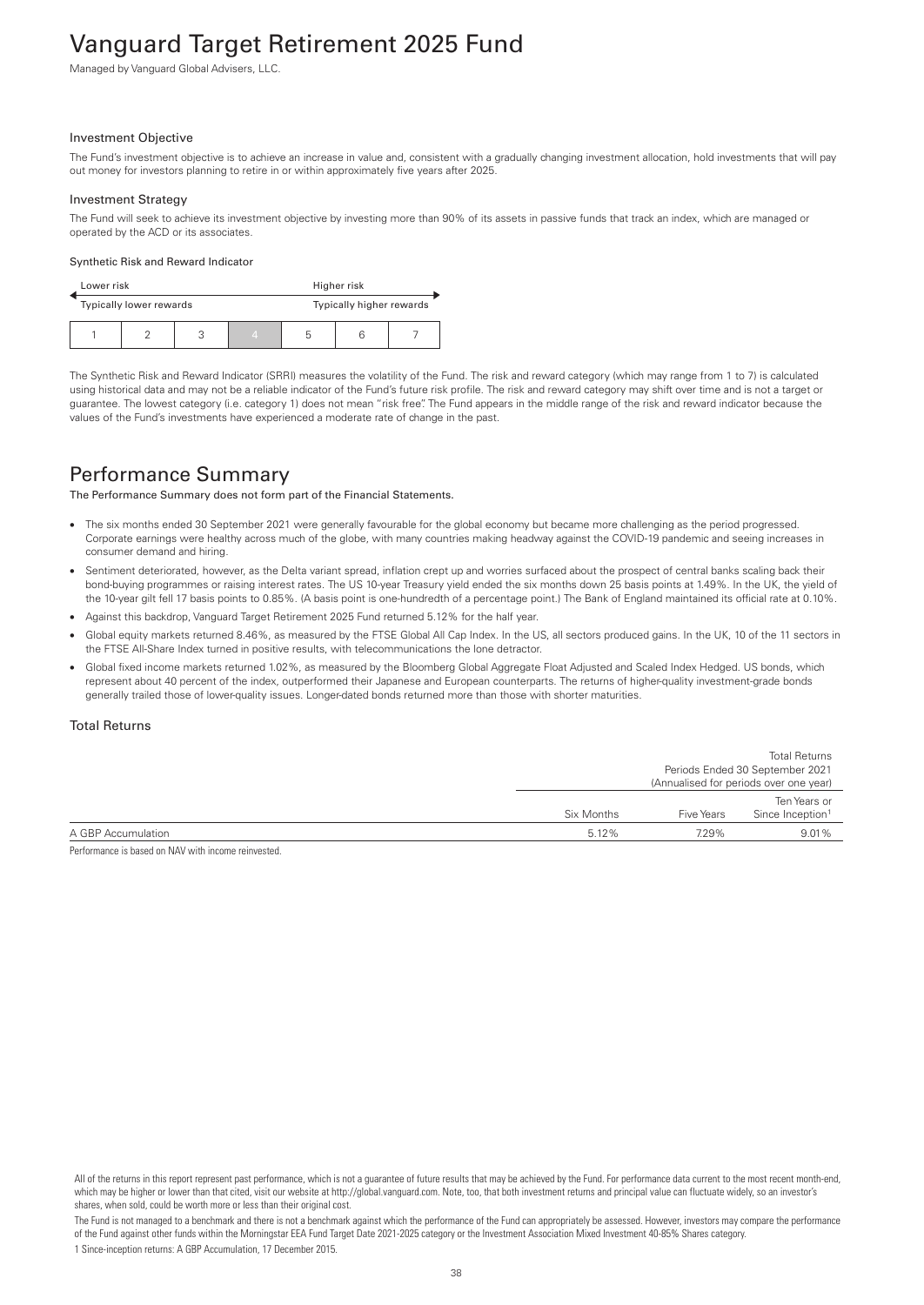### Performance Comparative Table

| A GBP Accumulation                             | As at<br>30 September 2021 | As at<br>31 March 2021 | As at<br>31 March 2020 | As at<br>31 March 2019 |
|------------------------------------------------|----------------------------|------------------------|------------------------|------------------------|
| Closing Net Asset Value                        | £143,061,805               | £92,625,343            | £39,315,717            | £27,931,568            |
| Closing Number of Shares                       | 868.724                    | 590.935                | 303,128                | 208,162                |
| Closing Net Asset Value Per Share <sup>1</sup> | £164.68                    | £156.74                | £129.70                | £134.18                |
| Operating Charges <sup>2</sup>                 | 0.24%                      | 0.24%                  | $0.24\%$               | 0.24%                  |

1 The net asset value per share shown may diverge from the net asset value per share used for dealing purposes as at 30 September 2021 because of any adjustments for trade date accounting and any adjustments in valuation to bid prices. The quoted price for underlying collective investment schemes may be inclusive of any applicable swing pricing adjustments.

<sup>2</sup> Operating charges include indirect costs incurred in the maintenance and running of the Fund, as disclosed in the detailed expenses within the Statement of Total Return.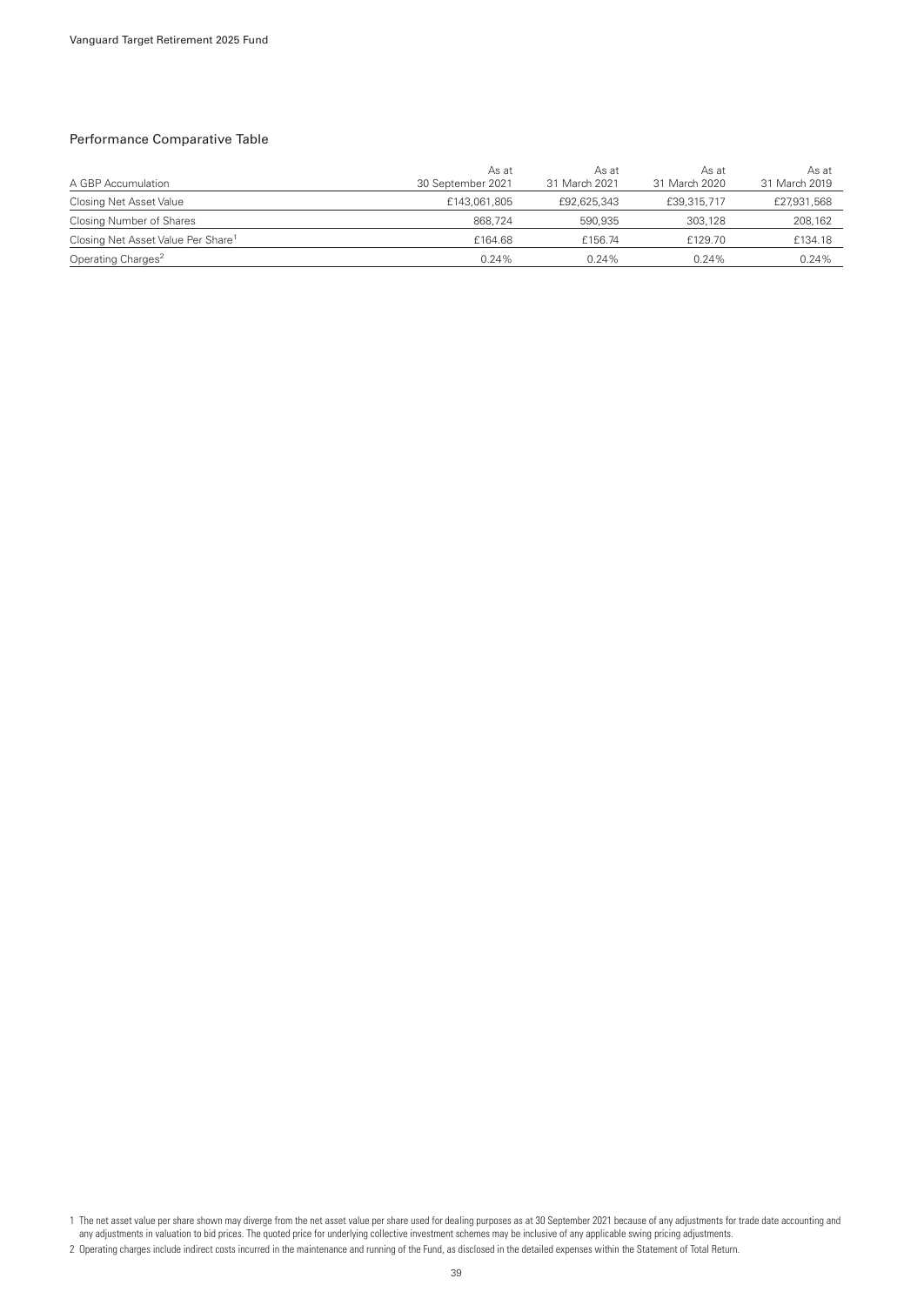|                                                         | Cost<br>(E) |
|---------------------------------------------------------|-------------|
| Largest Purchases                                       |             |
| Vanguard Global Bond Index Fund                         | 10,291,961  |
| Vanguard FTSE Developed World ex-U.K. Equity Index Fund | 7,855,182   |
| Vanguard Global Aggregate Bond UCITS ETF                | 5,762,073   |
| Vanguard U.S. Equity Index Fund                         | 4.567.025   |
| Vanguard FTSE U.K. All Share Index Unit Trust           | 4,516,101   |
| Total                                                   | 32.992.342  |
| <b>Total Purchases for the Period</b>                   | 47.075.052  |

|                                                          | Proceeds<br>(E) |
|----------------------------------------------------------|-----------------|
| Largest Sales                                            |                 |
| Vanguard Global Bond Index Fund                          | 589,723         |
| Vanguard FTSE Developed World ex-U.K. Equity Index Fund  | 457,448         |
| Vanguard U.S. Equity Index Fund                          | 302.046         |
| Vanguard U.K. Investment Grade Bond Index Fund           | 122,997         |
| Vanguard FTSE Developed Europe ex-U.K. Equity Index Fund | 110.628         |
| Total                                                    | 1,582,842       |
| <b>Total Sales for the Period</b>                        | 1,966,595       |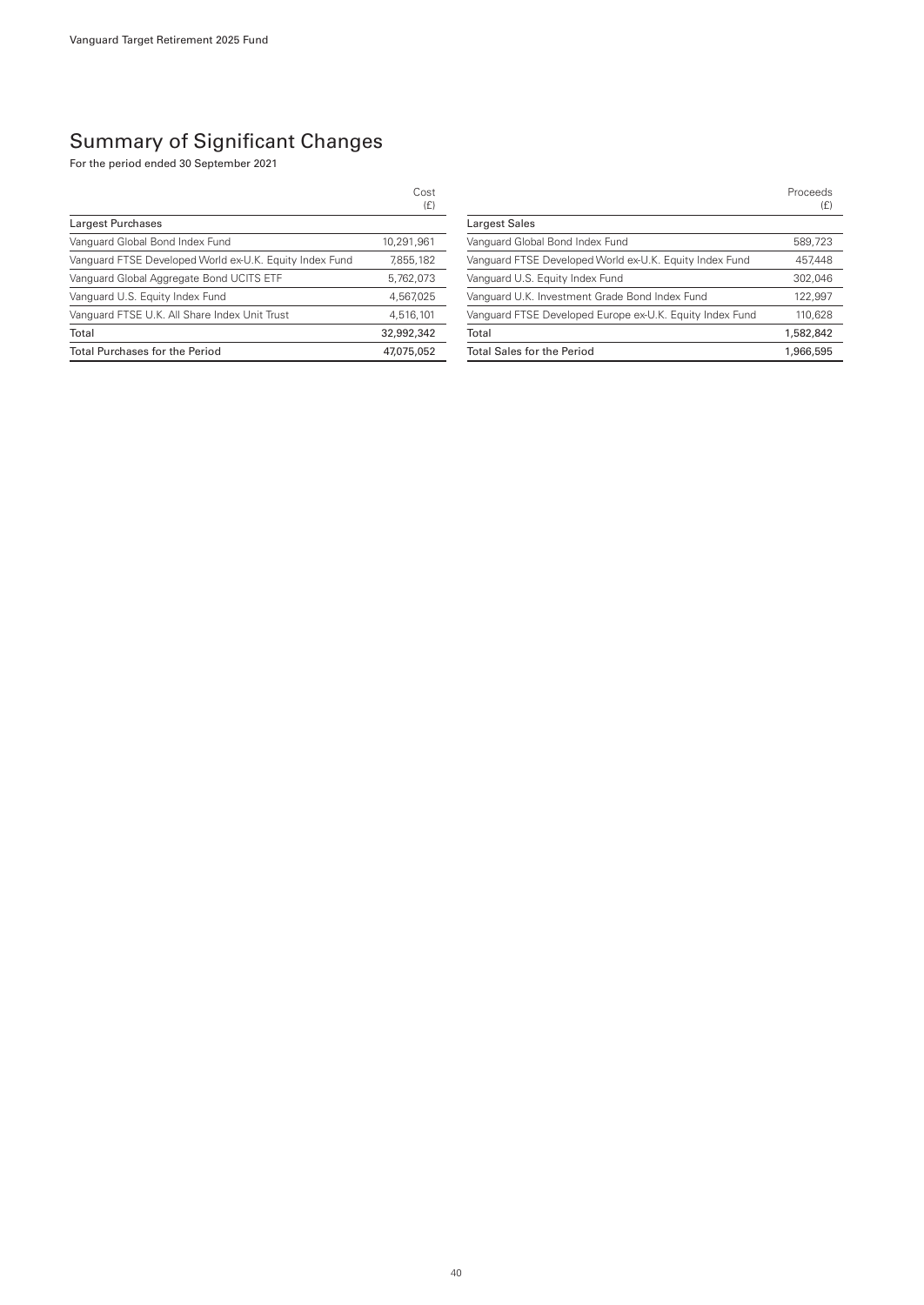## Portfolio Statement

As at 30 September 2021

The holdings displayed are primarily affiliated collective investment schemes, through which the Fund seeks to achieve its investment objective.

The prospectus and other information about the collective investment schemes are available at vanguard.co.uk.

|                                                          |        |          |          | Market      | $%$ of           |
|----------------------------------------------------------|--------|----------|----------|-------------|------------------|
|                                                          |        | Maturity |          | Value       | <b>Total Net</b> |
|                                                          | Coupon | Date     | Holding  | (E)         | Assets           |
| Equity 57.96% (31 March 2021: 59.03%)                    |        |          |          |             |                  |
| Vanguard FTSE Developed World ex-U.K. Equity Index Fund  |        |          | 52,712   | 26,983,902  | 18.86            |
| Vanguard FTSE U.K. All Share Index Unit Trust            |        |          | 69.762   | 15.712.385  | 10.98            |
| Vanguard U.S. Equity Index Fund                          |        |          | 21,459   | 15,339,703  | 10.72            |
| Vanguard Emerging Markets Stock Index Fund               |        |          | 25,214   | 6,773,071   | 4.74             |
| Vanguard FTSE 100 UCITS ETF                              |        |          | 165,906  | 5,318,963   | 3.72             |
| Vanquard FTSE North America UCITS ETF                    |        |          | 62.950   | 4,869,254   | 3.40             |
| Vanguard FTSE Developed Europe ex-U.K. Equity Index Fund |        |          | 13,346   | 4,415,861   | 3.09             |
| Vanguard Japan Stock Index Fund                          |        |          | 8,435    | 2,410,708   | 1.69             |
| Vanguard Pacific ex-Japan Stock Index Fund               |        |          | 3,297    | 1,091,612   | 0.76             |
|                                                          |        |          |          | 82,915,459  | 57.96            |
| Fixed Income 40.62% (31 March 2021: 40.22%)              |        |          |          |             |                  |
| Vanguard Global Bond Index Fund                          |        |          | 168,422  | 27,481,728  | 19.21            |
| Vanguard Global Aggregate Bond UCITS ETF                 |        |          | 560.748  | 14,760,906  | 10.32            |
| Vanguard U.K. Government Bond Index Fund                 |        |          | 53,691   | 9,486,880   | 6.63             |
| Vanguard U.K. Investment Grade Bond Index Fund           |        |          | 59,848   | 6,387,483   | 4.46             |
|                                                          |        |          |          | 58,116,997  | 40.62            |
| Government Bonds 1.44% (31 March 2021: 0.72%)            |        |          |          |             |                  |
| United Kingdom Inflation-Linked Gilt                     | 1.875% | 22/11/22 | £355,000 | 572,234     | 0.40             |
| United Kingdom Inflation-Linked Gilt                     | 2.500% | 17/07/24 | £156.300 | 569.218     | 0.40             |
| United Kingdom Inflation-Linked Gilt                     | 0.125% | 22/03/24 | £358,000 | 497,834     | 0.35             |
| United Kingdom Inflation-Linked Gilt                     | 0.125% | 22/03/26 | £307,000 | 423,696     | 0.29             |
|                                                          |        |          |          | 2,062,982   | 1.44             |
| Portfolio of Investments                                 |        |          |          | 143,095,438 | 100.02           |
| <b>Net Other Liabilities</b>                             |        |          |          | (33, 633)   | (0.02)           |
| Net Assets Attributable to Shareholders                  |        |          |          | 143.061.805 | 100.00           |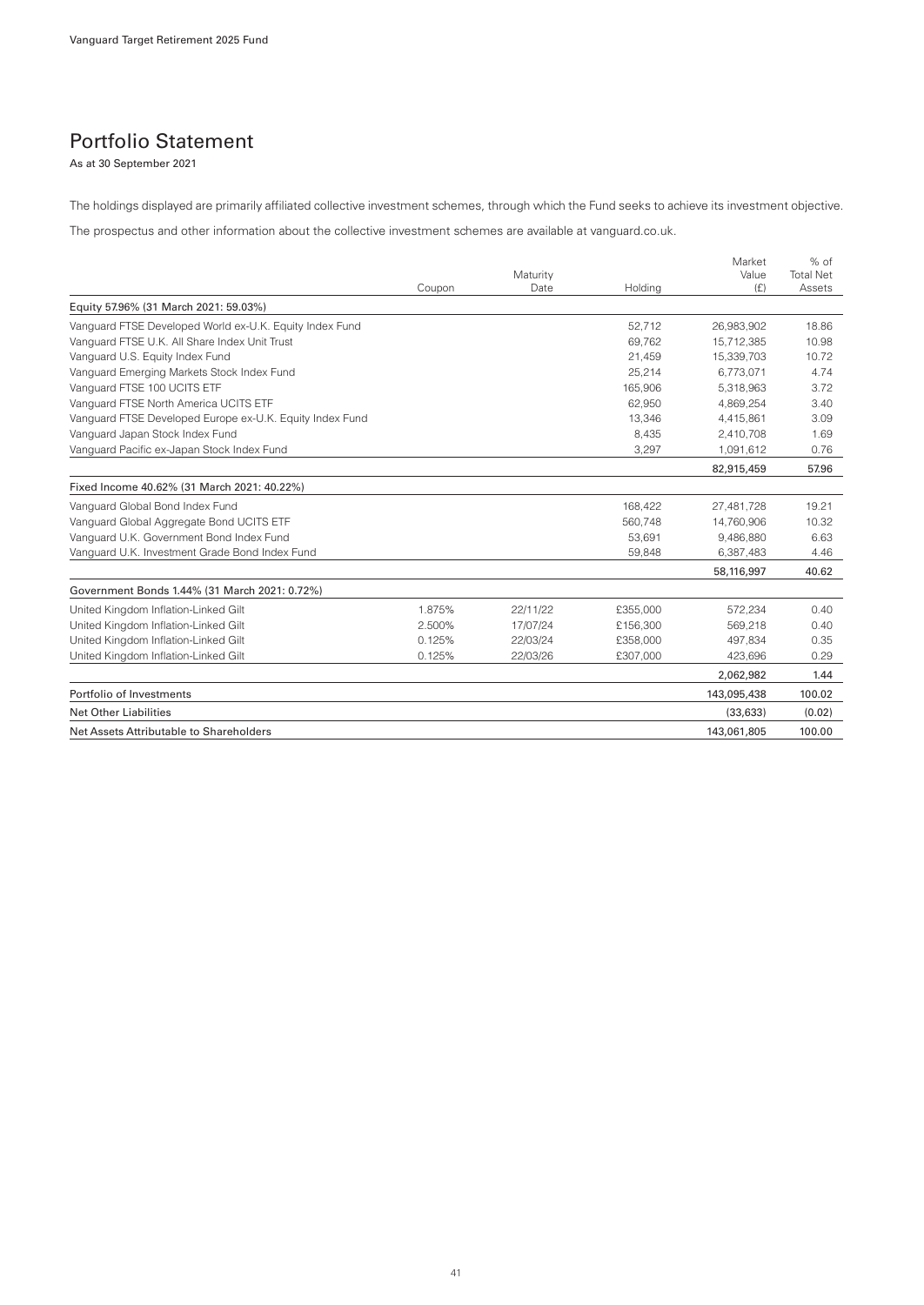## Balance Sheet

|                                         | As at                    | As at                |
|-----------------------------------------|--------------------------|----------------------|
|                                         | 30 September 2021<br>(E) | 31 March 2021<br>(f) |
| Assets:                                 |                          |                      |
| <b>Financial Assets</b>                 | 143,095,438              | 92,593,951           |
| <b>Current Assets</b>                   |                          |                      |
| Debtors                                 | 396,983                  | 568,533              |
| Cash and Bank Balances                  | 291,903                  | 151,731              |
| <b>Total Assets</b>                     | 143,784,324              | 93,314,215           |
| Liabilities:                            |                          |                      |
| Creditors                               |                          |                      |
| Other Creditors                         | 722,519                  | 688,872              |
| <b>Total Liabilities</b>                | 722,519                  | 688,872              |
| Net Assets Attributable to Shareholders | 143,061,805              | 92,625,343           |

# Statement of Total Return

|                                                                                        | Period Ended                                                                   |           |          | Period Ended |  |
|----------------------------------------------------------------------------------------|--------------------------------------------------------------------------------|-----------|----------|--------------|--|
|                                                                                        | 30 September 2021 30 September 2021 30 September 2020 30 September 2020<br>(E) | (E)       | (E)      | (E)          |  |
| Income                                                                                 |                                                                                |           |          |              |  |
| Net Capital Gains/(Losses)                                                             |                                                                                | 4,940,770 |          | 5,356,389    |  |
| Revenue                                                                                | 459,077                                                                        |           | 159,946  |              |  |
| Expenses                                                                               | (72.056)                                                                       |           | (29.467) |              |  |
| Net Revenue Before Taxation                                                            | 387,021                                                                        |           | 130,479  |              |  |
| Taxation                                                                               | (38, 246)                                                                      |           | (18,036) |              |  |
| Net Revenue After Taxation                                                             |                                                                                | 348,775   |          | 112,443      |  |
| <b>Total Return Before Distributions</b>                                               |                                                                                | 5,289,545 |          | 5,468,832    |  |
| Distributions <sup>1</sup>                                                             |                                                                                | 21,563    |          | 8,661        |  |
| Change in Net Assets Attributable to<br><b>Shareholders From Investment Activities</b> |                                                                                | 5,311,108 |          | 5,477,493    |  |
|                                                                                        |                                                                                |           |          |              |  |

1 Includes adjustments for equalisation.

### Statement of Change in Net Assets Attributable to Shareholders

|                                                                                 | Period Ended |             | Period Ended                                                                   |            |
|---------------------------------------------------------------------------------|--------------|-------------|--------------------------------------------------------------------------------|------------|
|                                                                                 | (E)          | (£)         | 30 September 2021 30 September 2021 30 September 2020 30 September 2020<br>(E) | (£)        |
| Opening Net Assets Attributable to Shareholders                                 |              | 92.625.343  |                                                                                | 39,315,717 |
| Amounts Received on Issue of Shares                                             | 46,761,715   |             | 16,805,383                                                                     |            |
| Amounts Paid on Cancellation of Shares                                          | (1,636,361)  |             | (1,897,317)                                                                    |            |
|                                                                                 |              | 45,125,354  |                                                                                | 14,908,066 |
| Change in Net Assets Attributable to<br>Shareholders From Investment Activities |              | 5,311,108   |                                                                                | 5,477,493  |
| Closing Net Assets Attributable to Shareholders                                 |              | 143,061,805 |                                                                                | 59,701,276 |

The interim financial statements for the Fund have been prepared on the same basis of the accounting policies as the annual financial statements for the year ended 31 March 2021.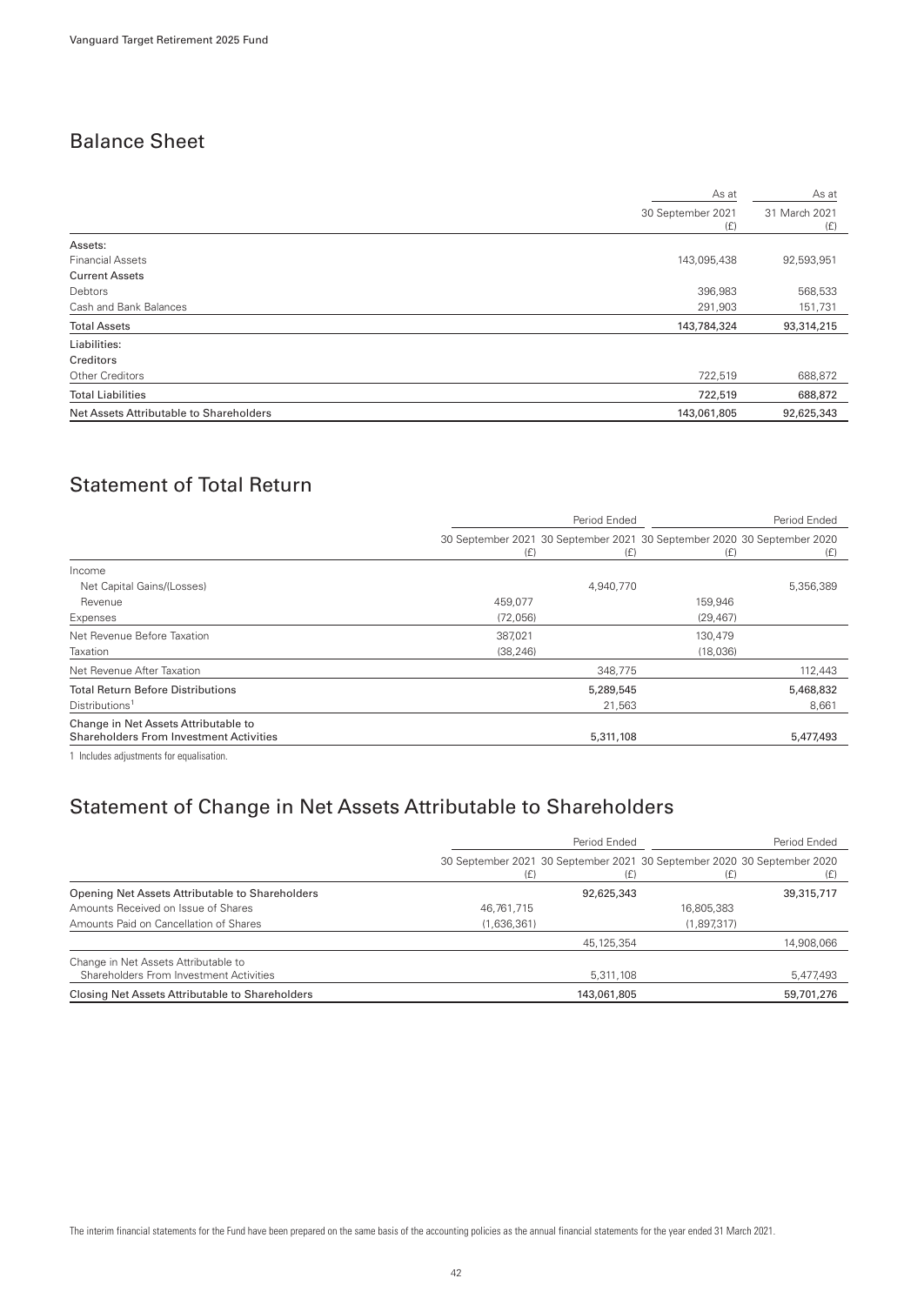# Vanguard Target Retirement 2030 Fund

Managed by Vanguard Global Advisers, LLC.

#### Investment Objective

The Fund's investment objective is to achieve an increase in value and, consistent with a gradually changing investment allocation, hold investments that will pay out money for investors planning to retire in or within approximately five years after 2030.

#### Investment Strategy

The Fund will seek to achieve its investment objective by investing more than 90% of its assets in passive funds that track an index, which are managed or operated by the ACD or its associates.

#### Synthetic Risk and Reward Indicator

| Lower risk |                         |  | Higher risk              |   |  |  |
|------------|-------------------------|--|--------------------------|---|--|--|
|            | Typically lower rewards |  | Typically higher rewards |   |  |  |
|            |                         |  | 4                        | b |  |  |

The Synthetic Risk and Reward Indicator (SRRI) measures the volatility of the Fund. The risk and reward category (which may range from 1 to 7) is calculated using historical data and may not be a reliable indicator of the Fund's future risk profile. The risk and reward category may shift over time and is not a target or guarantee. The lowest category (i.e. category 1) does not mean "risk free". The Fund appears in the middle range of the risk and reward indicator because the values of the Fund's investments have experienced a moderate rate of change in the past.

### Performance Summary

The Performance Summary does not form part of the Financial Statements.

- The six months ended 30 September 2021 were generally favourable for the global economy but became more challenging as the period progressed. Corporate earnings were healthy across much of the globe, with many countries making headway against the COVID-19 pandemic and seeing increases in consumer demand and hiring.
- Sentiment deteriorated, however, as the Delta variant spread, inflation crept up and worries surfaced about the prospect of central banks scaling back their bond-buying programmes or raising interest rates. The US 10-year Treasury yield ended the six months down 25 basis points at 1.49%. In the UK, the yield of the 10-year gilt fell 17 basis points to 0.85%. (A basis point is one-hundredth of a percentage point.) The Bank of England maintained its official rate at 0.10%.
- Against this backdrop, Vanguard Target Retirement 2030 Fund returned 5.43% for the half year.
- Global equity markets returned 8.46%, as measured by the FTSE Global All Cap Index. In the US, all sectors produced gains. In the UK, 10 of the 11 sectors in the FTSE All-Share Index turned in positive results, with telecommunications the lone detractor.
- Global fixed income markets returned 1.02%, as measured by the Bloomberg Global Aggregate Float Adjusted and Scaled Index Hedged. US bonds, which represent about 40 percent of the index, outperformed their Japanese and European counterparts. The returns of higher-quality investment-grade bonds generally trailed those of lower-quality issues. Longer-dated bonds returned more than those with shorter maturities.

### Total Returns

|                                                                 |                                        | Periods Ended 30 September 2021 |  |
|-----------------------------------------------------------------|----------------------------------------|---------------------------------|--|
|                                                                 |                                        |                                 |  |
|                                                                 | (Annualised for periods over one year) |                                 |  |
|                                                                 |                                        | Ten Years or                    |  |
| Since Inception <sup>1</sup><br>Six Months<br><b>Five Years</b> |                                        |                                 |  |
| 5.43%                                                           | 7.74%                                  | 9.57%                           |  |
|                                                                 |                                        |                                 |  |

Performance is based on NAV with income reinvested.

All of the returns in this report represent past performance, which is not a guarantee of future results that may be achieved by the Fund. For performance data current to the most recent month-end, which may be higher or lower than that cited, visit our website at http://global.vanguard.com. Note, too, that both investment returns and principal value can fluctuate widely, so an investor's shares, when sold, could be worth more or less than their original cost.

The Fund is not managed to a benchmark and there is not a benchmark against which the performance of the Fund can appropriately be assessed. However, investors may compare the performance of the Fund against other funds within the Morningstar EEA Fund Target Date 2026-2030 category or the Investment Association Mixed Investment 40-85% Shares category. 1 Since-inception returns: A GBP Accumulation, 17 December 2015.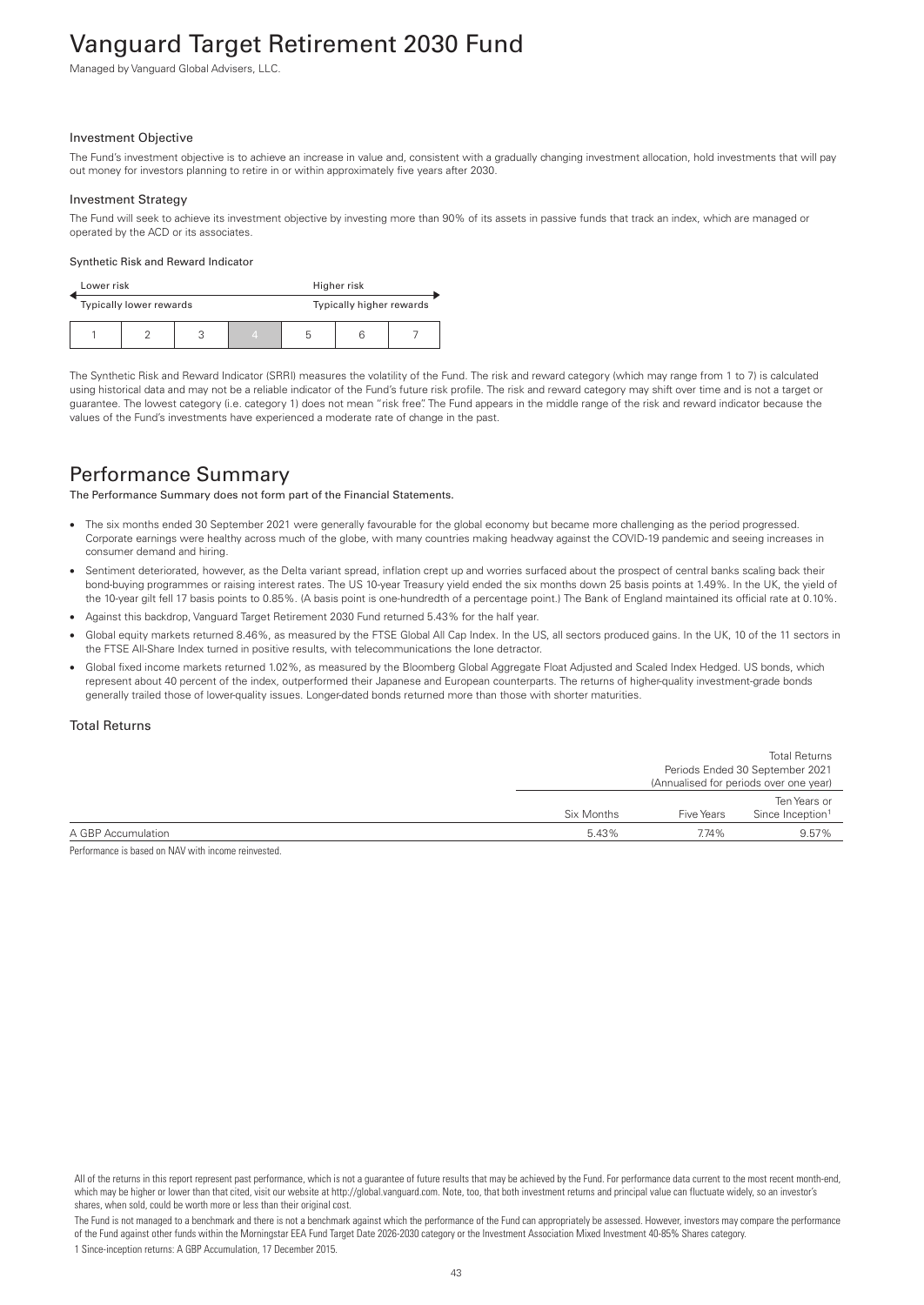### Performance Comparative Table

| A GBP Accumulation                             | As at<br>30 September 2021 | As at<br>31 March 2021 | As at<br>31 March 2020 | As at<br>31 March 2019 |
|------------------------------------------------|----------------------------|------------------------|------------------------|------------------------|
| Closing Net Asset Value                        | £174,071,725               | £112,105,082           | £38,801,327            | £19,710,137            |
| Closing Number of Shares                       | 1.025.919                  | 696.612                | 296.017                | 144,159                |
| Closing Net Asset Value Per Share <sup>1</sup> | £169.67                    | £160.93                | £131.08                | £136.72                |
| Operating Charges <sup>2</sup>                 | 0.24%                      | 0.24%                  | $0.24\%$               | 0.24%                  |

1 The net asset value per share shown may diverge from the net asset value per share used for dealing purposes as at 30 September 2021 because of any adjustments for trade date accounting and any adjustments in valuation to bid prices. The quoted price for underlying collective investment schemes may be inclusive of any applicable swing pricing adjustments.

<sup>2</sup> Operating charges include indirect costs incurred in the maintenance and running of the Fund, as disclosed in the detailed expenses within the Statement of Total Return.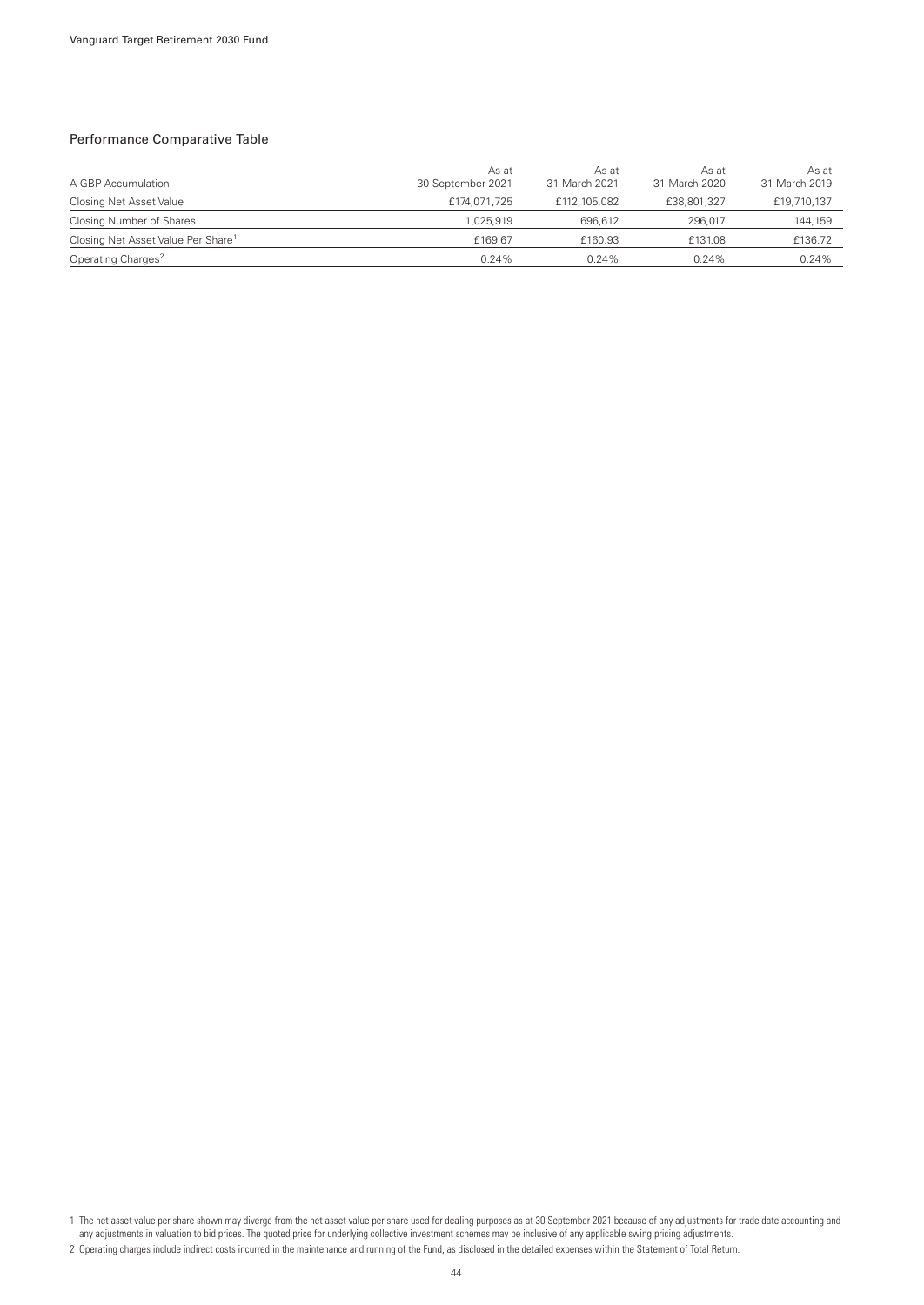|                                                         | Cost<br>(E) |
|---------------------------------------------------------|-------------|
| Largest Purchases                                       |             |
| Vanguard Global Bond Index Fund                         | 12,076,612  |
| Vanguard FTSE Developed World ex-U.K. Equity Index Fund | 9,369,827   |
| Vanguard U.S. Equity Index Fund                         | 6,292,599   |
| Vanguard FTSE U.K. All Share Index Unit Trust           | 6.248.629   |
| Vanguard Global Aggregate Bond UCITS ETF                | 4.152.324   |
| Total                                                   | 38,139,991  |
| <b>Total Purchases for the Period</b>                   | 56.016.295  |

|                                                         | Proceeds<br>(E) |
|---------------------------------------------------------|-----------------|
| <b>Largest Sales</b>                                    |                 |
| Vanguard Global Bond Index Fund                         | 269,792         |
| Vanguard U.S. Equity Index Fund                         | 206.908         |
| Vanguard FTSE Developed World ex-U.K. Equity Index Fund | 121.843         |
| Vanguard FTSE U.K. All Share Index Unit Trust           | 104,400         |
| Vanguard U.K. Investment Grade Bond Index Fund          | 88,756          |
| Total                                                   | 791.699         |
| <b>Total Sales for the Period</b>                       | 838,079         |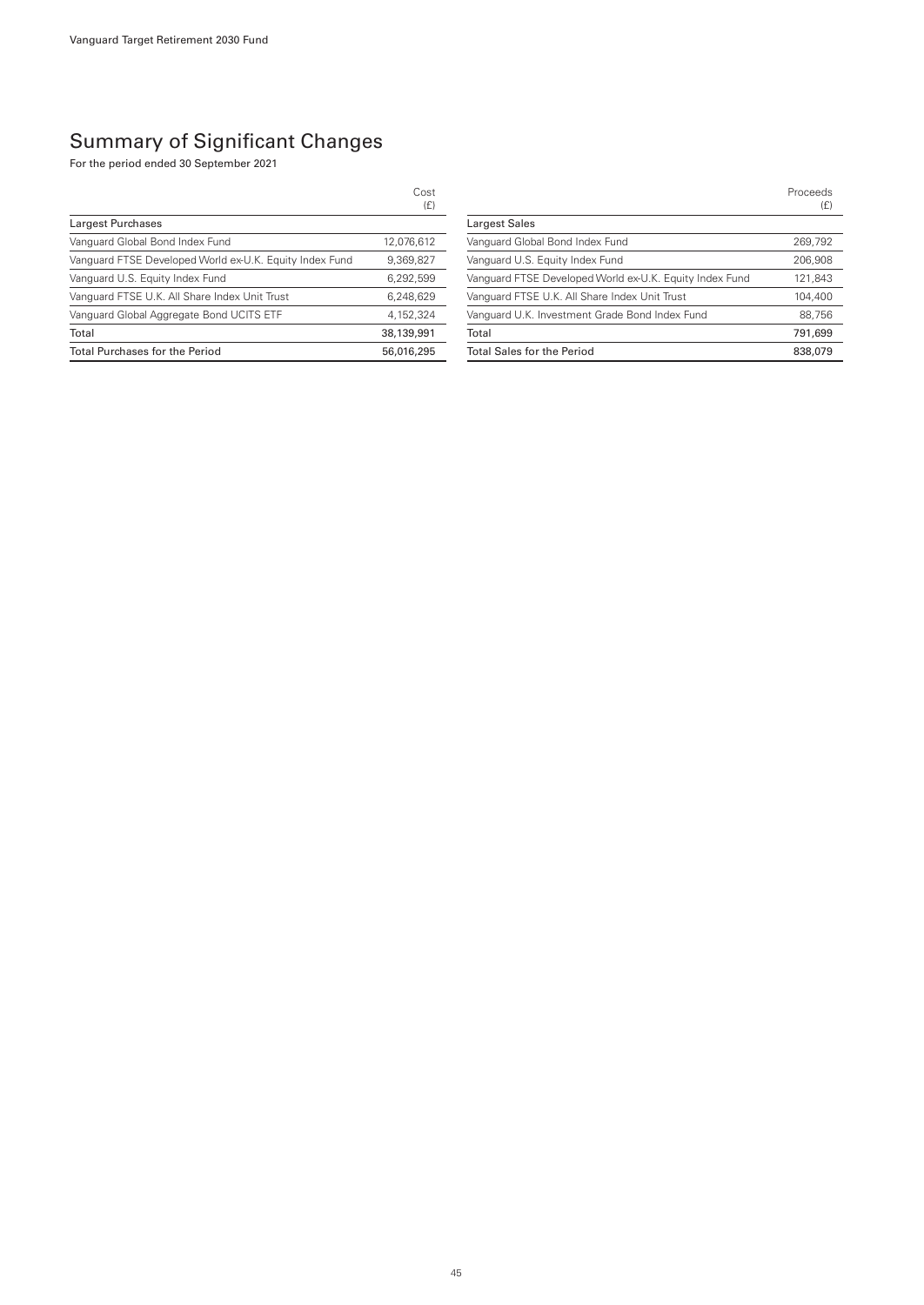### Portfolio Statement

As at 30 September 2021

The holdings displayed are primarily affiliated collective investment schemes, through which the Fund seeks to achieve its investment objective.

The prospectus and other information about the collective investment schemes are available at vanguard.co.uk.

|                                                          | Holding | Market<br>Value<br>(E) | $%$ of<br><b>Total Net</b><br>Assets |
|----------------------------------------------------------|---------|------------------------|--------------------------------------|
| Equity 63.84% (31 March 2021: 64.30%)                    |         |                        |                                      |
| Vanguard FTSE Developed World ex-U.K. Equity Index Fund  | 64.311  | 32.921.384             | 18.91                                |
| Vanguard U.S. Equity Index Fund                          | 30.658  | 21.916.018             | 12.59                                |
| Vanguard FTSE U.K. All Share Index Unit Trust            | 92.847  | 20.911.837             | 12.01                                |
| Vanguard Emerging Markets Stock Index Fund               | 33.852  | 9.093.258              | 5.23                                 |
| Vanquard FTSE North America UCITS ETF                    | 96.974  | 7.501.049              | 4.31                                 |
| Vanguard FTSE 100 UCITS ETF                              | 220.628 | 7.073.356              | 4.06                                 |
| Vanguard FTSE Developed Europe ex-U.K. Equity Index Fund | 19.720  | 6.524.780              | 3.75                                 |
| Vanguard Japan Stock Index Fund                          | 12,383  | 3,539,150              | 2.03                                 |
| Vanguard Pacific ex-Japan Stock Index Fund               | 4,967   | 1,644,595              | 0.95                                 |
|                                                          |         | 111, 125, 427          | 63.84                                |
| Fixed Income 36.18% (31 March 2021: 35.60%)              |         |                        |                                      |
| Vanguard Global Bond Index Fund                          | 203,287 | 33,170,816             | 19.06                                |
| Vanguard U.K. Government Bond Index Fund                 | 63.697  | 11.254.896             | 6.47                                 |
| Vanguard Global Aggregate Bond UCITS ETF                 | 416.253 | 10.957.277             | 6.29                                 |
| Vanguard U.K. Investment Grade Bond Index Fund           | 71.193  | 7,598,230              | 4.36                                 |
|                                                          |         | 62,981,219             | 36.18                                |
| Portfolio of Investments                                 |         | 174,106,646            | 100.02                               |
| <b>Net Other Liabilities</b>                             |         | (34, 921)              | (0.02)                               |
| Net Assets Attributable to Shareholders                  |         | 174,071,725            | 100.00                               |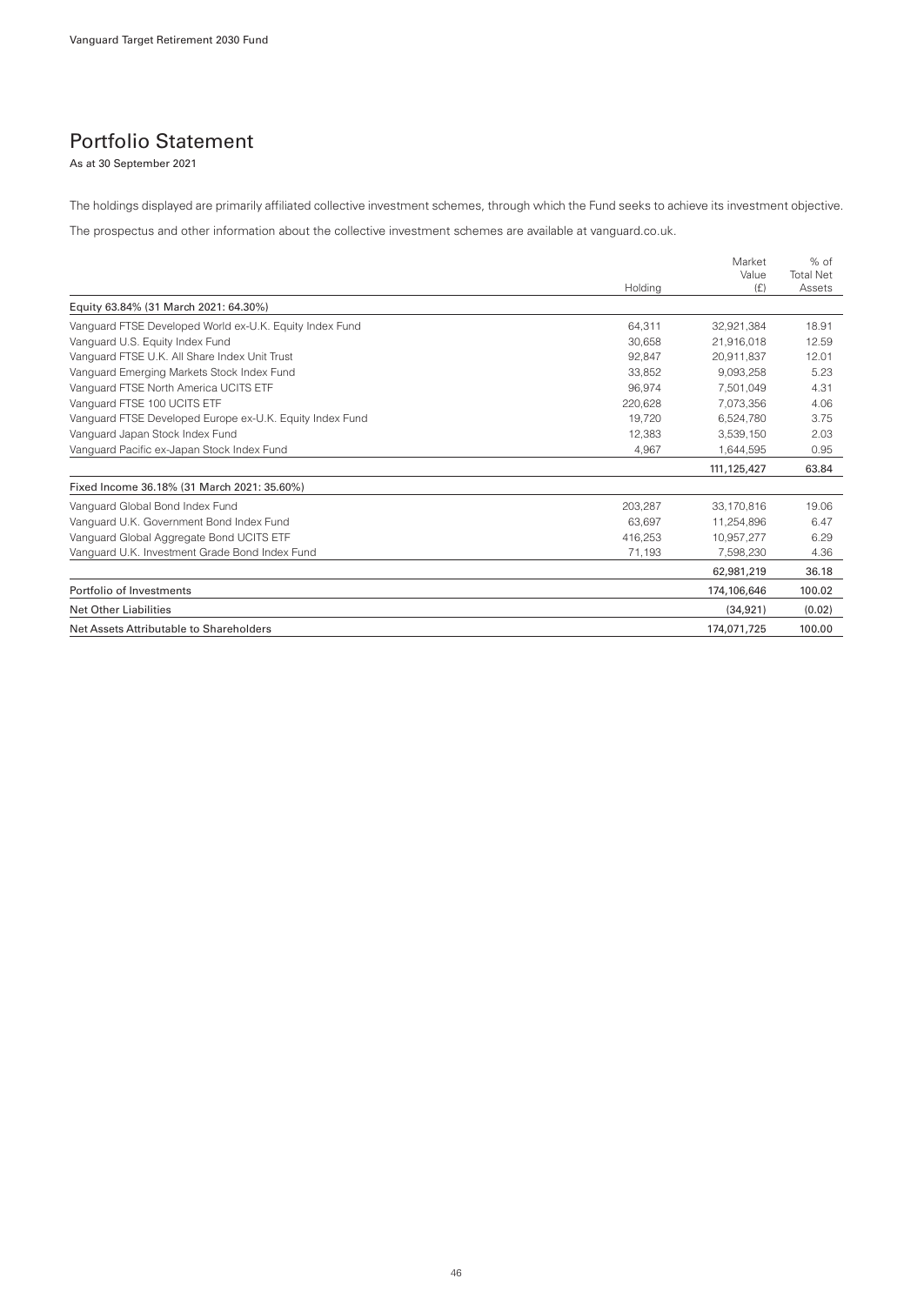## Balance Sheet

|                                         | As at                    | As at                |
|-----------------------------------------|--------------------------|----------------------|
|                                         | 30 September 2021<br>(E) | 31 March 2021<br>(f) |
| Assets:                                 |                          |                      |
| <b>Financial Assets</b>                 | 174, 106, 646            | 111,989,993          |
| <b>Current Assets</b>                   |                          |                      |
| Debtors                                 | 1,187,302                | 1,316,228            |
| Cash and Bank Balances                  | 374,755                  | 134,651              |
| <b>Total Assets</b>                     | 175,668,703              | 113,440,872          |
| Liabilities:                            |                          |                      |
| Creditors                               |                          |                      |
| Other Creditors                         | 1,596,978                | 1,335,790            |
| <b>Total Liabilities</b>                | 1,596,978                | 1,335,790            |
| Net Assets Attributable to Shareholders | 174,071,725              | 112,105,082          |
|                                         |                          |                      |

# Statement of Total Return

|                                                                                        | Period Ended                                                                   |           | Period Ended |           |
|----------------------------------------------------------------------------------------|--------------------------------------------------------------------------------|-----------|--------------|-----------|
|                                                                                        | 30 September 2021 30 September 2021 30 September 2020 30 September 2020<br>(E) | (E)       | (E)          | (E)       |
| Income                                                                                 |                                                                                |           |              |           |
| Net Capital Gains/(Losses)                                                             |                                                                                | 6,404,256 |              | 5,941,076 |
| Revenue                                                                                | 536,418                                                                        |           | 164,916      |           |
| Expenses                                                                               | (86,096)                                                                       |           | (31, 199)    |           |
| Net Revenue Before Taxation                                                            | 450,322                                                                        |           | 133,717      |           |
| Taxation                                                                               | (49, 839)                                                                      |           | (17, 152)    |           |
| Net Revenue After Taxation                                                             |                                                                                | 400,483   |              | 116,565   |
| <b>Total Return Before Distributions</b>                                               |                                                                                | 6,804,739 |              | 6,057,641 |
| Distributions <sup>1</sup>                                                             |                                                                                | 29,982    |              | 8,992     |
| Change in Net Assets Attributable to<br><b>Shareholders From Investment Activities</b> |                                                                                | 6,834,721 |              | 6,066,633 |
|                                                                                        |                                                                                |           |              |           |

1 Includes adjustments for equalisation.

### Statement of Change in Net Assets Attributable to Shareholders

|                                                                                 | Period Ended                                                                   |              | Period Ended  |            |
|---------------------------------------------------------------------------------|--------------------------------------------------------------------------------|--------------|---------------|------------|
|                                                                                 | 30 September 2021 30 September 2021 30 September 2020 30 September 2020<br>(E) | (£)          | (E)           | (£)        |
| Opening Net Assets Attributable to Shareholders                                 |                                                                                | 112,105,082  |               | 38,801,327 |
| Amounts Received on Issue of Shares                                             | 55,840,951                                                                     |              | 23,297,752    |            |
| Amounts Paid on Cancellation of Shares                                          | (709, 029)                                                                     |              | (2, 119, 397) |            |
|                                                                                 |                                                                                | 55, 131, 922 |               | 21,178,355 |
| Change in Net Assets Attributable to<br>Shareholders From Investment Activities |                                                                                | 6,834,721    |               | 6,066,633  |
| Closing Net Assets Attributable to Shareholders                                 |                                                                                | 174,071,725  |               | 66.046.315 |

The interim financial statements for the Fund have been prepared on the same basis of the accounting policies as the annual financial statements for the year ended 31 March 2021.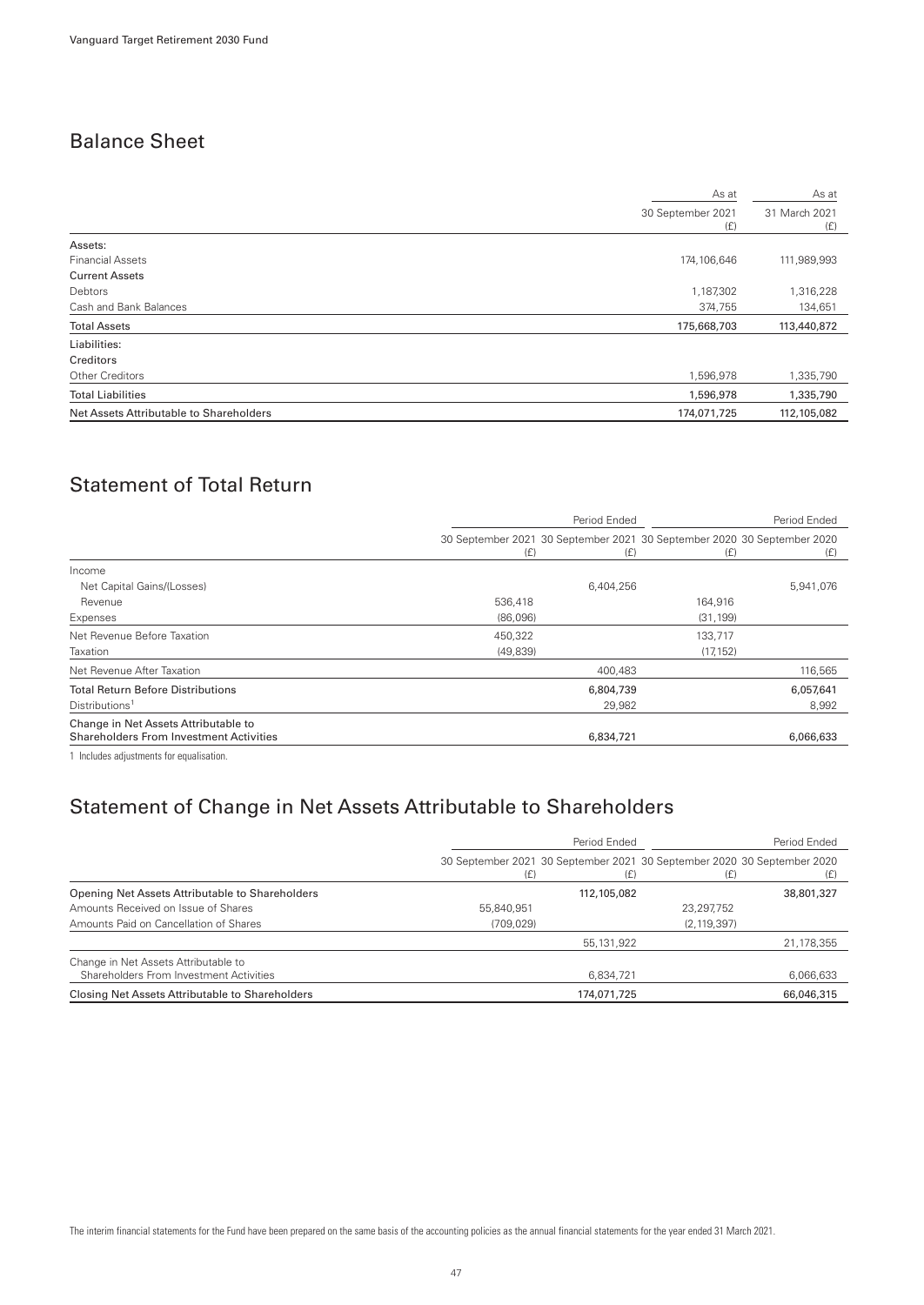# Vanguard Target Retirement 2035 Fund

Managed by Vanguard Global Advisers, LLC.

#### Investment Objective

The Fund's investment objective is to achieve an increase in value and, consistent with a gradually changing investment allocation, hold investments that will pay out money for investors planning to retire in or within approximately five years after 2035.

#### Investment Strategy

The Fund will seek to achieve its investment objective by investing more than 90% of its assets in passive funds that track an index, which are managed or operated by the ACD or its associates.

#### Synthetic Risk and Reward Indicator

| Lower risk<br>Higher risk |                                                     |  |   |   |  |  |
|---------------------------|-----------------------------------------------------|--|---|---|--|--|
|                           | Typically higher rewards<br>Typically lower rewards |  |   |   |  |  |
|                           |                                                     |  | 4 | b |  |  |

The Synthetic Risk and Reward Indicator (SRRI) measures the volatility of the Fund. The risk and reward category (which may range from 1 to 7) is calculated using historical data and may not be a reliable indicator of the Fund's future risk profile. The risk and reward category may shift over time and is not a target or guarantee. The lowest category (i.e. category 1) does not mean "risk free". The Fund appears in the middle range of the risk and reward indicator because the values of the Fund's investments have experienced a moderate rate of change in the past.

### Performance Summary

The Performance Summary does not form part of the Financial Statements.

- The six months ended 30 September 2021 were generally favourable for the global economy but became more challenging as the period progressed. Corporate earnings were healthy across much of the globe, with many countries making headway against the COVID-19 pandemic and seeing increases in consumer demand and hiring.
- Sentiment deteriorated, however, as the Delta variant spread, inflation crept up and worries surfaced about the prospect of central banks scaling back their bond-buying programmes or raising interest rates. The US 10-year Treasury yield ended the six months down 25 basis points at 1.49%. In the UK, the yield of the 10-year gilt fell 17 basis points to 0.85%. (A basis point is one-hundredth of a percentage point.) The Bank of England maintained its official rate at 0.10%.
- Against this backdrop, Vanguard Target Retirement 2035 Fund returned 5.82% for the half year.
- Global equity markets returned 8.46%, as measured by the FTSE Global All Cap Index. In the US, all sectors produced gains. In the UK, 10 of the 11 sectors in the FTSE All-Share Index turned in positive results, with telecommunications the lone detractor.
- Global fixed income markets returned 1.02%, as measured by the Bloomberg Global Aggregate Float Adjusted and Scaled Index Hedged. US bonds, which represent about 40 percent of the index, outperformed their Japanese and European counterparts. The returns of higher-quality investment-grade bonds generally trailed those of lower-quality issues. Longer-dated bonds returned more than those with shorter maturities.

### Total Returns

|                    |            |                   | <b>Total Returns</b>                   |
|--------------------|------------|-------------------|----------------------------------------|
|                    |            |                   | Periods Ended 30 September 2021        |
|                    |            |                   | (Annualised for periods over one year) |
|                    |            |                   | Ten Years or                           |
|                    | Six Months | <b>Five Years</b> | Since Inception <sup>1</sup>           |
| A GBP Accumulation | 5.82%      | 8.20%             | 10.04%                                 |
|                    |            |                   |                                        |

Performance is based on NAV with income reinvested.

All of the returns in this report represent past performance, which is not a guarantee of future results that may be achieved by the Fund. For performance data current to the most recent month-end, which may be higher or lower than that cited, visit our website at http://global.vanguard.com. Note, too, that both investment returns and principal value can fluctuate widely, so an investor's shares, when sold, could be worth more or less than their original cost.

The Fund is not managed to a benchmark and there is not a benchmark against which the performance of the Fund can appropriately be assessed. However, investors may compare the performance of the Fund against other funds within the Morningstar EEA Fund Target Date 2031-2035 category or the Investment Association Mixed Investment 40-85% Shares category. 1 Since-inception returns: A GBP Accumulation, 17 December 2015.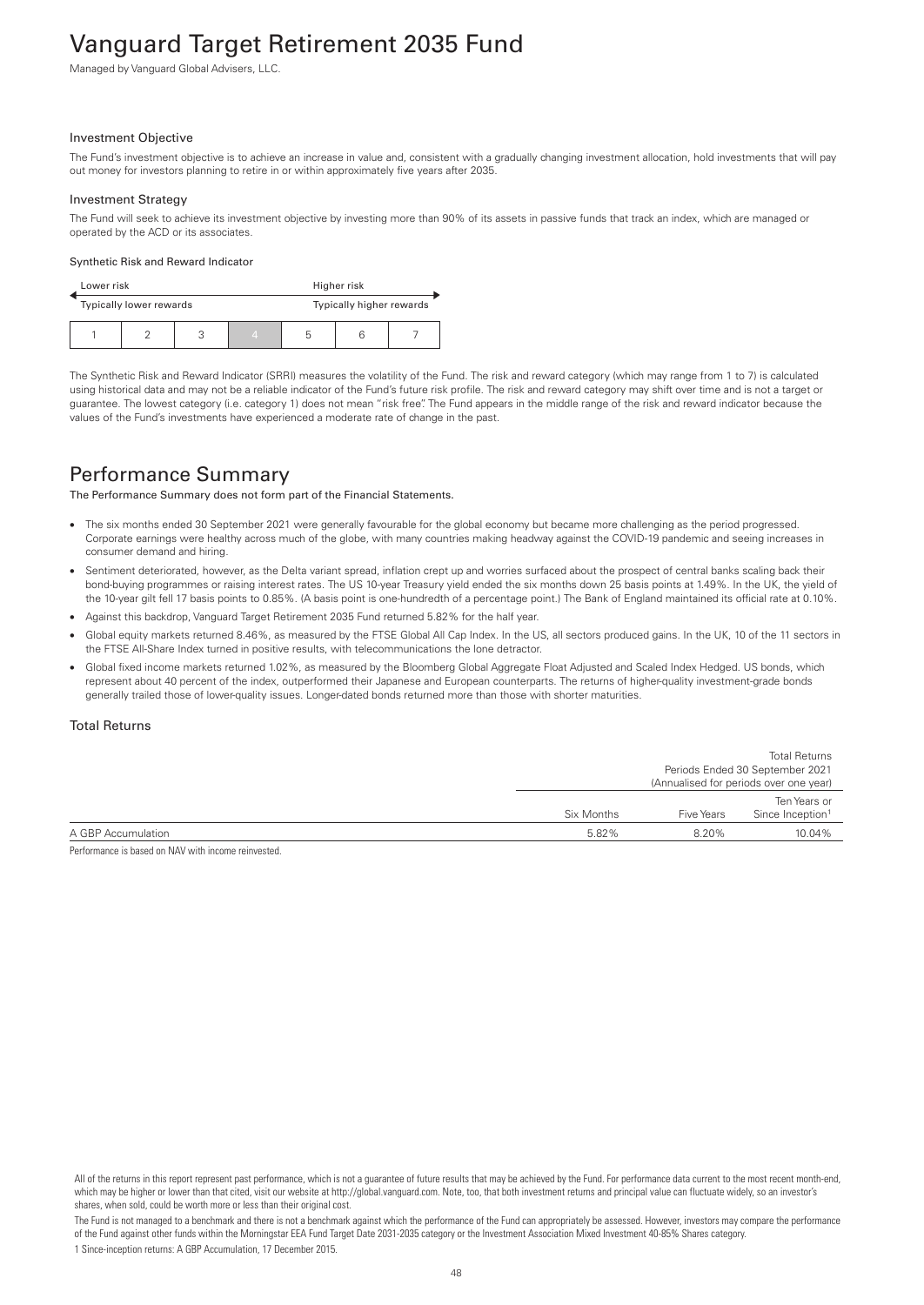### Performance Comparative Table

| A GBP Accumulation                             | As at<br>30 September 2021 | As at<br>31 March 2021 | As at<br>31 March 2020 | As at<br>31 March 2019 |
|------------------------------------------------|----------------------------|------------------------|------------------------|------------------------|
| Closing Net Asset Value                        | £147,966,595               | £101.745.649           | £35,113,527            | £18,864,003            |
| Closing Number of Shares                       | 850.815                    | 619.085                | 266,398                | 136,103                |
| Closing Net Asset Value Per Share <sup>1</sup> | £173.91                    | £164.35                | £131.81                | £138.60                |
| Operating Charges <sup>2</sup>                 | 0.24%                      | 0.24%                  | $0.24\%$               | 0.24%                  |

1 The net asset value per share shown may diverge from the net asset value per share used for dealing purposes as at 30 September 2021 because of any adjustments for trade date accounting and any adjustments in valuation to bid prices. The quoted price for underlying collective investment schemes may be inclusive of any applicable swing pricing adjustments.

<sup>2</sup> Operating charges include indirect costs incurred in the maintenance and running of the Fund, as disclosed in the detailed expenses within the Statement of Total Return.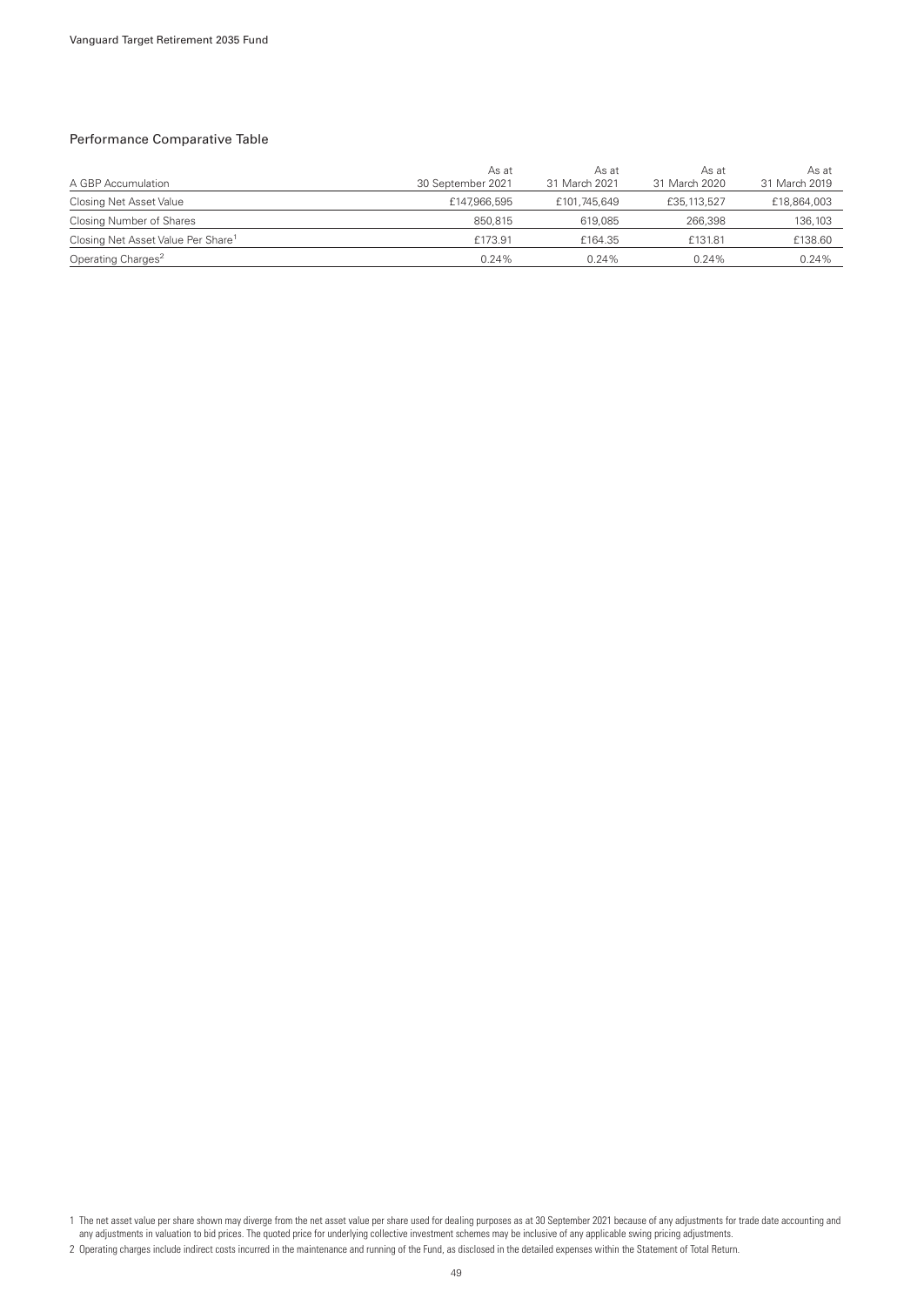|                                                         | Cost<br>(E) |
|---------------------------------------------------------|-------------|
| Largest Purchases                                       |             |
| Vanguard Global Bond Index Fund                         | 9,201,901   |
| Vanguard FTSE Developed World ex-U.K. Equity Index Fund | 6.469.737   |
| Vanguard U.S. Equity Index Fund                         | 5,448,640   |
| Vanguard FTSE U.K. All Share Index Unit Trust           | 5.121.930   |
| Vanquard U.K. Government Bond Index Fund                | 2,607,083   |
| Total                                                   | 28,849,291  |
| <b>Total Purchases for the Period</b>                   | 40.793.238  |

|                                                         | Proceeds<br>(E) |
|---------------------------------------------------------|-----------------|
| <b>Total Sales</b>                                      |                 |
| Vanguard Global Bond Index Fund                         | 611,000         |
| Vanguard FTSE Developed World ex-U.K. Equity Index Fund | 147,130         |
| Vanguard FTSE U.K. All Share Index Unit Trust           | 139.915         |
| Vanguard U.S. Equity Index Fund                         | 82,155          |
| Total                                                   | 980,200         |
| <b>Total Sales for the Period</b>                       | 980,200         |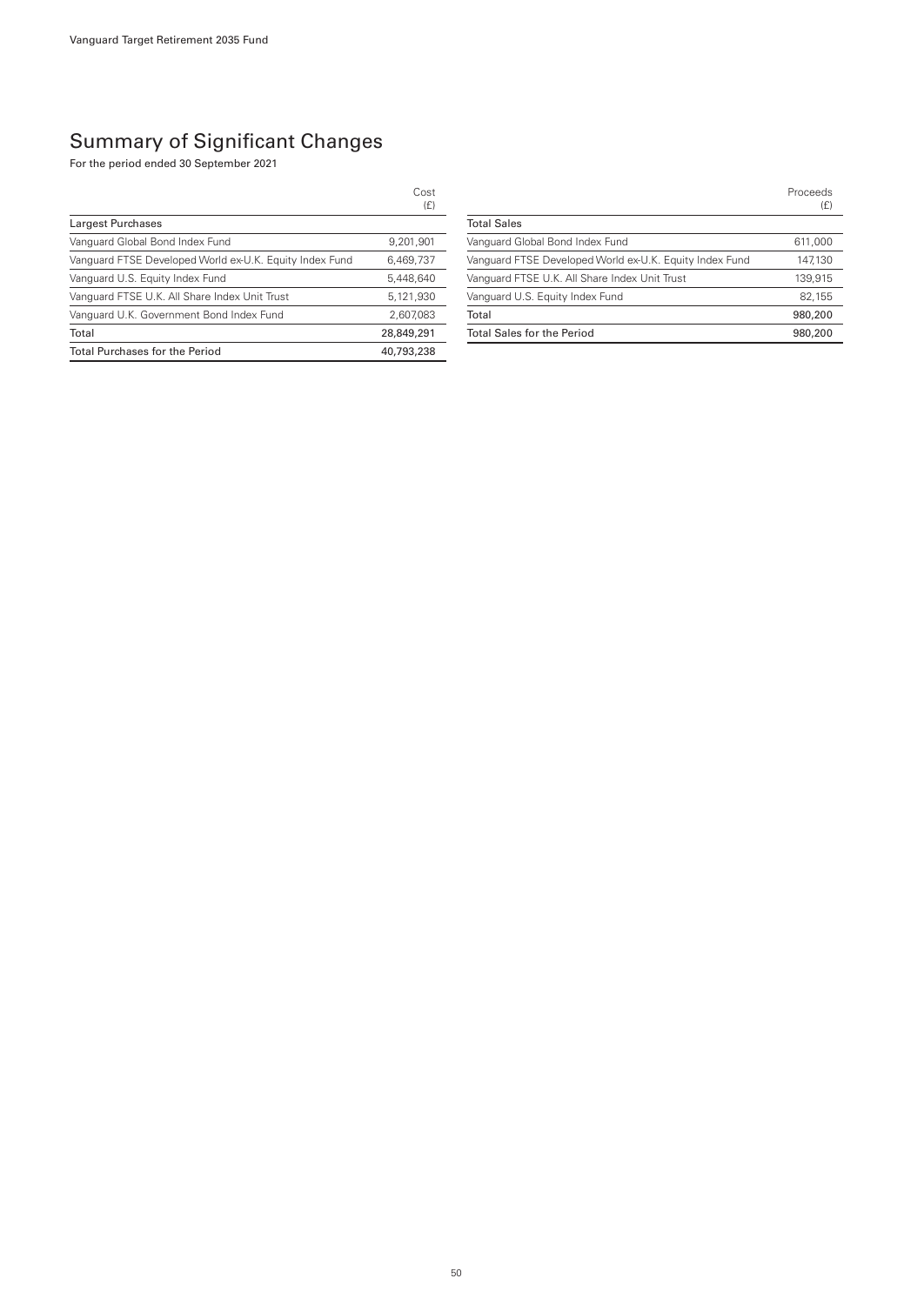### Portfolio Statement

As at 30 September 2021

The holdings displayed are primarily affiliated collective investment schemes, through which the Fund seeks to achieve its investment objective.

The prospectus and other information about the collective investment schemes are available at vanguard.co.uk.

|                                                          | Holding | Market<br>Value<br>(E) | $%$ of<br><b>Total Net</b><br>Assets |
|----------------------------------------------------------|---------|------------------------|--------------------------------------|
| Equity 68.89% (31 March 2021: 69.28%)                    |         |                        |                                      |
| Vanguard FTSE Developed World ex-U.K. Equity Index Fund  | 54.183  | 27.736.802             | 18.74                                |
| Vanguard U.S. Equity Index Fund                          | 30.276  | 21.643.080             | 14.63                                |
| Vanguard FTSE U.K. All Share Index Unit Trust            | 86.140  | 19,401,142             | 13.11                                |
| Vanguard Emerging Markets Stock Index Fund               | 31,174  | 8.373.951              | 5.66                                 |
| Vanguard FTSE North America UCITS ETF                    | 90.599  | 7.007.935              | 4.74                                 |
| Vanguard FTSE 100 UCITS ETF                              | 201.149 | 6.448.857              | 4.36                                 |
| Vanguard FTSE Developed Europe ex-U.K. Equity Index Fund | 18.964  | 6.274.871              | 4.24                                 |
| Vanguard Japan Stock Index Fund                          | 12,041  | 3,441,440              | 2.33                                 |
| Vanguard Pacific ex-Japan Stock Index Fund               | 4,847   | 1,604,861              | 1.08                                 |
|                                                          |         | 101,932,939            | 68.89                                |
| Fixed Income 31.12% (31 March 2021: 30.59%)              |         |                        |                                      |
| Vanguard Global Bond Index Fund                          | 171,665 | 28,011,022             | 18.93                                |
| Vanguard U.K. Government Bond Index Fund                 | 46,520  | 8,219,862              | 5.55                                 |
| Vanguard U.K. Investment Grade Bond Index Fund           | 51.932  | 5.542.576              | 3.75                                 |
| Vanguard Global Aggregate Bond UCITS ETF                 | 162,558 | 4,279,112              | 2.89                                 |
|                                                          |         | 46,052,572             | 31.12                                |
| Portfolio of Investments                                 |         | 147.985.511            | 100.01                               |
| <b>Net Other Liabilities</b>                             |         | (18, 916)              | (0.01)                               |
| Net Assets Attributable to Shareholders                  |         | 147,966,595            | 100.00                               |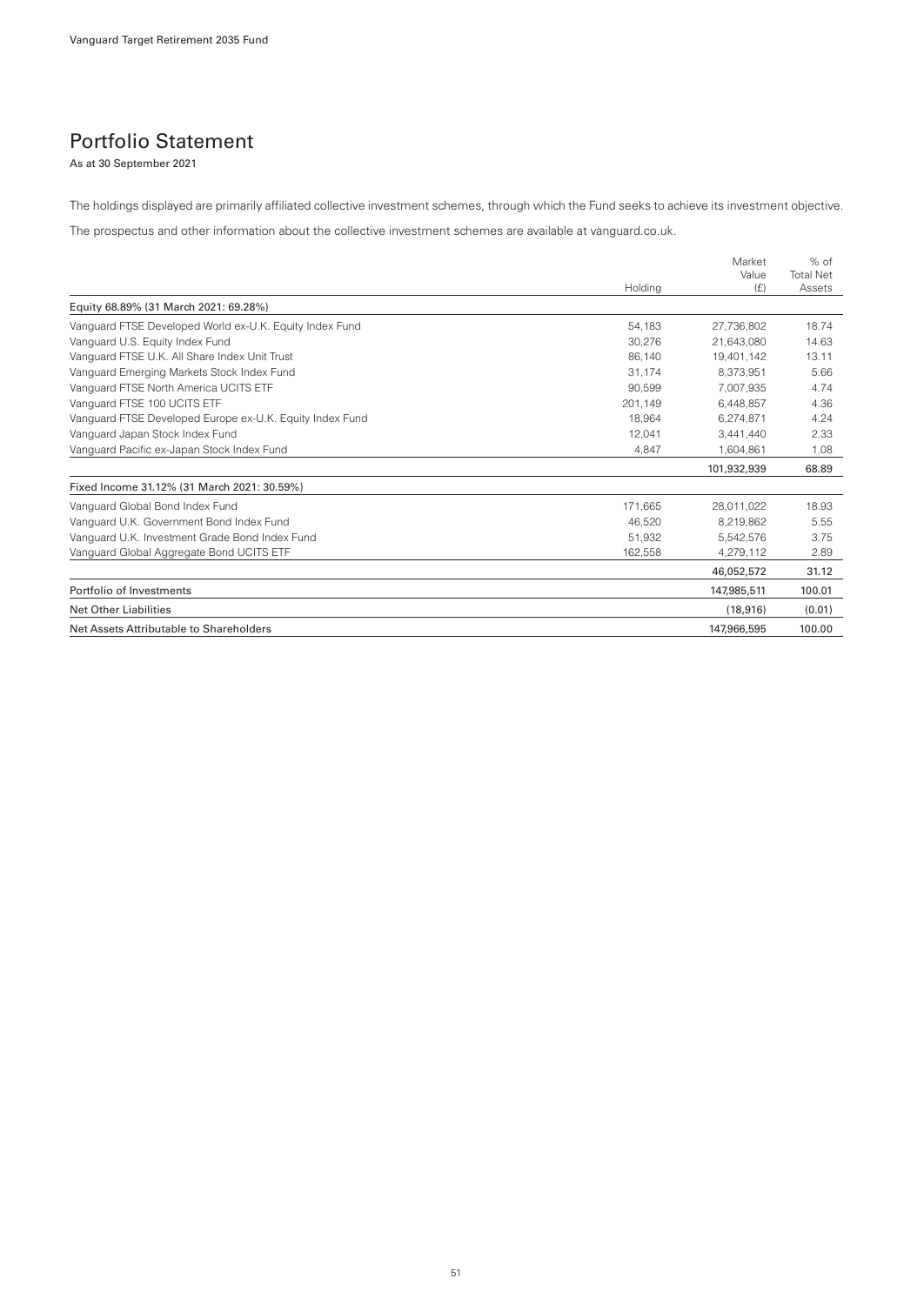## Balance Sheet

|                                         | As at                    | As at                |
|-----------------------------------------|--------------------------|----------------------|
|                                         | 30 September 2021<br>(E) | 31 March 2021<br>(f) |
| Assets:                                 |                          |                      |
| <b>Financial Assets</b>                 | 147,985,511              | 101,618,232          |
| <b>Current Assets</b>                   |                          |                      |
| Debtors                                 | 1,008,422                | 776,233              |
| Cash and Bank Balances                  | 529,529                  | 161,926              |
| <b>Total Assets</b>                     | 149,523,462              | 102,556,391          |
| Liabilities:                            |                          |                      |
| Creditors                               |                          |                      |
| Other Creditors                         | 1,556,867                | 810,742              |
| <b>Total Liabilities</b>                | 1,556,867                | 810,742              |
| Net Assets Attributable to Shareholders | 147,966,595              | 101,745,649          |
|                                         |                          |                      |

# Statement of Total Return

|                                                                                        | Period Ended |           | Period Ended                                                                   |           |
|----------------------------------------------------------------------------------------|--------------|-----------|--------------------------------------------------------------------------------|-----------|
|                                                                                        | (E)          | (E)       | 30 September 2021 30 September 2021 30 September 2020 30 September 2020<br>(E) | (E)       |
| Income                                                                                 |              |           |                                                                                |           |
| Net Capital Gains/(Losses)                                                             |              | 6,116,718 |                                                                                | 5,837,448 |
| Revenue                                                                                | 437,522      |           | 146,683                                                                        |           |
| Expenses                                                                               | (74, 526)    |           | (29, 741)                                                                      |           |
| Net Revenue Before Taxation                                                            | 362,996      |           | 116,942                                                                        |           |
| Taxation                                                                               | (35, 363)    |           | (12, 644)                                                                      |           |
| Net Revenue After Taxation                                                             |              | 327,633   |                                                                                | 104,298   |
| <b>Total Return Before Distributions</b>                                               |              | 6,444,351 |                                                                                | 5,941,746 |
| Distributions <sup>1</sup>                                                             |              | 20.551    |                                                                                | 9,122     |
| Change in Net Assets Attributable to<br><b>Shareholders From Investment Activities</b> |              | 6,464,902 |                                                                                | 5,950,868 |
|                                                                                        |              |           |                                                                                |           |

1 Includes adjustments for equalisation.

### Statement of Change in Net Assets Attributable to Shareholders

|                                                                                 | Period Ended |             |                                                                                | Period Ended |
|---------------------------------------------------------------------------------|--------------|-------------|--------------------------------------------------------------------------------|--------------|
|                                                                                 | (£)          | (E)         | 30 September 2021 30 September 2021 30 September 2020 30 September 2020<br>(£) |              |
| Opening Net Assets Attributable to Shareholders                                 |              | 101,745,649 |                                                                                | 35, 113, 527 |
| Amounts Received on Issue of Shares                                             | 40,483,831   |             | 24,185,912                                                                     |              |
| Amounts Paid on Cancellation of Shares                                          | (727, 787)   |             | (1, 314, 992)                                                                  |              |
|                                                                                 |              | 39,756,044  |                                                                                | 22,870,920   |
| Change in Net Assets Attributable to<br>Shareholders From Investment Activities |              | 6,464,902   |                                                                                | 5,950,868    |
| Closing Net Assets Attributable to Shareholders                                 |              | 147,966,595 |                                                                                | 63,935,315   |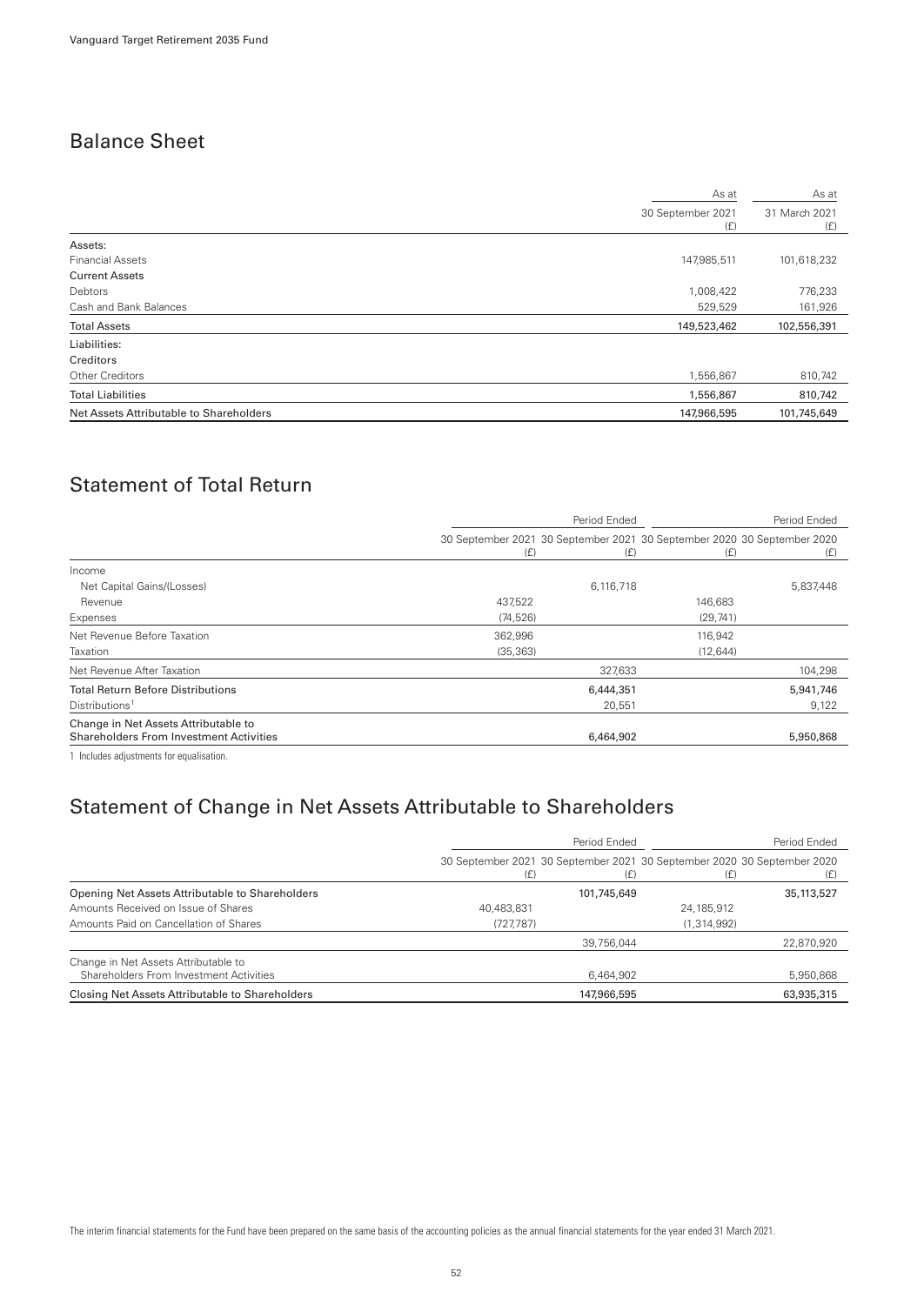# Vanguard Target Retirement 2040 Fund

Managed by Vanguard Global Advisers, LLC.

#### Investment Objective

The Fund's investment objective is to achieve an increase in value and, consistent with a gradually changing investment allocation, hold investments that will pay out money for investors planning to retire in or within approximately five years after 2040.

#### Investment Strategy

The Fund will seek to achieve its investment objective by investing more than 90% of its assets in passive funds that track an index, which are managed or operated by the ACD or its associates.

#### Synthetic Risk and Reward Indicator

| Lower risk<br>Higher risk |                                                     |  |   |   |  |  |
|---------------------------|-----------------------------------------------------|--|---|---|--|--|
|                           | Typically higher rewards<br>Typically lower rewards |  |   |   |  |  |
|                           |                                                     |  | 4 | b |  |  |

The Synthetic Risk and Reward Indicator (SRRI) measures the volatility of the Fund. The risk and reward category (which may range from 1 to 7) is calculated using historical data and may not be a reliable indicator of the Fund's future risk profile. The risk and reward category may shift over time and is not a target or guarantee. The lowest category (i.e. category 1) does not mean "risk free". The Fund appears in the middle range of the risk and reward indicator because the values of the Fund's investments have experienced a moderate rate of change in the past.

### Performance Summary

The Performance Summary does not form part of the Financial Statements.

- The six months ended 30 September 2021 were generally favourable for the global economy but became more challenging as the period progressed. Corporate earnings were healthy across much of the globe, with many countries making headway against the COVID-19 pandemic and seeing increases in consumer demand and hiring.
- Sentiment deteriorated, however, as the Delta variant spread, inflation crept up and worries surfaced about the prospect of central banks scaling back their bond-buying programmes or raising interest rates. The US 10-year Treasury yield ended the six months down 25 basis points at 1.49%. In the UK, the yield of the 10-year gilt fell 17 basis points to 0.85%. (A basis point is one-hundredth of a percentage point.) The Bank of England maintained its official rate at 0.10%.
- Against this backdrop, Vanguard Target Retirement 2040 Fund returned 6.22% for the half year.
- Global equity markets returned 8.46%, as measured by the FTSE Global All Cap Index. In the US, all sectors produced gains. In the UK, 10 of the 11 sectors in the FTSE All-Share Index turned in positive results, with telecommunications the lone detractor.
- Global fixed income markets returned 1.02%, as measured by the Bloomberg Global Aggregate Float Adjusted and Scaled Index Hedged. US bonds, which represent about 40 percent of the index, outperformed their Japanese and European counterparts. The returns of higher-quality investment-grade bonds generally trailed those of lower-quality issues. Longer-dated bonds returned more than those with shorter maturities.

### Total Returns

|            |                   | <b>Total Returns</b>                   |
|------------|-------------------|----------------------------------------|
|            |                   | Periods Ended 30 September 2021        |
|            |                   | (Annualised for periods over one year) |
|            |                   | Ten Years or                           |
| Six Months | <b>Five Years</b> | Since Inception <sup>1</sup>           |
| 6.22%      | 8.61%             | 10.53%                                 |
|            |                   |                                        |

Performance is based on NAV with income reinvested.

All of the returns in this report represent past performance, which is not a guarantee of future results that may be achieved by the Fund. For performance data current to the most recent month-end, which may be higher or lower than that cited, visit our website at http://global.vanguard.com. Note, too, that both investment returns and principal value can fluctuate widely, so an investor's shares, when sold, could be worth more or less than their original cost.

The Fund is not managed to a benchmark and there is not a benchmark against which the performance of the Fund can appropriately be assessed. However, investors may compare the performance of the Fund against other funds within the Morningstar EEA Fund Target Date 2036-2040 category or the Investment Association Mixed Investment 40-85% Shares category. 1 Since-inception returns: A GBP Accumulation, 17 December 2015.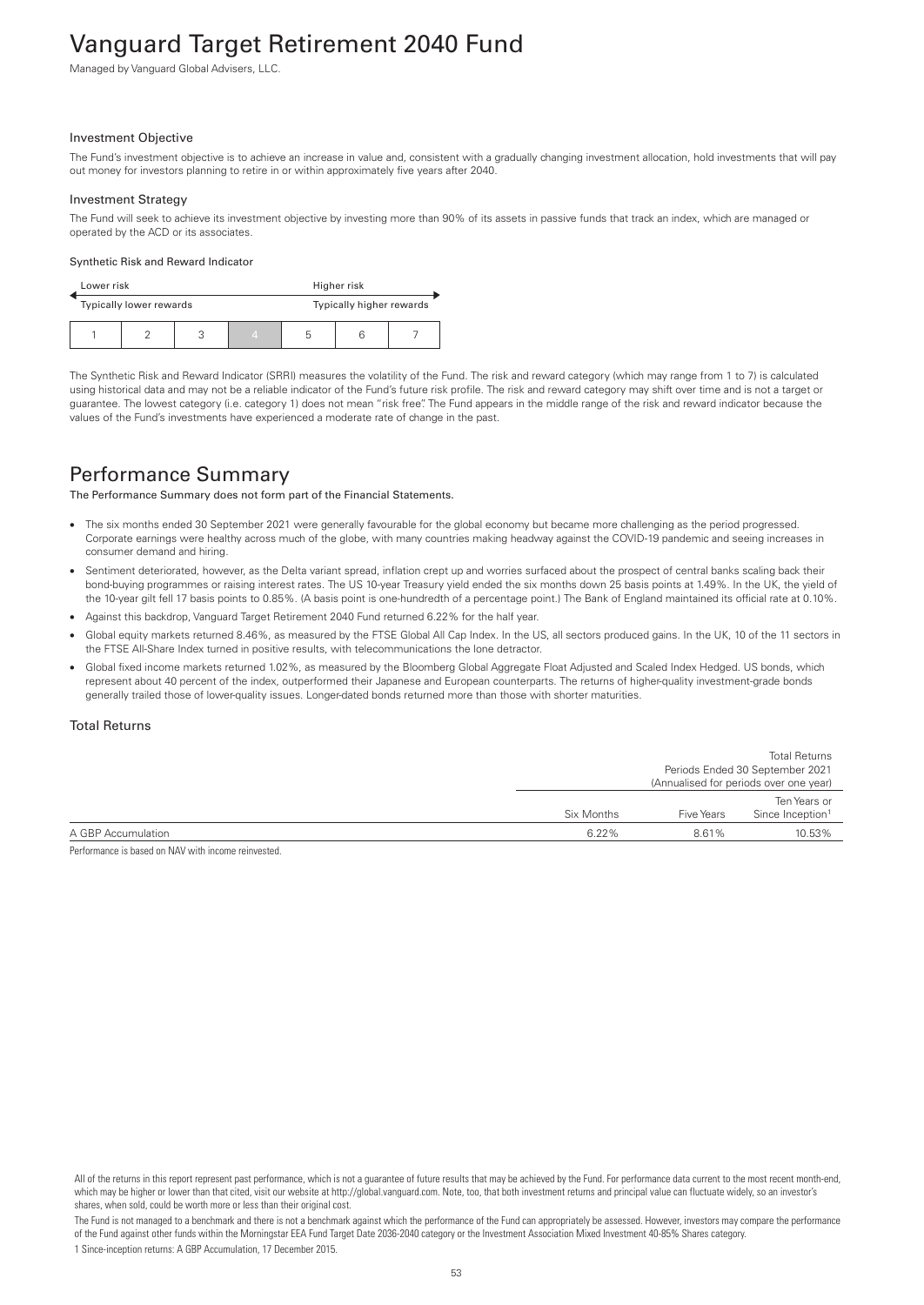### Performance Comparative Table

| A GBP Accumulation                             | As at<br>30 September 2021 | As at<br>31 March 2021 | As at<br>31 March 2020 | As at<br>31 March 2019 |
|------------------------------------------------|----------------------------|------------------------|------------------------|------------------------|
| Closing Net Asset Value                        | £129,322,648               | £88,707,459            | £30,949,801            | £14,890,797            |
| Closing Number of Shares                       | 724,439                    | 527.813                | 233,087                | 105,769                |
| Closing Net Asset Value Per Share <sup>1</sup> | £178.51                    | £168.07                | £132.78                | £140.79                |
| Operating Charges <sup>2</sup>                 | 0.24%                      | 0.24%                  | $0.24\%$               | 0.24%                  |

1 The net asset value per share shown may diverge from the net asset value per share used for dealing purposes as at 30 September 2021 because of any adjustments for trade date accounting and any adjustments in valuation to bid prices. The quoted price for underlying collective investment schemes may be inclusive of any applicable swing pricing adjustments.

<sup>2</sup> Operating charges include indirect costs incurred in the maintenance and running of the Fund, as disclosed in the detailed expenses within the Statement of Total Return.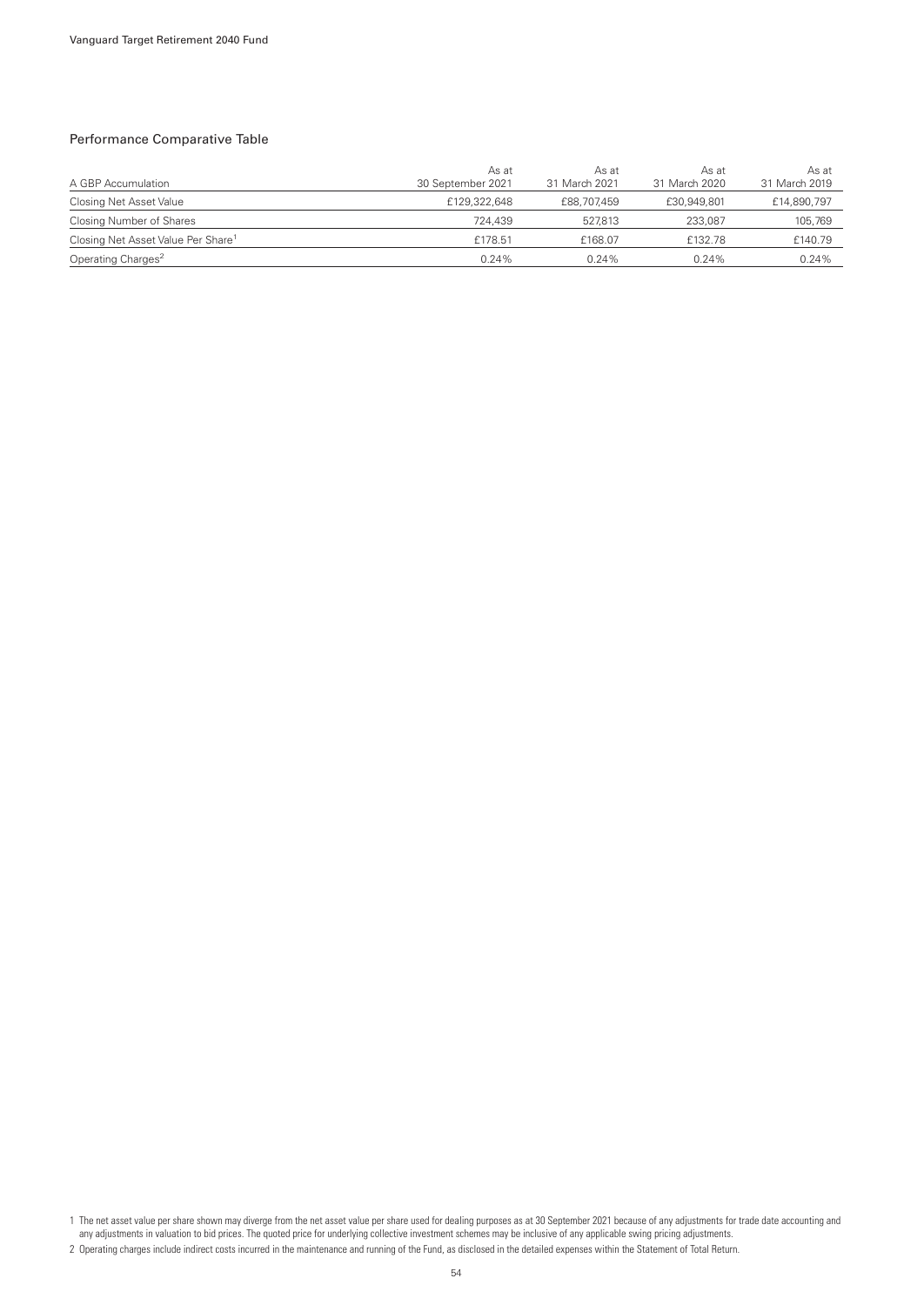|                                                         | Cost<br>(E) |
|---------------------------------------------------------|-------------|
| Largest Purchases                                       |             |
| Vanguard Global Bond Index Fund                         | 7,955,626   |
| Vanguard FTSE Developed World ex-U.K. Equity Index Fund | 5.758.421   |
| Vanguard U.S. Equity Index Fund                         | 5,317,194   |
| Vanguard FTSE U.K. All Share Index Unit Trust           | 5.121.740   |
| Vanguard Emerging Markets Stock Index Fund              | 2.207.697   |
| Total                                                   | 26,360,678  |
| <b>Total Purchases for the Period</b>                   | 35,618,167  |

|                                                         | Proceeds<br>(E) |
|---------------------------------------------------------|-----------------|
| <b>Largest Sales</b>                                    |                 |
| Vanguard FTSE U.K. All Share Index Unit Trust           | 371.941         |
| Vanguard U.S. Equity Index Fund                         | 343.049         |
| Vanguard Global Bond Index Fund                         | 288,747         |
| Vanguard U.K. Government Bond Index Fund                | 48.278          |
| Vanguard FTSE Developed World ex-U.K. Equity Index Fund | 38,029          |
| Total                                                   | 1.090.044       |
| <b>Total Sales for the Period</b>                       | 1,122,702       |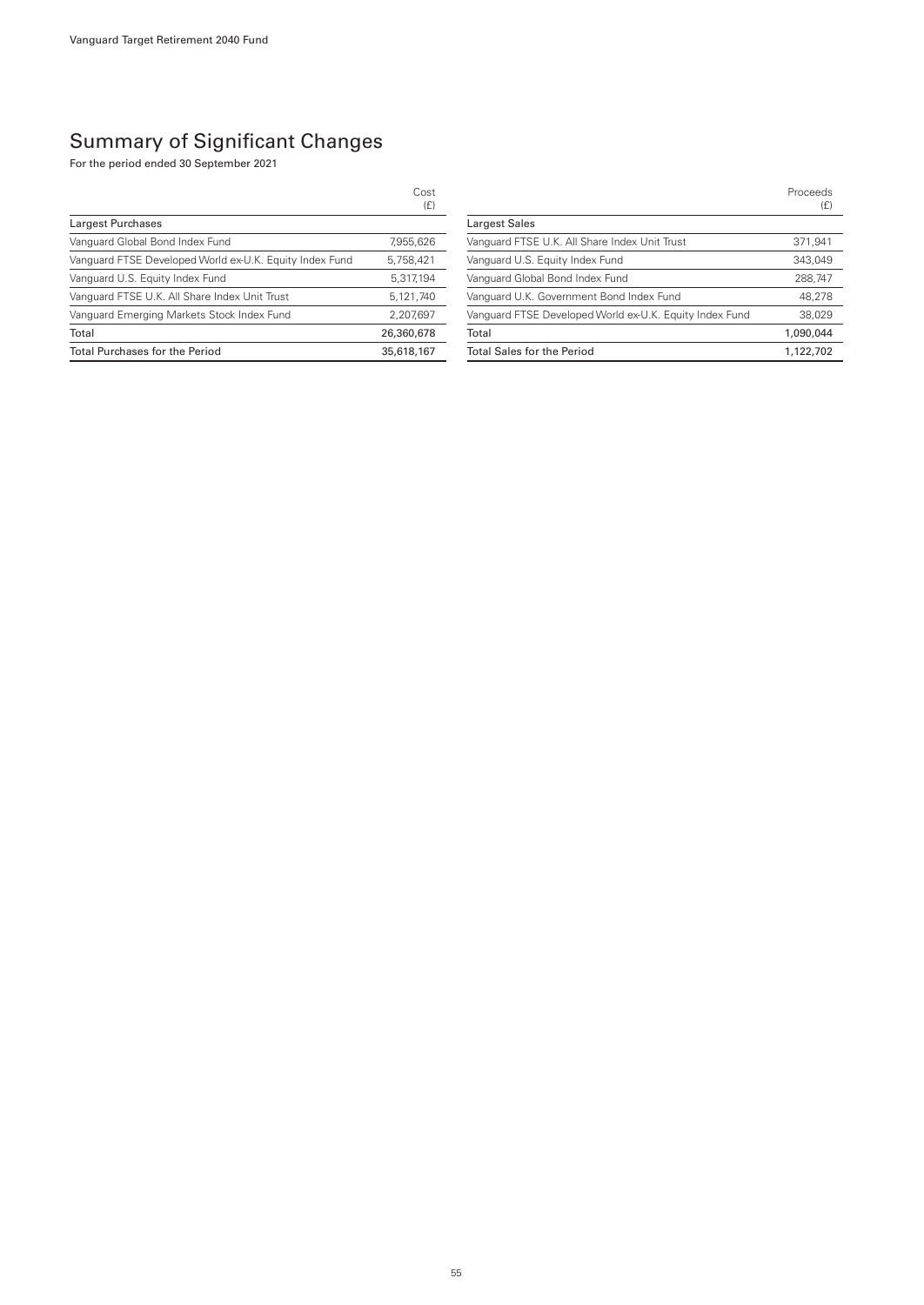### Portfolio Statement

As at 30 September 2021

The holdings displayed are primarily affiliated collective investment schemes, through which the Fund seeks to achieve its investment objective.

The prospectus and other information about the collective investment schemes are available at vanguard.co.uk.

|                                                          | Holding | Market<br>Value<br>(E) | $%$ of<br><b>Total Net</b><br>Assets |
|----------------------------------------------------------|---------|------------------------|--------------------------------------|
| Equity 73.85% (31 March 2021: 74.31%)                    |         |                        |                                      |
| Vanguard FTSE Developed World ex-U.K. Equity Index Fund  | 47,717  | 24.426.747             | 18.89                                |
| Vanguard U.S. Equity Index Fund                          | 29,248  | 20.907.715             | 16.17                                |
| Vanguard FTSE U.K. All Share Index Unit Trust            | 81,333  | 18.318.641             | 14.16                                |
| Vanguard Emerging Markets Stock Index Fund               | 29,287  | 7,867,044              | 6.08                                 |
| Vanquard FTSE North America UCITS ETF                    | 91,924  | 7.110.425              | 5.50                                 |
| Vanguard FTSE Developed Europe ex-U.K. Equity Index Fund | 18.527  | 6.130.039              | 4.74                                 |
| Vanguard FTSE 100 UCITS ETF                              | 181.589 | 5.821.761              | 4.50                                 |
| Vanguard Japan Stock Index Fund                          | 11.774  | 3,365,151              | 2.60                                 |
| Vanguard Pacific ex-Japan Stock Index Fund               | 4,718   | 1,562,319              | 1.21                                 |
|                                                          |         | 95,509,842             | 73.85                                |
| Fixed Income 26.15% (31 March 2021: 25.58%)              |         |                        |                                      |
| Vanguard Global Bond Index Fund                          | 145.189 | 23,690,869             | 18.32                                |
| Vanguard U.K. Government Bond Index Fund                 | 34,196  | 6,042,325              | 4.67                                 |
| Vanguard U.K. Investment Grade Bond Index Fund           | 38,221  | 4,079,203              | 3.16                                 |
|                                                          |         | 33,812,397             | 26.15                                |
| Portfolio of Investments                                 |         | 129,322,239            | 100.00                               |
| <b>Net Other Assets</b>                                  |         | 409                    | 0.00                                 |
| Net Assets Attributable to Shareholders                  |         | 129,322,648            | 100.00                               |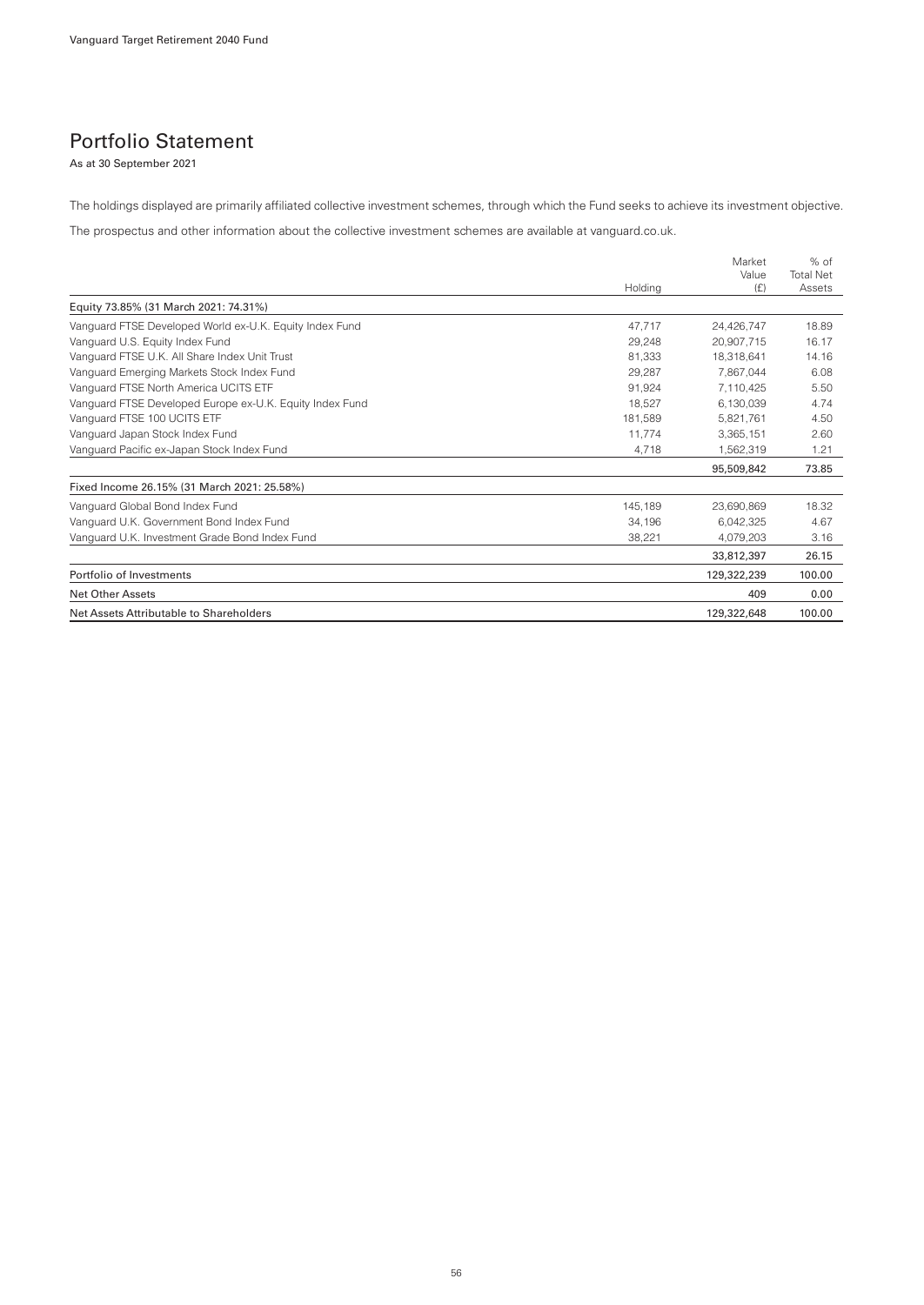## Balance Sheet

|                                         | As at                    | As at                |
|-----------------------------------------|--------------------------|----------------------|
|                                         | 30 September 2021<br>(E) | 31 March 2021<br>(f) |
| Assets:                                 |                          |                      |
| <b>Financial Assets</b>                 | 129,322,239              | 88,611,064           |
| <b>Current Assets</b>                   |                          |                      |
| Debtors                                 | 443,928                  | 471,759              |
| Cash and Bank Balances                  | 140,936                  | 113,558              |
| <b>Total Assets</b>                     | 129,907,103              | 89,196,381           |
| Liabilities:                            |                          |                      |
| Creditors                               |                          |                      |
| Other Creditors                         | 584,455                  | 488,922              |
| <b>Total Liabilities</b>                | 584,455                  | 488,922              |
| Net Assets Attributable to Shareholders | 129,322,648              | 88,707,459           |
|                                         |                          |                      |

# Statement of Total Return

|                                                                                        | Period Ended                                                                   |           |           | Period Ended |
|----------------------------------------------------------------------------------------|--------------------------------------------------------------------------------|-----------|-----------|--------------|
|                                                                                        | 30 September 2021 30 September 2021 30 September 2020 30 September 2020<br>(E) | (E)       | (E)       | (E)          |
| Income                                                                                 |                                                                                |           |           |              |
| Net Capital Gains/(Losses)                                                             |                                                                                | 5,843,281 |           | 5,453,060    |
| Revenue                                                                                | 372,430                                                                        |           | 122,140   |              |
| Expenses                                                                               | (65, 755)                                                                      |           | (26, 172) |              |
| Net Revenue Before Taxation                                                            | 306,675                                                                        |           | 95,968    |              |
| Taxation                                                                               | (26, 104)                                                                      |           | (9, 254)  |              |
| Net Revenue After Taxation                                                             |                                                                                | 280,571   |           | 86,714       |
| <b>Total Return Before Distributions</b>                                               |                                                                                | 6,123,852 |           | 5,539,774    |
| Distributions <sup>1</sup>                                                             |                                                                                | 16,439    |           | 5,619        |
| Change in Net Assets Attributable to<br><b>Shareholders From Investment Activities</b> |                                                                                | 6,140,291 |           | 5,545,393    |
|                                                                                        |                                                                                |           |           |              |

1 Includes adjustments for equalisation.

### Statement of Change in Net Assets Attributable to Shareholders

|                                                                                 | Period Ended |             | Period Ended                                                                   |            |
|---------------------------------------------------------------------------------|--------------|-------------|--------------------------------------------------------------------------------|------------|
|                                                                                 | (£)          | (E)         | 30 September 2021 30 September 2021 30 September 2020 30 September 2020<br>(E) |            |
| Opening Net Assets Attributable to Shareholders                                 |              | 88,707,459  |                                                                                | 30,949,801 |
| Amounts Received on Issue of Shares                                             | 35,519,000   |             | 19,508,726                                                                     |            |
| Amounts Paid on Cancellation of Shares                                          | (1,044,102)  |             | (1, 144, 455)                                                                  |            |
|                                                                                 |              | 34.474.898  |                                                                                | 18,364,271 |
| Change in Net Assets Attributable to<br>Shareholders From Investment Activities |              | 6,140,291   |                                                                                | 5,545,393  |
| Closing Net Assets Attributable to Shareholders                                 |              | 129,322,648 |                                                                                | 54.859.465 |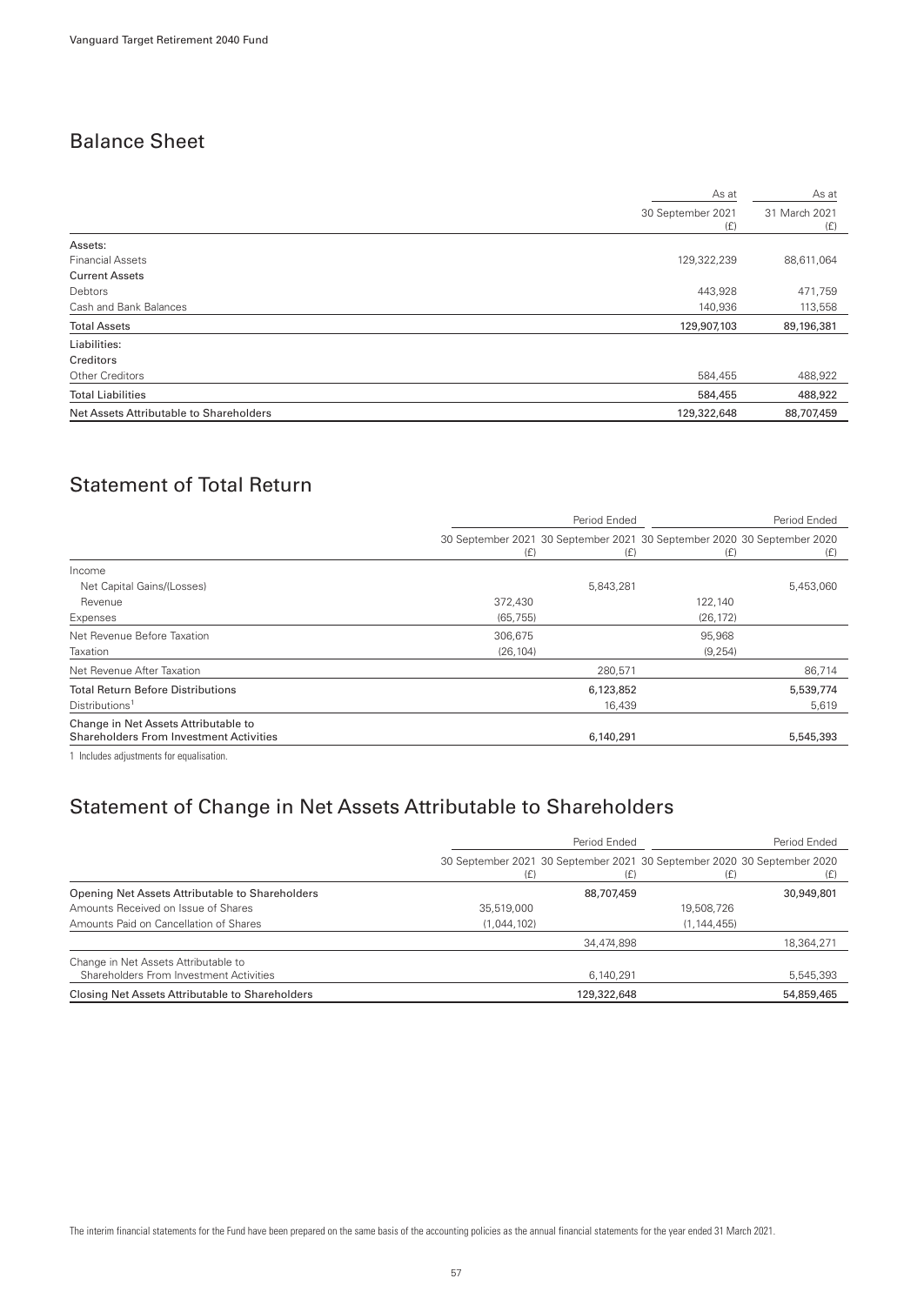# Vanguard Target Retirement 2045 Fund

Managed by Vanguard Global Advisers, LLC.

#### Investment Objective

The Fund's investment objective is to achieve an increase in value and, consistent with a gradually changing investment allocation, hold investments that will pay out money for investors planning to retire in or within approximately five years after 2045.

#### Investment Strategy

The Fund will seek to achieve its investment objective by investing more than 90% of its assets in passive funds that track an index, which are managed or operated by the ACD or its associates.

#### Synthetic Risk and Reward Indicator

| Lower risk |                                                     |  | Higher risk |   |  |  |
|------------|-----------------------------------------------------|--|-------------|---|--|--|
|            | Typically higher rewards<br>Typically lower rewards |  |             |   |  |  |
|            |                                                     |  |             | 5 |  |  |

The Synthetic Risk and Reward Indicator (SRRI) measures the volatility of the Fund. The risk and reward category (which may range from 1 to 7) is calculated using historical data and may not be a reliable indicator of the Fund's future risk profile. The risk and reward category may shift over time and is not a target or guarantee. The lowest category (i.e. category 1) does not mean "risk free". The Fund appears in the higher range of the risk and reward indicator because the values of the Fund's investments have experienced a higher rate of change in the past.

### Performance Summary

The Performance Summary does not form part of the Financial Statements.

- The six months ended 30 September 2021 were generally favourable for the global economy but became more challenging as the period progressed. Corporate earnings were healthy across much of the globe, with many countries making headway against the COVID-19 pandemic and seeing increases in consumer demand and hiring.
- Sentiment deteriorated, however, as the Delta variant spread, inflation crept up and worries surfaced about the prospect of central banks scaling back their bond-buying programmes or raising interest rates. The US 10-year Treasury yield ended the six months down 25 basis points at 1.49%. In the UK, the yield of the 10-year gilt fell 17 basis points to 0.85%. (A basis point is one-hundredth of a percentage point.) The Bank of England maintained its official rate at 0.10%.
- Against this backdrop, Vanguard Target Retirement 2045 Fund returned 6.60% for the half year.
- Global equity markets returned 8.46%, as measured by the FTSE Global All Cap Index. In the US, all sectors produced gains. In the UK, 10 of the 11 sectors in the FTSE All-Share Index turned in positive results, with telecommunications the lone detractor.
- Global fixed income markets returned 1.02%, as measured by the Bloomberg Global Aggregate Float Adjusted and Scaled Index Hedged. US bonds, which represent about 40 percent of the index, outperformed their Japanese and European counterparts. The returns of higher-quality investment-grade bonds generally trailed those of lower-quality issues. Longer-dated bonds returned more than those with shorter maturities.

### Total Returns

|                    |            |                                              | <b>Total Returns</b><br>Periods Ended 30 September 2021<br>(Annualised for periods over one year) |
|--------------------|------------|----------------------------------------------|---------------------------------------------------------------------------------------------------|
|                    | Six Months | Ten Years or<br>Since Inception <sup>1</sup> |                                                                                                   |
| A GBP Accumulation | 6.60%      | 8.96%                                        | 10.85%                                                                                            |

Performance is based on NAV with income reinvested.

All of the returns in this report represent past performance, which is not a guarantee of future results that may be achieved by the Fund. For performance data current to the most recent month-end, which may be higher or lower than that cited, visit our website at http://global.vanguard.com. Note, too, that both investment returns and principal value can fluctuate widely, so an investor's shares, when sold, could be worth more or less than their original cost.

The Fund is not managed to a benchmark and there is not a benchmark against which the performance of the Fund can appropriately be assessed. However, investors may compare the performance of the Fund against other funds within the Morningstar EEA Fund Target Date 2041-2045 category or the Investment Association Mixed Investment 40-85% Shares category. 1 Since-inception returns: A GBP Accumulation, 17 December 2015.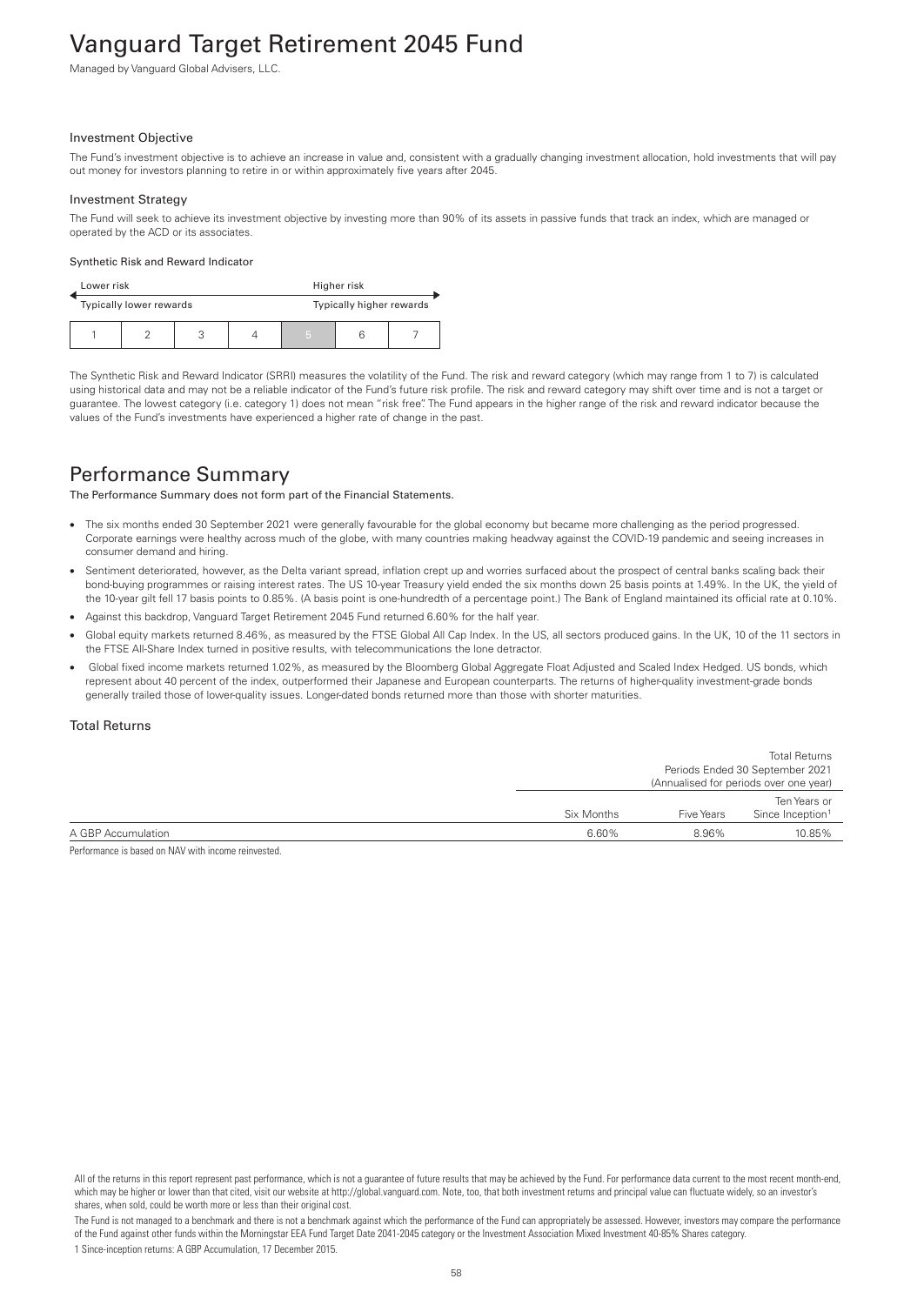### Performance Comparative Table

| A GBP Accumulation                             | As at<br>30 September 2021 | As at<br>31 March 2021 | As at<br>31 March 2020 | As at<br>31 March 2019 |
|------------------------------------------------|----------------------------|------------------------|------------------------|------------------------|
| Closing Net Asset Value                        | £109,824,804               | £75,312,193            | £23,439,366            | £10,333,405            |
| Closing Number of Shares                       | 605.034                    | 442.266                | 176.870                | 72,985                 |
| Closing Net Asset Value Per Share <sup>1</sup> | £181.52                    | £170.29                | £132.52                | £141.58                |
| Operating Charges <sup>2</sup>                 | 0.24%                      | 0.24%                  | $0.24\%$               | 0.24%                  |

1 The net asset value per share shown may diverge from the net asset value per share used for dealing purposes as at 30 September 2021 because of any adjustments for trade date accounting and any adjustments in valuation to bid prices. The quoted price for underlying collective investment schemes may be inclusive of any applicable swing pricing adjustments.

<sup>2</sup> Operating charges include indirect costs incurred in the maintenance and running of the Fund, as disclosed in the detailed expenses within the Statement of Total Return.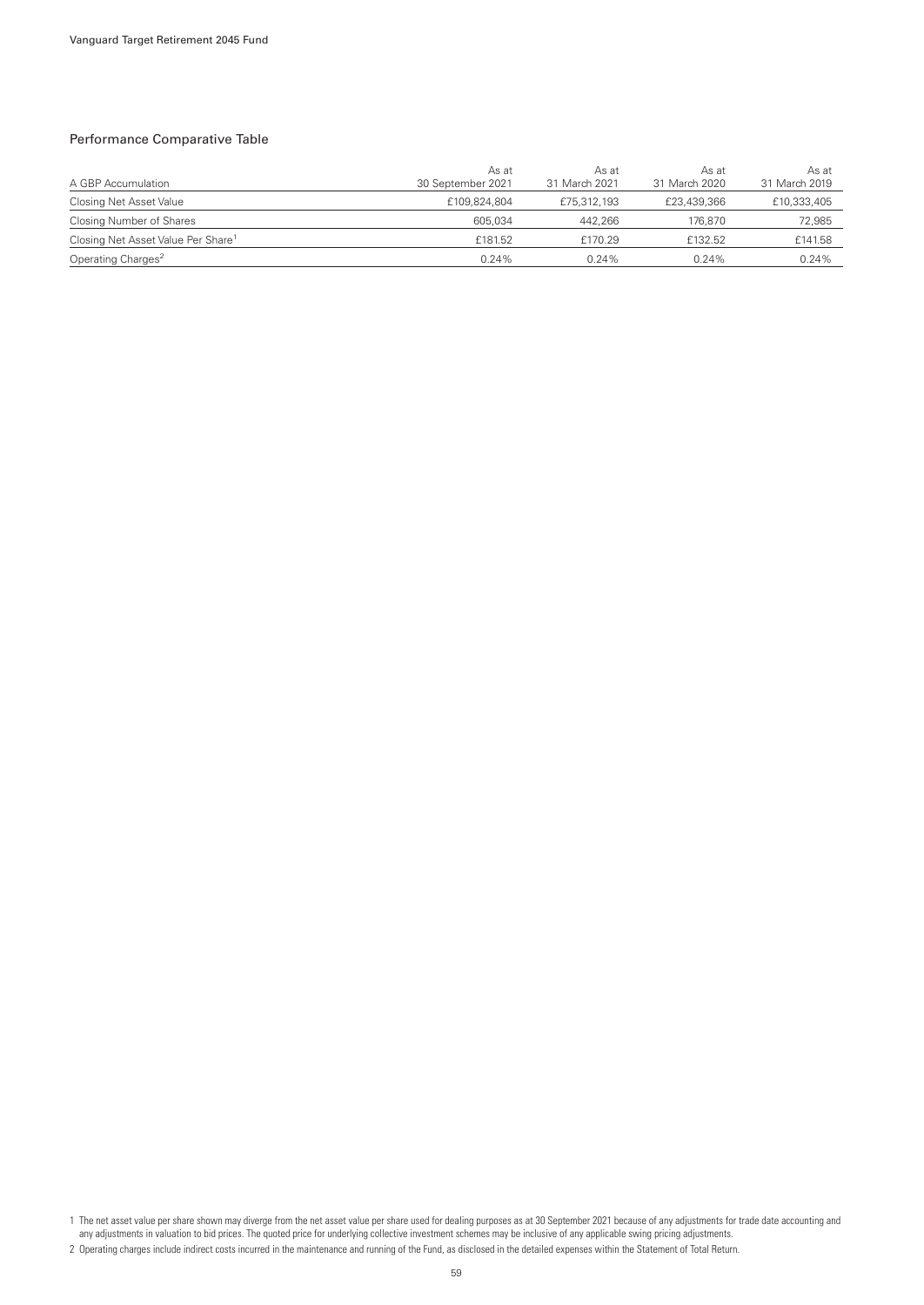|                                                         | Cost<br>(E) |
|---------------------------------------------------------|-------------|
| Largest Purchases                                       |             |
| Vanguard Global Bond Index Fund                         | 5,506,867   |
| Vanquard U.S. Equity Index Fund                         | 4.846.503   |
| Vanguard FTSE Developed World ex-U.K. Equity Index Fund | 4,782,752   |
| Vanguard FTSE U.K. All Share Index Unit Trust           | 4.149.600   |
| Vanguard Emerging Markets Stock Index Fund              | 2.001.953   |
| Total                                                   | 21,287,675  |
| <b>Total Purchases for the Period</b>                   | 29,241,704  |

|                                          | Proceeds<br>(E) |
|------------------------------------------|-----------------|
| <b>Total Sales</b>                       |                 |
| Vanguard Global Bond Index Fund          | 200,278         |
| Vanguard U.K. Government Bond Index Fund | 25.522          |
| Vanguard Global Aggregate Bond UCITS ETF | 3.674           |
| Total                                    | 229,474         |
| <b>Total Sales for the Period</b>        | 229,474         |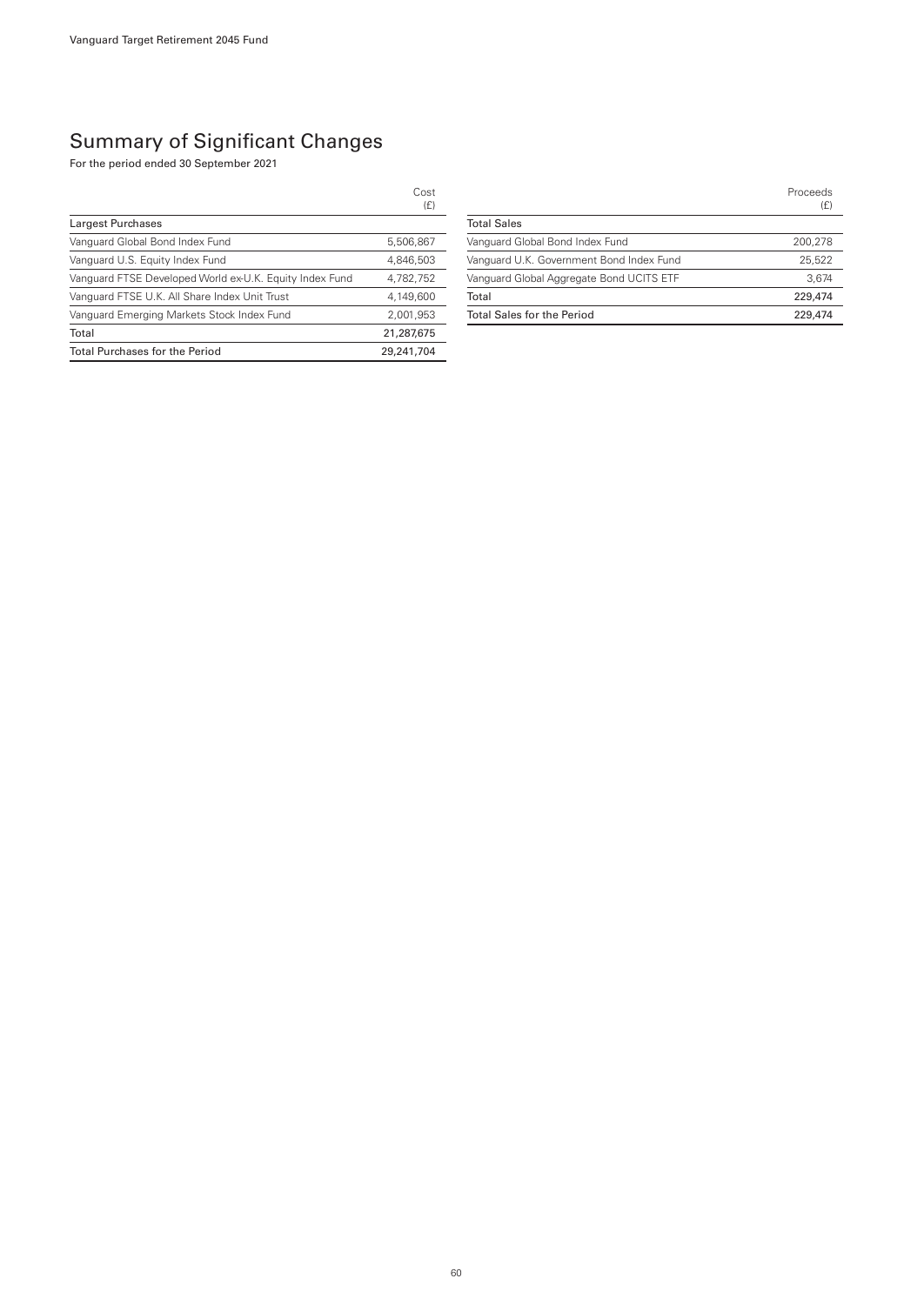### Portfolio Statement

As at 30 September 2021

The holdings displayed are primarily affiliated collective investment schemes, through which the Fund seeks to achieve its investment objective.

The prospectus and other information about the collective investment schemes are available at vanguard.co.uk.

|                                                          | Holding | Market<br>Value<br>(E) | $%$ of<br><b>Total Net</b><br>Assets |
|----------------------------------------------------------|---------|------------------------|--------------------------------------|
| Equity 78.94% (31 March 2021: 79.32%)                    |         |                        |                                      |
| Vanguard FTSE Developed World ex-U.K. Equity Index Fund  | 40.350  | 20,655,651             | 18.81                                |
| Vanguard U.S. Equity Index Fund                          | 27.762  | 19.845.415             | 18.07                                |
| Vanguard FTSE U.K. All Share Index Unit Trust            | 72,886  | 16.416.079             | 14.95                                |
| Vanguard Emerging Markets Stock Index Fund               | 26,558  | 7,133,876              | 6.50                                 |
| Vanquard FTSE North America UCITS ETF                    | 85,279  | 6,596,427              | 6.01                                 |
| Vanguard FTSE Developed Europe ex-U.K. Equity Index Fund | 17,607  | 5,825,708              | 5.30                                 |
| Vanguard FTSE 100 UCITS ETF                              | 173,436 | 5,560,376              | 5.06                                 |
| Vanguard Japan Stock Index Fund                          | 11.118  | 3,177,488              | 2.89                                 |
| Vanguard Pacific ex-Japan Stock Index Fund               | 4.480   | 1,483,310              | 1.35                                 |
|                                                          |         | 86,694,330             | 78.94                                |
| Fixed Income 21.05% (31 March 2021: 20.57%)              |         |                        |                                      |
| Vanguard Global Bond Index Fund                          | 99,538  | 16,241,774             | 14.79                                |
| Vanguard U.K. Government Bond Index Fund                 | 23.393  | 4.133.480              | 3.76                                 |
| Vanguard U.K. Investment Grade Bond Index Fund           | 25,705  | 2,743,399              | 2.50                                 |
|                                                          |         | 23,118,653             | 21.05                                |
| Portfolio of Investments                                 |         | 109,812,983            | 99.99                                |
| <b>Net Other Assets</b>                                  |         | 11,821                 | 0.01                                 |
| Net Assets Attributable to Shareholders                  |         | 109,824,804            | 100.00                               |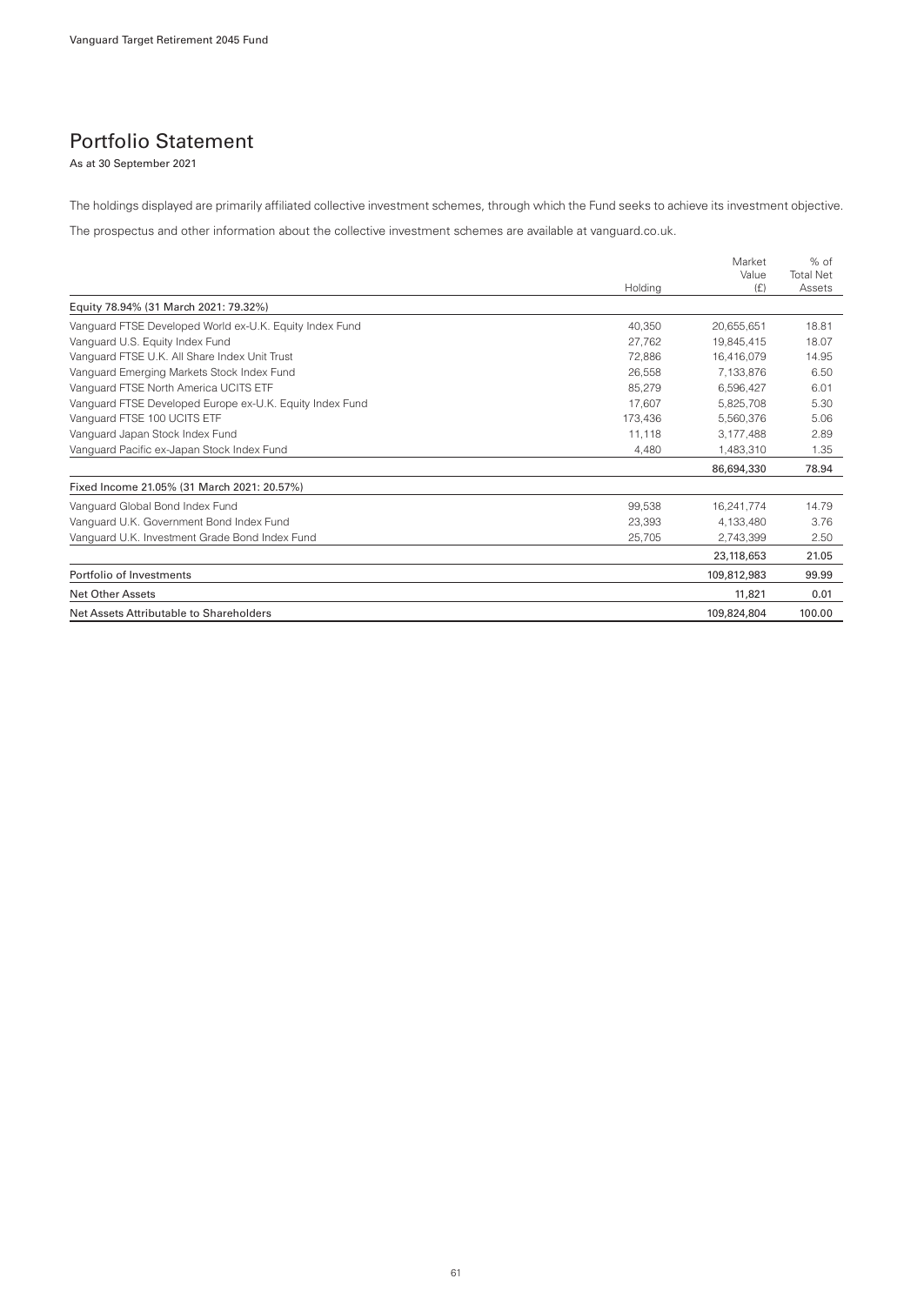## Balance Sheet

|                                         | As at                    |                      |
|-----------------------------------------|--------------------------|----------------------|
|                                         | 30 September 2021<br>(E) | 31 March 2021<br>(f) |
| Assets:                                 |                          |                      |
| <b>Financial Assets</b>                 | 109,812,983              | 75,229,143           |
| <b>Current Assets</b>                   |                          |                      |
| Debtors                                 | 199,257                  | 680,031              |
| Cash and Bank Balances                  | 315,519                  | 90,630               |
| <b>Total Assets</b>                     | 110,327,759              | 75,999,804           |
| Liabilities:                            |                          |                      |
| Creditors                               |                          |                      |
| Other Creditors                         | 502,955                  | 687,611              |
| <b>Total Liabilities</b>                | 502,955                  | 687,611              |
| Net Assets Attributable to Shareholders | 109,824,804              | 75,312,193           |

# Statement of Total Return

|                                                                                        | Period Ended                                                                   |           | Period Ended |           |
|----------------------------------------------------------------------------------------|--------------------------------------------------------------------------------|-----------|--------------|-----------|
|                                                                                        | 30 September 2021 30 September 2021 30 September 2020 30 September 2020<br>(E) | (E)       | (E)          | (E)       |
| Income                                                                                 |                                                                                |           |              |           |
| Net Capital Gains/(Losses)                                                             |                                                                                | 5,277,974 |              | 4,449,977 |
| Revenue                                                                                | 294,109                                                                        |           | 89,654       |           |
| Expenses                                                                               | (56, 408)                                                                      |           | (20, 768)    |           |
| Net Revenue Before Taxation                                                            | 237,701                                                                        |           | 68,886       |           |
| Taxation                                                                               | (15, 243)                                                                      |           | (5,073)      |           |
| Net Revenue After Taxation                                                             |                                                                                | 222,458   |              | 63,813    |
| <b>Total Return Before Distributions</b>                                               |                                                                                | 5,500,432 |              | 4,513,790 |
| Distributions <sup>1</sup>                                                             |                                                                                | 13,060    |              | 3,926     |
| Change in Net Assets Attributable to<br><b>Shareholders From Investment Activities</b> |                                                                                | 5,513,492 |              | 4,517,716 |
|                                                                                        |                                                                                |           |              |           |

1 Includes adjustments for equalisation.

### Statement of Change in Net Assets Attributable to Shareholders

|                                                                                 | Period Ended |             | Period Ended                                                                   |              |
|---------------------------------------------------------------------------------|--------------|-------------|--------------------------------------------------------------------------------|--------------|
|                                                                                 | (E)          | (£)         | 30 September 2021 30 September 2021 30 September 2020 30 September 2020<br>(E) | (£)          |
| Opening Net Assets Attributable to Shareholders                                 |              | 75,312,193  |                                                                                | 23,439,366   |
| Amounts Received on Issue of Shares                                             | 29,147,837   |             | 16.031.061                                                                     |              |
| Amounts Paid on Cancellation of Shares                                          | (148, 718)   |             | (928,004)                                                                      |              |
|                                                                                 |              | 28,999,119  |                                                                                | 15, 103, 057 |
| Change in Net Assets Attributable to<br>Shareholders From Investment Activities |              | 5,513,492   |                                                                                | 4,517,716    |
| Closing Net Assets Attributable to Shareholders                                 |              | 109,824,804 |                                                                                | 43,060,139   |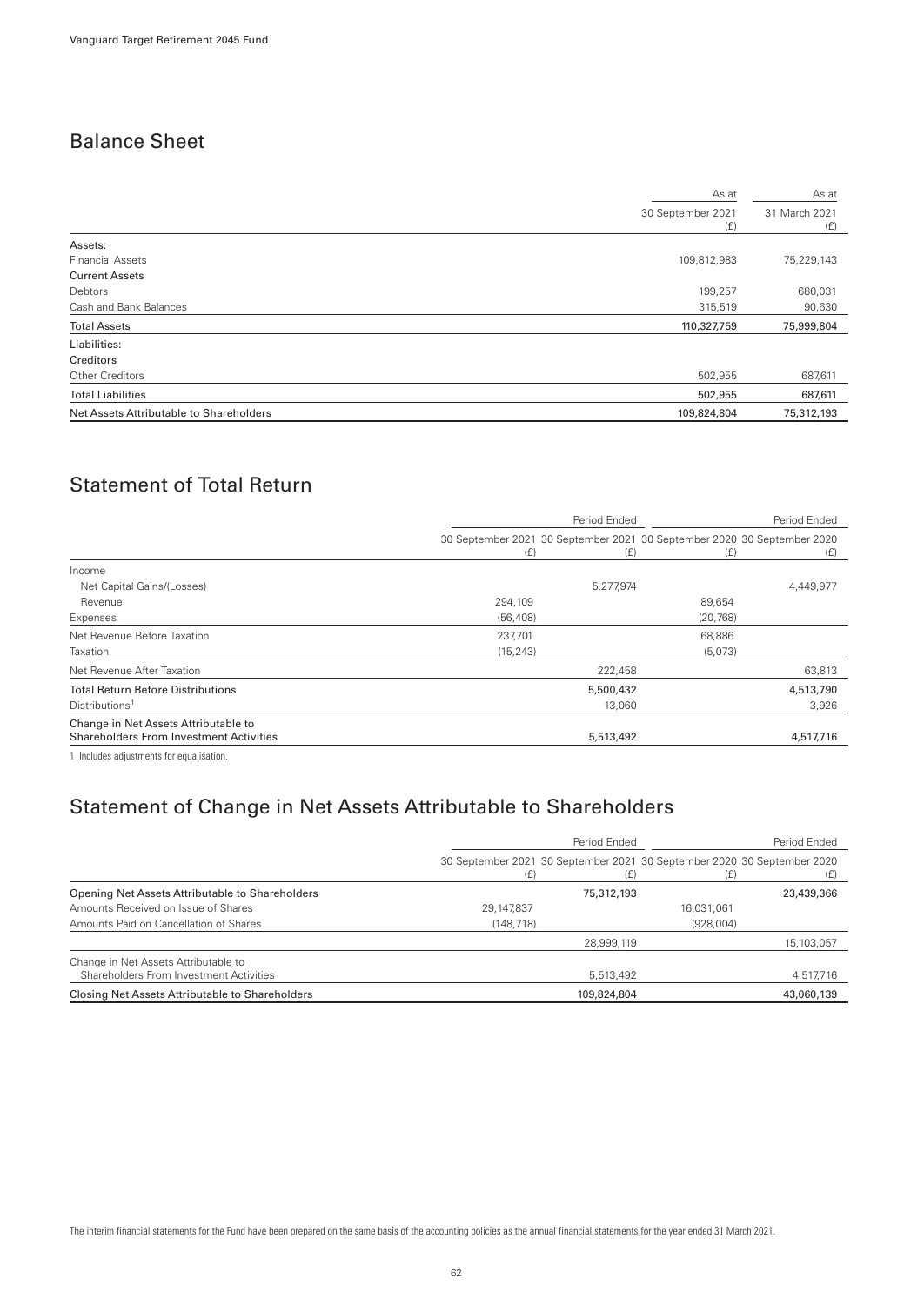# Vanguard Target Retirement 2050 Fund

Managed by Vanguard Global Advisers, LLC.

#### Investment Objective

The Fund's investment objective is to achieve an increase in value and, consistent with a gradually changing investment allocation, hold investments that will pay out money for investors planning to retire in or within approximately five years after 2050.

#### Investment Strategy

The Fund will seek to achieve its investment objective by investing more than 90% of its assets in passive funds that track an index, which are managed or operated by the ACD or its associates.

#### Synthetic Risk and Reward Indicator

| Lower risk |  |                         | Higher risk |                          |   |  |  |
|------------|--|-------------------------|-------------|--------------------------|---|--|--|
|            |  | Typically lower rewards |             | Typically higher rewards |   |  |  |
|            |  |                         |             |                          | 5 |  |  |

The Synthetic Risk and Reward Indicator (SRRI) measures the volatility of the Fund. The risk and reward category (which may range from 1 to 7) is calculated using historical data and may not be a reliable indicator of the Fund's future risk profile. The risk and reward category may shift over time and is not a target or guarantee. The lowest category (i.e. category 1) does not mean "risk free". The Fund appears in the higher range of the risk and reward indicator because the values of the Fund's investments have experienced a higher rate of change in the past.

### Performance Summary

The Performance Summary does not form part of the Financial Statements.

- The six months ended 30 September 2021 were generally favourable for the global economy but became more challenging as the period progressed. Corporate earnings were healthy across much of the globe, with many countries making headway against the COVID-19 pandemic and seeing increases in consumer demand and hiring.
- Sentiment deteriorated, however, as the Delta variant spread, inflation crept up and worries surfaced about the prospect of central banks scaling back their bond-buying programmes or raising interest rates. The US 10-year Treasury yield ended the six months down 25 basis points at 1.49%. In the UK, the yield of the 10-year gilt fell 17 basis points to 0.85%. (A basis point is one-hundredth of a percentage point.) The Bank of England maintained its official rate at 0.10%.
- Against this backdrop, Vanguard Target Retirement 2050 Fund returned 6.65% for the half year.
- Global equity markets returned 8.46%, as measured by the FTSE Global All Cap Index. In the US, all sectors produced gains. In the UK, 10 of the 11 sectors in the FTSE All-Share Index turned in positive results, with telecommunications the lone detractor.
- Global fixed income markets returned 1.02%, as measured by the Bloomberg Global Aggregate Float Adjusted and Scaled Index Hedged. US bonds, which represent about 40 percent of the index, outperformed their Japanese and European counterparts. The returns of higher-quality investment-grade bonds generally trailed those of lower-quality issues. Longer-dated bonds returned more than those with shorter maturities.

### Total Returns

|                    |            |            | <b>Total Returns</b><br>Periods Ended 30 September 2021<br>(Annualised for periods over one year) |
|--------------------|------------|------------|---------------------------------------------------------------------------------------------------|
|                    | Six Months | Five Years | Ten Years or<br>Since Inception <sup>1</sup>                                                      |
| A GBP Accumulation | 6.65%      | 8.99%      | 10.88%                                                                                            |

Performance is based on NAV with income reinvested.

All of the returns in this report represent past performance, which is not a guarantee of future results that may be achieved by the Fund. For performance data current to the most recent month-end, which may be higher or lower than that cited, visit our website at http://global.vanguard.com. Note, too, that both investment returns and principal value can fluctuate widely, so an investor's shares, when sold, could be worth more or less than their original cost.

The Fund is not managed to a benchmark and there is not a benchmark against which the performance of the Fund can appropriately be assessed. However, investors may compare the performance of the Fund against other funds within the Morningstar EEA Fund Target Date 2046+ category or the Investment Association Mixed Investment 40-85% Shares category. 1 Since-inception returns: A GBP Accumulation, 17 December 2015.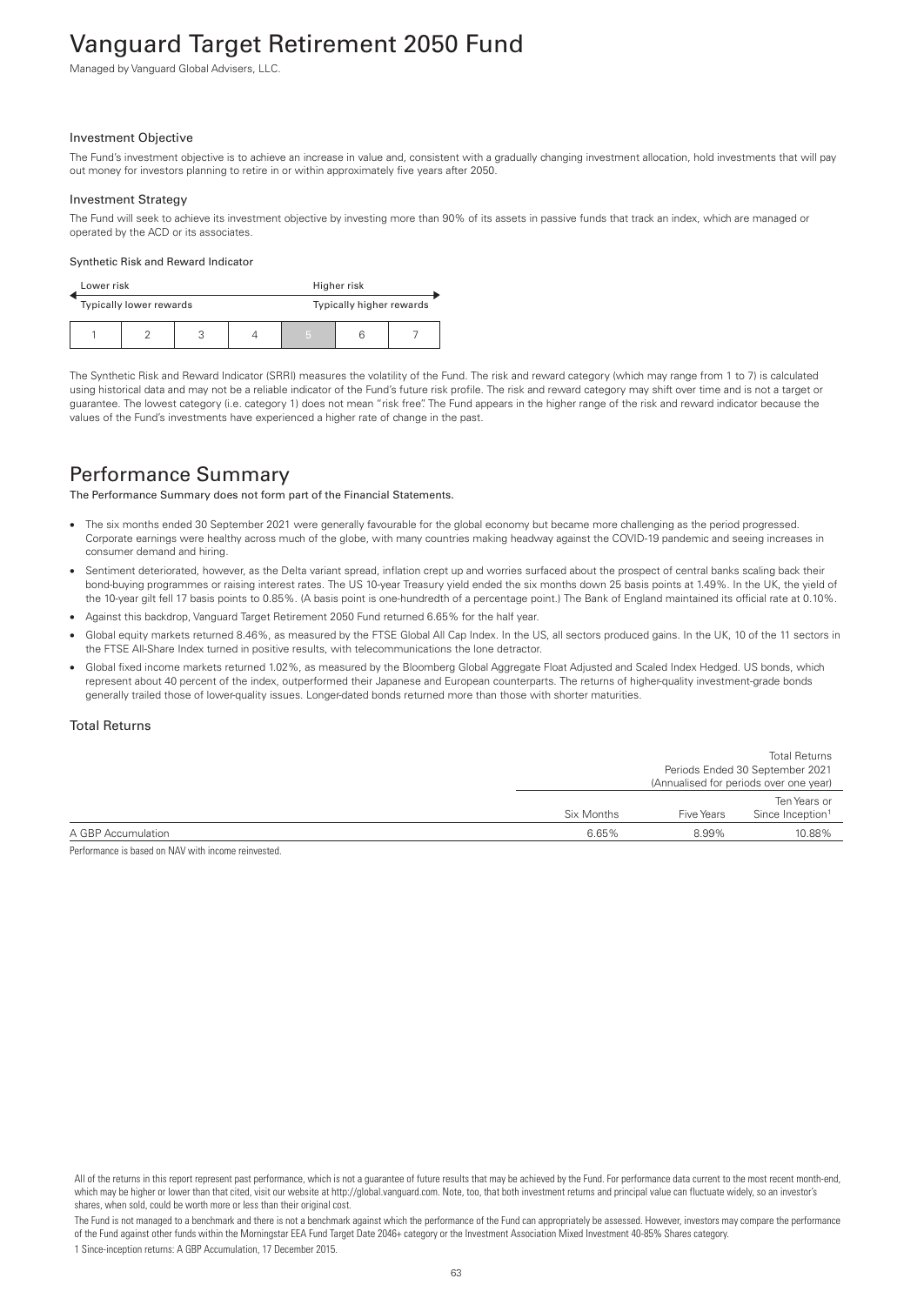### Performance Comparative Table

| A GBP Accumulation                             | As at<br>30 September 2021 | As at<br>31 March 2021 | As at<br>31 March 2020 | As at<br>31 March 2019 |
|------------------------------------------------|----------------------------|------------------------|------------------------|------------------------|
| Closing Net Asset Value                        | £67,479,281                | £47,377,201            | £15,369,209            | £6,861,384             |
| Closing Number of Shares                       | 371.147                    | 277.922                | 115,932                | 48,456                 |
| Closing Net Asset Value Per Share <sup>1</sup> | £181.81                    | £170.47                | £132.57                | £141.60                |
| Operating Charges <sup>2</sup>                 | 0.24%                      | 0.24%                  | $0.24\%$               | 0.24%                  |

1 The net asset value per share shown may diverge from the net asset value per share used for dealing purposes as at 30 September 2021 because of any adjustments for trade date accounting and any adjustments in valuation to bid prices. The quoted price for underlying collective investment schemes may be inclusive of any applicable swing pricing adjustments.

<sup>2</sup> Operating charges include indirect costs incurred in the maintenance and running of the Fund, as disclosed in the detailed expenses within the Statement of Total Return.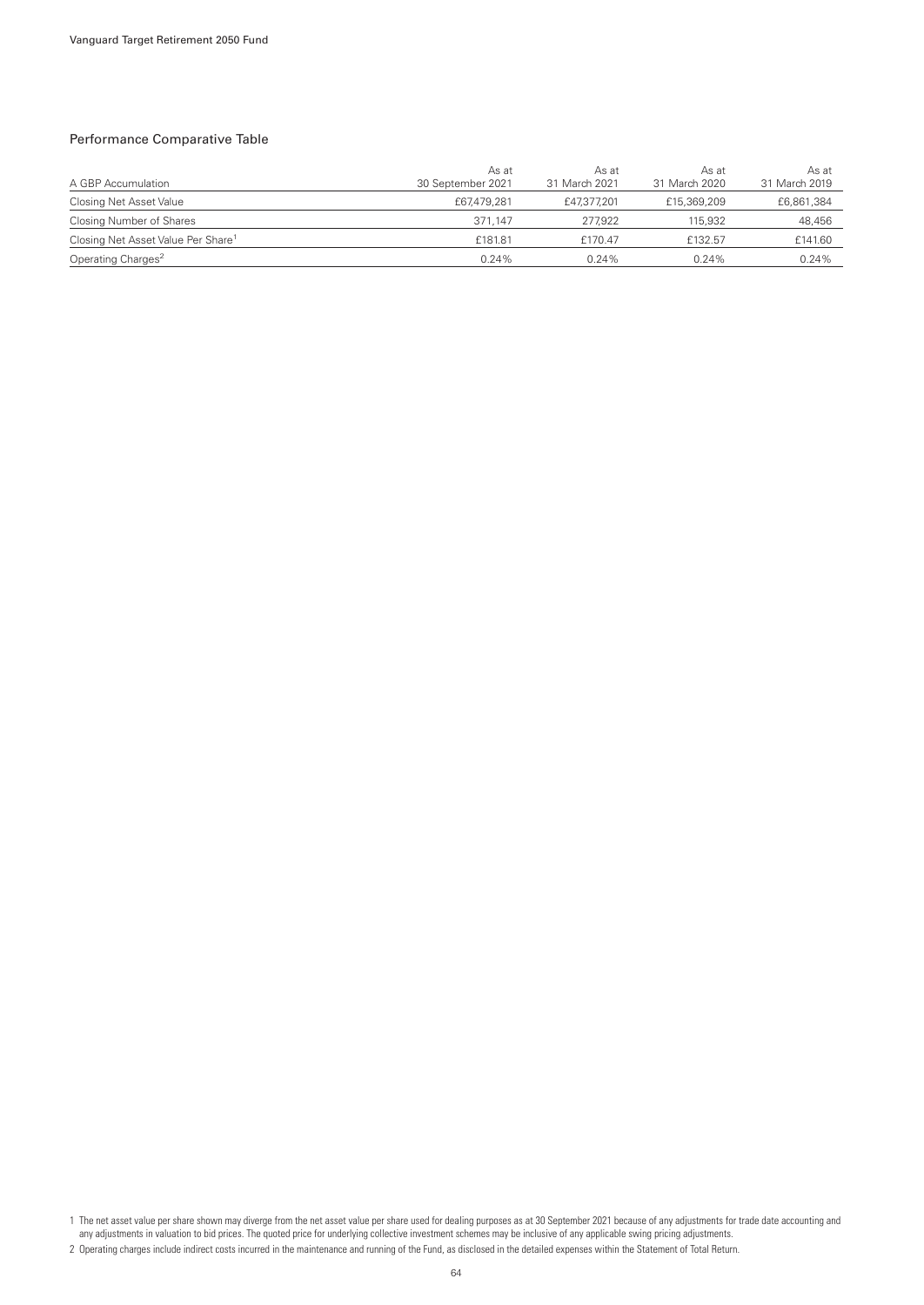|                                                         | Cost<br>(E) |
|---------------------------------------------------------|-------------|
| Largest Purchases                                       |             |
| Vanguard U.S. Equity Index Fund                         | 3.122.484   |
| Vanguard Global Bond Index Fund                         | 3.009.883   |
| Vanguard FTSE Developed World ex-U.K. Equity Index Fund | 2,800,166   |
| Vanguard FTSE U.K. All Share Index Unit Trust           | 2,710,515   |
| Vanguard Emerging Markets Stock Index Fund              | 1,212,056   |
| Total                                                   | 12,855,104  |
| <b>Total Purchases for the Period</b>                   | 17,284,997  |

|                                                         | Proceeds<br>(E) |
|---------------------------------------------------------|-----------------|
| Largest Sales                                           |                 |
| Vanguard Global Bond Index Fund                         | 240,499         |
| Vanguard FTSE U.K. All Share Index Unit Trust           | 229,122         |
| Vanguard U.S. Equity Index Fund                         | 78.414          |
| Vanguard FTSE Developed World ex-U.K. Equity Index Fund | 46,682          |
| Vanguard U.K. Government Bond Index Fund                | 43,687          |
| Total                                                   | 638,404         |
| <b>Total Sales for the Period</b>                       | 652,499         |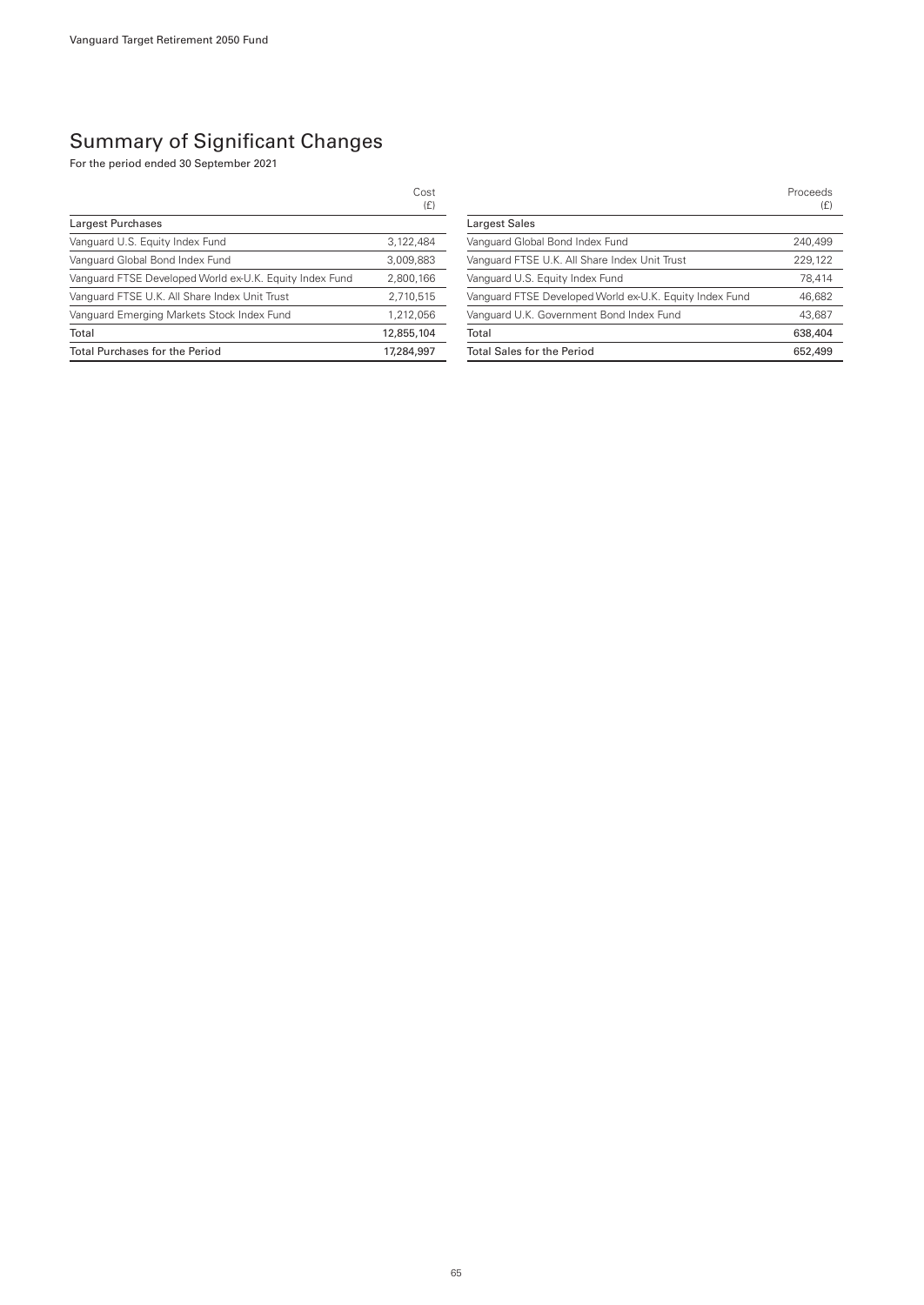### Portfolio Statement

As at 30 September 2021

The holdings displayed are primarily affiliated collective investment schemes, through which the Fund seeks to achieve its investment objective.

The prospectus and other information about the collective investment schemes are available at vanguard.co.uk.

|                                                          | Holdina | Market<br>Value<br>(E) | $%$ of<br><b>Total Net</b><br>Assets |
|----------------------------------------------------------|---------|------------------------|--------------------------------------|
| Equity 79.94% (31 March 2021: 79.80%)                    |         |                        |                                      |
| Vanguard FTSE Developed World ex-U.K. Equity Index Fund  | 24,880  | 12,736,046             | 18.87                                |
| Vanguard U.S. Equity Index Fund                          | 17,577  | 12.565.170             | 18.62                                |
| Vanguard FTSE U.K. All Share Index Unit Trust            | 45.380  | 10,220,873             | 15.15                                |
| Vanguard Emerging Markets Stock Index Fund               | 16,555  | 4.447.011              | 6.59                                 |
| Vanquard FTSE North America UCITS ETF                    | 51,786  | 4.005.706              | 5.94                                 |
| Vanguard FTSE Developed Europe ex-U.K. Equity Index Fund | 11,011  | 3,643,209              | 5.40                                 |
| Vanguard FTSE 100 UCITS ETF                              | 106,806 | 3,424,211              | 5.08                                 |
| Vanguard Japan Stock Index Fund                          | 6.904   | 1,973,100              | 2.92                                 |
| Vanguard Pacific ex-Japan Stock Index Fund               | 2,791   | 924,294                | 1.37                                 |
|                                                          |         | 53,939,620             | 79.94                                |
| Fixed Income 20.05% (31 March 2021: 20.07%)              |         |                        |                                      |
| Vanguard Global Bond Index Fund                          | 58,120  | 9,483,579              | 14.05                                |
| Vanguard U.K. Government Bond Index Fund                 | 13.743  | 2.428.245              | 3.60                                 |
| Vanguard U.K. Investment Grade Bond Index Fund           | 15,163  | 1,618,278              | 2.40                                 |
|                                                          |         | 13,530,102             | 20.05                                |
| Portfolio of Investments                                 |         | 67,469,722             | 99.99                                |
| <b>Net Other Assets</b>                                  |         | 9,559                  | 0.01                                 |
| Net Assets Attributable to Shareholders                  |         | 67.479.281             | 100.00                               |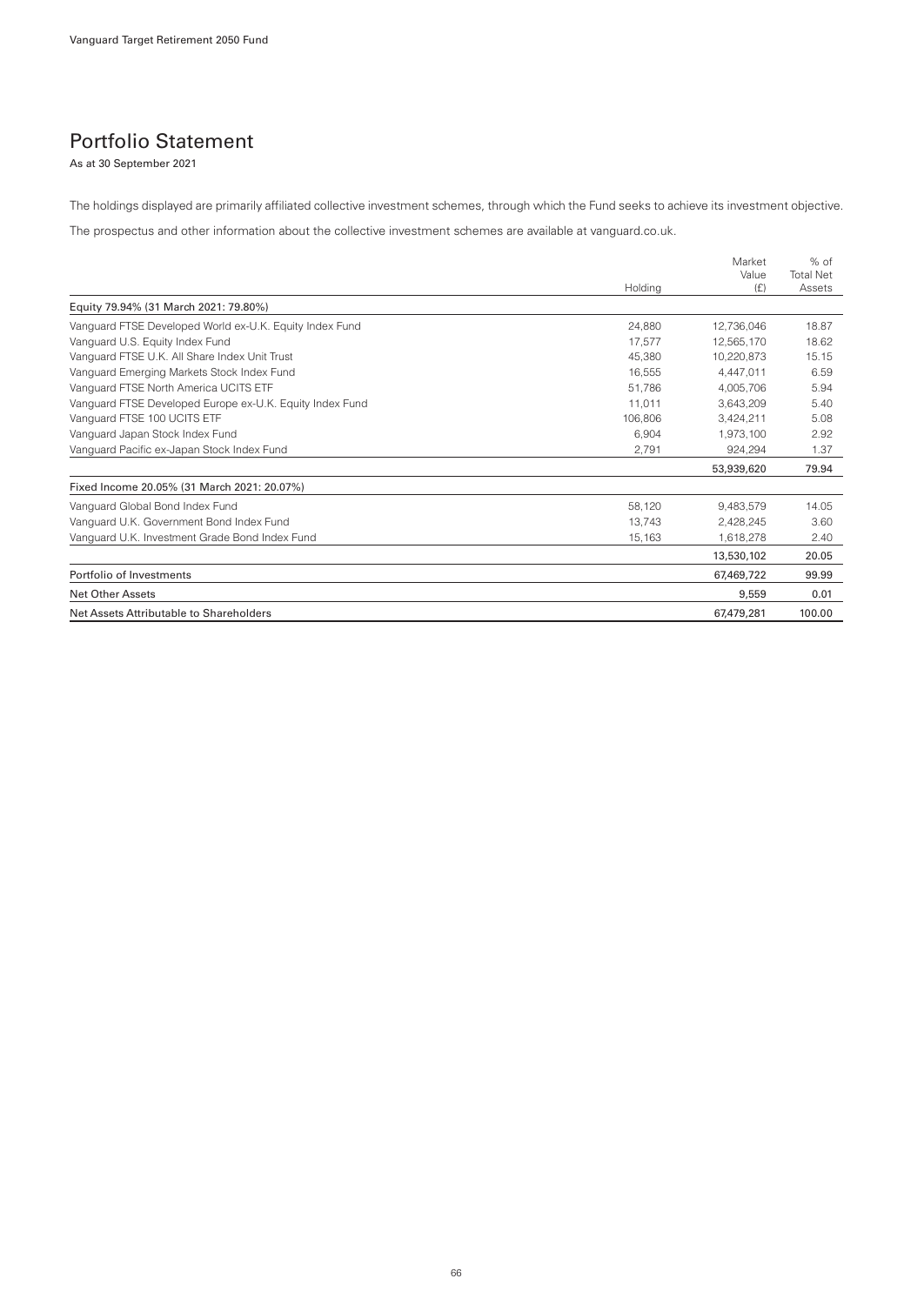## Balance Sheet

|                                         | As at                    | As at                |
|-----------------------------------------|--------------------------|----------------------|
|                                         | 30 September 2021<br>(E) | 31 March 2021<br>(f) |
| Assets:                                 |                          |                      |
| <b>Financial Assets</b>                 | 67,469,722               | 47,313,419           |
| <b>Current Assets</b>                   |                          |                      |
| Debtors                                 | 74,293                   | 630,768              |
| Cash and Bank Balances                  | 103,177                  | 84,227               |
| <b>Total Assets</b>                     | 67,647,192               | 48,028,414           |
| Liabilities:                            |                          |                      |
| Creditors                               |                          |                      |
| Other Creditors                         | 167,911                  | 651,213              |
| <b>Total Liabilities</b>                | 167,911                  | 651,213              |
| Net Assets Attributable to Shareholders | 67,479,281               | 47,377,201           |
|                                         |                          |                      |

# Statement of Total Return

|                                                                                        | Period Ended |                                                                                |           | Period Ended |
|----------------------------------------------------------------------------------------|--------------|--------------------------------------------------------------------------------|-----------|--------------|
|                                                                                        | (E)          | 30 September 2021 30 September 2021 30 September 2020 30 September 2020<br>(E) | (E)       | (E)          |
| Income                                                                                 |              |                                                                                |           |              |
| Net Capital Gains/(Losses)                                                             |              | 3,344,473                                                                      |           | 2,969,277    |
| Revenue                                                                                | 179,333      |                                                                                | 57,884    |              |
| Expenses                                                                               | (35, 248)    |                                                                                | (13, 812) |              |
| Net Revenue Before Taxation                                                            | 144,085      |                                                                                | 44,072    |              |
| Taxation                                                                               | (8,548)      |                                                                                | (3,212)   |              |
| Net Revenue After Taxation                                                             |              | 135,537                                                                        |           | 40,860       |
| <b>Total Return Before Distributions</b>                                               |              | 3,480,010                                                                      |           | 3,010,137    |
| Distributions <sup>1</sup>                                                             |              | 7,150                                                                          |           | 2,370        |
| Change in Net Assets Attributable to<br><b>Shareholders From Investment Activities</b> |              | 3,487,160                                                                      |           | 3,012,507    |
|                                                                                        |              |                                                                                |           |              |

1 Includes adjustments for equalisation.

### Statement of Change in Net Assets Attributable to Shareholders

|                                                                                 | Period Ended |            |                                                                                | Period Ended |
|---------------------------------------------------------------------------------|--------------|------------|--------------------------------------------------------------------------------|--------------|
|                                                                                 | (£)          | (E)        | 30 September 2021 30 September 2021 30 September 2020 30 September 2020<br>(£) |              |
| Opening Net Assets Attributable to Shareholders                                 |              | 47,377,201 |                                                                                | 15,369,209   |
| Amounts Received on Issue of Shares                                             | 17,160,718   |            | 10,684,068                                                                     |              |
| Amounts Paid on Cancellation of Shares                                          | (545, 798)   |            | (903, 576)                                                                     |              |
|                                                                                 |              | 16,614,920 |                                                                                | 9,780,492    |
| Change in Net Assets Attributable to<br>Shareholders From Investment Activities |              | 3,487,160  |                                                                                | 3,012,507    |
| Closing Net Assets Attributable to Shareholders                                 |              | 67,479,281 |                                                                                | 28,162,208   |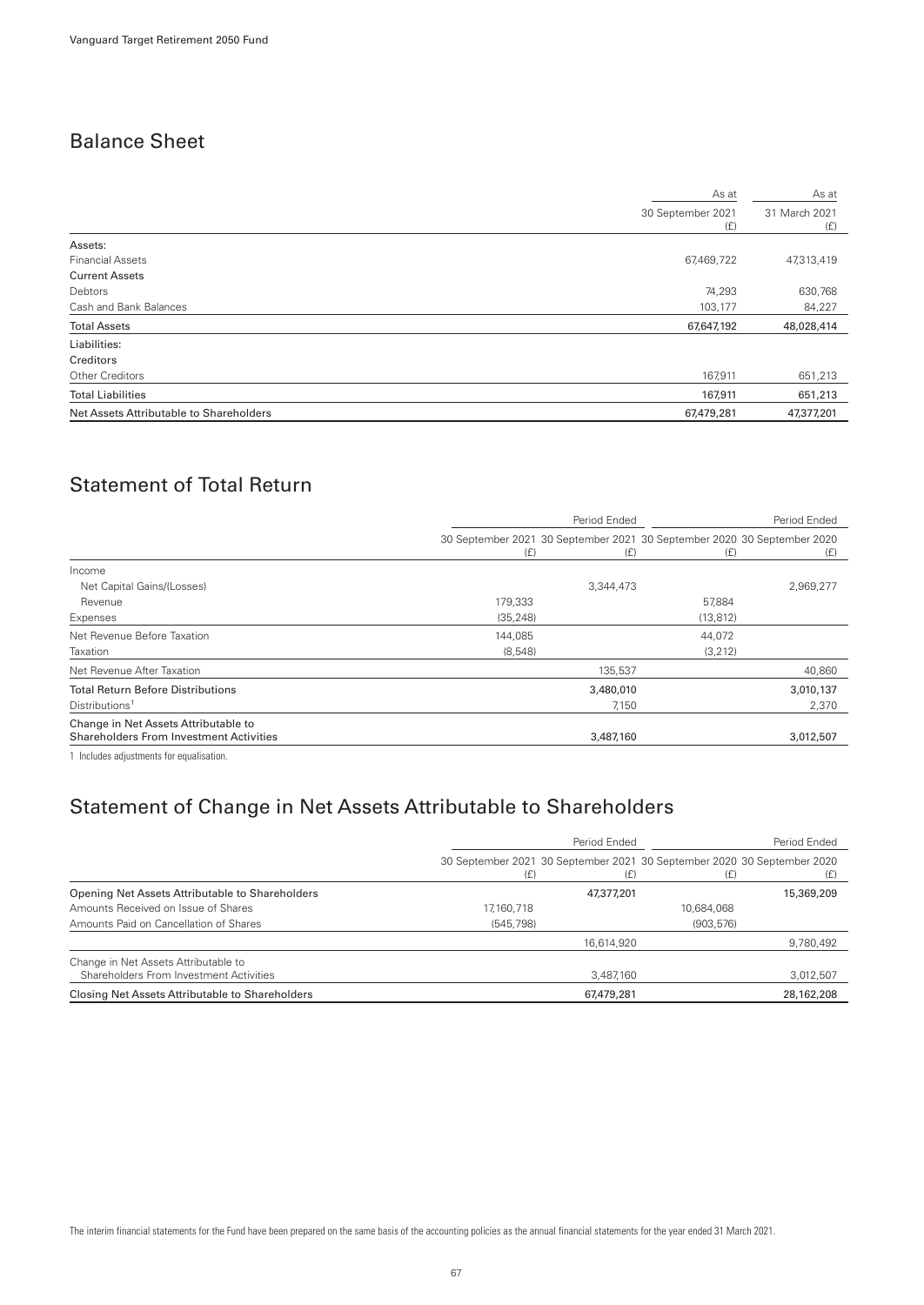# Vanguard Target Retirement 2055 Fund

Managed by Vanguard Global Advisers, LLC.

#### Investment Objective

The Fund's investment objective is to achieve an increase in value and, consistent with a gradually changing investment allocation, hold investments that will pay out money for investors planning to retire in or within approximately five years after 2055.

#### Investment Strategy

The Fund will seek to achieve its investment objective by investing more than 90% of its assets in passive funds that track an index, which are managed or operated by the ACD or its associates.

#### Synthetic Risk and Reward Indicator

| Lower risk              |  |  | Higher risk |                          |  |  |
|-------------------------|--|--|-------------|--------------------------|--|--|
| Typically lower rewards |  |  |             | Typically higher rewards |  |  |
|                         |  |  |             | 5                        |  |  |

The Synthetic Risk and Reward Indicator (SRRI) measures the volatility of the Fund. The risk and reward category (which may range from 1 to 7) is calculated using historical data and may not be a reliable indicator of the Fund's future risk profile. The risk and reward category may shift over time and is not a target or guarantee. The lowest category (i.e. category 1) does not mean "risk free". The Fund appears in the higher range of the risk and reward indicator because the values of the Fund's investments have experienced a higher rate of change in the past.

### Performance Summary

The Performance Summary does not form part of the Financial Statements.

- The six months ended 30 September 2021 were generally favourable for the global economy but became more challenging as the period progressed. Corporate earnings were healthy across much of the globe, with many countries making headway against the COVID-19 pandemic and seeing increases in consumer demand and hiring.
- Sentiment deteriorated, however, as the Delta variant spread, inflation crept up and worries surfaced about the prospect of central banks scaling back their bond-buying programmes or raising interest rates. The US 10-year Treasury yield ended the six months down 25 basis points at 1.49%. In the UK, the yield of the 10-year gilt fell 17 basis points to 0.85%. (A basis point is one-hundredth of a percentage point.) The Bank of England maintained its official rate at 0.10%.
- Against this backdrop, Vanguard Target Retirement 2055 Fund returned 6.65% for the half year.
- Global equity markets returned 8.46%, as measured by the FTSE Global All Cap Index. In the US, all sectors produced gains. In the UK, 10 of the 11 sectors in the FTSE All-Share Index turned in positive results, with telecommunications the lone detractor.
- Global fixed income markets returned 1.02%, as measured by the Bloomberg Global Aggregate Float Adjusted and Scaled Index Hedged. US bonds, which represent about 40 percent of the index, outperformed their Japanese and European counterparts. The returns of higher-quality investment-grade bonds generally trailed those of lower-quality issues. Longer-dated bonds returned more than those with shorter maturities.

### Total Returns

|                    |            | <b>Total Returns</b><br>Periods Ended 30 September 2021<br>(Annualised for periods over one year) |                                              |
|--------------------|------------|---------------------------------------------------------------------------------------------------|----------------------------------------------|
|                    | Six Months | Five Years                                                                                        | Ten Years or<br>Since Inception <sup>1</sup> |
| A GBP Accumulation | 6.65%      | 8.99%                                                                                             | 10.93%                                       |

Performance is based on NAV with income reinvested.

All of the returns in this report represent past performance, which is not a guarantee of future results that may be achieved by the Fund. For performance data current to the most recent month-end, which may be higher or lower than that cited, visit our website at http://global.vanguard.com. Note, too, that both investment returns and principal value can fluctuate widely, so an investor's shares, when sold, could be worth more or less than their original cost.

The Fund is not managed to a benchmark and there is not a benchmark against which the performance of the Fund can appropriately be assessed. However, investors may compare the performance of the Fund against other funds within the Morningstar EEA Fund Target Date 2046+ category or the Investment Association Mixed Investment 40-85% Shares category. 1 Since-inception returns: A GBP Accumulation, 17 December 2015.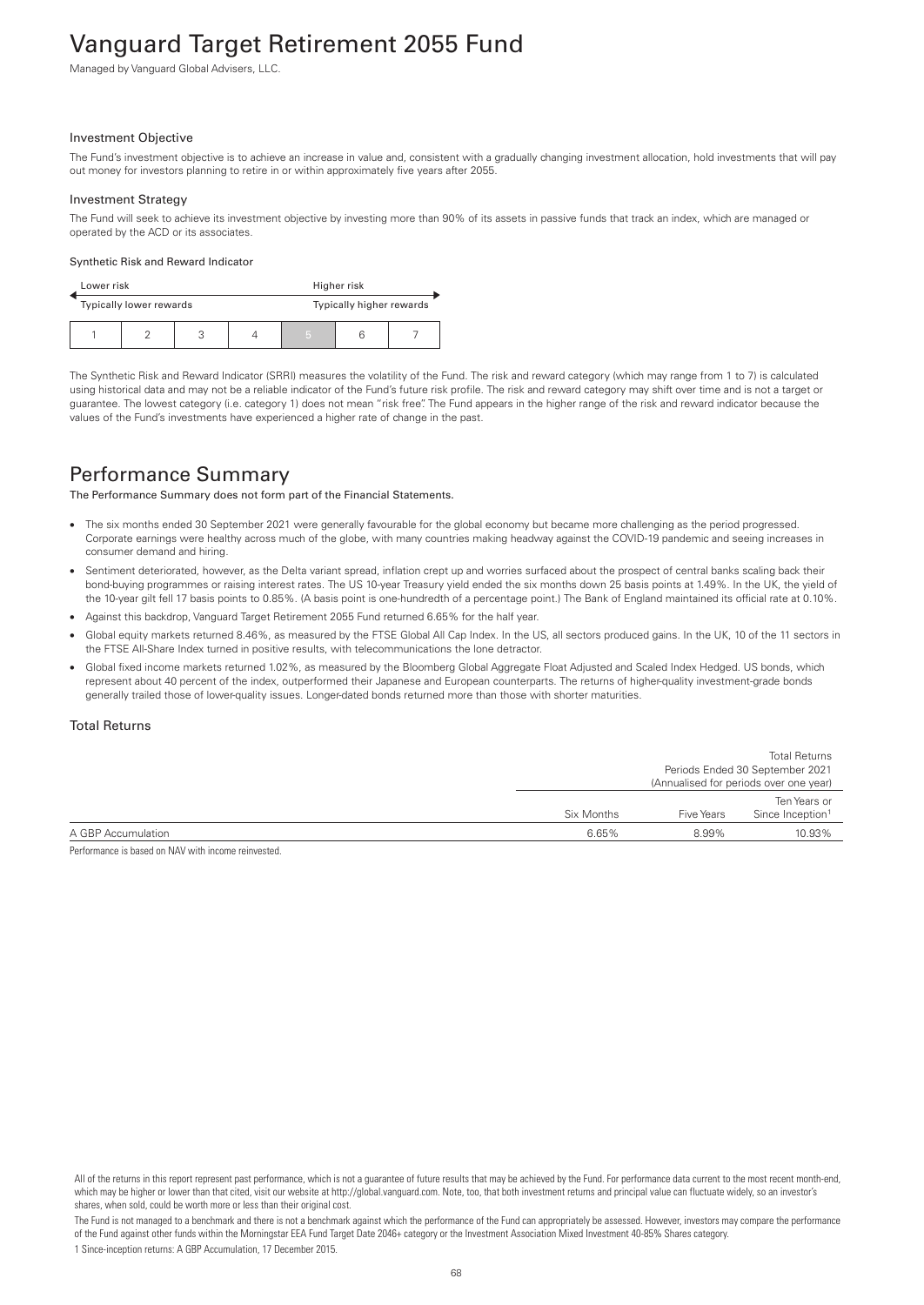### Performance Comparative Table

| A GBP Accumulation                             | As at<br>30 September 2021 | As at<br>31 March 2021 | As at<br>31 March 2020 | As at<br>31 March 2019 |
|------------------------------------------------|----------------------------|------------------------|------------------------|------------------------|
| Closing Net Asset Value                        | £41,965,123                | £28,790,184            | £10,120,997            | £6,069,346             |
| Closing Number of Shares                       | 230.263                    | 168,479                | 76.148                 | 42,737                 |
| Closing Net Asset Value Per Share <sup>1</sup> | £182.25                    | £170.88                | £132.91                | £142.02                |
| Operating Charges <sup>2</sup>                 | 0.24%                      | 0.24%                  | $0.24\%$               | 0.24%                  |

1 The net asset value per share shown may diverge from the net asset value per share used for dealing purposes as at 30 September 2021 because of any adjustments for trade date accounting and any adjustments in valuation to bid prices. The quoted price for underlying collective investment schemes may be inclusive of any applicable swing pricing adjustments.

<sup>2</sup> Operating charges include indirect costs incurred in the maintenance and running of the Fund, as disclosed in the detailed expenses within the Statement of Total Return.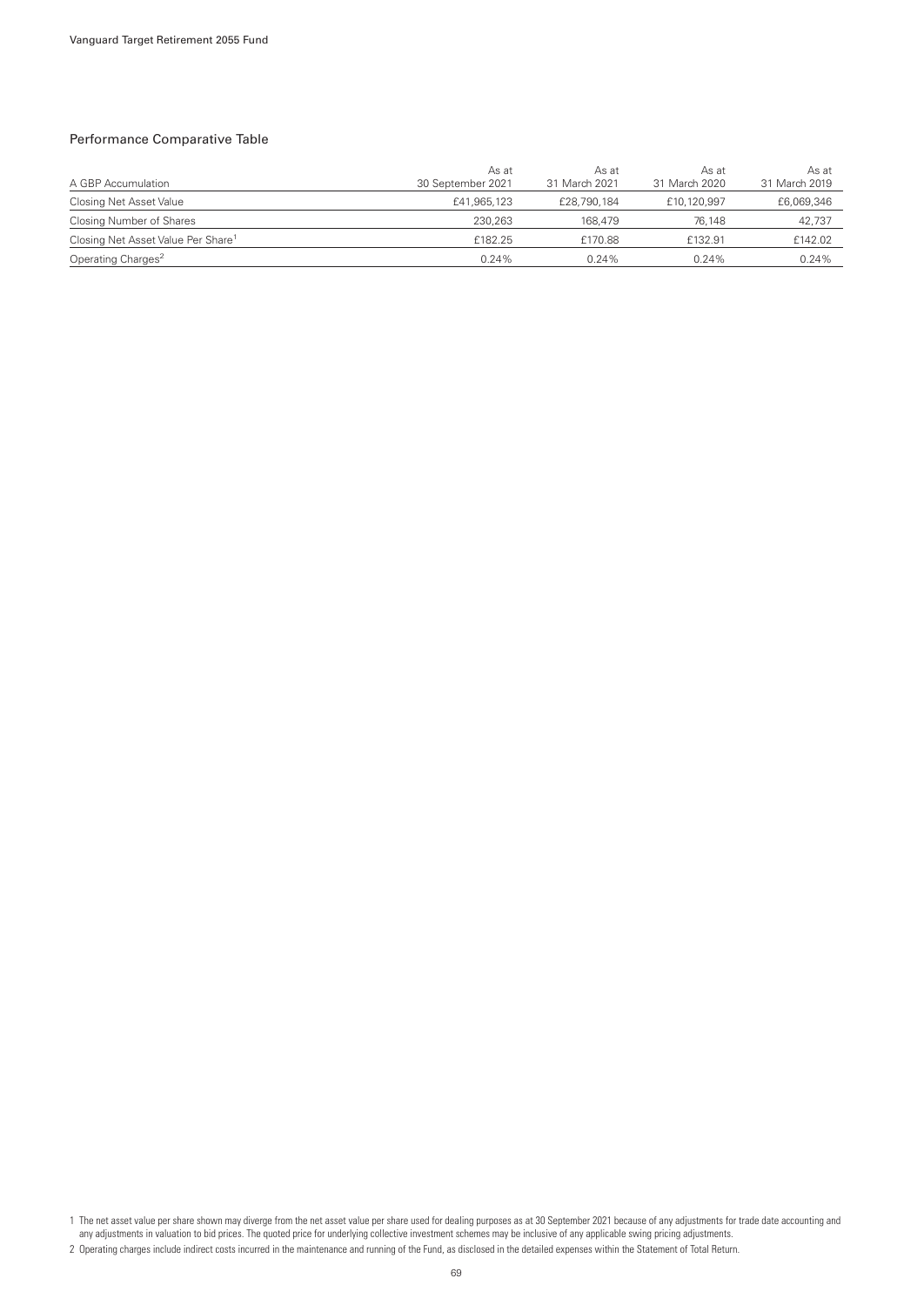|                                                         | Cost<br>(E) |
|---------------------------------------------------------|-------------|
| Largest Purchases                                       |             |
| Vanguard U.S. Equity Index Fund                         | 2.037.299   |
| Vanguard Global Bond Index Fund                         | 2.012.319   |
| Vanguard FTSE Developed World ex-U.K. Equity Index Fund | 1,893,437   |
| Vanguard FTSE U.K. All Share Index Unit Trust           | 1,802,221   |
| Vanguard Emerging Markets Stock Index Fund              | 768.587     |
| Total                                                   | 8,513,863   |
| <b>Total Purchases for the Period</b>                   | 11.426.134  |

|                                                | Proceeds<br>(E) |
|------------------------------------------------|-----------------|
| <b>Largest Sales</b>                           |                 |
| Vanquard Global Bond Index Fund                | 172.238         |
| Vanguard FTSE U.K. All Share Index Unit Trust  | 112.424         |
| Vanguard U.K. Government Bond Index Fund       | 18.335          |
| Vanquard U.K. Investment Grade Bond Index Fund | 15.152          |
| Vanguard U.S. Equity Index Fund                | 14,684          |
| Total                                          | 332,833         |
| <b>Total Sales for the Period</b>              | 340,800         |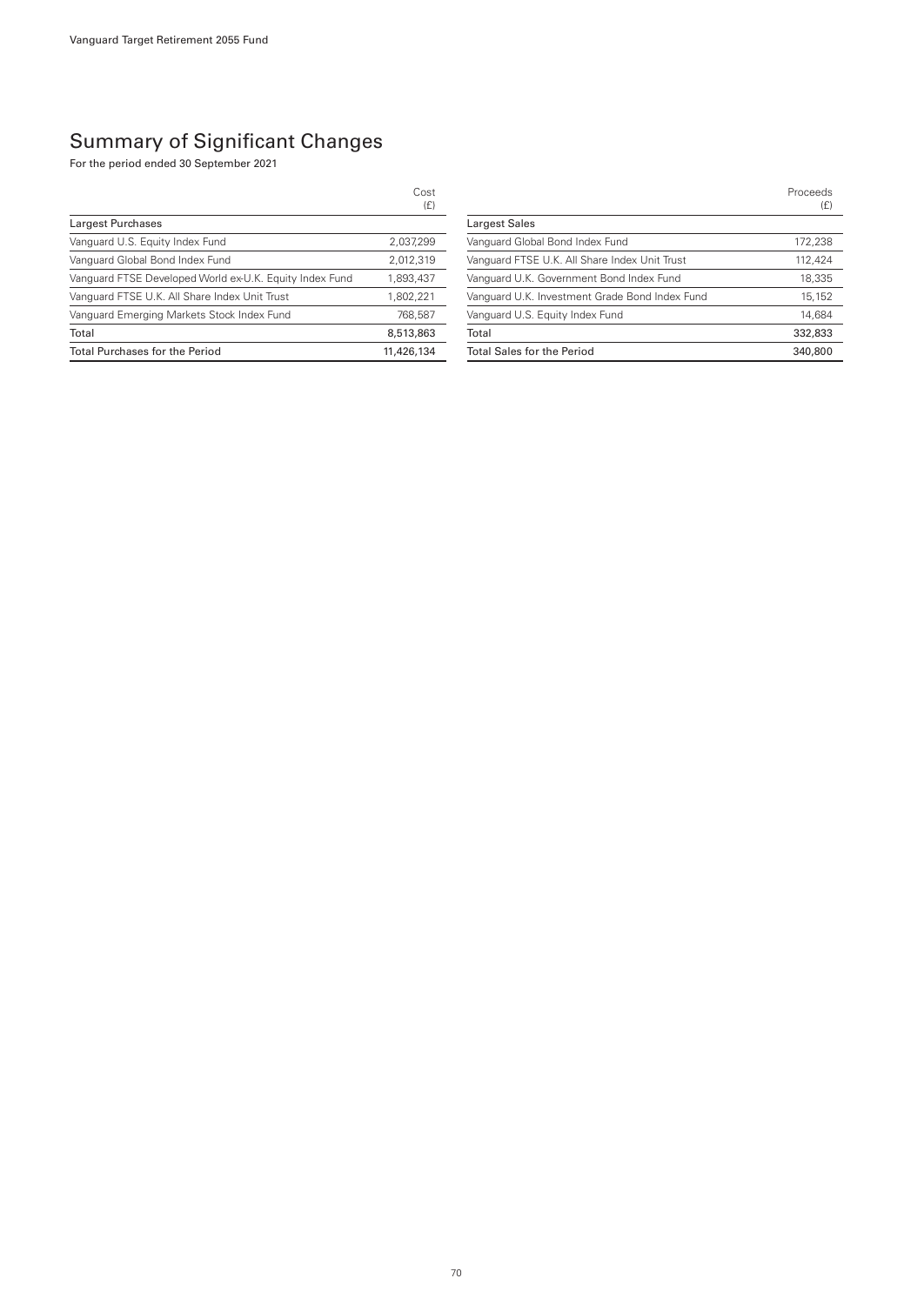### Portfolio Statement

As at 30 September 2021

The holdings displayed are primarily affiliated collective investment schemes, through which the Fund seeks to achieve its investment objective.

The prospectus and other information about the collective investment schemes are available at vanguard.co.uk.

|                                                          |         | Market<br>Value | $%$ of<br><b>Total Net</b> |
|----------------------------------------------------------|---------|-----------------|----------------------------|
|                                                          | Holding | (E)             | Assets                     |
| Equity 79.87% (31 March 2021: 79.78%)                    |         |                 |                            |
| Vanguard FTSE Developed World ex-U.K. Equity Index Fund  | 15,521  | 7.945.155       | 18.93                      |
| Vanguard U.S. Equity Index Fund                          | 10,939  | 7,819,459       | 18.63                      |
| Vanguard FTSE U.K. All Share Index Unit Trust            | 28,643  | 6,451,293       | 15.37                      |
| Vanguard Emerging Markets Stock Index Fund               | 10.169  | 2.731.673       | 6.51                       |
| Vanquard FTSE North America UCITS ETF                    | 31,987  | 2.474.231       | 5.90                       |
| Vanguard FTSE Developed Europe ex-U.K. Equity Index Fund | 6.870   | 2.273.293       | 5.42                       |
| Vanguard FTSE 100 UCITS ETF                              | 63,104  | 2,023,120       | 4.82                       |
| Vanguard Japan Stock Index Fund                          | 4.285   | 1,224,765       | 2.92                       |
| Vanguard Pacific ex-Japan Stock Index Fund               | 1.732   | 573,652         | 1.37                       |
|                                                          |         | 33,516,641      | 79.87                      |
| Fixed Income 20.12% (31 March 2021: 20.07%)              |         |                 |                            |
| Vanguard Global Bond Index Fund                          | 36,271  | 5,918,341       | 14.10                      |
| Vanguard U.K. Government Bond Index Fund                 | 8.507   | 1.503.122       | 3.58                       |
| Vanguard U.K. Investment Grade Bond Index Fund           | 9,570   | 1,021,350       | 2.44                       |
|                                                          |         | 8,442,813       | 20.12                      |
| Portfolio of Investments                                 |         | 41,959,454      | 99.99                      |
| <b>Net Other Assets</b>                                  |         | 5,669           | 0.01                       |
| Net Assets Attributable to Shareholders                  |         | 41,965,123      | 100.00                     |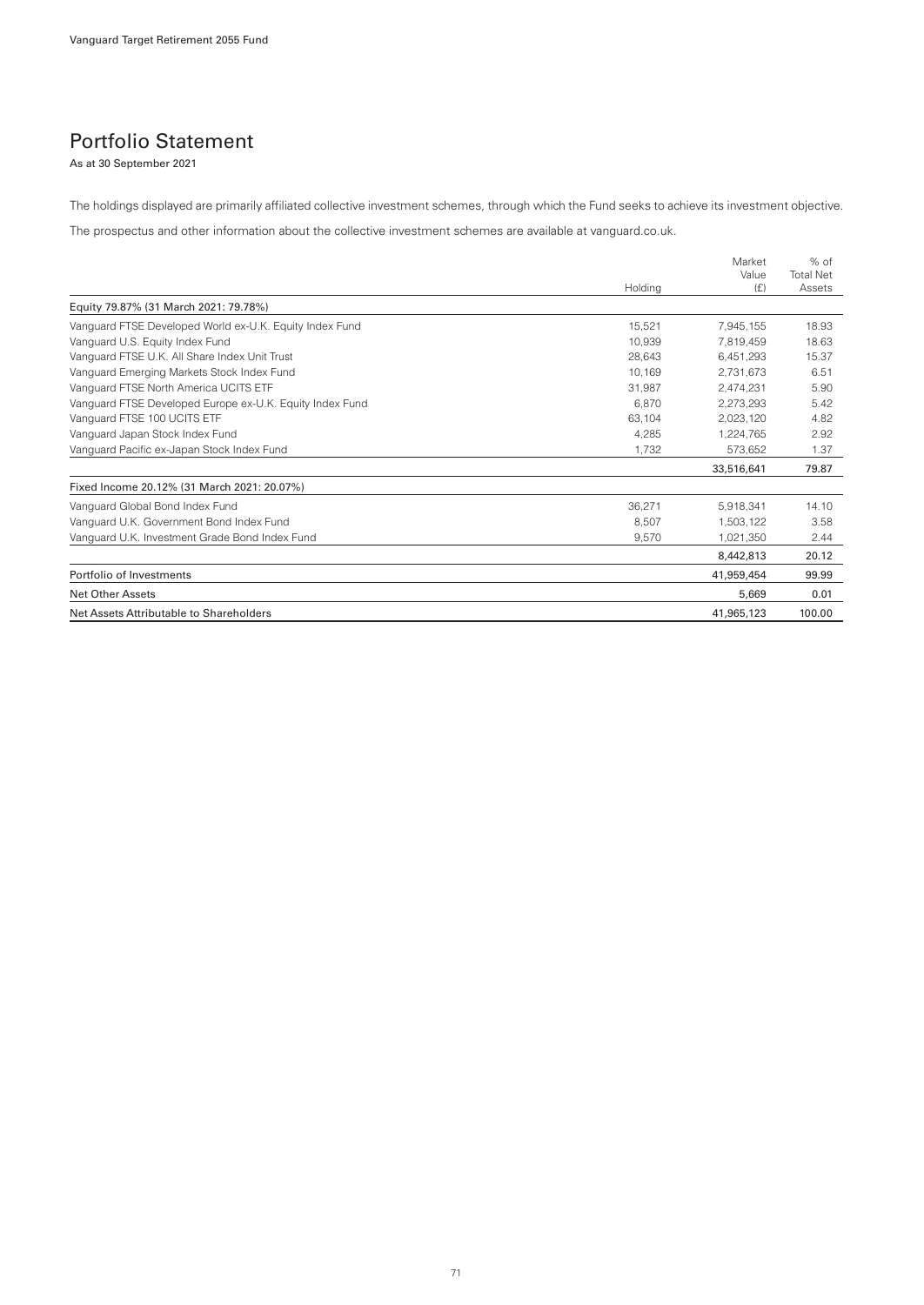## Balance Sheet

|                                         | As at      | As at                |
|-----------------------------------------|------------|----------------------|
| 30 September 2021                       | (E)        | 31 March 2021<br>(f) |
| Assets:                                 |            |                      |
| <b>Financial Assets</b>                 | 41,959,454 | 28,748,333           |
| <b>Current Assets</b>                   |            |                      |
| Debtors                                 | 162,570    | 310,490              |
| Cash and Bank Balances                  | 83,143     | 63,451               |
| <b>Total Assets</b>                     | 42,205,167 | 29,122,274           |
| Liabilities:                            |            |                      |
| Creditors                               |            |                      |
| Other Creditors                         | 240,044    | 332,090              |
| <b>Total Liabilities</b>                | 240,044    | 332,090              |
| Net Assets Attributable to Shareholders | 41,965,123 | 28,790,184           |

# Statement of Total Return

|                                                                                        | Period Ended                                                                   |           |         | Period Ended |
|----------------------------------------------------------------------------------------|--------------------------------------------------------------------------------|-----------|---------|--------------|
|                                                                                        | 30 September 2021 30 September 2021 30 September 2020 30 September 2020<br>(E) | (E)       | (E)     | (E)          |
| Income                                                                                 |                                                                                |           |         |              |
| Net Capital Gains/(Losses)                                                             |                                                                                | 2,017,621 |         | 1,902,741    |
| Revenue                                                                                | 108,166                                                                        |           | 34,518  |              |
| Expenses                                                                               | (21, 488)                                                                      |           | (8.793) |              |
| Net Revenue Before Taxation                                                            | 86,678                                                                         |           | 25,725  |              |
| Taxation                                                                               | (5, 223)                                                                       |           | (1,743) |              |
| Net Revenue After Taxation                                                             |                                                                                | 81,455    |         | 23,982       |
| <b>Total Return Before Distributions</b>                                               |                                                                                | 2,099,076 |         | 1,926,723    |
| Distributions <sup>1</sup>                                                             |                                                                                | 5,369     |         | 1,463        |
| Change in Net Assets Attributable to<br><b>Shareholders From Investment Activities</b> |                                                                                | 2,104,445 |         | 1,928,186    |
|                                                                                        |                                                                                |           |         |              |

1 Includes adjustments for equalisation.

### Statement of Change in Net Assets Attributable to Shareholders

|                                                                                 | Period Ended |            | Period Ended                                                                   |            |
|---------------------------------------------------------------------------------|--------------|------------|--------------------------------------------------------------------------------|------------|
|                                                                                 | (E)          | (£)        | 30 September 2021 30 September 2021 30 September 2020 30 September 2020<br>(E) | (£)        |
| Opening Net Assets Attributable to Shareholders                                 |              | 28,790,184 |                                                                                | 10,120,997 |
| Amounts Received on Issue of Shares                                             | 11,381,992   |            | 6,408,471                                                                      |            |
| Amounts Paid on Cancellation of Shares                                          | (311, 498)   |            | (231, 761)                                                                     |            |
|                                                                                 |              | 11.070.494 |                                                                                | 6,176,710  |
| Change in Net Assets Attributable to<br>Shareholders From Investment Activities |              | 2,104,445  |                                                                                | 1,928,186  |
| Closing Net Assets Attributable to Shareholders                                 |              | 41,965,123 |                                                                                | 18,225,893 |

The interim financial statements for the Fund have been prepared on the same basis of the accounting policies as the annual financial statements for the year ended 31 March 2021.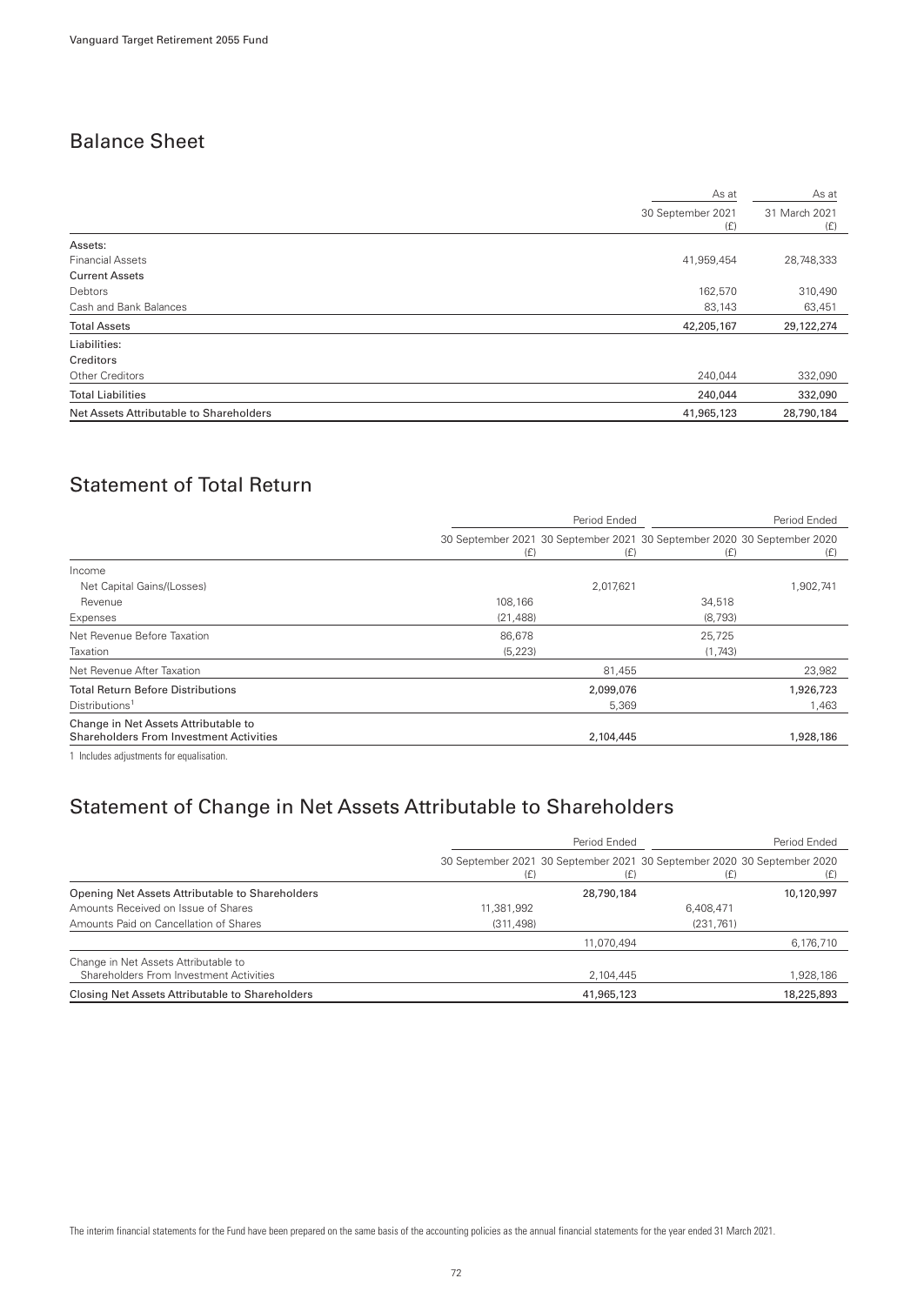# Vanguard Target Retirement 2060 Fund

Managed by Vanguard Global Advisers, LLC.

#### Investment Objective

The Fund's investment objective is to achieve an increase in value and, consistent with a gradually changing investment allocation, hold investments that will pay out money for investors planning to retire in or within approximately five years after 2060.

#### Investment Strategy

The Fund will seek to achieve its investment objective by investing more than 90% of its assets in passive funds that track an index, which are managed or operated by the ACD or its associates.

#### Synthetic Risk and Reward Indicator

| Lower risk<br>Higher risk |  |  |   |                          |  |
|---------------------------|--|--|---|--------------------------|--|
| Typically lower rewards   |  |  |   | Typically higher rewards |  |
|                           |  |  | 5 |                          |  |

The Synthetic Risk and Reward Indicator (SRRI) measures the volatility of the Fund. The risk and reward category (which may range from 1 to 7) is calculated using historical data and may not be a reliable indicator of the Fund's future risk profile. The risk and reward category may shift over time and is not a target or guarantee. The lowest category (i.e. category 1) does not mean "risk free". The Fund appears in the higher range of the risk and reward indicator because the values of the Fund's investments have experienced a higher rate of change in the past.

### Performance Summary

The Performance Summary does not form part of the Financial Statements.

- The six months ended 30 September 2021 were generally favourable for the global economy but became more challenging as the period progressed. Corporate earnings were healthy across much of the globe, with many countries making headway against the COVID-19 pandemic and seeing increases in consumer demand and hiring.
- Sentiment deteriorated, however, as the Delta variant spread, inflation crept up and worries surfaced about the prospect of central banks scaling back their bond-buying programmes or raising interest rates. The US 10-year Treasury yield ended the six months down 25 basis points at 1.49%. In the UK, the yield of the 10-year gilt fell 17 basis points to 0.85%. (A basis point is one-hundredth of a percentage point.) The Bank of England maintained its official rate at 0.10%.
- Against this backdrop, Vanguard Target Retirement 2060 Fund returned 6.68% for the half year.
- Global equity markets returned 8.46%, as measured by the FTSE Global All Cap Index. In the US, all sectors produced gains. In the UK, 10 of the 11 sectors in the FTSE All-Share Index turned in positive results, with telecommunications the lone detractor.
- Global fixed income markets returned 1.02%, as measured by the Bloomberg Global Aggregate Float Adjusted and Scaled Index Hedged. US bonds, which represent about 40 percent of the index, outperformed their Japanese and European counterparts. The returns of higher-quality investment-grade bonds generally trailed those of lower-quality issues. Longer-dated bonds returned more than those with shorter maturities.

#### Total Returns

|                    |            | <b>Total Returns</b>                   |  |
|--------------------|------------|----------------------------------------|--|
|                    |            | Periods Ended 30 September 2021        |  |
|                    |            | (Annualised for periods over one year) |  |
|                    |            | Ten Years or                           |  |
|                    | Six Months | Since Inception <sup>1</sup>           |  |
| A GBP Accumulation | 6.68%      | 8.33%                                  |  |

Performance is based on NAV with income reinvested.

The Fund is not managed to a benchmark and there is not a benchmark against which the performance of the Fund can appropriately be assessed. However, investors may compare the performance of the Fund against other funds within the Morningstar EEA Fund Target Date 2046+ category or the Investment Association Mixed Investment 40-85% Shares category. 1 Since-inception returns: A GBP Accumulation, 5 December 2017.

All of the returns in this report represent past performance, which is not a guarantee of future results that may be achieved by the Fund. For performance data current to the most recent month-end, which may be higher or lower than that cited, visit our website at http://global.vanguard.com. Note, too, that both investment returns and principal value can fluctuate widely, so an investor's shares, when sold, could be worth more or less than their original cost.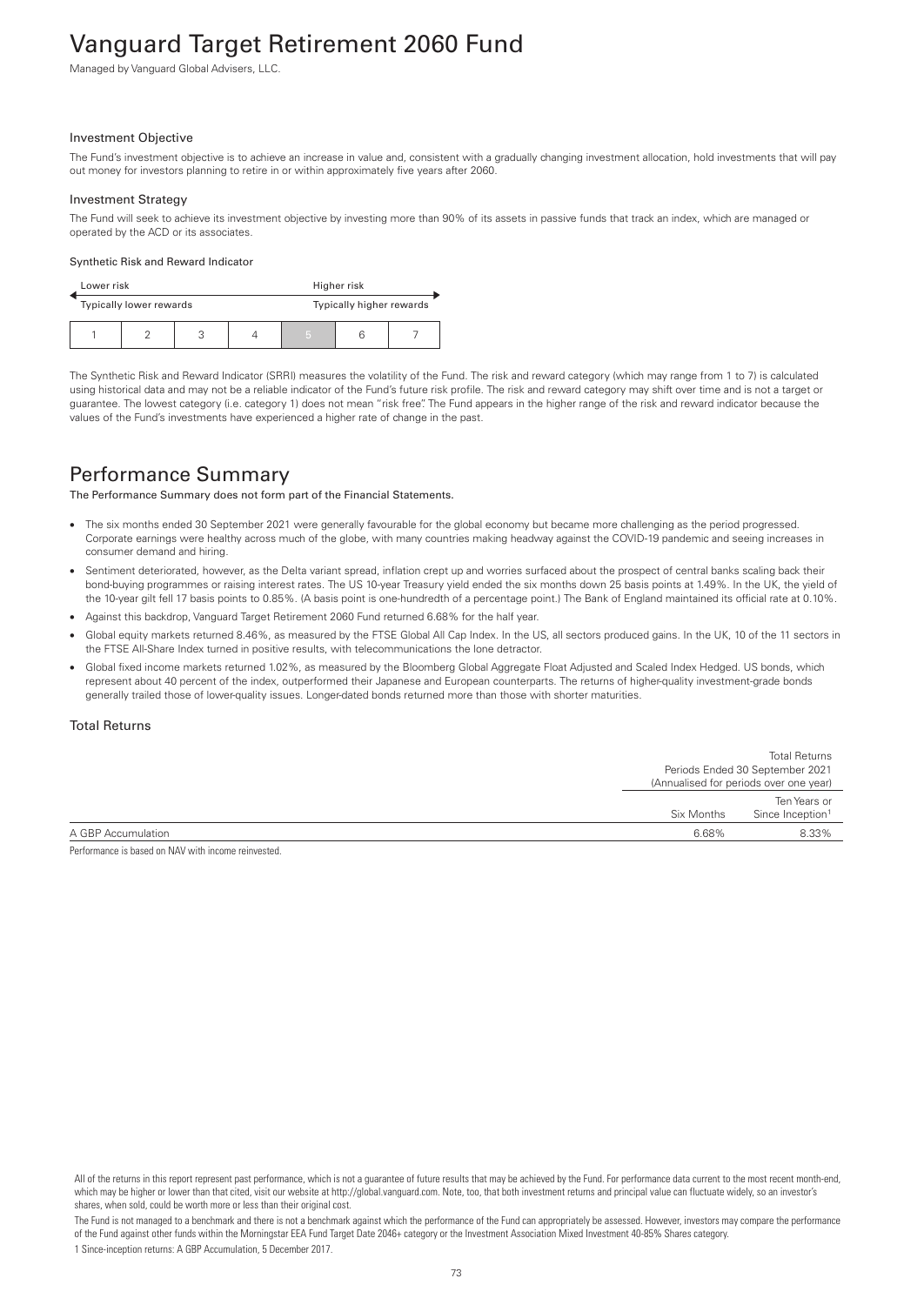### Performance Comparative Table

| A GBP Accumulation                             | As at<br>30 September 2021 | As at<br>31 March 2021 | As at<br>31 March 2020 | As at<br>31 March 2019 |
|------------------------------------------------|----------------------------|------------------------|------------------------|------------------------|
| Closing Net Asset Value                        | £11,397,728                | £6,796,552             | £1,326,272             | £479,379               |
| Closing Number of Shares                       | 84.004                     | 53.417                 | 13,406                 | 4,534                  |
| Closing Net Asset Value Per Share <sup>1</sup> | £135.68                    | £127.24                | £98.93                 | £105.73                |
| Operating Charges <sup>2</sup>                 | 0.24%                      | 0.24%                  | $0.24\%$               | 0.24%                  |

1 The net asset value per share shown may diverge from the net asset value per share used for dealing purposes as at 30 September 2021 because of any adjustments for trade date accounting and any adjustments in valuation to bid prices. The quoted price for underlying collective investment schemes may be inclusive of any applicable swing pricing adjustments.

<sup>2</sup> Operating charges include indirect costs incurred in the maintenance and running of the Fund, as disclosed in the detailed expenses within the Statement of Total Return.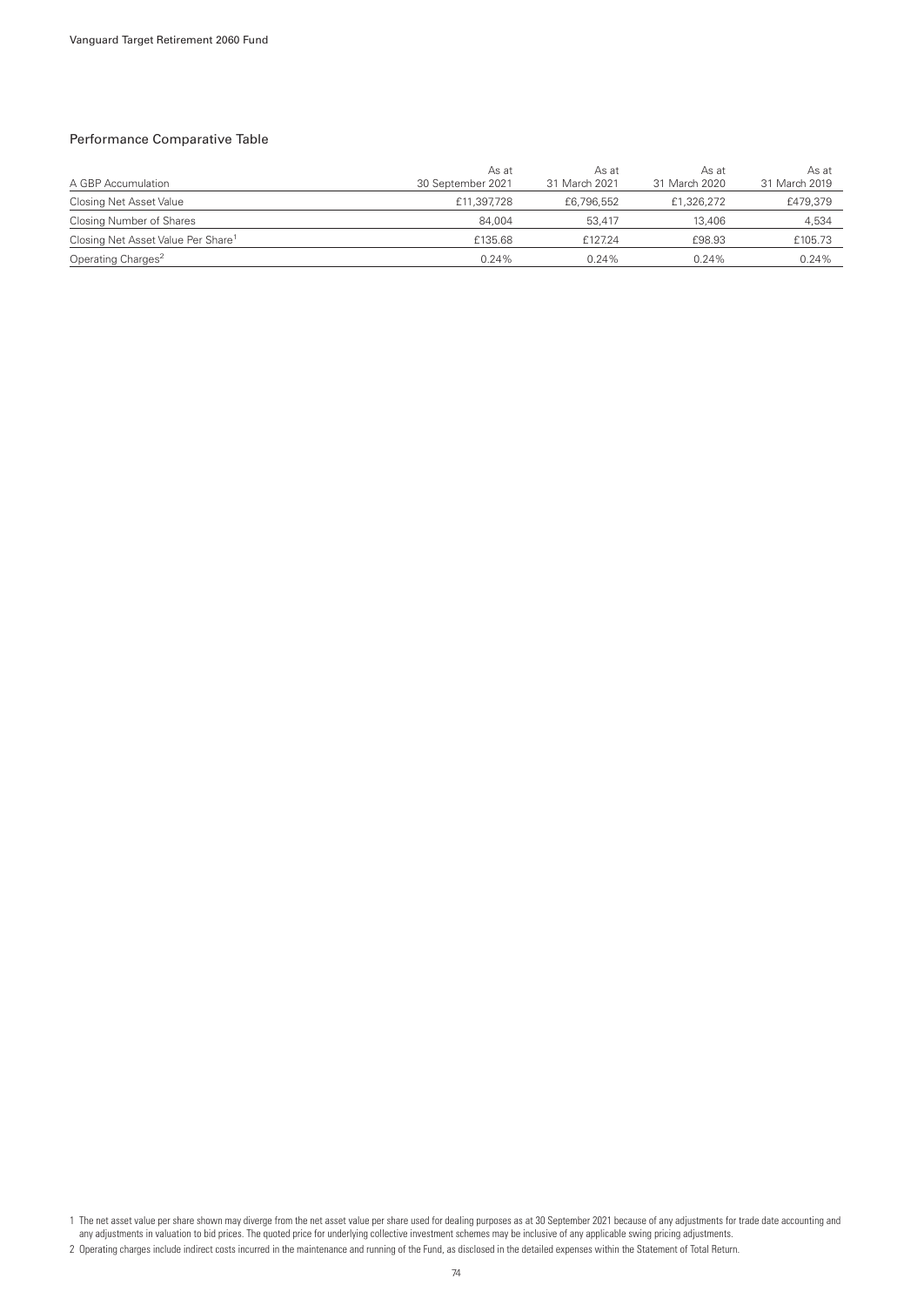### Summary of Significant Changes

For the period ended 30 September 2021

|                                                         | Cost<br>(E) |
|---------------------------------------------------------|-------------|
| Largest Purchases                                       |             |
| Vanguard U.S. Equity Index Fund                         | 758.604     |
| Vanguard FTSE Developed World ex-U.K. Equity Index Fund | 725.387     |
| Vanguard Global Bond Index Fund                         | 669,570     |
| Vanguard FTSE U.K. All Share Index Unit Trust           | 626,680     |
| Vanguard Emerging Markets Stock Index Fund              | 292.265     |
| Total                                                   | 3,072,506   |
| <b>Total Purchases for the Period</b>                   | 4,189,846   |

|                                                          | Proceeds<br>(E) |
|----------------------------------------------------------|-----------------|
| <b>Total Sales</b>                                       |                 |
| Vanguard U.S. Equity Index Fund                          | 29.665          |
| Vanguard FTSE U.K. All Share Index Unit Trust            | 27.159          |
| Vanguard Global Bond Index Fund                          | 24.598          |
| Vanguard FTSE Developed World ex-U.K. Equity Index Fund  | 14,405          |
| Vanguard FTSE Developed Europe ex-U.K. Equity Index Fund | 5.173           |
| Total                                                    | 101,000         |
| <b>Total Sales for the Period</b>                        | 101,000         |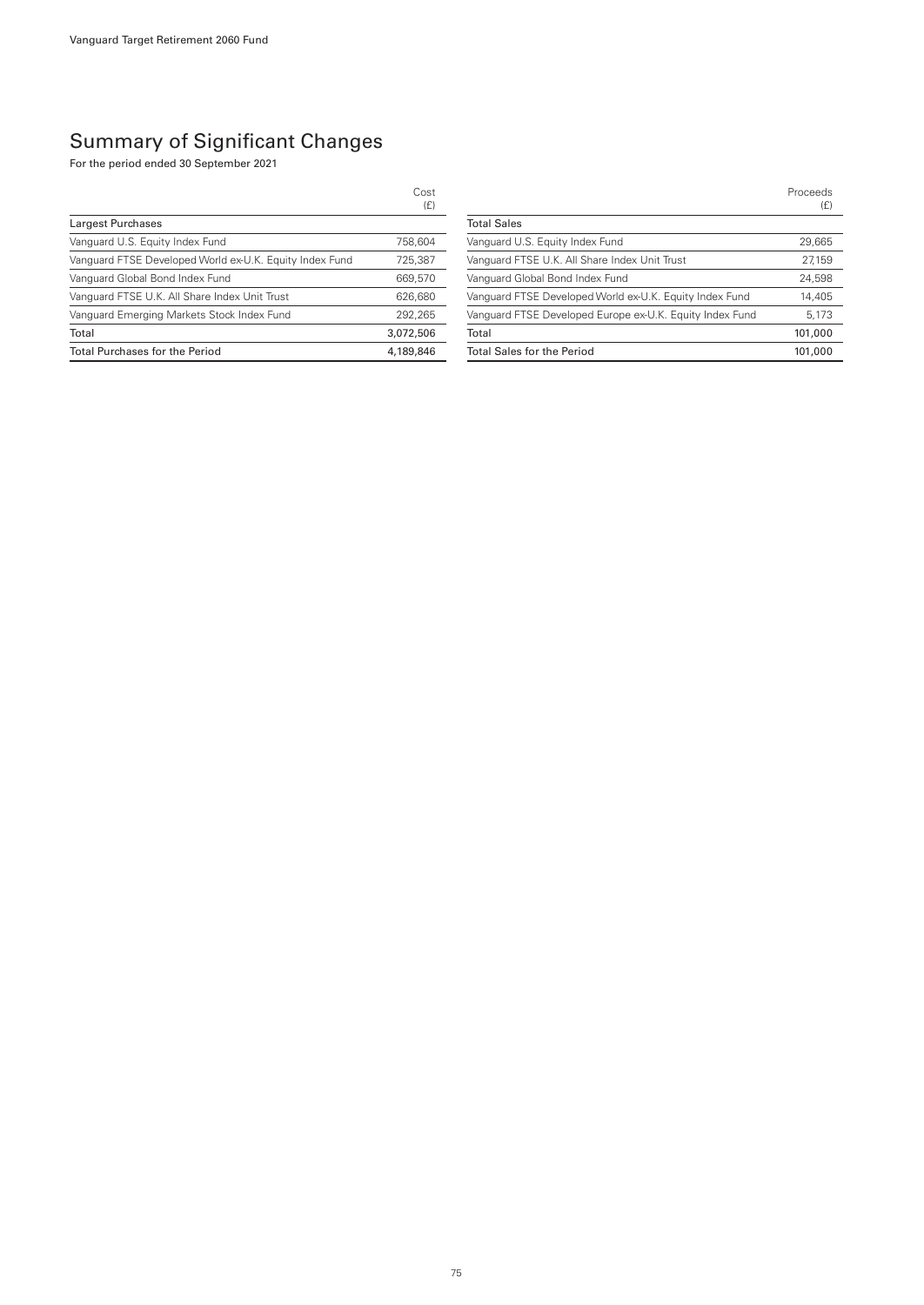### Portfolio Statement

As at 30 September 2021

The holdings displayed are primarily affiliated collective investment schemes, through which the Fund seeks to achieve its investment objective.

The prospectus and other information about the collective investment schemes are available at vanguard.co.uk.

|                                                          | Holding | Market<br>Value<br>(E) | $%$ of<br><b>Total Net</b><br>Assets |
|----------------------------------------------------------|---------|------------------------|--------------------------------------|
| Equity 79.87% (31 March 2021: 79.69%)                    |         |                        |                                      |
| Vanguard FTSE Developed World ex-U.K. Equity Index Fund  | 4,200   | 2,150,121              | 18.87                                |
| Vanguard U.S. Equity Index Fund                          | 2.974   | 2,126,137              | 18.65                                |
| Vanguard FTSE U.K. All Share Index Unit Trust            | 7.679   | 1,729,510              | 15.18                                |
| Vanguard Emerging Markets Stock Index Fund               | 2.789   | 749.162                | 6.57                                 |
| Vanquard FTSE North America UCITS ETF                    | 8.668   | 670.480                | 5.88                                 |
| Vanguard FTSE Developed Europe ex-U.K. Equity Index Fund | 1.860   | 615.540                | 5.40                                 |
| Vanguard FTSE 100 UCITS ETF                              | 17.900  | 573.876                | 5.04                                 |
| Vanguard Japan Stock Index Fund                          | 1.173   | 335.340                | 2.94                                 |
| Vanguard Pacific ex-Japan Stock Index Fund               | 462     | 152,957                | 1.34                                 |
|                                                          |         | 9,103,123              | 79.87                                |
| Fixed Income 20.12% (31 March 2021: 20.07%)              |         |                        |                                      |
| Vanguard Global Bond Index Fund                          | 9.851   | 1,607,432              | 14.10                                |
| Vanguard U.K. Government Bond Index Fund                 | 2,310   | 408,239                | 3.58                                 |
| Vanguard U.K. Investment Grade Bond Index Fund           | 2.599   | 277,406                | 2.44                                 |
|                                                          |         | 2,293,077              | 20.12                                |
| Portfolio of Investments                                 |         | 11,396,200             | 99.99                                |
| <b>Net Other Assets</b>                                  |         | 1,528                  | 0.01                                 |
| Net Assets Attributable to Shareholders                  |         | 11,397,728             | 100.00                               |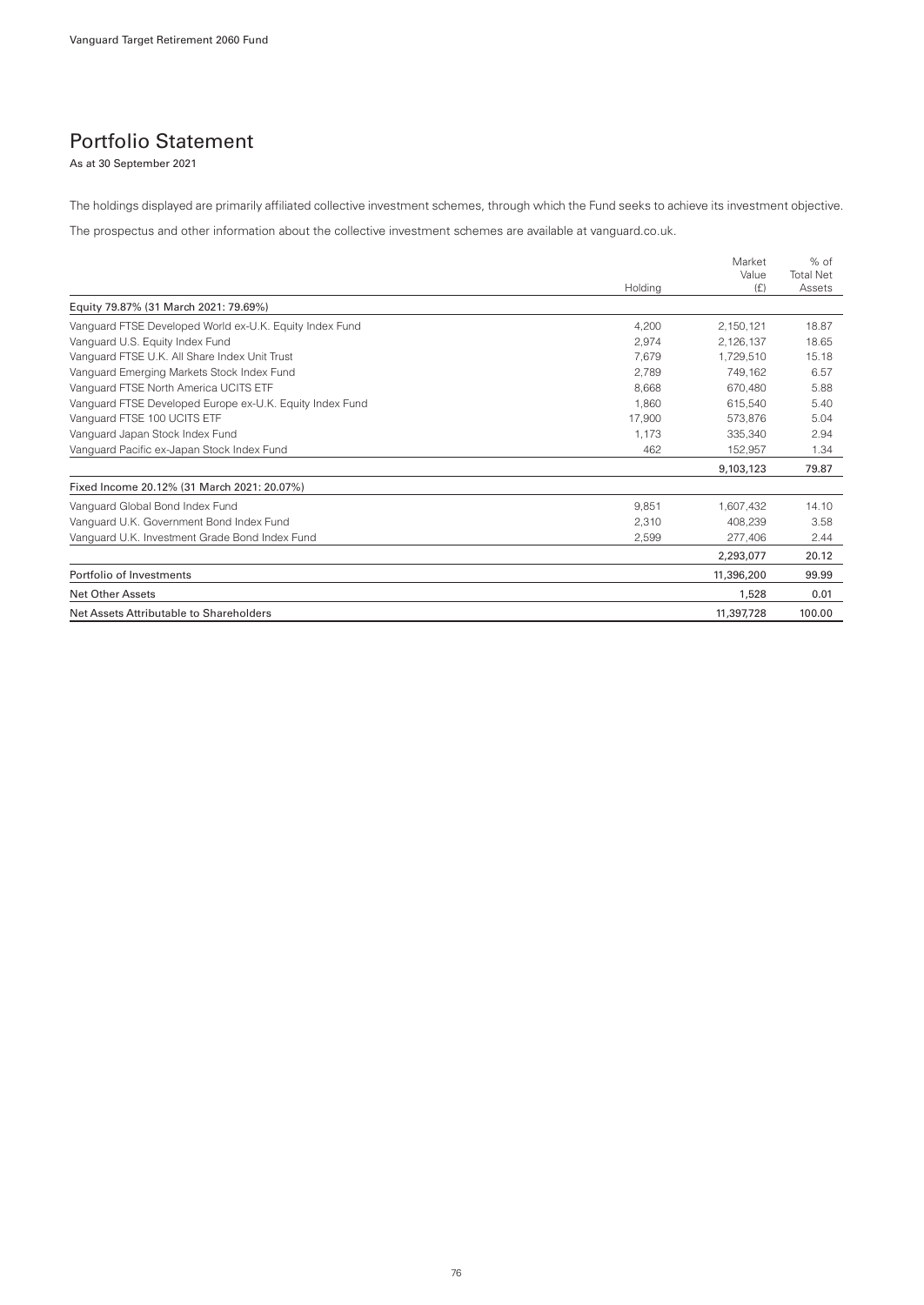## Balance Sheet

|                                         | As at                    | As at                |
|-----------------------------------------|--------------------------|----------------------|
|                                         | 30 September 2021<br>(E) | 31 March 2021<br>(f) |
| Assets:                                 |                          |                      |
| <b>Financial Assets</b>                 | 11,396,200               | 6,780,266            |
| <b>Current Assets</b>                   |                          |                      |
| Debtors                                 | 45,510                   | 122,793              |
| Cash and Bank Balances                  | 41,833                   | 20,739               |
| <b>Total Assets</b>                     | 11,483,543               | 6,923,798            |
| Liabilities:                            |                          |                      |
| Creditors                               |                          |                      |
| Other Creditors                         | 85,815                   | 127,246              |
| <b>Total Liabilities</b>                | 85,815                   | 127,246              |
| Net Assets Attributable to Shareholders | 11,397,728               | 6,796,552            |
|                                         |                          |                      |

# Statement of Total Return

|                                                                                        | Period Ended                                                                   |         | Period Ended |         |
|----------------------------------------------------------------------------------------|--------------------------------------------------------------------------------|---------|--------------|---------|
|                                                                                        | 30 September 2021 30 September 2021 30 September 2020 30 September 2020<br>(E) | (E)     | (E)          | (E)     |
| Income                                                                                 |                                                                                |         |              |         |
| Net Capital Gains/(Losses)                                                             |                                                                                | 498,094 |              | 274,937 |
| Revenue                                                                                | 29,002                                                                         |         | 6,143        |         |
| Expenses                                                                               | (5,536)                                                                        |         | (1,408)      |         |
| Net Revenue Before Taxation                                                            | 23,466                                                                         |         | 4,735        |         |
| Taxation                                                                               | (1,504)                                                                        |         | (340)        |         |
| Net Revenue After Taxation                                                             |                                                                                | 21,962  |              | 4,395   |
| <b>Total Return Before Distributions</b>                                               |                                                                                | 520,056 |              | 279,332 |
| Distributions <sup>1</sup>                                                             |                                                                                | 1,938   |              | 471     |
| Change in Net Assets Attributable to<br><b>Shareholders From Investment Activities</b> |                                                                                | 521,994 |              | 279,803 |
|                                                                                        |                                                                                |         |              |         |

1 Includes adjustments for equalisation.

### Statement of Change in Net Assets Attributable to Shareholders

|                                                                                 |           | Period Ended |                                                                                | Period Ended |
|---------------------------------------------------------------------------------|-----------|--------------|--------------------------------------------------------------------------------|--------------|
|                                                                                 | (£)       | (E)          | 30 September 2021 30 September 2021 30 September 2020 30 September 2020<br>(E) |              |
| Opening Net Assets Attributable to Shareholders                                 |           | 6,796,552    |                                                                                | 1,326,272    |
| Amounts Received on Issue of Shares                                             | 4,177,027 |              | 1,770,006                                                                      |              |
| Amounts Paid on Cancellation of Shares                                          | (97, 845) |              | (66, 552)                                                                      |              |
|                                                                                 |           | 4,079,182    |                                                                                | 1,703,454    |
| Change in Net Assets Attributable to<br>Shareholders From Investment Activities |           | 521,994      |                                                                                | 279,803      |
| Closing Net Assets Attributable to Shareholders                                 |           | 11,397,728   |                                                                                | 3,309,529    |

The interim financial statements for the Fund have been prepared on the same basis of the accounting policies as the annual financial statements for the year ended 31 March 2021.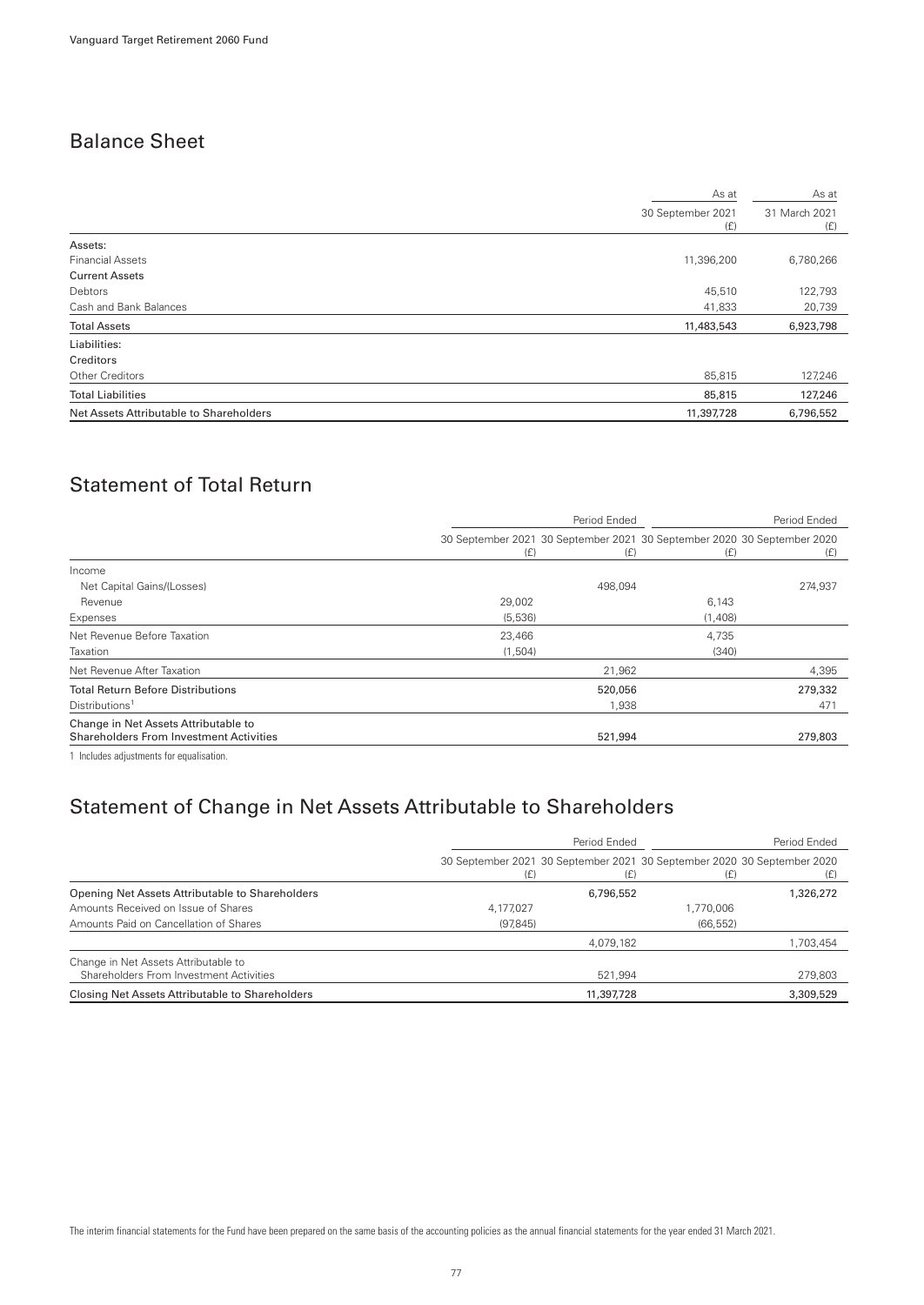# Vanguard Target Retirement 2065 Fund

Managed by Vanguard Global Advisers, LLC.

#### Investment Objective

The Fund's investment objective is to achieve an increase in value and, consistent with a gradually changing investment allocation, hold investments that will pay out money for investors planning to retire in or within approximately five years after 2065.

#### Investment Strategy

The Fund will seek to achieve its investment objective by investing more than 90% of its assets in passive funds that track an index, which are managed or operated by the ACD or its associates.

#### Synthetic Risk and Reward Indicator

| Lower risk |                                                     |  | Higher risk |  |  |  |
|------------|-----------------------------------------------------|--|-------------|--|--|--|
|            | Typically higher rewards<br>Typically lower rewards |  |             |  |  |  |
|            |                                                     |  | 5           |  |  |  |

The Synthetic Risk and Reward Indicator (SRRI) measures the volatility of the Fund. The risk and reward category (which may range from 1 to 7) is calculated using historical data and may not be a reliable indicator of the Fund's future risk profile. The risk and reward category may shift over time and is not a target or guarantee. The lowest category (i.e. category 1) does not mean "risk free". The Fund appears in the higher range of the risk and reward indicator because the values of the Fund's investments have experienced a higher rate of change in the past.

### Performance Summary

The Performance Summary does not form part of the Financial Statements.

- The six months ended 30 September 2021 were generally favourable for the global economy but became more challenging as the period progressed. Corporate earnings were healthy across much of the globe, with many countries making headway against the COVID-19 pandemic and seeing increases in consumer demand and hiring.
- Sentiment deteriorated, however, as the Delta variant spread, inflation crept up and worries surfaced about the prospect of central banks scaling back their bond-buying programmes or raising interest rates. The US 10-year Treasury yield ended the six months down 25 basis points at 1.49%. In the UK, the yield of the 10-year gilt fell 17 basis points to 0.85%. (A basis point is one-hundredth of a percentage point.) The Bank of England maintained its official rate at 0.10%.
- Against this backdrop, Vanguard Target Retirement 2065 Fund returned 6.63% for the half year.
- Global equity markets returned 8.46%, as measured by the FTSE Global All Cap Index. In the US, all sectors produced gains. In the UK, 10 of the 11 sectors in the FTSE All-Share Index turned in positive results, with telecommunications the lone detractor.
- Global fixed income markets returned 1.02%, as measured by the Bloomberg Global Aggregate Float Adjusted and Scaled Index Hedged. US bonds, which represent about 40 percent of the index, outperformed their Japanese and European counterparts. The returns of higher-quality investment-grade bonds generally trailed those of lower-quality issues. Longer-dated bonds returned more than those with shorter maturities.

### Total Returns

|                    |            | <b>Total Returns</b>                   |
|--------------------|------------|----------------------------------------|
|                    |            | Periods Ended 30 September 2021        |
|                    |            | (Annualised for periods over one year) |
|                    |            | Ten Years or                           |
|                    | Six Months | Since Inception <sup>1</sup>           |
| A GBP Accumulation | 6.63%      | 8.31%                                  |

Performance is based on NAV with income reinvested.

The Fund is not managed to a benchmark and there is not a benchmark against which the performance of the Fund can appropriately be assessed. However, investors may compare the performance of the Fund against other funds within the Morningstar EEA Fund Target Date 2046+ category or the Investment Association Mixed Investment 40-85% Shares category. 1 Since-inception returns: A GBP Accumulation, 5 December 2017.

All of the returns in this report represent past performance, which is not a guarantee of future results that may be achieved by the Fund. For performance data current to the most recent month-end, which may be higher or lower than that cited, visit our website at http://global.vanguard.com. Note, too, that both investment returns and principal value can fluctuate widely, so an investor's shares, when sold, could be worth more or less than their original cost.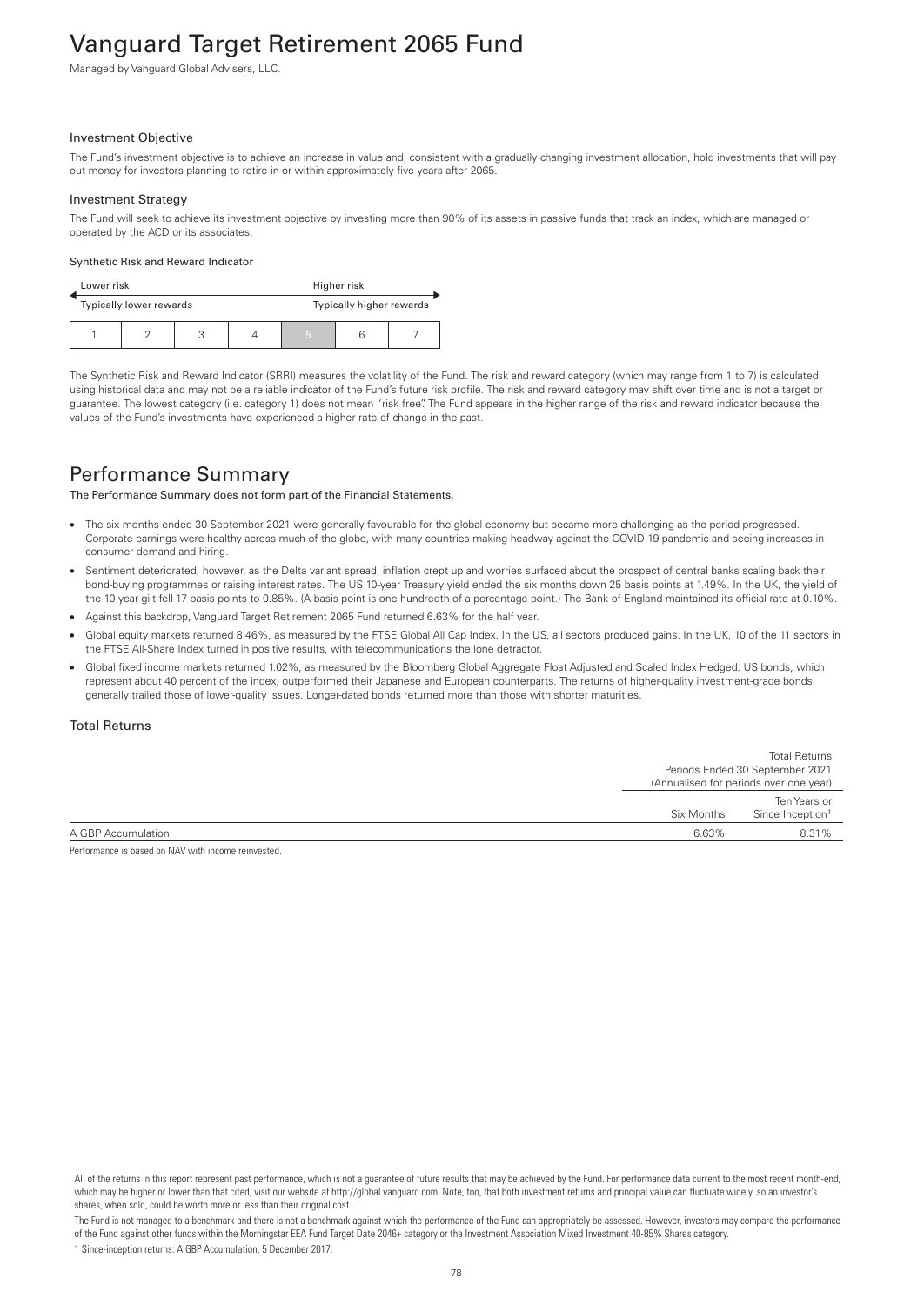### Performance Comparative Table

| A GBP Accumulation                             | As at<br>30 September 2021 | As at<br>31 March 2021 | As at<br>31 March 2020 | As at<br>31 March 2019 |
|------------------------------------------------|----------------------------|------------------------|------------------------|------------------------|
| Closing Net Asset Value                        | £9,570,622                 | £5,472,649             | £1,845,443             | £411,918               |
| Closing Number of Shares                       | 70.563                     | 43.023                 | 18.649                 | 3,900                  |
| Closing Net Asset Value Per Share <sup>1</sup> | £135.63                    | £127.20                | £98.96                 | £105.62                |
| Operating Charges <sup>2</sup>                 | 0.24%                      | 0.24%                  | $0.24\%$               | 0.24%                  |

1 The net asset value per share shown may diverge from the net asset value per share used for dealing purposes as at 30 September 2021 because of any adjustments for trade date accounting and any adjustments in valuation to bid prices. The quoted price for underlying collective investment schemes may be inclusive of any applicable swing pricing adjustments.

<sup>2</sup> Operating charges include indirect costs incurred in the maintenance and running of the Fund, as disclosed in the detailed expenses within the Statement of Total Return.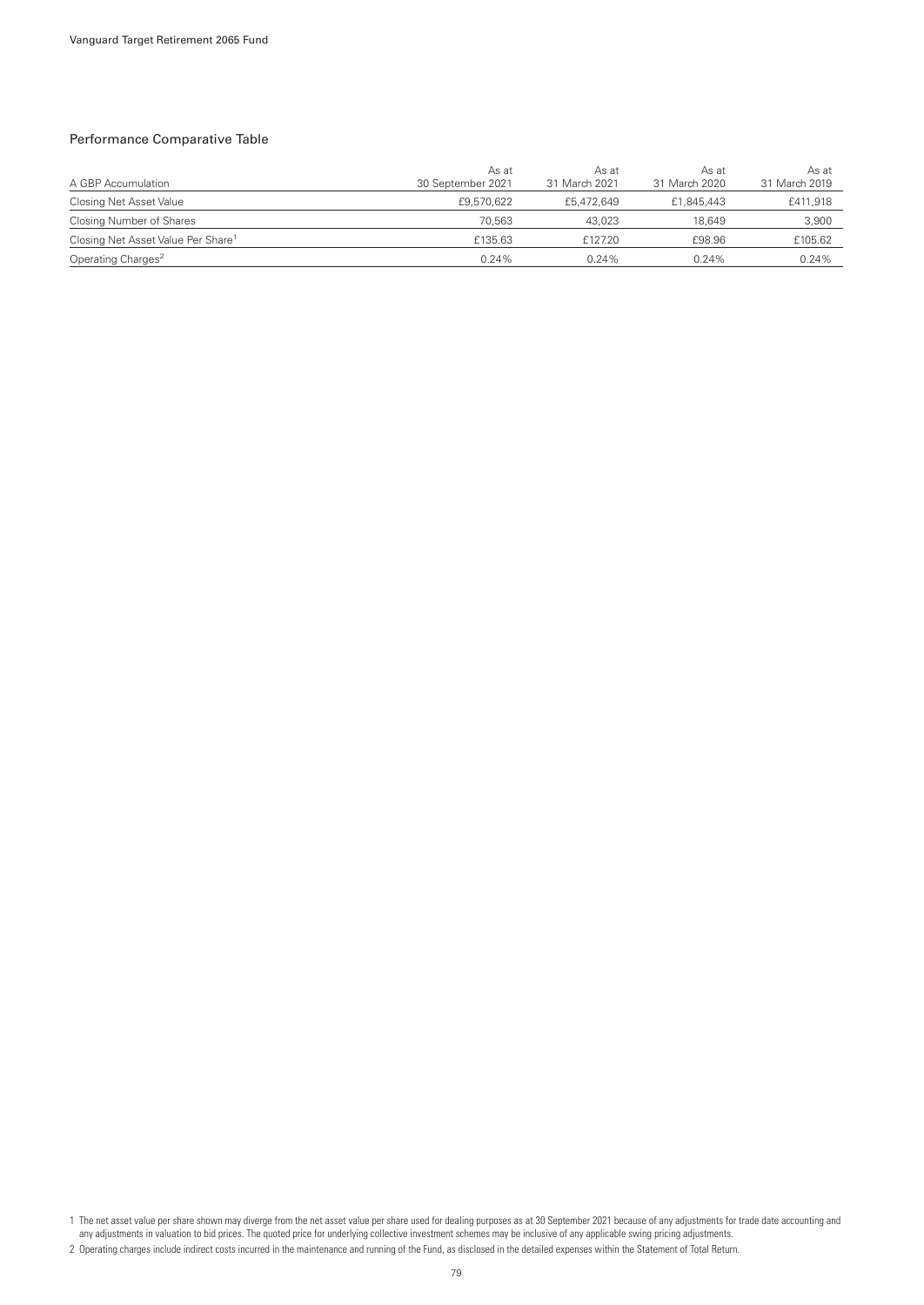### Summary of Significant Changes

For the period ended 30 September 2021

|                                                         | Cost<br>(E) |
|---------------------------------------------------------|-------------|
| Largest Purchases                                       |             |
| Vanguard U.S. Equity Index Fund                         | 777.193     |
| Vanguard FTSE Developed World ex-U.K. Equity Index Fund | 748.527     |
| Vanguard FTSE U.K. All Share Index Unit Trust           | 664.254     |
| Vanquard Global Bond Index Fund                         | 643,935     |
| Vanguard Emerging Markets Stock Index Fund              | 252,668     |
| Total                                                   | 3,086,577   |
| <b>Total Purchases for the Period</b>                   | 4.147.474   |

|                                                          | Proceeds<br>(E) |
|----------------------------------------------------------|-----------------|
| Largest Sales                                            |                 |
| Vanguard U.S. Equity Index Fund                          | 143,006         |
| Vanguard FTSE Developed World ex-U.K. Equity Index Fund  | 101,449         |
| Vanguard FTSE U.K. All Share Index Unit Trust            | 94,732          |
| Vanguard Global Bond Index Fund                          | 68,899          |
| Vanguard FTSE Developed Europe ex-U.K. Equity Index Fund | 37.126          |
| Total                                                    | 445,212         |
| <b>Total Sales for the Period</b>                        | 478.357         |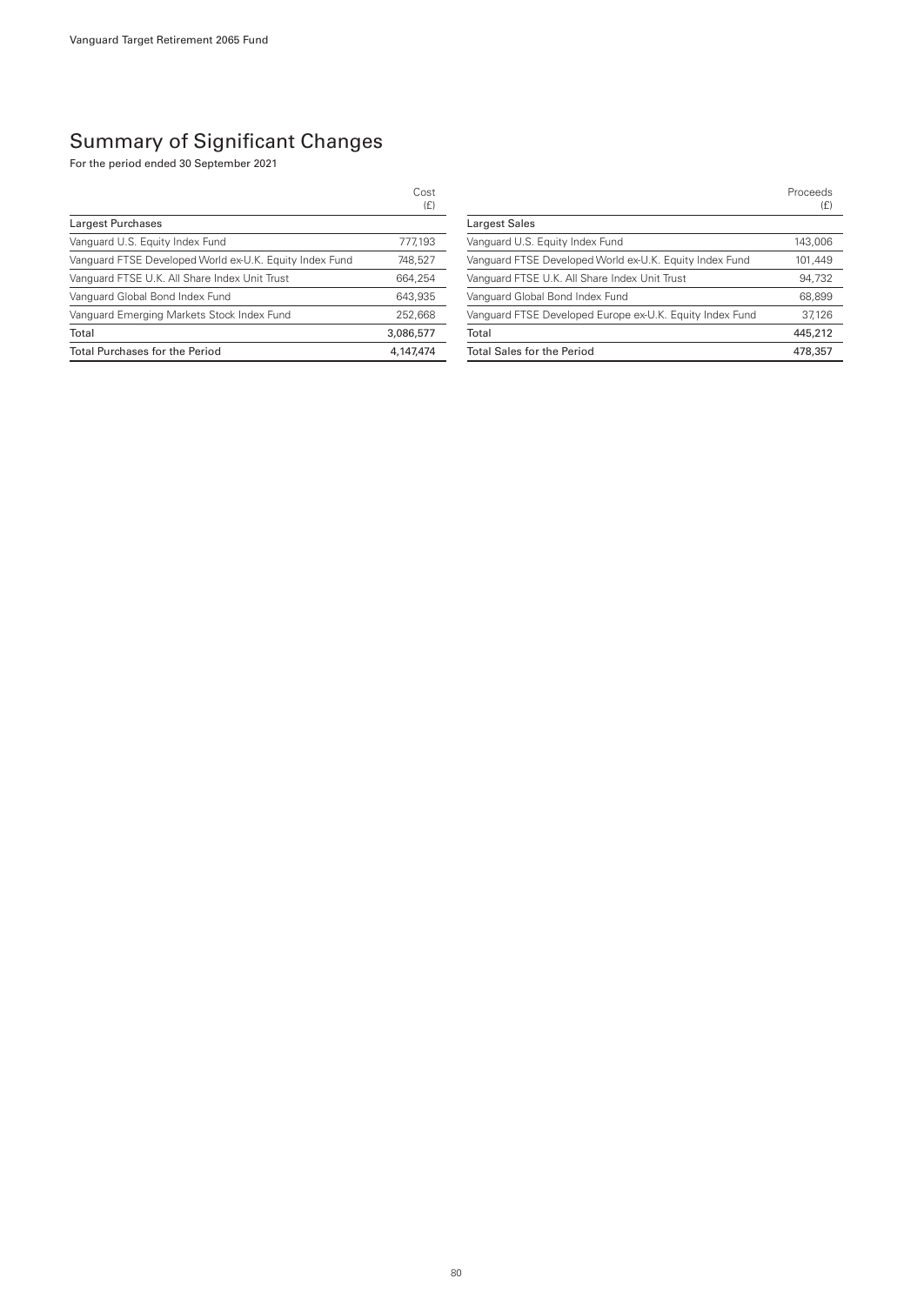### Portfolio Statement

As at 30 September 2021

The holdings displayed are primarily affiliated collective investment schemes, through which the Fund seeks to achieve its investment objective.

The prospectus and other information about the collective investment schemes are available at vanguard.co.uk.

|                                                          | Holding | Market<br>Value<br>(E) | $%$ of<br><b>Total Net</b><br>Assets |
|----------------------------------------------------------|---------|------------------------|--------------------------------------|
| Equity 79.86% (31 March 2021: 79.92%)                    |         |                        |                                      |
| Vanguard FTSE Developed World ex-U.K. Equity Index Fund  | 3.531   | 1.807.346              | 18.88                                |
| Vanguard U.S. Equity Index Fund                          | 2.450   | 1.751.049              | 18.29                                |
| Vanguard FTSE U.K. All Share Index Unit Trust            | 6.530   | 1.470.682              | 15.37                                |
| Vanguard Emerging Markets Stock Index Fund               | 2.320   | 623.252                | 6.51                                 |
| Vanquard FTSE North America UCITS ETF                    | 7.792   | 602.720                | 6.30                                 |
| Vanguard FTSE Developed Europe ex-U.K. Equity Index Fund | 1.559   | 515,927                | 5.39                                 |
| Vanguard FTSE 100 UCITS ETF                              | 14.515  | 465.352                | 4.86                                 |
| Vanguard Japan Stock Index Fund                          | 974     | 278.396                | 2.91                                 |
| Vanguard Pacific ex-Japan Stock Index Fund               | 389     | 128,918                | 1.35                                 |
|                                                          |         | 7,643,642              | 79.86                                |
| Fixed Income 20.12% (31 March 2021: 20.04%)              |         |                        |                                      |
| Vanguard Global Bond Index Fund                          | 8,268   | 1,349,068              | 14.10                                |
| Vanguard U.K. Government Bond Index Fund                 | 1.947   | 344.075                | 3.59                                 |
| Vanguard U.K. Investment Grade Bond Index Fund           | 2,176   | 232,289                | 2.43                                 |
|                                                          |         | 1,925,432              | 20.12                                |
| Portfolio of Investments                                 |         | 9,569,074              | 99.98                                |
| <b>Net Other Assets</b>                                  |         | 1,548                  | 0.02                                 |
| Net Assets Attributable to Shareholders                  |         | 9.570.622              | 100.00                               |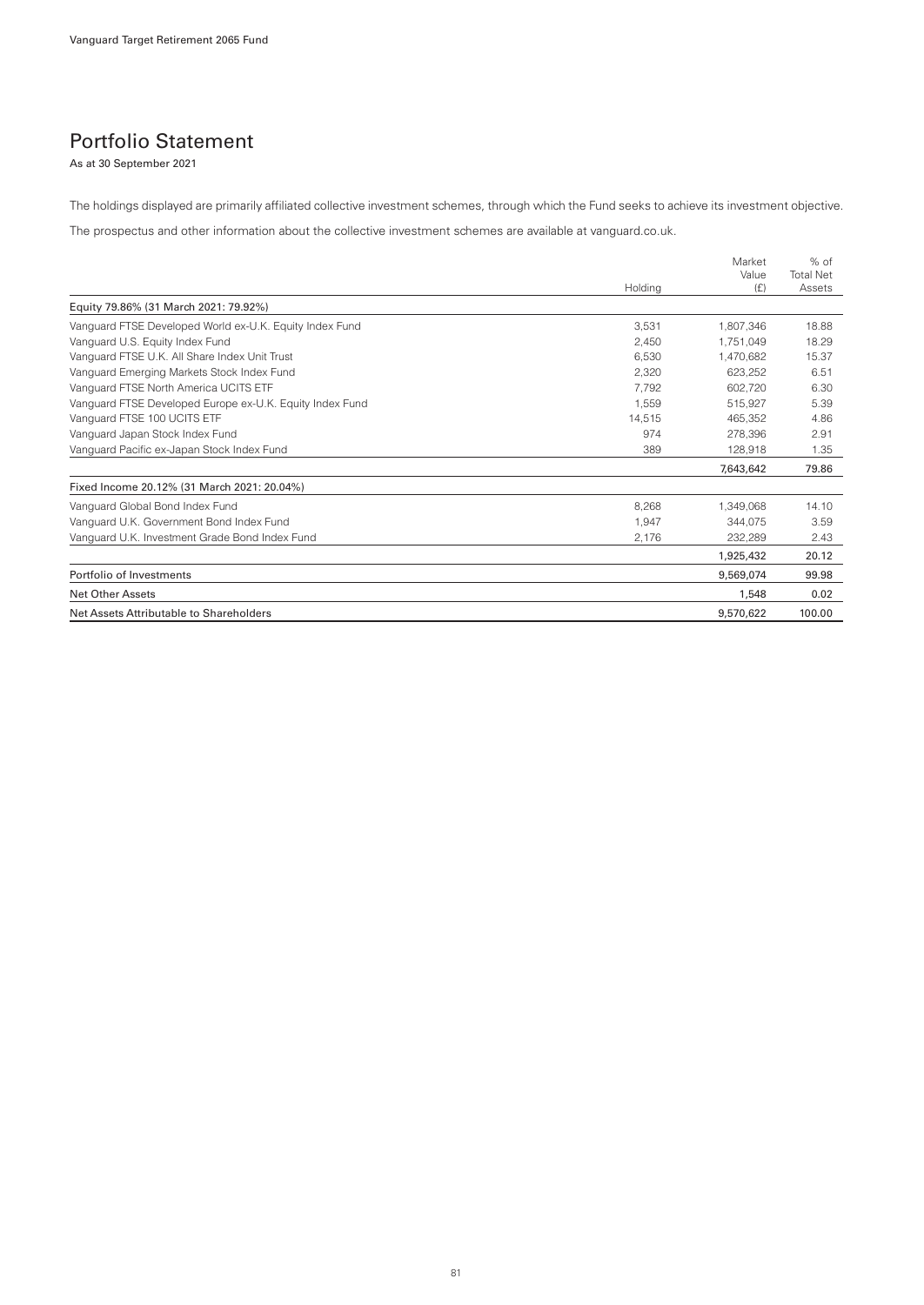## Balance Sheet

| 30 September 2021<br>31 March 2021<br>(E)<br>(f)<br>Assets:<br><b>Financial Assets</b><br>9,569,074<br>5,470,533<br><b>Current Assets</b><br>73,525<br>31,841<br>Debtors<br>Cash and Bank Balances<br>52,643<br>17,514<br><b>Total Assets</b><br>5,519,888<br>9,695,242<br>Liabilities:<br>Creditors<br>Other Creditors<br>47,239<br>124,620 |                          | As at   | As at  |
|----------------------------------------------------------------------------------------------------------------------------------------------------------------------------------------------------------------------------------------------------------------------------------------------------------------------------------------------|--------------------------|---------|--------|
|                                                                                                                                                                                                                                                                                                                                              |                          |         |        |
|                                                                                                                                                                                                                                                                                                                                              |                          |         |        |
|                                                                                                                                                                                                                                                                                                                                              |                          |         |        |
|                                                                                                                                                                                                                                                                                                                                              |                          |         |        |
|                                                                                                                                                                                                                                                                                                                                              |                          |         |        |
|                                                                                                                                                                                                                                                                                                                                              |                          |         |        |
|                                                                                                                                                                                                                                                                                                                                              |                          |         |        |
|                                                                                                                                                                                                                                                                                                                                              |                          |         |        |
|                                                                                                                                                                                                                                                                                                                                              |                          |         |        |
|                                                                                                                                                                                                                                                                                                                                              |                          |         |        |
|                                                                                                                                                                                                                                                                                                                                              | <b>Total Liabilities</b> | 124,620 | 47,239 |
| Net Assets Attributable to Shareholders<br>9,570,622<br>5,472,649                                                                                                                                                                                                                                                                            |                          |         |        |

# Statement of Total Return

|                                                                                                                 |                                                                                | Period Ended |          | Period Ended |
|-----------------------------------------------------------------------------------------------------------------|--------------------------------------------------------------------------------|--------------|----------|--------------|
|                                                                                                                 | 30 September 2021 30 September 2021 30 September 2020 30 September 2020<br>(E) | (E)          | (E)      | (E)          |
| Income                                                                                                          |                                                                                |              |          |              |
| Net Capital Gains/(Losses)                                                                                      |                                                                                | 407,410      |          | 331,231      |
| Revenue                                                                                                         | 22.021                                                                         |              | 6,478    |              |
| Expenses                                                                                                        | (4,580)                                                                        |              | (1, 543) |              |
| Net Revenue Before Taxation                                                                                     | 17,441                                                                         |              | 4,935    |              |
| Taxation                                                                                                        | (862)                                                                          |              | (359)    |              |
| Net Revenue After Taxation                                                                                      |                                                                                | 16,579       |          | 4,576        |
| <b>Total Return Before Distributions</b>                                                                        |                                                                                | 423,989      |          | 335,807      |
| Distributions <sup>1</sup>                                                                                      |                                                                                | 1,694        |          | 221          |
| Change in Net Assets Attributable to<br><b>Shareholders From Investment Activities</b>                          |                                                                                | 425,683      |          | 336,028      |
| the contract of the contract of the contract of the contract of the contract of the contract of the contract of |                                                                                |              |          |              |

1 Includes adjustments for equalisation.

### Statement of Change in Net Assets Attributable to Shareholders

|                                                                                 |            | Period Ended |                                                                                | Period Ended |
|---------------------------------------------------------------------------------|------------|--------------|--------------------------------------------------------------------------------|--------------|
|                                                                                 | (E)        | (£)          | 30 September 2021 30 September 2021 30 September 2020 30 September 2020<br>(E) | (£)          |
| Opening Net Assets Attributable to Shareholders                                 |            | 5,472,649    |                                                                                | 1,845,443    |
| Amounts Received on Issue of Shares                                             | 4,127,969  |              | 1,178,039                                                                      |              |
| Amounts Paid on Cancellation of Shares                                          | (455, 679) |              | (358, 146)                                                                     |              |
|                                                                                 |            | 3,672,290    |                                                                                | 819,893      |
| Change in Net Assets Attributable to<br>Shareholders From Investment Activities |            | 425.683      |                                                                                | 336,028      |
| Closing Net Assets Attributable to Shareholders                                 |            | 9,570,622    |                                                                                | 3,001,364    |

The interim financial statements for the Fund have been prepared on the same basis of the accounting policies as the annual financial statements for the year ended 31 March 2021.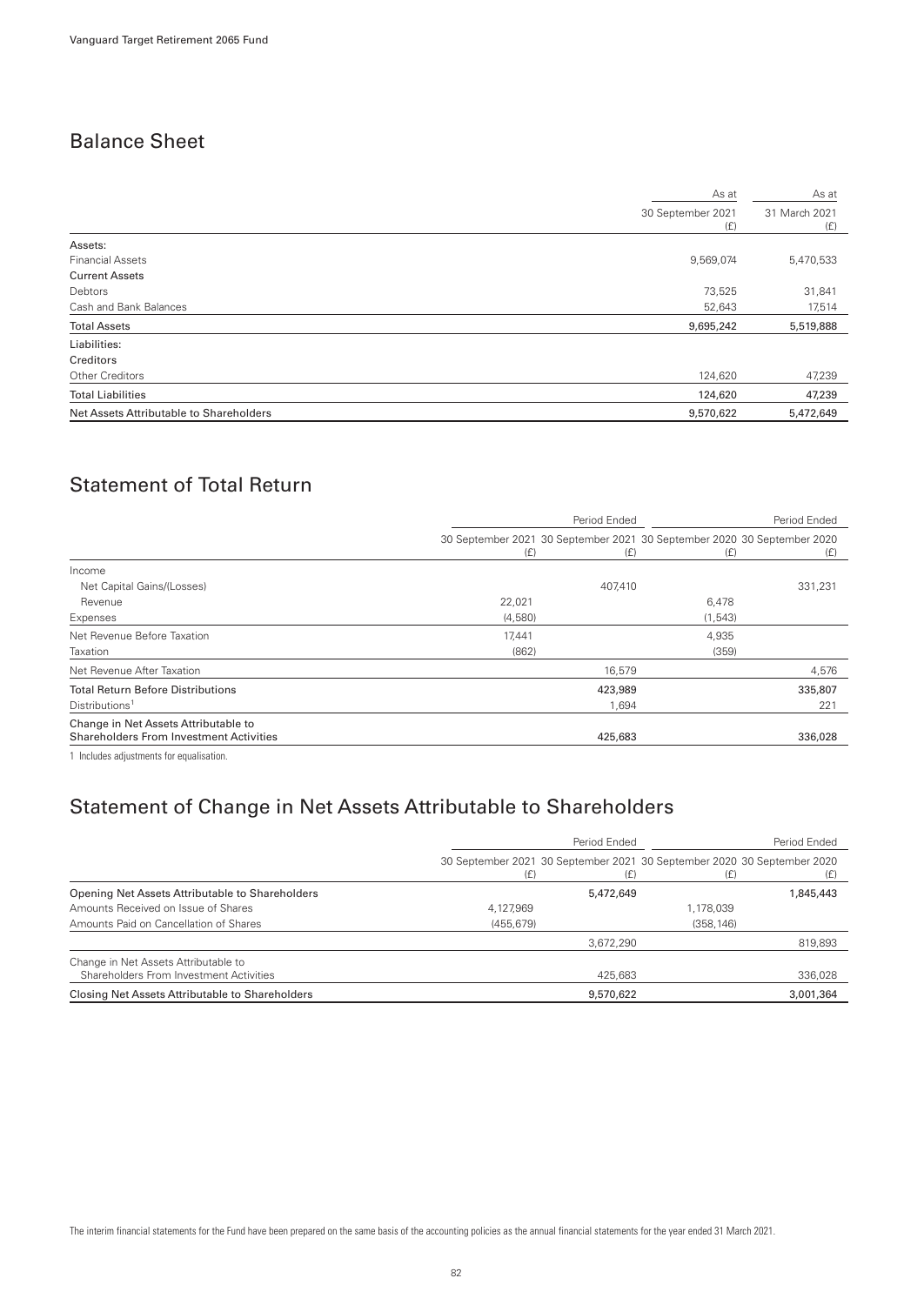# Further Information

#### Reports and Financial Statements

Each year, annual and interim reports will be prepared. They will describe investment activity during the period and provide management commentary.

Recipients of this document should not treat the contents as advice relating to legal, taxation or investment matters and should consult their own professional advisers concerning the acquisition, holding or disposing of investments in the Funds.

Past performance is not necessarily indicative of future performance, and the value of the shares and income from them may fall as well as rise. On redemption of shares, investors may receive back an amount less than the original amount of their investment. The assets of the Funds will be in a variety of currencies, and therefore movements in the value of currencies may affect the value of an investor's holdings and the income from the holdings may fluctuate in value in money terms.

#### Prospectus

The Fund Prospectus, an important document describing each Fund in detail, is available from the ACD, which is responsible for the management and administration of the Funds.

The ACD for Vanguard LifeStrategy Funds ICVC is Vanguard Investments UK, Limited, located at 4th Floor, The Walbrook Building, 25 Walbrook, London EC4N 8AF.

#### Types of Shares Available

Each of the LifeStrategy 40% Equity, 60% Equity, 80% Equity and 100% Equity Funds offers two classes of shares: A GBP Income Shares and A GBP Accumulation Shares. The LifeStrategy 20% Equity Fund has two share classes: A GBP Gross Income and A GBP Gross **Accumulation** 

Each of the Target Retirement Funds offers one class of shares: A GBP Accumulation Shares.

#### Switching

Investors may sell their shares and transfer the proceeds into any of the other Funds by calling our dealing desk on 0800 408 2065.

#### Distributions

The existing Funds allocate revenue to shareholders once a year, on 31 May.

#### Publication of Prices

The most recent share prices are published daily on https://global.vanguard.com.

#### Cross Holdings

On 30 September 2021 there were no shares in any sub-fund held by other sub-funds of the Vanguard LifeStrategy Funds ICVC.

#### Assessment of Value

Under rules laid out in COLL 6.6.20R of the Financial Conduct Authority's Handbook, the ACD is required to inform investors annually whether its funds are providing value to investors and then publish an annual statement summarising the outcome of this process. Details of the statement are available at https://www.vanguard.co.uk/adviser/adv/about-vanguard/assessment-of-value.

#### Synthetic Ongoing Charges Figure

The Ongoing Charges Figure (OCF) is the ratio of the Fund's total disclosable costs (excluding overdraft interest) to the average net assets of the Fund. Because the Fund invests more than 80% of its assets in other UCITS or Collective Investment Undertakings (CIU), it is required to disclose a synthetic OCF that accounts for the ongoing charges incurred in the underlying CIUs.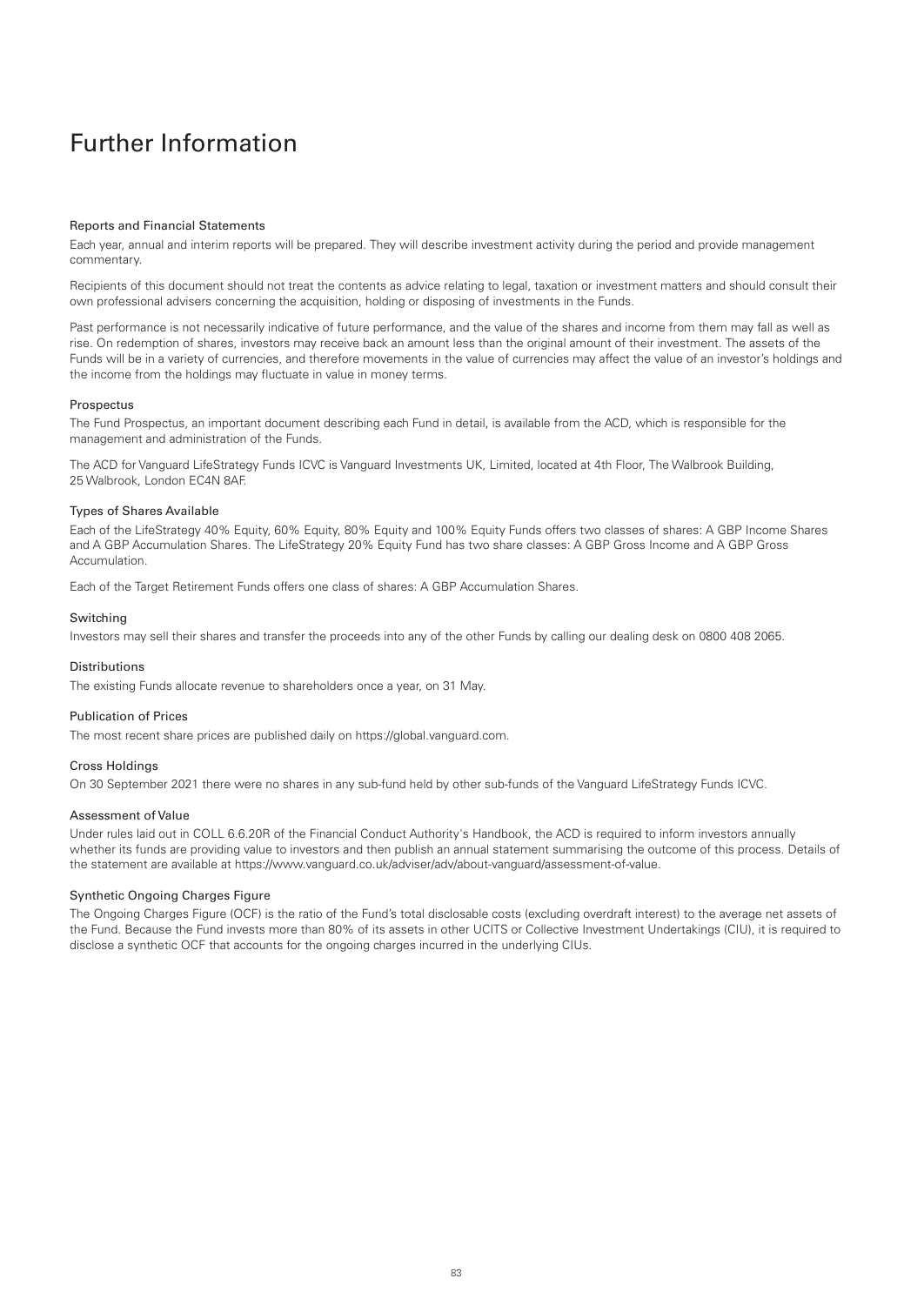The Synthetic OCF Charge for each shareclass as at 30 September 2021:

|                            | Vanguard<br>LifeStrategy<br>20%<br>Equity Fund<br>(% ) | Vanguard<br>LifeStrategy<br>40%<br><b>Equity Fund</b><br>(%) | Vanguard<br>LifeStrategy<br>60%<br>Equity Fund<br>(%) | Vanguard<br>LifeStrategy<br>80%<br><b>Equity Fund</b><br>(% ) | Vanguard<br>LifeStrategy<br>100%<br>Equity Fund<br>(%) | Vanguard<br>Target<br>Retirement<br>2015 Fund<br>(% ) | Vanguard<br>Target<br>Retirement<br>2020 Fund<br>(%) | Vanguard<br>Target<br>Retirement<br>2025 Fund<br>(% ) |
|----------------------------|--------------------------------------------------------|--------------------------------------------------------------|-------------------------------------------------------|---------------------------------------------------------------|--------------------------------------------------------|-------------------------------------------------------|------------------------------------------------------|-------------------------------------------------------|
| A GBP Accumulation         |                                                        |                                                              |                                                       |                                                               |                                                        |                                                       |                                                      |                                                       |
| Fund Direct Charge         | 0.09                                                   | 0.09                                                         | 0.10                                                  | 0.10                                                          | 0.11                                                   | 0.13                                                  | 0.13                                                 | 0.12                                                  |
| Synthetic element          | 0.13                                                   | 0.13                                                         | 0.12                                                  | 0.12                                                          | 0.11                                                   | 0.11                                                  | 0.11                                                 | 0.12                                                  |
| <b>Total Synthetic OCF</b> | 0.22                                                   | 0.22                                                         | 0.22                                                  | 0.22                                                          | 0.22                                                   | 0.24                                                  | 0.24                                                 | 0.24                                                  |
| A GBP Income               |                                                        |                                                              |                                                       |                                                               |                                                        |                                                       |                                                      |                                                       |
| Fund Direct Charge         | 0.09                                                   | 0.09                                                         | 0.10                                                  | 0.10                                                          | 0.11                                                   |                                                       |                                                      |                                                       |
| Synthetic element          | 0.13                                                   | 0.13                                                         | 0.12                                                  | 0.12                                                          | 0.11                                                   |                                                       |                                                      |                                                       |
| <b>Total Synthetic OCF</b> | 0.22                                                   | 0.22                                                         | 0.22                                                  | 0.22                                                          | 0.22                                                   |                                                       |                                                      |                                                       |
|                            | Vanguard<br>Target<br>Retirement<br>2030 Fund<br>(% )  | Vanguard<br>Target<br>Retirement<br>2035 Fund<br>(%)         | Vanguard<br>Target<br>Retirement<br>2040 Fund<br>(% ) | Vanguard<br>Target<br>Retirement<br>2045 Fund<br>(% )         | Vanguard<br>Target<br>Retirement<br>2050 Fund<br>(% )  | Vanguard<br>Target<br>Retirement<br>2055 Fund<br>(% ) | Vanguard<br>Target<br>Retirement<br>2060 Fund<br>(%) | Vanguard<br>Target<br>Retirement<br>2065 Fund<br>(% ) |
| A GBP Accumulation         |                                                        |                                                              |                                                       |                                                               |                                                        |                                                       |                                                      |                                                       |
| Fund Direct Charge         | 0.12                                                   | 0.12                                                         | 0.12                                                  | 0.12                                                          | 0.12                                                   | 0.12                                                  | 0.12                                                 | 0.12                                                  |
| Synthetic element          | 0.12                                                   | 0.12                                                         | 0.12                                                  | 0.12                                                          | 0.12                                                   | 0.12                                                  | 0.12                                                 | 0.12                                                  |
| <b>Total Synthetic OCF</b> | 0.24                                                   | 0.24                                                         | 0.24                                                  | 0.24                                                          | 0.24                                                   | 0.24                                                  | 0.24                                                 | 0.24                                                  |

The Synthetic OCF Charge for each shareclass as at 31 March 2021:

|                            | Vanguard<br>LifeStrategy<br>20%<br><b>Equity Fund</b><br>(% ) | Vanguard<br>LifeStrategy<br>40%<br><b>Equity Fund</b><br>(% ) | Vanguard<br>LifeStrategy<br>60%<br><b>Equity Fund</b><br>(% ) | Vanguard<br>LifeStrategy<br>80%<br>Equity Fund<br>(% ) | Vanguard<br>LifeStrategy<br>100%<br><b>Equity Fund</b><br>(% ) | Vanguard<br>Target<br>Retirement<br>2015 Fund<br>(% ) | Vanguard<br>Target<br>Retirement<br>2020 Fund<br>(%)  | Vanguard<br>Target<br>Retirement<br>2025 Fund<br>(% ) |
|----------------------------|---------------------------------------------------------------|---------------------------------------------------------------|---------------------------------------------------------------|--------------------------------------------------------|----------------------------------------------------------------|-------------------------------------------------------|-------------------------------------------------------|-------------------------------------------------------|
| A GBP Accumulation         |                                                               |                                                               |                                                               |                                                        |                                                                |                                                       |                                                       |                                                       |
| Fund Direct Charge         | 0.09                                                          | 0.09                                                          | 0.10                                                          | 0.10                                                   | 0.11                                                           | 0.13                                                  | 0.13                                                  | 0.12                                                  |
| Synthetic element          | 0.13                                                          | 0.13                                                          | 0.12                                                          | 0.12                                                   | 0.11                                                           | 0.11                                                  | 0.11                                                  | 0.12                                                  |
| <b>Total Synthetic OCF</b> | 0.22                                                          | 0.22                                                          | 0.22                                                          | 0.22                                                   | 0.22                                                           | 0.24                                                  | 0.24                                                  | 0.24                                                  |
| A GBP Income               |                                                               |                                                               |                                                               |                                                        |                                                                |                                                       |                                                       |                                                       |
| Fund Direct Charge         | 0.09                                                          | 0.09                                                          | 0.10                                                          | 0.10                                                   | 0.11                                                           |                                                       |                                                       |                                                       |
| Synthetic element          | 0.13                                                          | 0.13                                                          | 0.12                                                          | 0.12                                                   | 0.11                                                           |                                                       |                                                       |                                                       |
| <b>Total Synthetic OCF</b> | 0.22                                                          | 0.22                                                          | 0.22                                                          | 0.22                                                   | 0.22                                                           |                                                       |                                                       |                                                       |
|                            | Vanguard<br>Target<br>Retirement<br>2030 Fund<br>(% )         | Vanguard<br>Target<br>Retirement<br>2035 Fund<br>(%)          | Vanguard<br>Target<br>Retirement<br>2040 Fund<br>(% )         | Vanguard<br>Target<br>Retirement<br>2045 Fund<br>(% )  | Vanguard<br>Target<br>Retirement<br>2050 Fund<br>(% )          | Vanguard<br>Target<br>Retirement<br>2055 Fund<br>(%)  | Vanguard<br>Target<br>Retirement<br>2060 Fund<br>(% ) | Vanguard<br>Target<br>Retirement<br>2065 Fund<br>(%)  |
| A GBP Accumulation         |                                                               |                                                               |                                                               |                                                        |                                                                |                                                       |                                                       |                                                       |
| <b>Fund Direct Charge</b>  | 0.12                                                          | 0.12                                                          | 0.12                                                          | 0.12                                                   | 0.12                                                           | 0.12                                                  | 0.12                                                  | 0.12                                                  |
| Synthetic element          | 0.12                                                          | 0.12                                                          | 0.12                                                          | 0.12                                                   | 0.12                                                           | 0.12                                                  | 0.12                                                  | 0.12                                                  |
| <b>Total Synthetic OCF</b> | 0.24                                                          | 0.24                                                          | 0.24                                                          | 0.24                                                   | 0.24                                                           | 0.24                                                  | 0.24                                                  | 0.24                                                  |

Issued by Vanguard Investments UK, Limited 4th Floor, The Walbrook Building, 25 Walbrook, London EC4N 8AF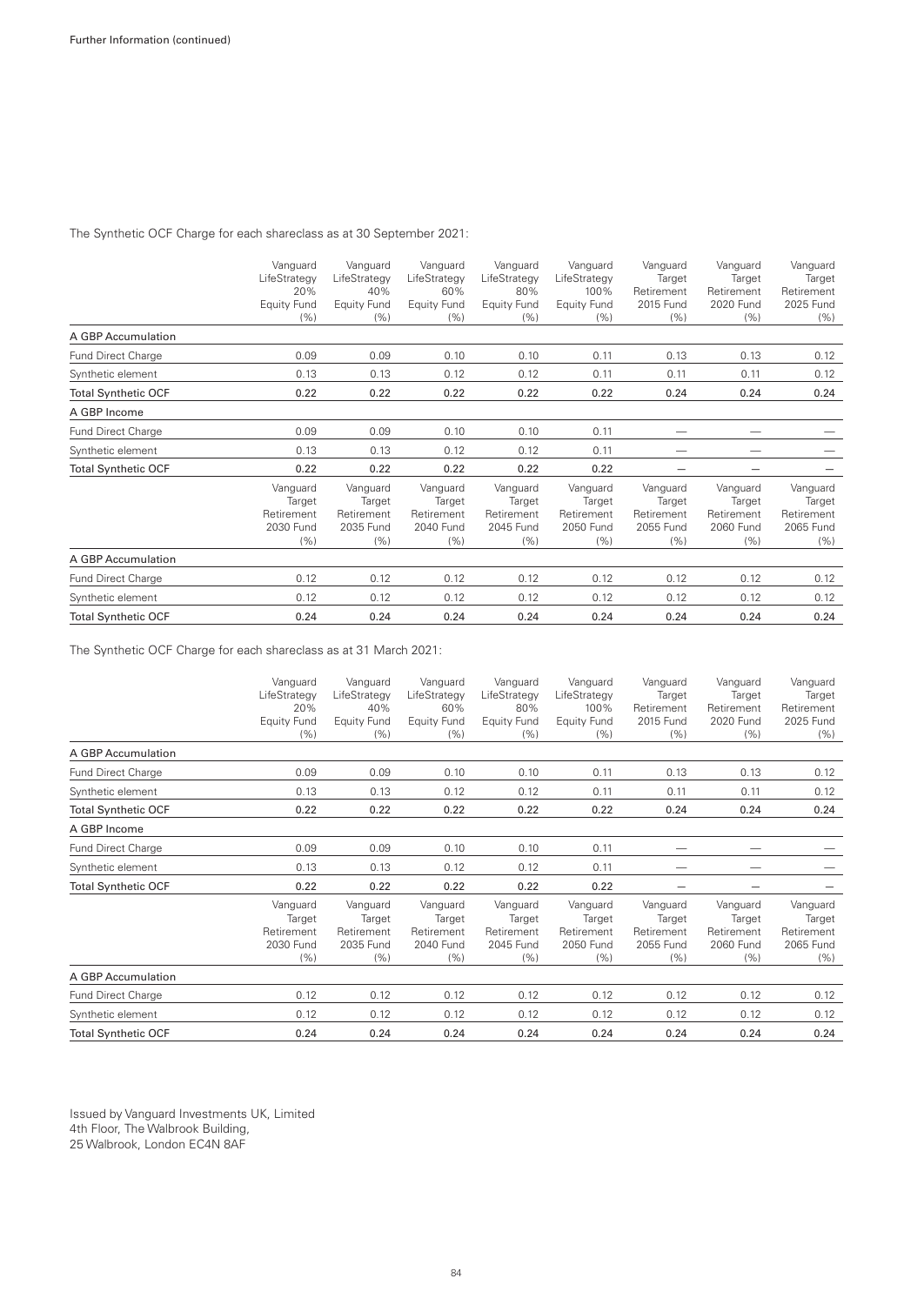# **Directory**

### Company's Head Office and Registered Office 4th Floor, The Walbrook Building 25 Walbrook London EC4N 8AF United Kingdom

### Authorised Corporate Director (the "ACD")

Vanguard Investments UK, Limited 4th Floor, The Walbrook Building 25 Walbrook London EC4N 8AF United Kingdom

#### Directors of the ACD

Sean P. Hagerty Katie Smith<sup>1</sup> Kathleen Bock Daniel Waters John Bendl Maureen Erasmus

#### Administrator and Registrar

SS&C Financial Services International Limited and SS&C Financial Services Europe Limited SS&C House St. Nicholas Lane Basildon Essex SS15 5FS United Kingdom

Investment Adviser Vanguard Global Advisers, LLC P.O. Box 2600 Valley Forge, PA 19482 USA

### The Depositary

State Street Trustees Limited Quartermile 3 10 Nightingale Way Edinburgh EH3 9EG United Kingdom

### Independent Auditors

PricewaterhouseCoopers LLP Level 4 Atria One 144 Morrison Street Edinburgh EH3 8EX United Kingdom